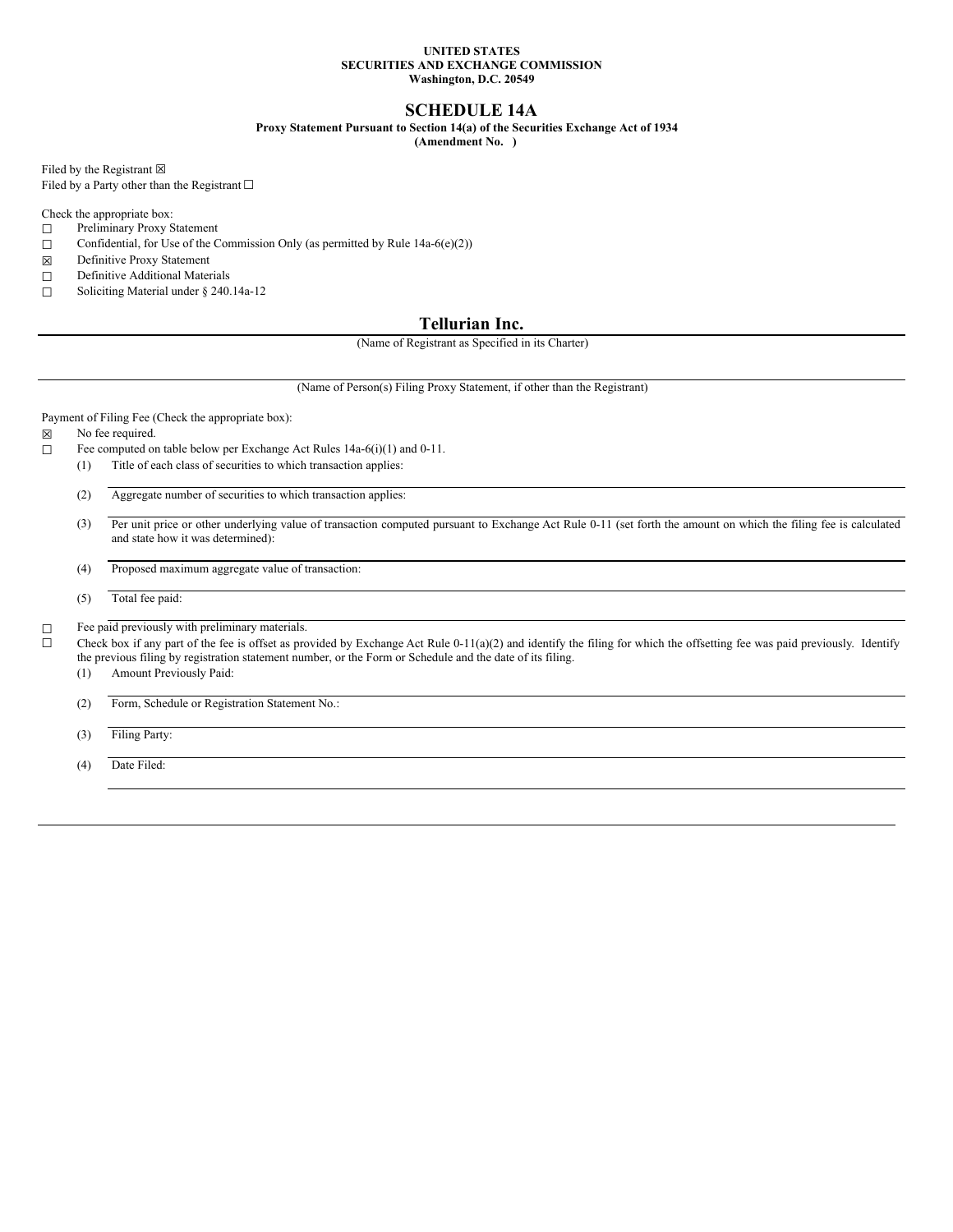

**Tellurian Inc.** 1201 Louisiana Street, Suite 3100 Houston, Texas 77002 (832) 962-4000

## **NOTICE OF ANNUAL MEETING OF STOCKHOLDERS**

To be held on Wednesday, June 9, 2021

To the Stockholders of Tellurian Inc.:

We will hold an annual meeting of the stockholders of Tellurian Inc. ("Tellurian" or the "Company"), a Delaware corporation, on Wednesday, June 9, 2021, at 8:30 a.m. local time at the offices of Tellurian, located at 1201 Louisiana Street, Suite 3100, Houston, Texas 77002, for the following purposes:

- 1. To elect the two nominees identified in the enclosed proxy statement as members of the board of directors of Tellurian (the "Board"), each to hold office for a three-year term expiring at the 2024 annual meeting of stockholders;
- 2. To ratify the appointment of Deloitte & Touche LLP as the independent registered public accounting firm of the Company for the fiscal year ending December 31, 2021; and
- 3. To transact such other business as may properly come before the annual meeting or any adjournment or postponement thereof.

Only holders of record of Tellurian common stock, par value \$0.01 per share, or Tellurian Series C convertible preferred stock, par value \$0.01 per share, at the close of business on April 26, 2021, the record date for the annual meeting, are entitled to notice of and to vote at the meeting or any adjournment or postponement of the meeting.

The Board recommends that you vote (1) "FOR" the election of each individual named as a director nominee in the enclosed proxy statement to the Board for a three-year term and (2) "FOR" the proposal to ratify the appointment of Deloitte & Touche LLP as the independent registered public accounting firm of the Company for the fiscal year ending December 31, 2021.

To ensure your representation at the annual meeting, please complete and promptly mail your proxy card in the return envelope enclosed, or authorize the individuals named on your proxy card to vote your shares by calling the toll-free telephone number or by using the Internet as described in the instructions included with your proxy card or voting instruction card. This will not prevent you from voting in person but will help to secure a quorum for the annual meeting and avoid added solicitation costs. If your shares are held in "street name" by your broker, bank or other nominee, only that holder can vote your shares, and the vote cannot be cast on Proposal 1 unless you provide instructions to your broker, bank or other nominee. You should follow the directions provided by your broker, bank or other nominee regarding how to instruct your nominee to vote your shares. Your proxy may be revoked at any time before it is voted. Please review the proxy statement accompanying this notice for more complete information regarding the annual meeting.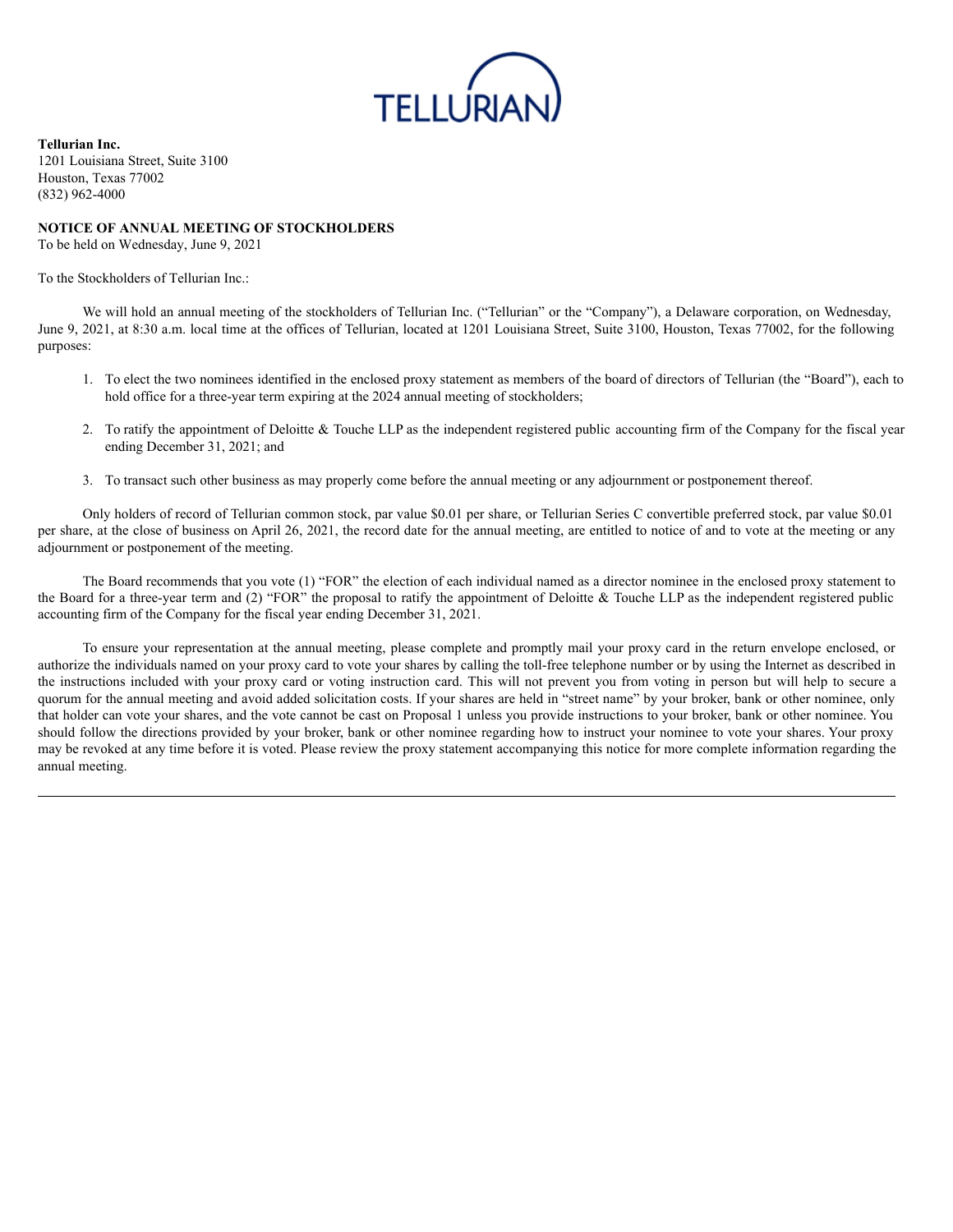We intend to hold our annual meeting in person. However, we are sensitive to the public health and travel concerns our stockholders may have and recommendations that public health officials may issue in light of the evolving coronavirus (COVID-19) situation. As a result, we may impose additional procedures or limitations to assure the safety of meeting attendees or may decide to hold the meeting in a different location or solely by means of remote communication (i.e., a virtual-only meeting). Because there are additional expenses associated with switching to a virtual-only meeting at this point, and we are working hard to minimize unnecessary expenses, we currently plan to address COVID-19 concerns relating to the meeting by having directors and other meeting participants whose physical presence at the meeting is not essential attend the meeting via teleconference. In addition, (i) stockholders and others who might otherwise attend in person may instead listen to the meeting in real-time by calling toll free 1-866-766-8777 or international direct 1-617-801-6700 (passcode: 77400174#) and (ii) those stockholders who have questions that they would like to have answered at the meeting may send those questions to our Corporate Secretary in advance of the meeting at the address set forth in "Information About the Meeting— Assistance." Unless we decide to have a virtual-only meeting, stockholders dialing in to listen to the meeting will not be able to vote their Tellurian shares during the call. We believe that these procedures will reduce risks relating to COVID-19 and provide many of the benefits of a virtual-only meeting while minimizing associated costs. We will continue to monitor the COVID-19 situation and if changes to our current plan become advisable, we will disclose the updated plan on our proxy website (http://www.proxyvote.com). We encourage you to check this website prior to the meeting if you plan to attend.

By Order of the Board of Directors,

Wfulth 5. Wown

Meredith S. Mouer, Senior Vice President, Deputy General Counsel and Corporate Secretary April 29, 2021

### **IMPORTANT NOTICE REGARDING THE AVAILABILITY OF PROXY MATERIALS FOR THE ANNUAL MEETING OF STOCKHOLDERS TO BE HELD ON WEDNESDAY, JUNE 9, 2021**

Our notice of annual meeting of stockholders, proxy statement and Annual Report on Form 10-K for the fiscal year ended December 31, 2020 are available at **http://www.proxyvote.com.**

YOUR VOTE IS IMPORTANT.

WHETHER OR NOT YOU PLAN TO ATTEND THE ANNUAL MEETING, PLEASE SUBMIT ALL PROXIES YOU RECEIVE. STOCKHOLDERS OF RECORD CAN SUBMIT THEIR PROXIES IN ANY ONE OF THREE WAYS:

- BY TELEPHONE: CALL THE TOLL-FREE NUMBER ON YOUR PROXY CARD TO SUBMIT YOUR PROXY BY PHONE;
- VIA INTERNET: VISIT THE WEBSITE ON YOUR PROXY CARD TO SUBMIT YOUR PROXY VIA THE INTERNET; OR
- BY MAIL: MARK, SIGN, DATE, AND MAIL YOUR PROXY CARD IN THE ENCLOSED POSTAGE-PAID ENVELOPE.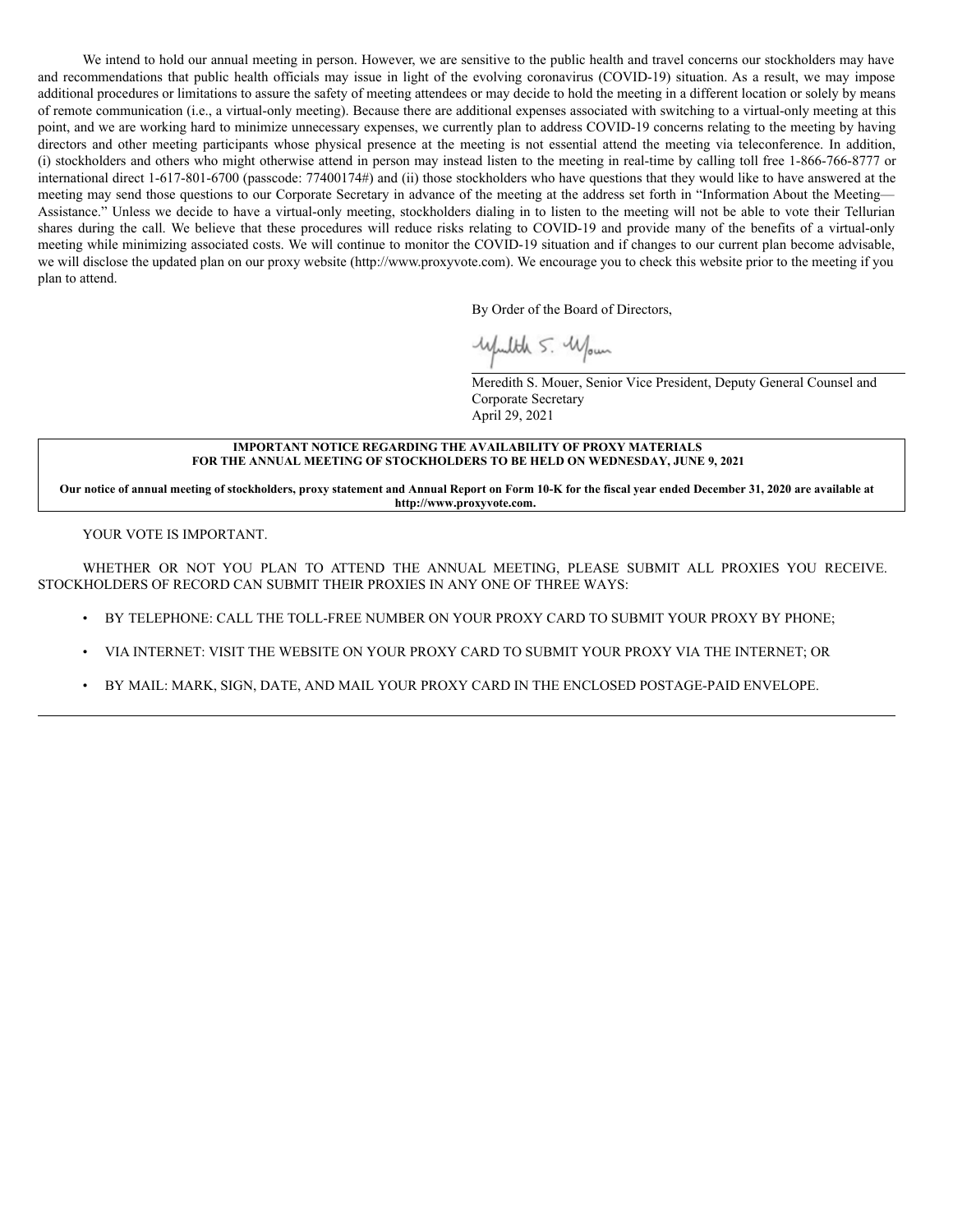THE METHOD BY WHICH YOU DECIDE TO SUBMIT YOUR PROXY WILL NOT LIMIT YOUR RIGHT TO VOTE AT THE ANNUAL MEETING. IF YOU LATER DECIDE TO ATTEND THE ANNUAL MEETING IN PERSON, YOU MAY VOTE YOUR SHARES EVEN IF YOU HAVE PREVIOUSLY SUBMITTED A PROXY.

IF YOU HOLD YOUR SHARES THROUGH A BANK, BROKER OR OTHER NOMINEE, YOU MUST FOLLOW THE VOTING INSTRUCTIONS PROVIDED BY THE NOMINEE. IN ADDITION, YOU MUST OBTAIN A PROXY, EXECUTED IN YOUR FAVOR, FROM THE NOMINEE TO BE ABLE TO VOTE IN PERSON AT THE MEETING. YOU MAY BE ABLE TO SUBMIT YOUR VOTING INSTRUCTIONS VIA THE INTERNET OR BY TELEPHONE IN ACCORDANCE WITH THE INSTRUCTIONS THE NOMINEE PROVIDES.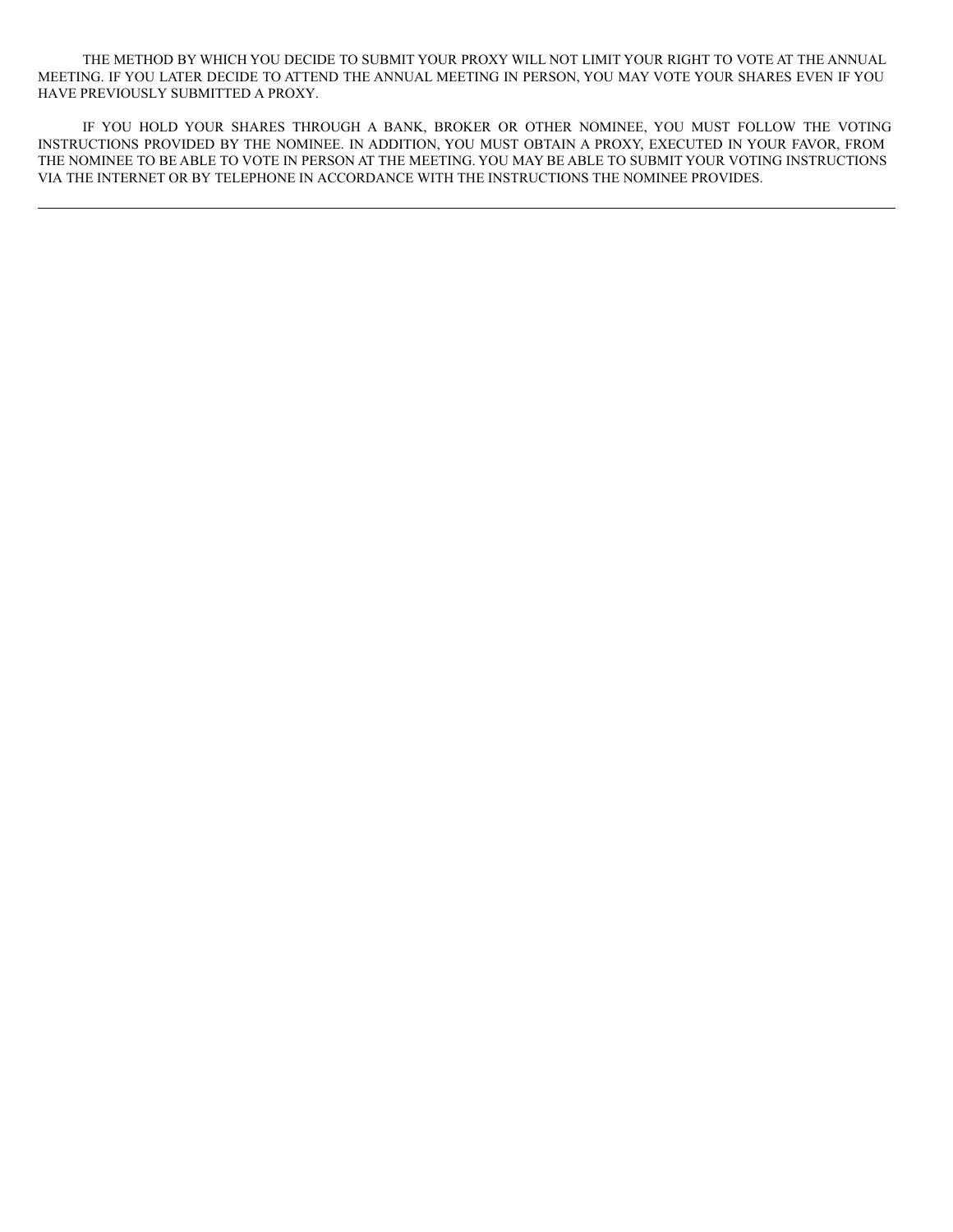## **[INFORMATION](#page-6-0) ABOUT THE MEETING [1](#page-6-0)**

Date, [Time,](#page-6-1) and Place<br>
Purpose; Other Matters<br>
Recommendation of the Tellurian Board<br>
Record Date, Outstanding Shares, and Voting Rights<br> [1](#page-6-1)<br>
Duorum and Vote Required; 'Broker Non-Votes' and Abstentions<br>
1<br>
2<br>
2<br>
2<br>
2<br>
Outi [Purpose;](#page-6-2) Other Matters [Recommendation](#page-6-3) of the Tellurian Board Record Date, [Outstanding](#page-7-0) Shares, and Voting Rights Quorum and Vote Required; "Broker [Non-Votes"](#page-7-1) and Abstentions [2](#page-7-1) Voting by Tellurian Directors and [Executive](#page-8-0) Officers Adjournment and [Postponement](#page-8-1) **Voting of [Proxies](#page-8-2)** No [Appraisal](#page-10-0) Rights  $\frac{5}{5}$  $\frac{5}{5}$  $\frac{5}{5}$ 

# **PROPOSAL [1—ELECTION](#page-11-0) OF DIRECTORS TO THE COMPANY'S BOARD [6](#page-11-0)**

| Background Information About the Nominees and Other Directors                                                                                            |                                                                            |
|----------------------------------------------------------------------------------------------------------------------------------------------------------|----------------------------------------------------------------------------|
| <b>Vote Required for Approval</b>                                                                                                                        |                                                                            |
| <b>Board Recommendation</b>                                                                                                                              |                                                                            |
| Director Nominees to Hold Office for a Three-Year Term Expiring at the 2024 Annual Meeting of Stockholders                                               |                                                                            |
| Directors Continuing in Office for a Term Expiring at the 2022 Annual Meeting of Stockholders                                                            |                                                                            |
| Directors Continuing in Office for a Term Expiring at the 2023 Annual Meeting of Stockholders                                                            | $rac{6}{6}$<br>$rac{6}{2}$<br>$rac{7}{2}$<br>$rac{9}{12}$<br>$rac{10}{12}$ |
| <b>Executive Officers</b>                                                                                                                                |                                                                            |
| <b>Corporate Governance</b>                                                                                                                              | 13                                                                         |
| <b>Standing Board Committees</b>                                                                                                                         |                                                                            |
| <b>Compensation Committee Interlocks and Insider Participation</b>                                                                                       |                                                                            |
| <b>Communications with Directors</b>                                                                                                                     |                                                                            |
| Director Attendance at Annual Meetings                                                                                                                   |                                                                            |
| <b>Board Nomination Process</b>                                                                                                                          | $\frac{15}{17}$ $\frac{18}{18}$                                            |
| <b>Audit Committee Report</b>                                                                                                                            |                                                                            |
| Board and Committee Meetings Held During 2020                                                                                                            | $\frac{19}{19}$                                                            |
| <b>PROPOSAL 2—RATIFICATION OF APPOINTMENT OF DELOITTE &amp; TOUCHE LLP AS THE INDEPENDENT</b><br><b>REGISTERED PUBLIC ACCOUNTING FIRM OF THE COMPANY</b> | 21                                                                         |
| <b>Principal Accountants' Fees and Services</b>                                                                                                          | 21                                                                         |
| <b>Pre-Approval Policies</b>                                                                                                                             |                                                                            |
| <b>Vote Required for Approval</b>                                                                                                                        |                                                                            |
| <b>Board Recommendation</b>                                                                                                                              | $\frac{22}{22}$                                                            |
| <b>COMPENSATION DISCUSSION AND ANALYSIS</b>                                                                                                              | 23                                                                         |
|                                                                                                                                                          |                                                                            |

**Named [Executive](#page-28-1) Officers** 2020 [Performance](#page-28-2) Highlights **Executive Summary of our [Compensation](#page-29-0) Program** Key 2020 [Compensation](#page-30-0) Actions Our Executive [Compensation](#page-30-1) Philosophy and Practices

[Administration](#page-33-0) of Executive Compensation Programs and Methodology Components of Pay and 2020 [Compensation](#page-38-0) Decisions [33](#page-38-0) **Tax [Considerations](#page-45-0)** [40](#page-45-0)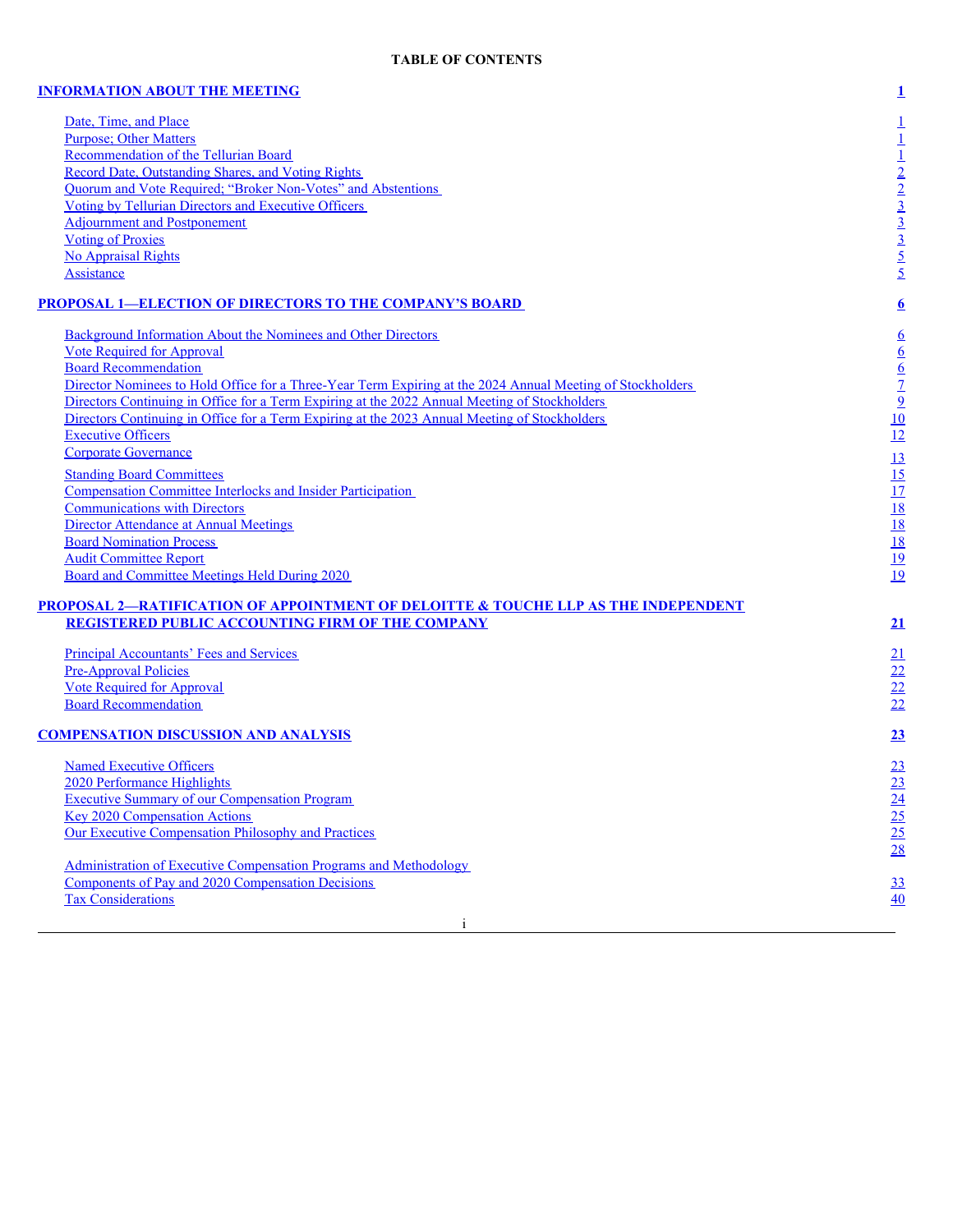| <b>Executive Chairman Compensation</b>                           |                                                                                                 |
|------------------------------------------------------------------|-------------------------------------------------------------------------------------------------|
| <b>Compensation Committee Report</b>                             | $\frac{41}{42}$ $\frac{42}{43}$ $\frac{43}{44}$ $\frac{46}{46}$ $\frac{46}{52}$ $\frac{53}{54}$ |
| <b>Summary Compensation Table</b>                                |                                                                                                 |
| <b>Grants of Plan-Based Awards</b>                               |                                                                                                 |
| Outstanding Equity Awards at December 31, 2020                   |                                                                                                 |
| <b>Option Exercises and Stock Vested</b>                         |                                                                                                 |
| Potential Payments upon Termination or Change of Control         |                                                                                                 |
| <b>Non-Employee Director Compensation</b>                        |                                                                                                 |
| 2020 Director Compensation Table                                 |                                                                                                 |
| <b>Equity Compensation Plan Information</b>                      |                                                                                                 |
| <b>CERTAIN RELATIONSHIPS AND RELATED PARTY TRANSACTIONS</b>      | 55                                                                                              |
| <b>Cheniere</b> Litigation                                       | <u>55</u>                                                                                       |
| <b>Tarek Souki Employment Agreement</b>                          |                                                                                                 |
| <b>Total Transactions</b>                                        |                                                                                                 |
| <b>Legal Fees to Pillsbury Winthrop Shaw Pittman LLP</b>         | $\frac{56}{58}$<br>$\frac{58}{58}$<br>$\frac{58}{58}$                                           |
| Sponsorship Agreements with Energy Dialogues LLC                 |                                                                                                 |
| <b>Amendments of Credit Agreement</b>                            |                                                                                                 |
| <b>Engagement Letter Agreement with Moelis &amp; Company LLC</b> |                                                                                                 |
| SECURITY OWNERSHIP OF CERTAIN BENEFICIAL OWNERS AND MANAGEMENT   | 59                                                                                              |
| Directors and Executive Officers                                 | <u>59</u>                                                                                       |
| Holders of More Than 5% of Tellurian Common Stock                | $\underline{60}$                                                                                |
| Holders of More Than 5% of Tellurian Preferred Stock             | 61                                                                                              |
|                                                                  |                                                                                                 |
| <b>DELINQUENT SECTION 16(a) REPORTS</b>                          | 61                                                                                              |
| <b>FUTURE STOCKHOLDER PROPOSALS</b>                              | 61                                                                                              |
| <b>OTHER BUSINESS</b>                                            | 62                                                                                              |
| <b>HOUSEHOLDING OF PROXY MATERIALS</b>                           | <u>62</u>                                                                                       |
| <b>WHERE YOU CAN FIND MORE INFORMATION</b>                       | 62                                                                                              |
| ii                                                               |                                                                                                 |
|                                                                  |                                                                                                 |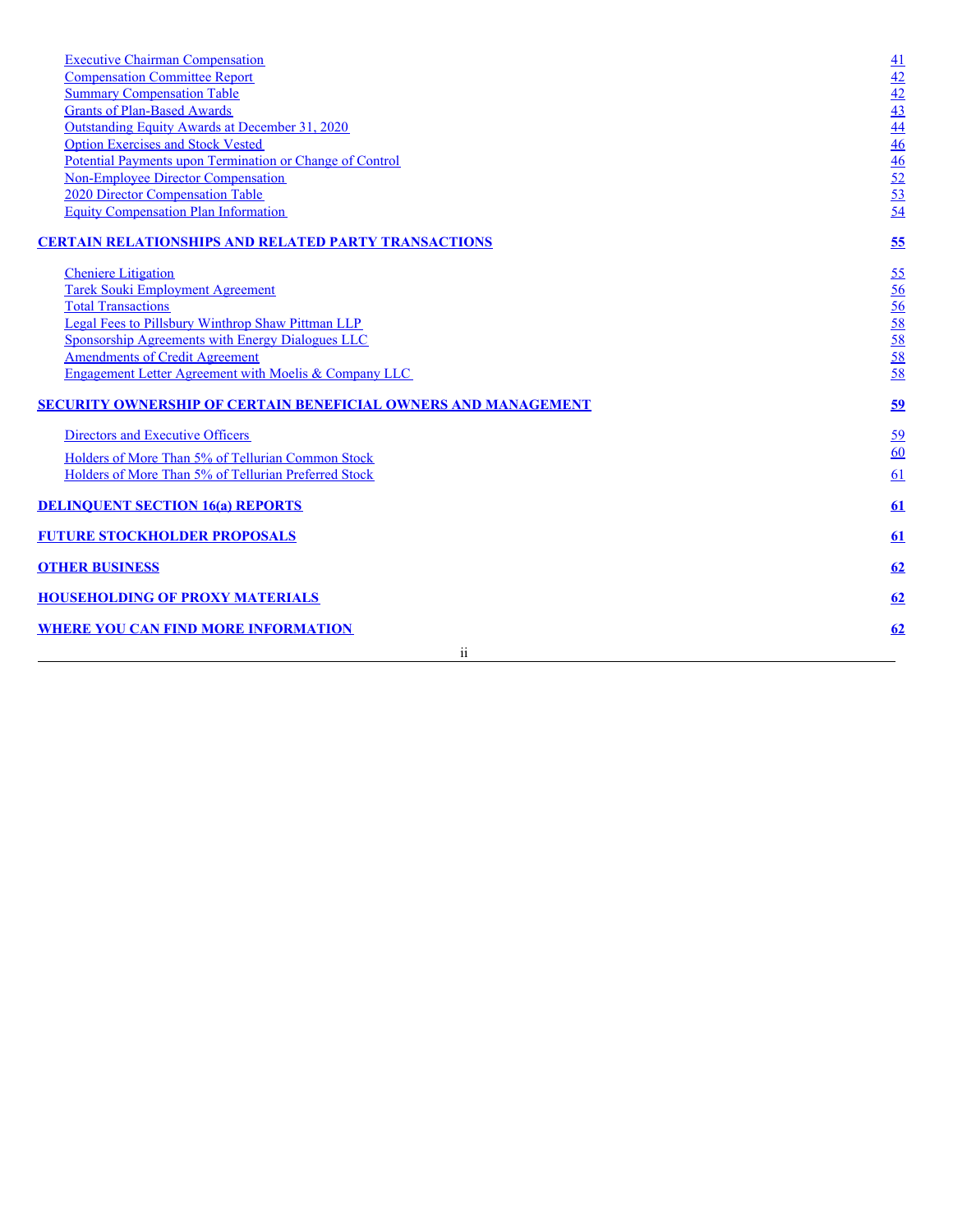

**Tellurian Inc.** 1201 Louisiana Street, Suite 3100 Houston, Texas 77002 (832) 962-4000

### **PROXY STATEMENT**

The Tellurian Inc. ("Tellurian" or the "Company") board of directors (the "Board") is soliciting the accompanying proxy for use in connection with the annual meeting of stockholders (including any adjournment or postponement thereof, the "Meeting") to be held on Wednesday, June 9, 2021, at 8:30 a.m. local time at the offices of Tellurian, located at 1201 Louisiana Street, Suite 3100, Houston, Texas 77002.

This proxy statement and the accompanying notice of annual meeting of stockholders, proxy card and Annual Report on Form 10-K for the fiscal year ended December 31, 2020 are being mailed to stockholders on or about April 29, 2021.

## <span id="page-6-0"></span>**INFORMATION ABOUT THE MEETING**

## <span id="page-6-1"></span>**Date, Time, and Place**

The Meeting will take place at 8:30 a.m. local time, on Wednesday, June 9, 2021, at the offices of Tellurian, located at 1201 Louisiana Street, Suite 3100, Houston, Texas 77002.

#### <span id="page-6-2"></span>**Purpose; Other Matters**

At the Meeting, holders of Tellurian shares will be asked to consider and vote upon two proposals. The first proposal will be to elect to the Board for a three-year term the two individuals named as director nominees in this proxy statement. The second proposal will be to ratify the appointment of Deloitte & Touche LLP as the independent registered public accounting firm of the Company for the fiscal year ending December 31, 2021.

Holders of Tellurian shares may also be asked to consider and vote upon such other matters as may properly come before the Meeting, or any adjournment or postponement of the Meeting. As of the mailing date of this proxy statement, the Board knows of no other matter to be presented at the Meeting. If, however, other matters are properly brought before the Meeting, or any adjournment or postponement of the Meeting, the persons named in the proxy will vote the proxies in accordance with their best judgment with respect to those matters.

## <span id="page-6-3"></span>**Recommendation of the Tellurian Board**

The Board has carefully considered each of the matters to be considered at the Meeting. Based on its review, the Board recommends that you vote (i) "FOR" the election of each individual named as a director nominee in this proxy statement to the Board for a three-year term and (ii) "FOR" the proposal to ratify the appointment of Deloitte  $&$  Touche LLP as the independent registered public accounting firm of the Company for the fiscal year ending December 31, 2021.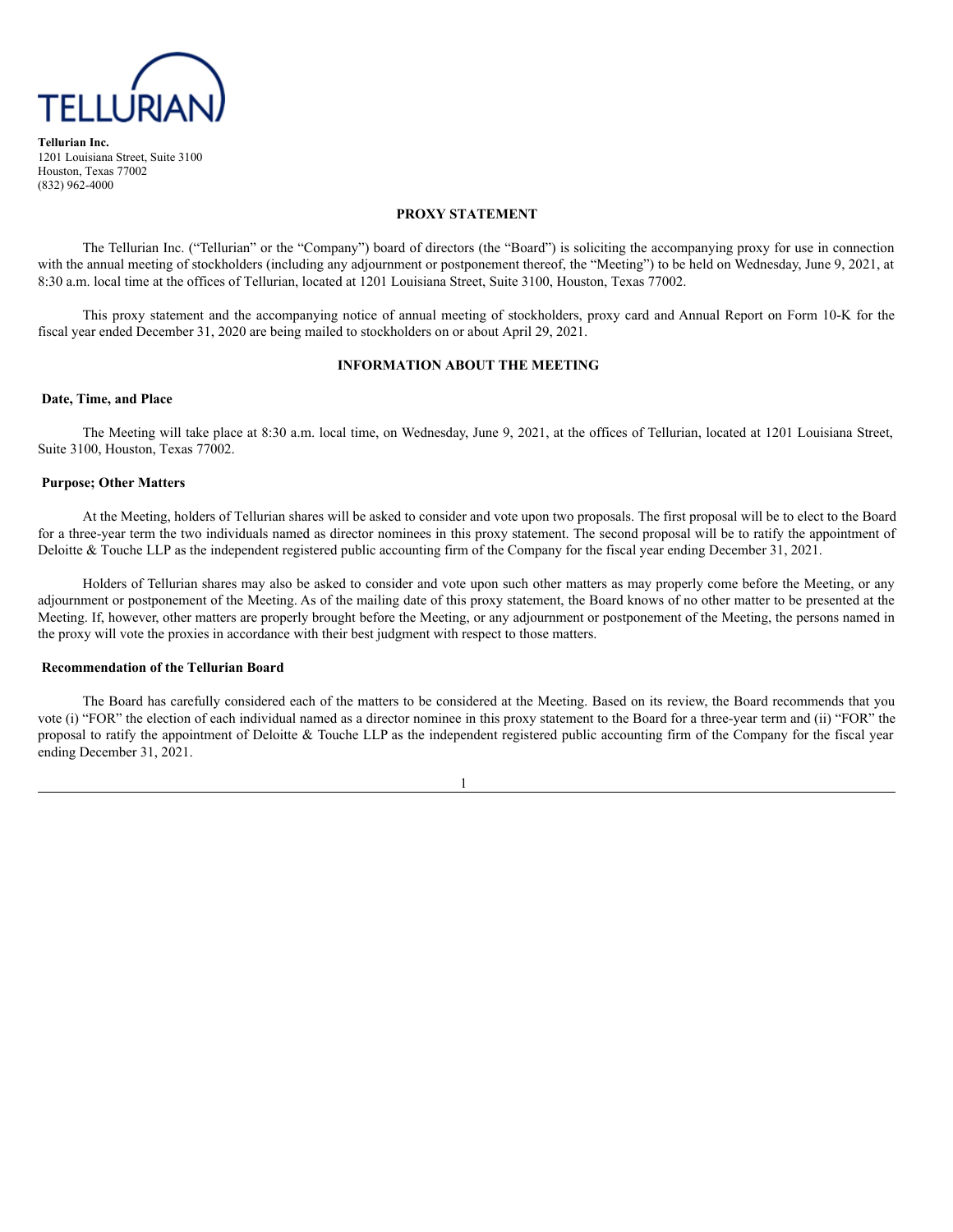## <span id="page-7-0"></span>**Record Date, Outstanding Shares, and Voting Rights**

Each holder of record of Tellurian common stock or Tellurian Series C convertible preferred stock, par value \$0.01 per share (the "Preferred Stock"), at the close of business on April 26, 2021, the record date, is entitled to notice of and to vote at the Meeting. Each such stockholder is entitled to cast one vote for each share of Tellurian common stock or Preferred Stock owned on each matter properly submitted to a vote of stockholders at the Meeting. As set forth in the Company's Certificate of Designations of Series C Convertible Preferred Stock, the Preferred Stock votes with the Tellurian common stock on all matters presented to the stockholders for their action or consideration. As of the record date, there were 409,630,935 shares of Tellurian common stock and 6,123,782 shares of Preferred Stock issued and outstanding and entitled to vote at the Meeting. The holders of the Preferred Stock and the holders of Tellurian common stock are voting together as a single class on each of the proposals to be considered at the Meeting.

## <span id="page-7-1"></span>**Quorum and Vote Required; "Broker Non-Votes" and Abstentions**

#### *Quorum Required*

A quorum of Tellurian stockholders is necessary to hold the Meeting. In accordance with the Company's bylaws, the holders of 33⅓% in voting power of the total number of shares issued and outstanding and entitled to be voted at the Meeting, present in person or by proxy, will constitute a quorum for the transaction of business. Stockholders are counted as present at the Meeting if they are present in person or have authorized a valid proxy. The presence of holders of at least 138,584,906 shares of Tellurian common stock and Preferred Stock in the aggregate will constitute a quorum. Under the General Corporation Law of the State of Delaware (the "DGCL"), abstentions and "broker non-votes" (described below) are counted as present and are, therefore, included for purposes of determining whether a quorum of shares is present at the Meeting. Shares of Tellurian common stock or Preferred Stock held by stockholders who are not present in person or by proxy will not be counted towards a quorum.

#### *Vote Required*

The election of each director nominee set forth in Proposal 1, and the approval of Proposal 2, will require the affirmative vote of the holders of a majority of the votes cast with respect to the relevant matter.

## *Dif erences Between Holding Shares as a Stockholder of Record and as a Beneficial Owner; Broker Non-Votes*

If your shares are registered directly in your name with Tellurian's transfer agent, Broadridge Corporate Issuer Solutions, Inc. ("Broadridge"), you are considered the "stockholder of record" of those shares, and the notice of annual meeting of stockholders, proxy statement, proxy card and Annual Report on Form 10-K for the fiscal year ended December 31, 2020 have been sent directly to you by Tellurian. If your shares are held in a stock brokerage account or by a bank or other nominee, you are considered the "beneficial owner" of such shares held in "street name," and the proxy materials have been forwarded to you by your broker, bank or other nominee. As the beneficial owner, you have the right to direct your broker, bank or other nominee how to vote your shares by using the voting instruction card included in the mailing or by following the instructions for submitting your voting instructions by telephone or on the Internet.

Broker non-votes occur when a nominee holding Tellurian shares for a beneficial owner returns a properly executed or otherwise submitted proxy but has not received voting instructions from the beneficial owner, and such nominee does not possess discretionary authority on one or more proposals with respect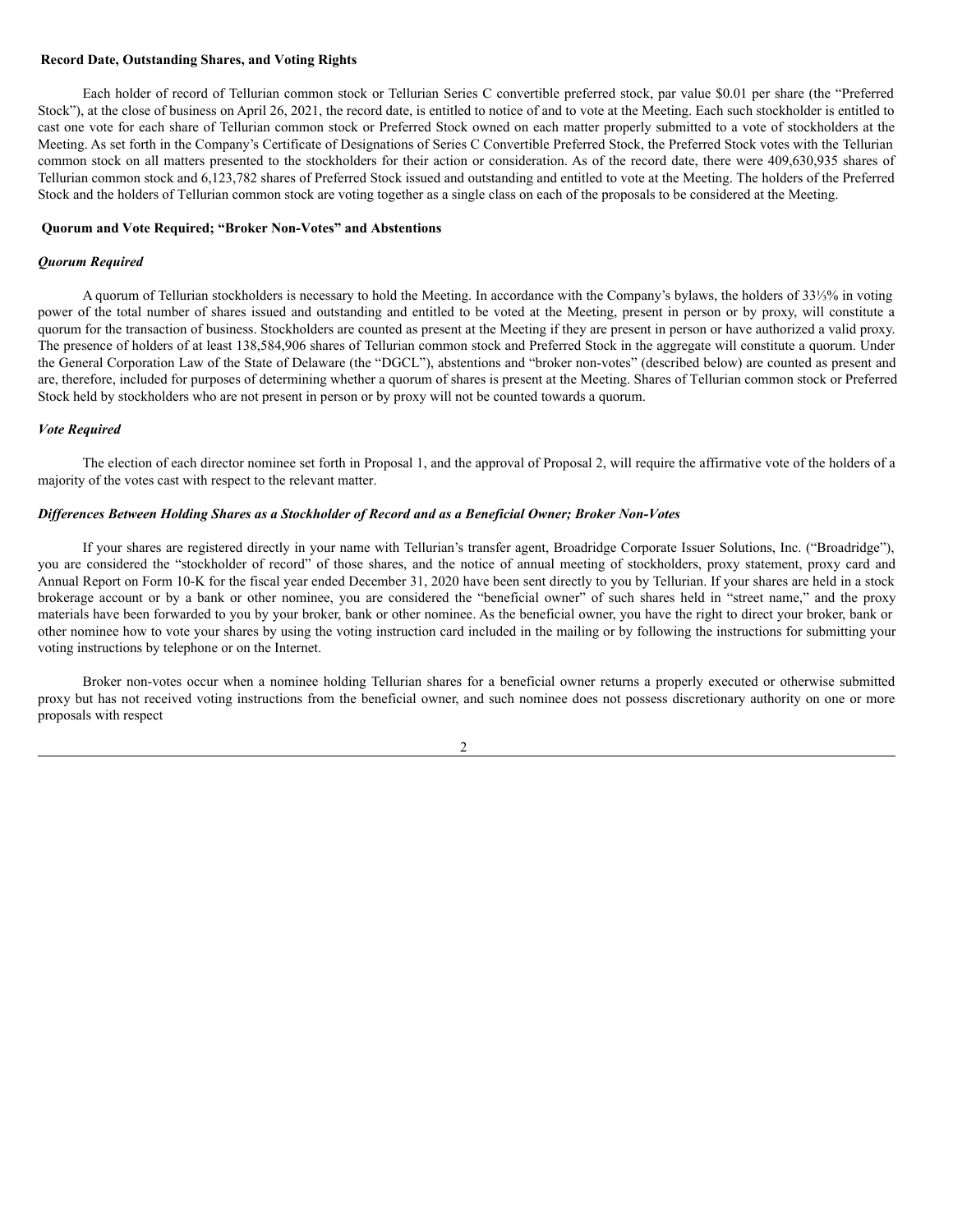to such shares. Brokers are not allowed to exercise their voting discretion with respect to the approval of matters which are considered "non-routine" under applicable rules without specific instructions from the beneficial owner. Proposal 1 is considered non-routine, and Proposal 2 is considered routine. Accordingly, your broker will not be entitled to vote your shares on Proposal 1 unless you provide instructions on how to vote by filling out the voter instruction form sent to you by your broker with this proxy statement, but your broker will be entitled to vote your shares on Proposal 2 without such instructions.

## *Abstentions*

An "abstention" represents a stockholder's affirmative choice to decline to vote on a proposal. Stockholders may abstain with respect to any of the proposals described in this proxy statement by returning a properly executed or otherwise submitted proxy.

#### *Ef ects of Broker Non-Votes and Abstentions*

Pursuant to Delaware law and our bylaws, abstentions are not considered votes cast and, therefore, will not have an effect on the outcome of the vote on Proposal 1 or 2.

Broker non-votes are not considered votes cast and, therefore, will have no effect on the outcome of the vote on Proposal 1. Because Proposal 2 is considered a routine matter and brokers will be entitled to vote your shares in their discretion if no voting instructions are timely received, there will be no broker non-votes with respect to this proposal.

## <span id="page-8-0"></span>**Voting by Tellurian Directors and Executive Officers**

As of the record date, the directors and executive officers of Tellurian beneficially owned and were entitled to vote 64,639,619 shares of Tellurian common stock, which represent approximately 15.5% of the voting power of the Tellurian capital stock, including the Preferred Stock. The directors and executive officers of Tellurian are expected to vote "FOR" all of the proposals being considered at the Meeting.

## <span id="page-8-1"></span>**Adjournment and Postponement**

Adjournments and postponements of the Meeting may be made for the purpose of, among other things, soliciting additional proxies. The Meeting may be adjourned by the chairman of the Meeting or the vote of a majority of Tellurian shares present in person or represented by proxy at the Meeting, even if less than a quorum.

## <span id="page-8-2"></span>**Voting of Proxies**

#### *Voting by Proxy Card*

All Tellurian shares entitled to vote and represented by properly executed proxies received prior to the Meeting, and not revoked, will be voted at the Meeting in accordance with the instructions indicated on the proxy card accompanying this proxy statement. If no direction is given and the proxy is validly executed, the stock represented by the proxy will be voted in favor of the election of each director nominee named in Proposal 1 and "FOR" Proposal 2. The persons authorized under the proxies will vote upon any other business that may properly come before the Meeting according to their best judgment to the same extent as the person delivering the proxy would be entitled to vote. Tellurian does not anticipate that any other matters will be raised at the Meeting.

If you are a holder of record, there are two additional ways to submit your proxy: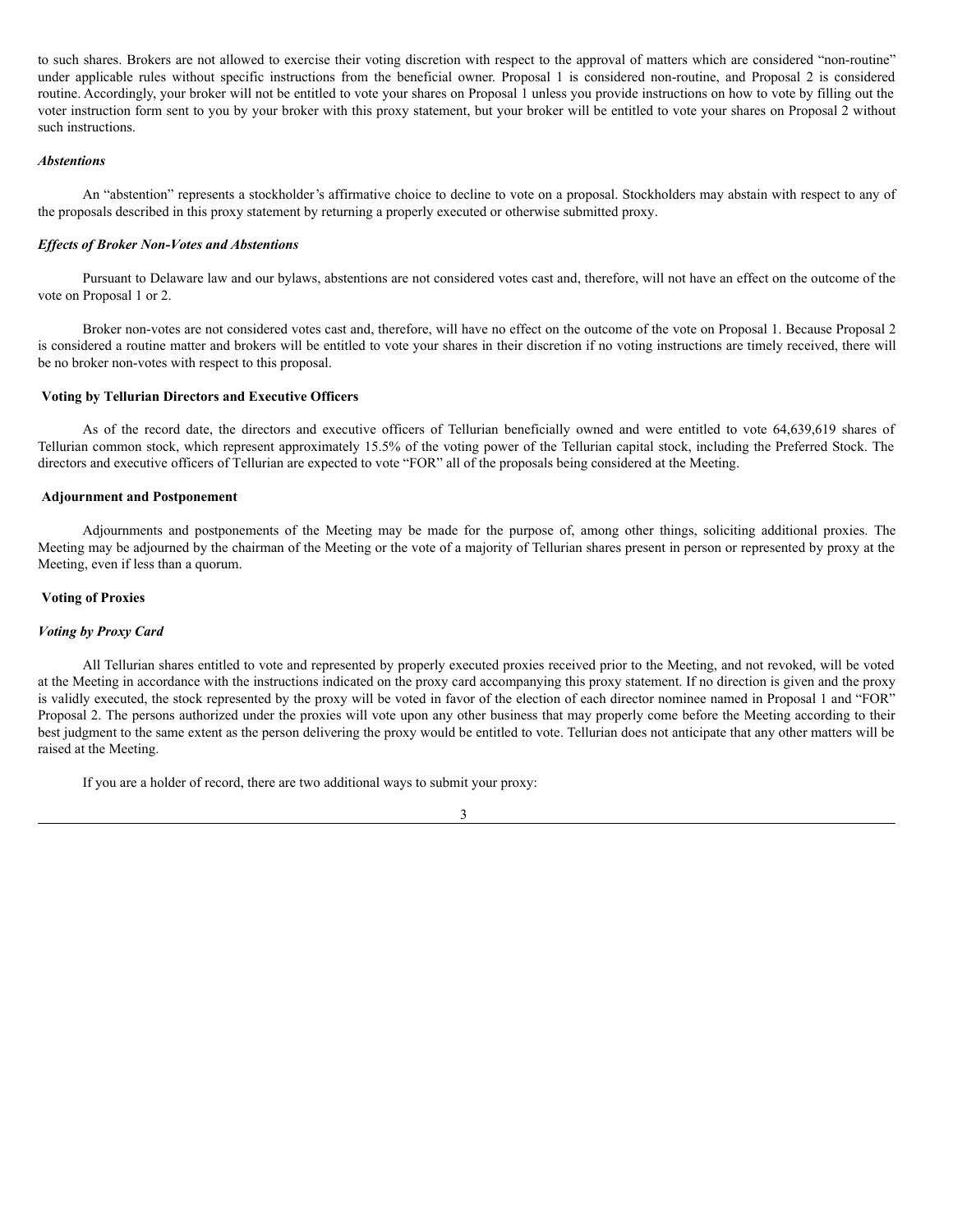Submit your proxy by telephone—call toll free 1-800-690-6903.

- Submit your proxy 24 hours a day, 7 days a week, until 11:59 p.m. Eastern Time on June 8, 2021.
- Please have your proxy card and the last four digits of your Social Security Number or Tax Identification Number available. Follow the instructions the voice provides you.

Submit your proxy by the Internet—http://www.proxyvote.com.

- Use the Internet to submit your proxy 24 hours a day, 7 days a week, until 11:59 p.m. Eastern Time on June 8, 2021.
- Please have your proxy card and the last four digits of your Social Security Number or Tax Identification Number available. Follow the instructions to obtain your records and create an electronic ballot.

Submitting your proxy by telephone or Internet authorizes the named proxies to vote your shares at the Meeting or any adjournment or postponement thereof in the same manner as if you had marked, signed and returned your proxy card. The law of Delaware, where Tellurian is incorporated, allows a proxy to be sent electronically, so long as it includes or is accompanied by information that lets the inspector of elections know that it has been authorized by the stockholder.

If your shares are held in street name, your broker, bank or other nominee may provide the option of submitting your voting instructions through the Internet or by telephone instead of by mail. Please check the voting instruction card provided by your broker, bank or other nominee to see which options are available and the procedures to be followed.

### *Voting by Attending the Meeting*

Holders of record of Tellurian shares and their authorized proxies may also vote their shares in person at the Meeting. If you attend the Meeting, you may submit your vote in person, and any previous proxies submitted by you will be superseded by the vote that you cast at the Meeting.

## *Revocability of Proxies*

You may revoke your proxy at any time before the vote is taken at the Meeting. If you are a holder of record, you may revoke your proxy by:

- 1. giving written notice of revocation no later than the commencement of the Meeting to Tellurian's Corporate Secretary:
	- if before commencement of the Meeting on the date of the Meeting, by personal delivery to Tellurian's Corporate Secretary at the offices of Tellurian, located at 1201 Louisiana Street, Suite 3100, Houston, Texas 77002; and
	- if delivered before the date of the Meeting, to Tellurian's Corporate Secretary at Tellurian's offices, 1201 Louisiana Street, Suite 3100, Houston, Texas 77002;
- 2. delivering no later than the commencement of the Meeting a properly executed, later-dated proxy; or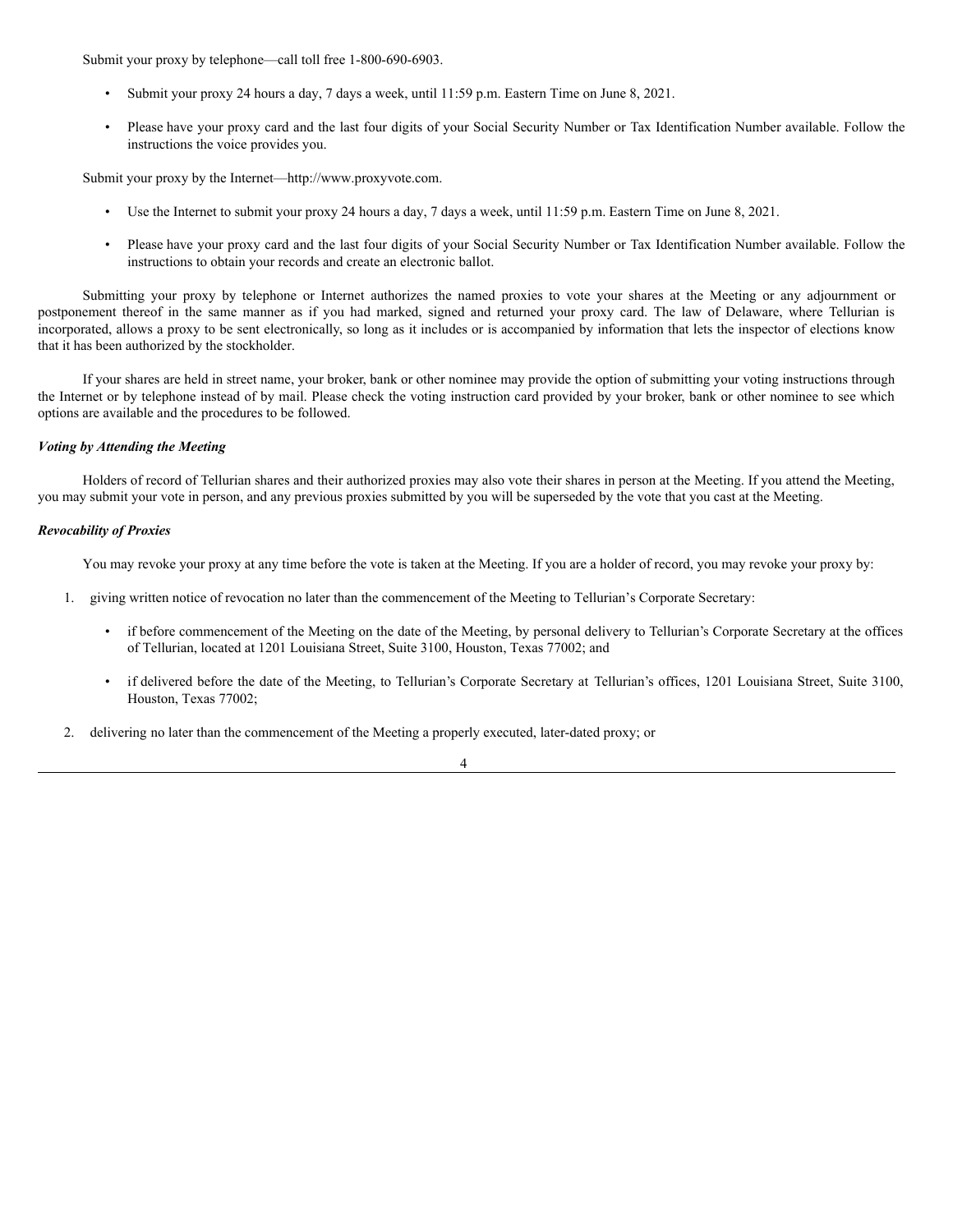3. voting in person at the Meeting; however, simply attending the Meeting without voting will not revoke an earlier proxy.

Voting by proxy will in no way limit your right to vote at the Meeting if you later decide to attend in person. If your stock is held in the name of a broker, bank or other nominee, you must obtain a proxy, executed in your favor, to be able to vote at the Meeting, and must follow instructions provided to you by your broker, bank or other nominee to revoke or change your vote.

## *Solicitation of Proxies; Expenses*

The entire expense of preparing and mailing this proxy statement and any other soliciting material (including, without limitation, costs, if any, related to advertising, printing, fees of attorneys, financial advisors, and solicitors, public relations, transportation, and litigation) will be borne by Tellurian. In addition to the use of the mail, Tellurian or certain of its officers or other employees may solicit proxies by telephone and personal solicitation; however, no additional compensation will be paid to those officers or employees in connection with such solicitation. The Company has retained Morrow Sodali LLC, 470 West Avenue, Stamford, Connecticut 06902, for a fee of \$7,500, plus out-of-pocket expenses, to assist in soliciting proxies in connection with the Meeting. In addition, the Company has retained Broadridge to provide or coordinate specified telephone and Internet voting, mailing, handling, tabulation, and document hosting services. The estimated fees and expenses payable to Broadridge by the Company for these services are approximately \$36,000, plus per item charges for each registered or beneficial stockholder vote, per document charges for the hosting services, and reimbursement of Broadridge's mailing costs and expenses.

Banks, brokerage houses, and other custodians, nominees, and fiduciaries will be requested to forward solicitation material to the beneficial owners of Tellurian stock that such institutions hold of record, and the Company will reimburse such institutions for their reasonable out-of-pocket disbursements and expenses.

#### <span id="page-10-0"></span>**No Appraisal Rights**

There are no appraisal rights pursuant to Section 262 of the DGCL with respect to any of the proposed corporate actions on which the stockholders are being asked to vote.

## <span id="page-10-1"></span>**Assistance**

If you need assistance in completing your proxy card, have questions regarding the Meeting, the proposals to be made at the Meeting or how to submit your proxy, or want additional copies of this proxy statement or the enclosed proxy card, please contact either of the following:

> Tellurian Inc. 1201 Louisiana Street, Suite 3100 Houston, Texas 77002 Attention: Corporate Secretary Telephone: (832) 962-4000 Facsimile: (832) 962-4055 E-mail: CorpSec@tellurianinc.com

Morrow Sodali LLC 470 West Avenue Stamford, Connecticut 06902 Telephone: (203) 658-9400 Toll Free: (800) 662-5200 Facsimile: (203) 658-9444 E-mail: tell.info@morrowsodali.com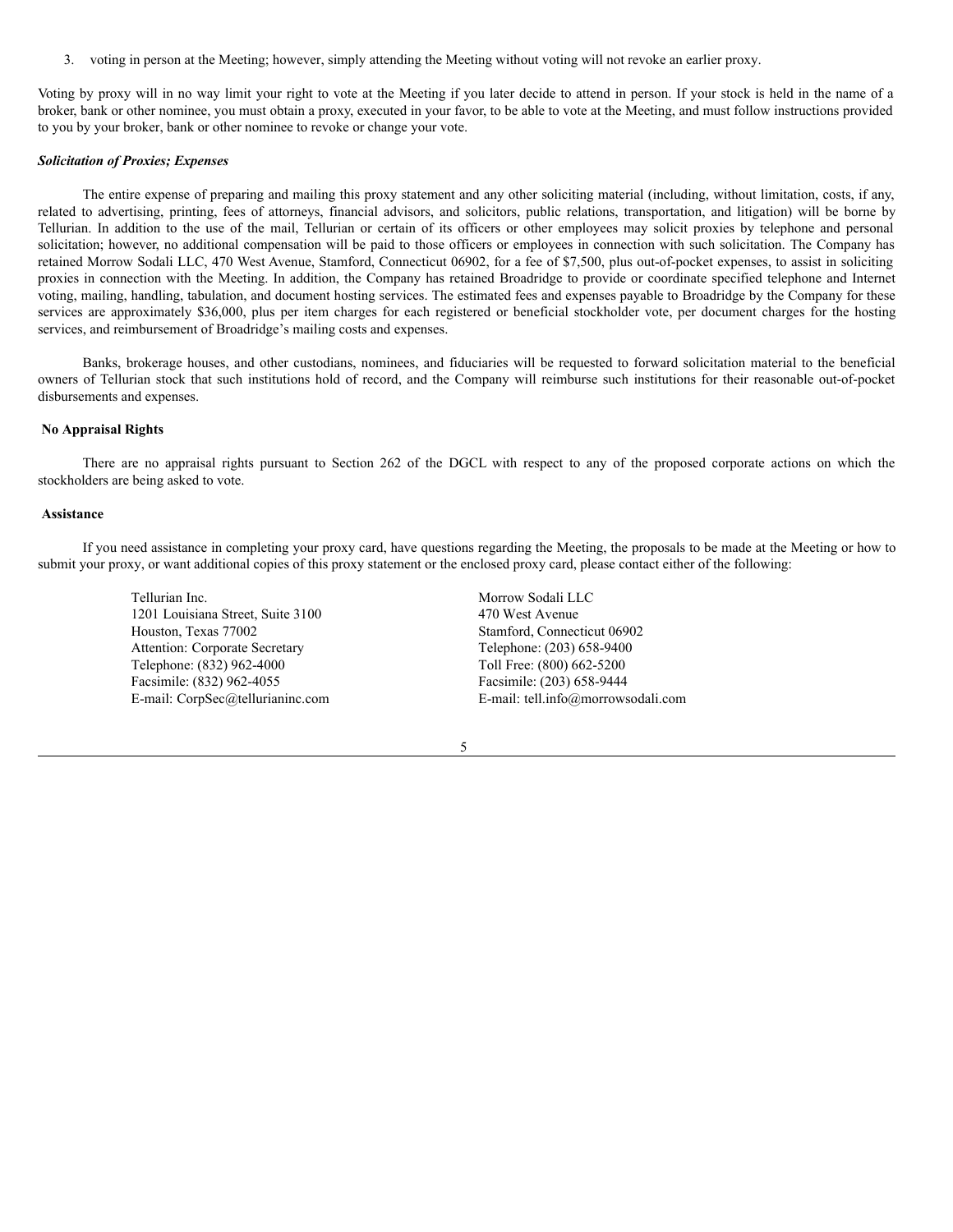## <span id="page-11-0"></span>**PROPOSAL 1—ELECTION OF DIRECTORS TO THE COMPANY'S BOARD**

In accordance with the Company's certificate of incorporation, two directors are to be elected at the Meeting to hold office for a term of three years, expiring at the 2024 annual meeting of stockholders. The Company's certificate of incorporation provides for three classes of directors who are to be elected for terms of three years each and until their successors shall have been elected and shall have been duly qualified. Both nominees for election at the Meeting, Martin Houston and Jonathan Gross, are currently serving as directors of the Company. Each of Messrs. Houston and Gross has consented to being named in this proxy statement as a nominee for election as a director and will serve as a director if elected.

Under the Company's bylaws, a director will be elected if he or she receives the affirmative vote of the holders of a majority of the votes cast with respect to an election that is not a contested election. Abstentions and broker non-votes will not be considered votes cast for this purpose and, therefore, will not have an effect on the outcome of the election. Proxies may be voted only for the number of director nominees named by the Board.

### <span id="page-11-1"></span>**Background Information About the Nominees and Other Directors**

The following sets forth certain information about (i) each of the Company's nominees for election as a director at the Meeting to hold office for a term expiring at the 2024 annual meeting of stockholders and (ii) each director whose term of office continues beyond the Meeting. The information presented includes, with respect to each such person: (a) the year during which he or she first became a director of the Company; (b) his or her other positions with the Company, if any; (c) his or her business experience for at least the past five years; (d) any other director positions held currently or at any time during the past five years with any company with a class of securities registered pursuant to Section 12 of the Securities Exchange Act of 1934, as amended (the "Exchange Act"), or subject to the requirements of Section 15(d) of the Exchange Act, or any company registered as an investment company under the Investment Company Act of 1940, as amended; (e) information regarding involvement in certain legal or administrative proceedings, if applicable; (f) his or her age as of the date of this proxy statement; and  $(g)$  the experience, qualifications, attributes, or skills that led to the conclusion that the person should serve as a director for the Company. There are no family relationships among any of Tellurian's directors or executive officers.

#### <span id="page-11-2"></span>**Vote Required for Approval**

The election of each director nominee pursuant to this Proposal 1 will require the affirmative vote of the holders of a majority of the votes cast with respect to the election, assuming that a quorum exists.

If you fail to vote or submit a proxy, fail to instruct your broker to vote, or vote to "abstain," it will have no effect on the election of director nominees pursuant to this Proposal 1, assuming that a quorum exists.

## <span id="page-11-3"></span>**Board Recommendation**

The Board unanimously recommends that Tellurian stockholders vote to elect each of Martin Houston and Jonathan Gross to the Board for a three-year term.

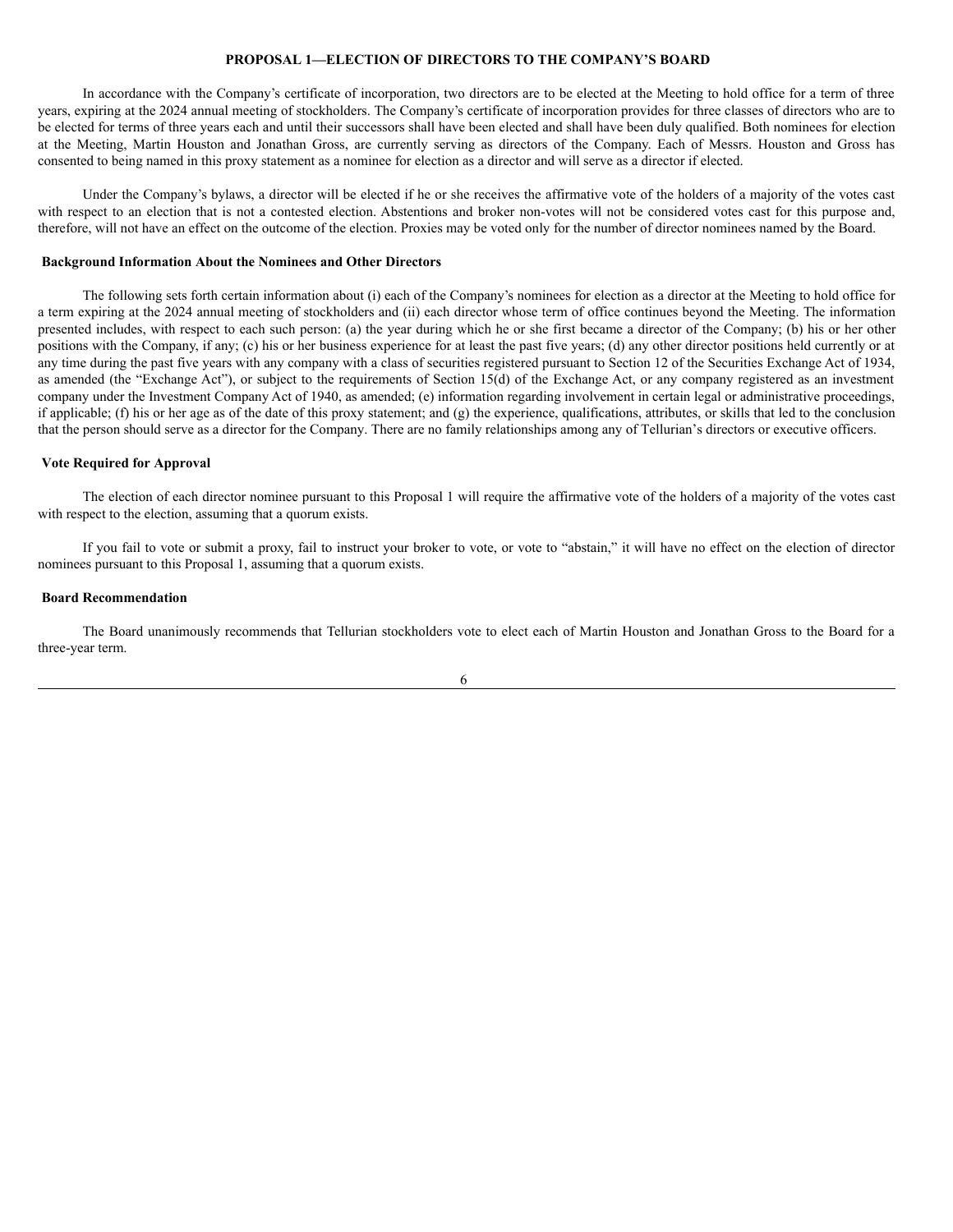# <span id="page-12-0"></span>Director Nominees to Hold Office for a Three-Year Term Expiring at the 2024 Annual Meeting of Stockholders

| <b>Name</b>       | <b>Other Positions</b><br><b>Held with the</b><br>Company | <b>Age and Business Experience</b>                                                                                                                                                                                                                                                                                                                                                                                                                                                                                                                                                                                                                                                                                                                                                                                                                                                                                                                                                                                                                                                                                                                                                                                                                                                                                                                                                                                                                                                                                                                                                                                                                                                                                                                                                                                                                                                                                                                                                                                                                                                                                                                                                                                                                                                                                                                                                                                                                                                                                                                                                                                                                                                                                                                                                                                                                                                                                                                                                                                                                                                                                                                                                         |
|-------------------|-----------------------------------------------------------|--------------------------------------------------------------------------------------------------------------------------------------------------------------------------------------------------------------------------------------------------------------------------------------------------------------------------------------------------------------------------------------------------------------------------------------------------------------------------------------------------------------------------------------------------------------------------------------------------------------------------------------------------------------------------------------------------------------------------------------------------------------------------------------------------------------------------------------------------------------------------------------------------------------------------------------------------------------------------------------------------------------------------------------------------------------------------------------------------------------------------------------------------------------------------------------------------------------------------------------------------------------------------------------------------------------------------------------------------------------------------------------------------------------------------------------------------------------------------------------------------------------------------------------------------------------------------------------------------------------------------------------------------------------------------------------------------------------------------------------------------------------------------------------------------------------------------------------------------------------------------------------------------------------------------------------------------------------------------------------------------------------------------------------------------------------------------------------------------------------------------------------------------------------------------------------------------------------------------------------------------------------------------------------------------------------------------------------------------------------------------------------------------------------------------------------------------------------------------------------------------------------------------------------------------------------------------------------------------------------------------------------------------------------------------------------------------------------------------------------------------------------------------------------------------------------------------------------------------------------------------------------------------------------------------------------------------------------------------------------------------------------------------------------------------------------------------------------------------------------------------------------------------------------------------------------------|
|                   |                                                           |                                                                                                                                                                                                                                                                                                                                                                                                                                                                                                                                                                                                                                                                                                                                                                                                                                                                                                                                                                                                                                                                                                                                                                                                                                                                                                                                                                                                                                                                                                                                                                                                                                                                                                                                                                                                                                                                                                                                                                                                                                                                                                                                                                                                                                                                                                                                                                                                                                                                                                                                                                                                                                                                                                                                                                                                                                                                                                                                                                                                                                                                                                                                                                                            |
| Martin J. Houston | Vice Chairman of the<br>Board                             | Mr. Houston (age 63) has served as a director of Tellurian since February 2017, and he served as a<br>director of Tellurian Investments Inc. (now known as Tellurian Investments LLC ("Tellurian<br>Investments")) from February 2016 to February 2017. He was also President of Tellurian Investments<br>from February 2016 until August 2016. Immediately prior to Tellurian Investments, Mr. Houston<br>served as Chairman of Parallax Enterprises LLC ("Parallax Enterprises") starting in December 2014.<br>From February 2014 until December 2014, Mr. Houston was performing preliminary work related to<br>the formation and business of Parallax Enterprises. Having spent more than three decades at BG Group<br>plc, a Financial Times Stock Exchange (FTSE) 10 international integrated oil and gas company,<br>Mr. Houston retired in February 2014 as the BG Group plc's Chief Operating Officer and an executive<br>director, which positions he held beginning in November 2011 and 2009, respectively. He is a former<br>director of the Society of International Gas Tanker and Terminal Operators (SIGTTO), and from 2008<br>to 2014 he was the vice president for the Americas of GIIGNL, the International Group of Liquefied<br>Natural Gas Importers. From November 2014 to February 2018, Mr. Houston was the international<br>chairman of the Houston-based investment bank Tudor Pickering Holt. From August 2017 to February<br>2018, he was a senior advisor to Gresham Advisory Partners Limited, an M&A advisory firm based in<br>Sydney, Australia. From 2014 to 2019, he was a non-executive director of Bupa, an unlisted<br>international healthcare insurer and provider, based in the United Kingdom. Since January 2019, he<br>has been a non-executive director of Bupa Arabia, a Saudi-listed healthcare insurer and provider. Since<br>October 2019, Mr. Houston has served as chairman of the board of directors of EnQuest PLC, an<br>independent petroleum production and development company with operations in the U.K. North Sea<br>and Malaysia. Mr. Houston is also a senior advisory partner and chairman of the global energy group<br>of Moelis & Company (a global independent investment bank), sits on the National Petroleum Council<br>of the United States, and is a nonexecutive director of CC Energy Development (a private oil and gas<br>exploration and production company). Mr. Houston was the first recipient of the CWC LNG Executive<br>of the Year award in 2011 and is a Fellow of the Geological Society of London. In addition, he is on<br>the advisory board of the Center on Global Energy Policy at Columbia University's School of<br>International Public Affairs (SIPA) in New York and of Radia Inc. Mr. Houston received a bachelor's<br>degree in Geology from Newcastle University in England in 1979 and a master's degree in Petroleum<br>Geology from Imperial College in London in 1983.<br>Mr. Houston's qualifications to serve as a director of Tellurian include his knowledge of and<br>experience in the LNG industry. In addition to his industry experience, his qualifications include his |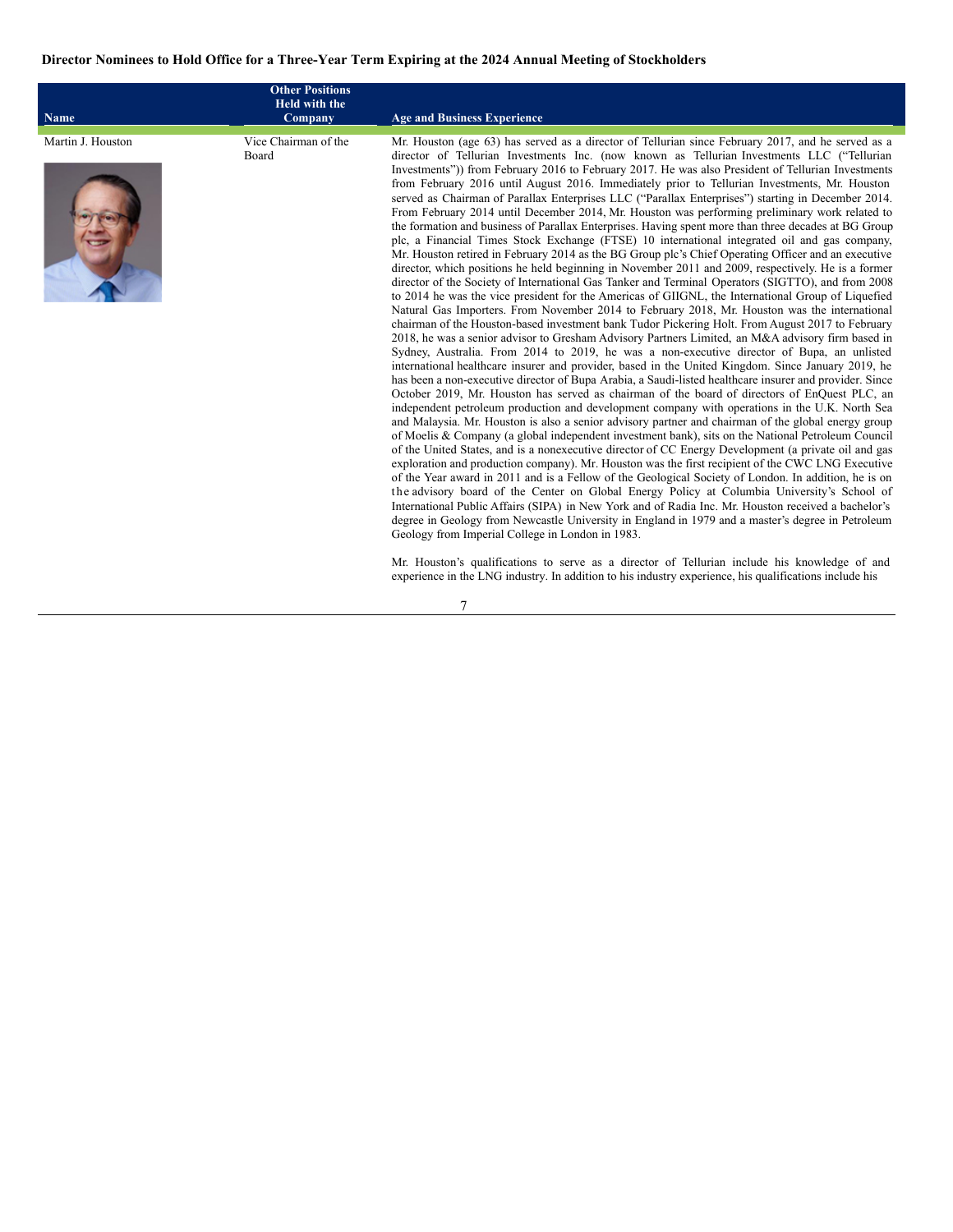| Name              | <b>Other Positions</b><br><b>Held with the</b><br>Company | <b>Age and Business Experience</b>                                                                                                                                                                                                                                                                                                                                                                                                                                                                                                                                                                                                                                                                                                                                                                                                                                                                                                                                                                                                                                                                                                                                                                                                                                                                                                                                                                                                                                                                                                                                                                                                                                                                                                                                                                                                                                                                                                                                                                                                                                                                                                                                                                                                            |
|-------------------|-----------------------------------------------------------|-----------------------------------------------------------------------------------------------------------------------------------------------------------------------------------------------------------------------------------------------------------------------------------------------------------------------------------------------------------------------------------------------------------------------------------------------------------------------------------------------------------------------------------------------------------------------------------------------------------------------------------------------------------------------------------------------------------------------------------------------------------------------------------------------------------------------------------------------------------------------------------------------------------------------------------------------------------------------------------------------------------------------------------------------------------------------------------------------------------------------------------------------------------------------------------------------------------------------------------------------------------------------------------------------------------------------------------------------------------------------------------------------------------------------------------------------------------------------------------------------------------------------------------------------------------------------------------------------------------------------------------------------------------------------------------------------------------------------------------------------------------------------------------------------------------------------------------------------------------------------------------------------------------------------------------------------------------------------------------------------------------------------------------------------------------------------------------------------------------------------------------------------------------------------------------------------------------------------------------------------|
|                   |                                                           | leadership skills and long-standing senior management experience in the energy industry.                                                                                                                                                                                                                                                                                                                                                                                                                                                                                                                                                                                                                                                                                                                                                                                                                                                                                                                                                                                                                                                                                                                                                                                                                                                                                                                                                                                                                                                                                                                                                                                                                                                                                                                                                                                                                                                                                                                                                                                                                                                                                                                                                      |
| Jonathan S. Gross | Member of the Audit<br>Committee                          | Mr. Gross (age 62) has served as a director of Tellurian since November 29, 2020, and he is an oil and<br>gas consultant. Since June 2009, his company, Jexco LLC, has provided upstream exploration<br>geological and geophysical technical services as well as information technology services to clients with<br>projects in domestic and international basins. From June 2010 to January 2011, Mr. Gross served as<br>Senior Vice President of Energy Partners, Ltd., a public exploration and production company. From<br>July 2008 to April 2009, he served as Chief Operating Officer of Houston Exploration Services, Inc., a<br>subsidiary of Kuwait Energy Company, a private exploration and production company based in<br>Kuwait. Mr. Gross served as Vice President - Exploration of Cheniere Energy, Inc. ("Cheniere") from<br>October 2000 to May 2004, when he became Senior Vice President – Exploration with responsibilities<br>for its domestic exploration program and international LNG sourcing through April 2008. Prior to<br>joining Cheniere in 1999, Mr. Gross worked for Zydeco Energy, Inc. (1998–1999) and Amoco<br>Production Company as a technical contributor and team leader (1981–1998). Mr. Gross received his<br>Bachelor of Arts in Geophysical Science from the University of Chicago in 1981. From April 2010 to<br>July 2012, Mr. Gross served on the board of directors of Miller Energy Resources, Inc., a publicly<br>traded oil and gas exploration and production company, where he was Chairman of the Nominating<br>and Corporate Governance Committee. From March 2014 to September 2018, Mr. Gross served on the<br>board of directors of Cheniere Energy Partners LP Holdings, LLC, a publicly traded subsidiary of<br>Cheniere, where he was a member of the Audit and Conflicts Committees. He is a member of the<br>Society of Exploration Geophysicists, the Houston Geological Society, and the American Association<br>of Petroleum Geologists, where he is a Certified Geologist.<br>Mr. Gross's qualifications to serve as a director of Tellurian include his knowledge of and experience<br>in the energy industry and his prior board, leadership and management experience. |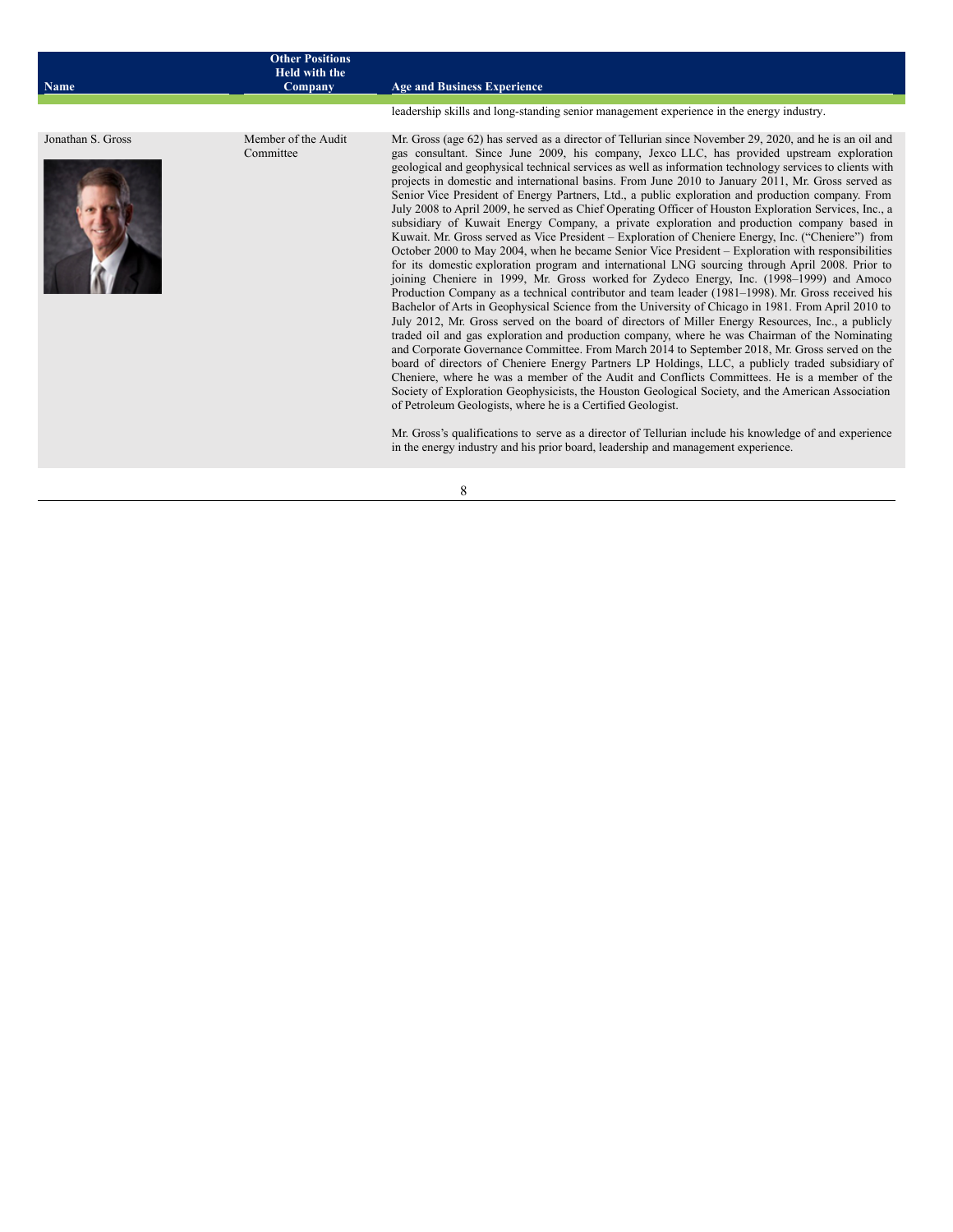# <span id="page-14-0"></span>**Directors Continuing in Office for a Term Expiring at the 2022 Annual Meeting of Stockholders**

| <b>Name</b>        | <b>Other Positions</b><br>Held with the<br>Company | <b>Age and Business Experience</b>                                                                                                                                                                                                                                                                                                                                                                                                                                                                                                                                                                                                                                                                                                                                                                                                                                                                                                                                    |
|--------------------|----------------------------------------------------|-----------------------------------------------------------------------------------------------------------------------------------------------------------------------------------------------------------------------------------------------------------------------------------------------------------------------------------------------------------------------------------------------------------------------------------------------------------------------------------------------------------------------------------------------------------------------------------------------------------------------------------------------------------------------------------------------------------------------------------------------------------------------------------------------------------------------------------------------------------------------------------------------------------------------------------------------------------------------|
| Charif Souki       | <b>Executive Chairman</b>                          | Mr. Souki (age 68) has served as the Executive Chairman of Tellurian since June 22, 2020 and as a<br>director of Tellurian since February 2017, and he served as a director and Chairman of the board of<br>directors of Tellurian Investments from February 2016 to February 2017. Mr. Souki founded Cheniere in<br>1996 and served as Chairman of the board of directors (2000–2015), Chief Executive Officer (2003–<br>2015), and President (2003–2004 and 2008–2015) until December 2015. Prior to Cheniere, Mr. Souki<br>was an investment banker. Mr. Souki serves on the board of trustees of the American University of<br>Beirut, as a member of the Advisory Board of the Center on Global Energy Policy at Columbia<br>University, and on the International Advisory Board for the Neurological Research Institute (NRI) at<br>Texas Children's Hospital. Mr. Souki received a B.A. from Colgate University and an M.B.A. from<br>Columbia University.     |
|                    |                                                    | Mr. Souki is qualified to serve as a director of Tellurian due to his knowledge of and experience in the<br>LNG industry, including his leading the conception, development and construction of the first large-<br>scale LNG export facility in the United States. In addition to his industry experience, his qualifications<br>include his leadership skills, long-standing senior management experience and public company board<br>experience in the LNG industry.                                                                                                                                                                                                                                                                                                                                                                                                                                                                                               |
| Brooke A. Peterson | None                                               | Mr. Peterson (age 71) has served as a director of Tellurian since February 2017, and he served as a<br>director of Tellurian Investments from July 2016 to February 2017. He has been involved in<br>construction, resort development and real estate for more than 40 years and has been extensively<br>involved in non-profit work since moving to Aspen, Colorado, in 1975. Mr. Peterson is a member of the<br>Colorado Bar and has been licensed to practice law for over 40 years, has served as an arbitrator and<br>mediator since 1985, and has served as a Municipal Court Judge in Aspen since 1981. Mr. Peterson has<br>served as Manager of Ajax Holdings LLC and its affiliated companies since December 2012 and as the<br>Chief Executive Officer of Coldwell Banker Mason Morse since January 2013. Mr. Peterson earned his<br>B.A. degree from Brown University in 1972 and his J.D. degree from the University of Denver College<br>of Law in 1975. |
|                    |                                                    | Mr. Peterson's qualifications to serve as a director of Tellurian include his knowledge of and experience<br>in project development and the construction industry.                                                                                                                                                                                                                                                                                                                                                                                                                                                                                                                                                                                                                                                                                                                                                                                                    |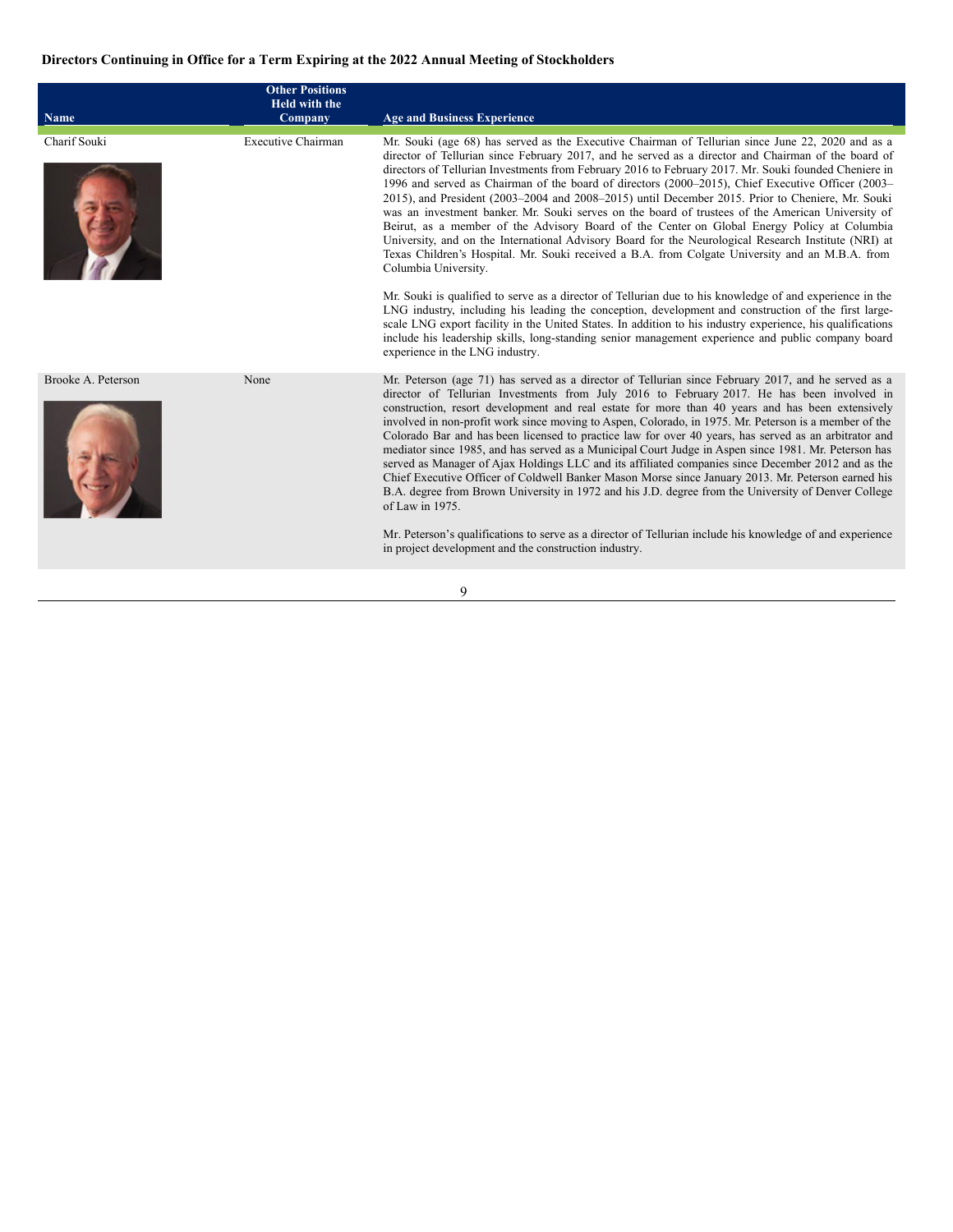| <b>Name</b>      | <b>Other Positions</b><br><b>Held with the</b><br>Company                      | <b>Age and Business Experience</b>                                                                                                                                                                                                                                                                                                                                                                                                                                                                                                                                                                                                                                                                                                                                                                                                                                                                                                                                                                                                                                                                                                                                                                                                                                                                                                                                                                                                                                                                                                                                                                                                                                                                                                                                                             |
|------------------|--------------------------------------------------------------------------------|------------------------------------------------------------------------------------------------------------------------------------------------------------------------------------------------------------------------------------------------------------------------------------------------------------------------------------------------------------------------------------------------------------------------------------------------------------------------------------------------------------------------------------------------------------------------------------------------------------------------------------------------------------------------------------------------------------------------------------------------------------------------------------------------------------------------------------------------------------------------------------------------------------------------------------------------------------------------------------------------------------------------------------------------------------------------------------------------------------------------------------------------------------------------------------------------------------------------------------------------------------------------------------------------------------------------------------------------------------------------------------------------------------------------------------------------------------------------------------------------------------------------------------------------------------------------------------------------------------------------------------------------------------------------------------------------------------------------------------------------------------------------------------------------|
|                  |                                                                                |                                                                                                                                                                                                                                                                                                                                                                                                                                                                                                                                                                                                                                                                                                                                                                                                                                                                                                                                                                                                                                                                                                                                                                                                                                                                                                                                                                                                                                                                                                                                                                                                                                                                                                                                                                                                |
| Don A. Turkleson | Chair of the Audit<br>Committee and Member<br>of the Compensation<br>Committee | Mr. Turkleson (age 66) has served as a director of Tellurian since March 2017, and he served as Vice<br>President and Chief Financial Officer of Gulf Coast Energy Resources, LLC, a privately held energy<br>exploration and production company, from April 2012 until his retirement in April 2015. He served as<br>Senior Vice President and Chief Financial Officer of Cheniere Energy Partners GP, LLC, the general<br>partner of Cheniere Energy Partners, L.P. (NYSE American: CQP), an indirect subsidiary of Cheniere,<br>from November 2006 to March 2009 and was a member of the board of directors of Cheniere Energy<br>Partners GP, LLC from November 2006 until September 2012. From December 2013 until February<br>2017, Mr. Turkleson served on the board of directors and audit committee of Cheniere Energy Partners<br>LP Holdings, LLC. From February 2018 until May 2020, Mr. Turkleson served on the board of directors<br>and as chairman of the finance and audit committees of ACCEL Energy Canada Limited, a privately<br>held company constructing and operating facilities for the delivery of energy, ultra-clean fuels and<br>specialty products. From November 2013 until July 2015, he served on the board of directors of the<br>general partner of QEP Midstream Partners, L.P., a midstream publicly traded master limited<br>partnership. In addition, he served on the board of directors and as the chairman of the audit committee<br>of Miller Energy Resources, Inc., a publicly traded energy exploration, production and drilling<br>company, from January 2011 to April 2014. Mr. Turkleson is a Certified Public Accountant and received<br>a B.S. in Accounting from Louisiana State University. He is also a Board Governance Fellow with the |

National Association of Corporate Directors.

Mr. Turkleson's qualifications to serve as a director of Tellurian include his background and experience in the energy industry and his background as a Certified Public Accountant.

# <span id="page-15-0"></span>**Directors Continuing in Office for a Term Expiring at the 2023 Annual Meeting of Stockholders**

| <b>Name</b>       | <b>Other Positions</b><br>Held with the<br>Company | <b>Age and Business Experience</b>                                                                                                                                                                                                                                                                                                                                                                                                                                                                                                                                                                                                                                                                                                                                                                                                                                           |
|-------------------|----------------------------------------------------|------------------------------------------------------------------------------------------------------------------------------------------------------------------------------------------------------------------------------------------------------------------------------------------------------------------------------------------------------------------------------------------------------------------------------------------------------------------------------------------------------------------------------------------------------------------------------------------------------------------------------------------------------------------------------------------------------------------------------------------------------------------------------------------------------------------------------------------------------------------------------|
| Jean P. Abiteboul | Member of the<br><b>Compensation Committee</b>     | Mr. Abiteboul (age 69) has served as a director of Tellurian since November 29, 2020, and he is the<br>founder and since August 2017 has been the Chief Executive Officer of JA Energy Consulting. From<br>November 2016 to November 2017, Mr. Abiteboul served as a consultant to Tellurian Services LLC, a<br>subsidiary of (i) Tellurian Investments. Previously, at Cheniere, he served as Senior Vice President –<br>International (February 2006–November 2016), President of Cheniere Marketing Ltd., a wholly owned<br>subsidiary of Cheniere (April 2010–November 2016), and Executive Director of Cheniere LNG<br>Services S.A.R.L., a wholly owned subsidiary of Cheniere (February 2006–April 2010). From 1975<br>until February 2006, Mr. Abiteboul held different positions at Gaz de France, a publicly traded natural<br>gas distribution company, including |

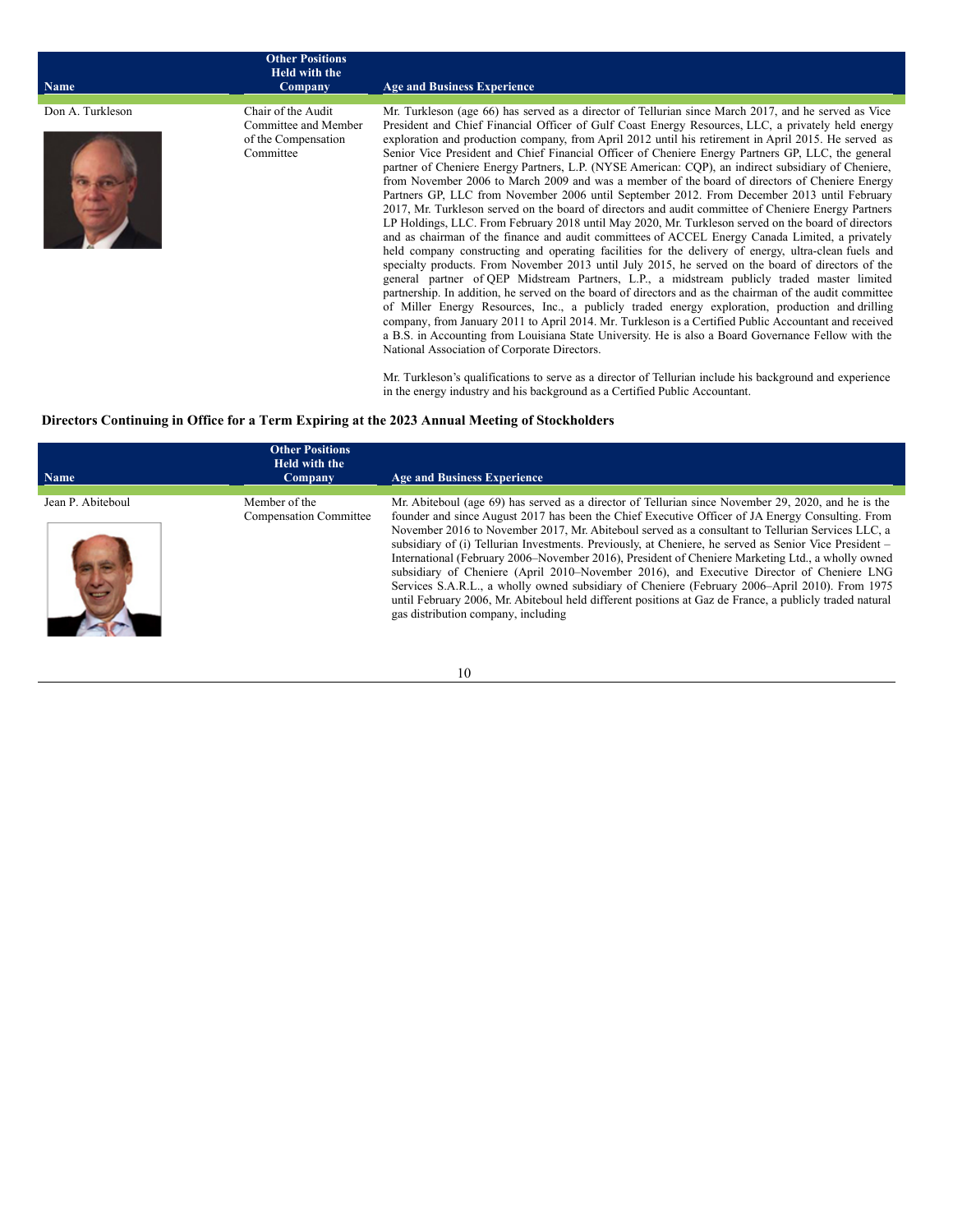| <b>Name</b>          | <b>Other Positions</b><br>Held with the<br>Company                                                                                                                   | <b>Age and Business Experience</b>                                                                                                                                                                                                                                                                                                                                                                                                                                                                                                                                                                                                                                                                                                                                                                                                                                                                                                                                                                                                                                                                                                                                                                                                                                                                                                                                                                                                                                                                                                                                                                                                                                                                                                                                                                                                                                                                                                                                                                                                                                                                                                                                                                                |
|----------------------|----------------------------------------------------------------------------------------------------------------------------------------------------------------------|-------------------------------------------------------------------------------------------------------------------------------------------------------------------------------------------------------------------------------------------------------------------------------------------------------------------------------------------------------------------------------------------------------------------------------------------------------------------------------------------------------------------------------------------------------------------------------------------------------------------------------------------------------------------------------------------------------------------------------------------------------------------------------------------------------------------------------------------------------------------------------------------------------------------------------------------------------------------------------------------------------------------------------------------------------------------------------------------------------------------------------------------------------------------------------------------------------------------------------------------------------------------------------------------------------------------------------------------------------------------------------------------------------------------------------------------------------------------------------------------------------------------------------------------------------------------------------------------------------------------------------------------------------------------------------------------------------------------------------------------------------------------------------------------------------------------------------------------------------------------------------------------------------------------------------------------------------------------------------------------------------------------------------------------------------------------------------------------------------------------------------------------------------------------------------------------------------------------|
|                      |                                                                                                                                                                      | Secretary of the board of directors (2004–2006), International Executive Vice President (2003–2004),<br>Executive Vice President – Gas Supply, Trading and Marketing (2002–2003), and Executive Vice<br>President – Gas Supply (1998–2003). He also served on the board of directors of Tejas Power<br>Corporation (United States) (1991–1997), Gas Metropolitan (Canada) (1994–2006), Sceptre Resources<br>(Canada) (1991–1996), and other affiliated companies of Gaz de France in Europe. Mr. Abiteboul<br>graduated as an engineer from École Centrale de Lyon and obtained a diploma in Economics from<br>Université de Lyon.<br>Mr. Abiteboul's qualifications to serve as a director of Tellurian include his knowledge of and<br>experience in the liquefied natural gas ("LNG") industry and his leadership and management<br>experience.                                                                                                                                                                                                                                                                                                                                                                                                                                                                                                                                                                                                                                                                                                                                                                                                                                                                                                                                                                                                                                                                                                                                                                                                                                                                                                                                                                |
| Diana Derycz-Kessler | Chair of the Compensation<br>Committee and Member of<br>each of the Audit<br>Committee and<br>Environmental, Social,<br>Governance (ESG) and<br>Nominating Committee | Ms. Derycz-Kessler (age 56) has served as a director of Tellurian since February 2017, and she served<br>as a director of Tellurian Investments from December 2016 to February 2017. Ms. Derycz-Kessler is<br>an investor with a background in law, business and finance. She has been an active principal of her<br>investment advisory firm Bristol Capital Advisors, LLC since 2000. Her investments have included<br>companies in the energy, biotechnology, technology, education, real estate and consumer products<br>sectors. As part of these investments, she has assumed active operational roles, including a 17-year<br>tenure as Chief Executive Officer of the media arts college of The Los Angeles Film School and<br>manager of commercial property partnerships. In February 2019, Ms. Derycz-Kessler became a<br>founding member and director of LK Advisors, Inc. (formerly PiMac Advisors Inc.), a mortgage<br>lending advisory company. Since October 2019, Ms. Derycz-Kessler has been a member of the board<br>of managers of Bristol Luxury Group LLC and Sugarfina Corporation (formerly Sugarfina Holdings<br>LLC), the parent companies to Sugarfina USA LLC, a luxury candy retailer. Ms. Derycz-Kessler's<br>early career began as a lawyer in the international oil and gas sector, working at the law firm of Curtis,<br>Mallet-Prevost, Colt & Mosle LLP in New York. Subsequently, she joined Occidental Petroleum<br>Corporation, overseeing legal for its Latin American exploration and production operations. From<br>2016 to 2018, Ms. Derycz-Kessler was a partner in UNESCO's TeachHer program, a private-public<br>sector partnership bridging the global gender gap in education. Ms. Derycz-Kessler holds a law degree<br>from Harvard Law School and a master's degree from Stanford University in Latin American Studies.<br>She obtained her undergraduate "double" degree in History and Latin American Studies from<br>University of California, Los Angeles (UCLA).<br>Ms. Derycz-Kessler's qualifications to serve as a director of Tellurian include her knowledge of and<br>experience in the energy industry and her leadership and management experience. |
|                      |                                                                                                                                                                      | 11                                                                                                                                                                                                                                                                                                                                                                                                                                                                                                                                                                                                                                                                                                                                                                                                                                                                                                                                                                                                                                                                                                                                                                                                                                                                                                                                                                                                                                                                                                                                                                                                                                                                                                                                                                                                                                                                                                                                                                                                                                                                                                                                                                                                                |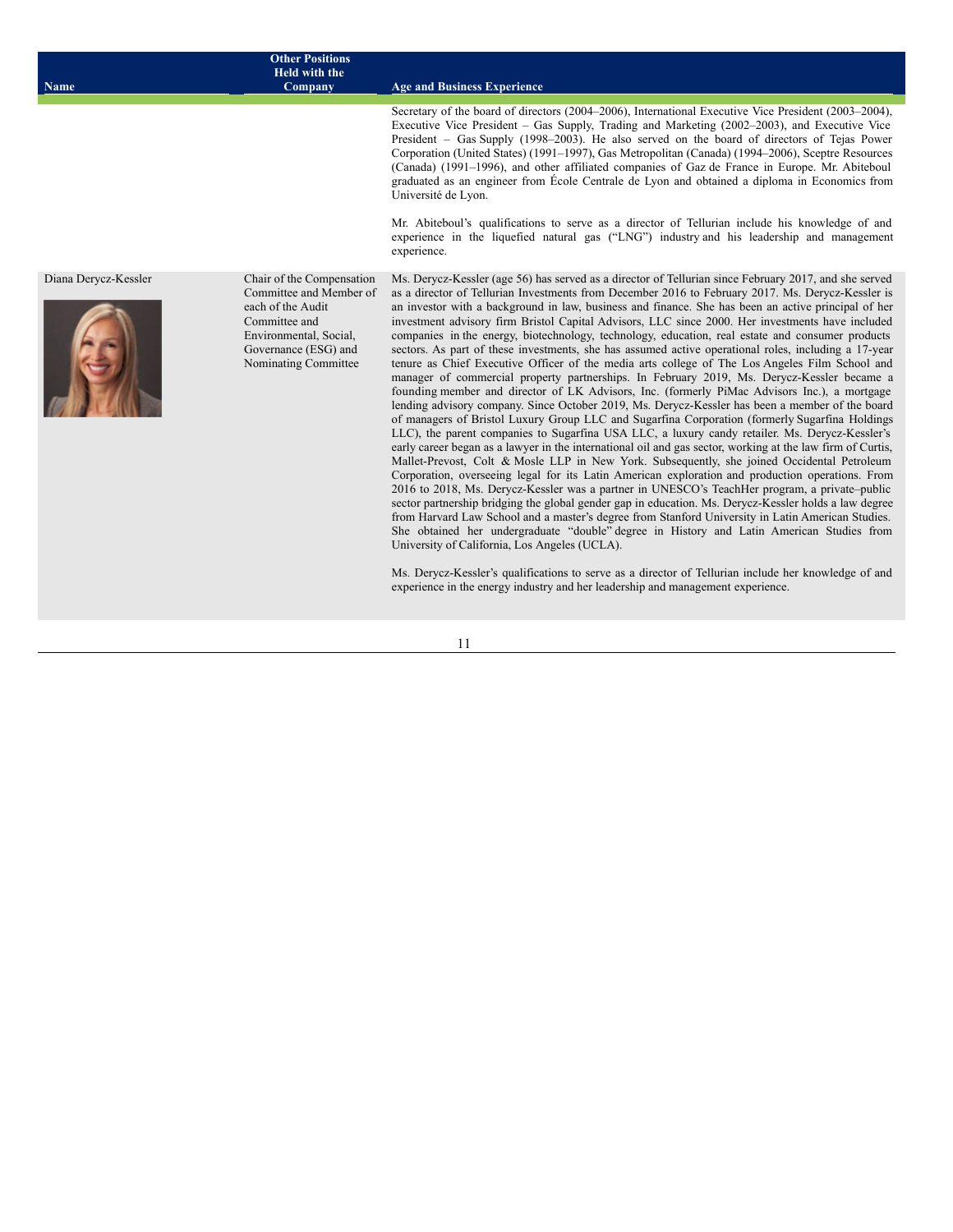| <b>Name</b>        | <b>Other Positions</b><br>Held with the<br>Company                                     | <b>Age and Business Experience</b>                                                                                                                                                                                                                                                                                                                                                                                                                                                                                                                                                                                                                                                                                                                                                                                                                                                                                 |
|--------------------|----------------------------------------------------------------------------------------|--------------------------------------------------------------------------------------------------------------------------------------------------------------------------------------------------------------------------------------------------------------------------------------------------------------------------------------------------------------------------------------------------------------------------------------------------------------------------------------------------------------------------------------------------------------------------------------------------------------------------------------------------------------------------------------------------------------------------------------------------------------------------------------------------------------------------------------------------------------------------------------------------------------------|
| Dillon J. Ferguson | Chair of the<br>Environmental, Social,<br>Governance (ESG) and<br>Nominating Committee | Mr. Ferguson (age 73) has served as a director of Tellurian since February 2017, and he served as a<br>director of Tellurian Investments from December 2016 to February 2017. Mr. Ferguson is a partner at<br>Pillsbury Winthrop Shaw Pittman LLP in its energy and litigation practices. Mr. Ferguson focuses his<br>practice on oil and gas law, with an emphasis on both transaction and litigation matters. His clients are<br>comprised of companies and individuals who are engaged in oil and gas activities, including<br>exploration, production, processing, transportation, marketing and consumption. Mr. Ferguson has<br>been a partner at Pillsbury Winthrop Shaw Pittman LLP since May 2016. He was a partner at Andrews<br>Kurth LLP from 2001 to May 2016. Mr. Ferguson earned his B.B.A. from The University of Texas at<br>Austin in 1970 and his J.D. from South Texas College of Law in 1973. |
|                    |                                                                                        | Mr. Ferguson's qualifications to serve as a director of Tellurian include his experience practicing law<br>and counseling energy companies involved in a wide array of transaction and litigation matters.                                                                                                                                                                                                                                                                                                                                                                                                                                                                                                                                                                                                                                                                                                         |

#### <span id="page-17-0"></span>**Executive Officers**

As of April 23, 2021, our executive officers were as follows:

| Name                  | Title                                 | Age |
|-----------------------|---------------------------------------|-----|
| Charif Souki          | Executive Chairman                    | 68  |
| Octávio M.C. Simões   | President and Chief Executive Officer | 61  |
| R. Keith Teague       | Chief Operating Officer               | 56  |
| L. Kian Granmayeh     | Chief Financial Officer               | 42  |
| Daniel A. Belhumeur   | General Counsel                       | 42  |
| Khaled A. Sharafeldin | Chief Accounting Officer              | 58  |

See "Proposal 1—Election of Directors to the Company's Board—Director Nominees to Hold Office for a Term Expiring at the 2022 Annual Meeting of Stockholders" for biographical information concerning Mr. Souki.

*Octávio M.C. Simões* has served as the President and Chief Executive Officer of Tellurian since November 30, 2020. Mr. Simões began acting as a Senior Advisor to the Chief Executive Officer of Tellurian in April 2019, and he was appointed as the Company's Executive Vice President, LNG Marketing and Business Development in September 2020. Prior to joining the Company, Mr. Simões was President and Chief Executive Officer of Sempra LNG & Midstream from January 2012 to March 2019, where he was responsible for all liquefied natural gas and natural gas midstream activities, including Cameron LNG, a 12 million tonnes per annum liquefaction facility that came onstream with first LNG exports in August 2019. He has engineering degrees from the Georgia Institute of Technology and from the University of Massachusetts – Dartmouth, and he is a registered professional engineer.

*R. Keith Teague* has served as the Chief Operating Officer of Tellurian since the completion of the merger (the "Merger") in February 2017 between Tellurian Investments and a subsidiary of Magellan Petroleum Corporation (now known as Tellurian Inc.), and he served as Chief Operating Officer of Tellurian Investments from October 2016 until the completion of the Merger. Previously, at Cheniere,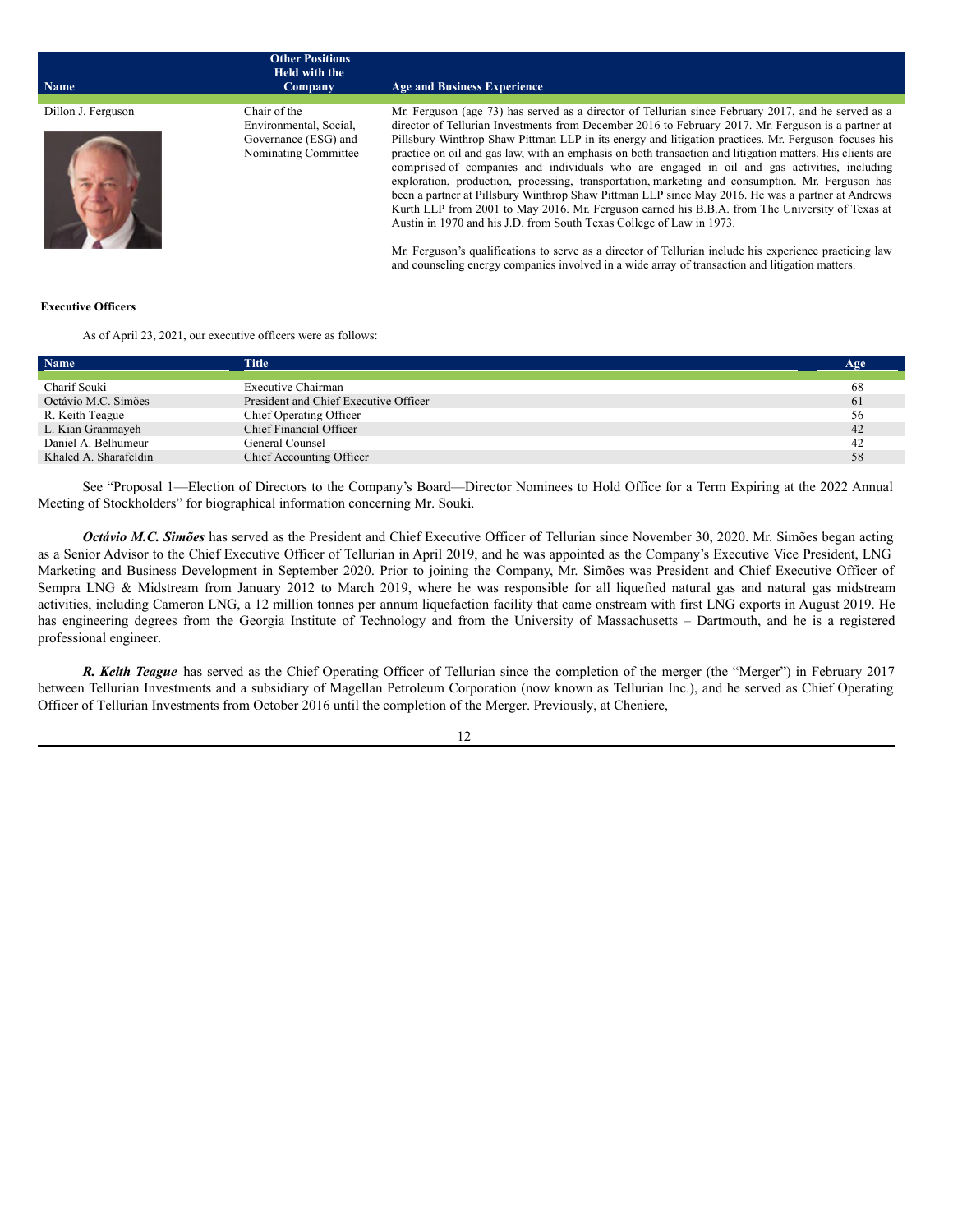Mr. Teague served as Executive Vice President, Asset Group (February 2014–September 2016), Senior Vice President – Asset Group (April 2008– February 2014), Vice President – Pipeline Operations (May 2006–April 2008), and Director of Facility Planning (February 2004–May 2006). Mr. Teague also served as President of CQH Holdings Company, LLC (formerly known as Cheniere Pipeline Company), a wholly owned subsidiary of Cheniere, from January 2005 until September 2016. From December 2001 until September 2003, Mr. Teague served as the Director of Strategic Planning for the CMS Panhandle Companies. He began his career with Texas Eastern Transmission Corporation, where he managed pipeline operations and facility expansion projects. Mr. Teague received a B.S. in Civil Engineering from Louisiana Tech University and an M.B.A. from Louisiana State University.

*L. Kian Granmayeh* has served as the Chief Financial Officer of Tellurian since March 6, 2020. Mr. Granmayeh began at Tellurian as a consultant to the Chief Financial Officer in January 2019 and was appointed as its Director of Special Projects in July 2019 and as the Company's Director of Investor Relations in August 2019. Prior to joining Tellurian, he worked at Apache Corporation from May 2014 until February 2018, including as Manager of Investor Relations (July 2016–February 2018), Manager of Strategic Planning (January 2015–June 2016) and Manager of Project Execution (May 2014–December 2014). Prior to that, he was an Associate, and then a Vice President, at Lazard Frères & Co. from 2009 to 2014. He holds a B.A. from Columbia University and an M.B.A. from Rice University.

*Daniel A. Belhumeur* has served as the General Counsel of Tellurian since the completion of the Merger in February 2017 and as Chief Compliance Officer of Tellurian since March 2017, and he served as General Counsel of Tellurian Investments from October 2016 until the completion of the Merger. Previously, at Cheniere, Mr. Belhumeur served as Vice President, Tax and General Tax Counsel (January 2011–October 2016), Tax Director (January 2010–December 2010), and Domestic Tax Counsel (2007–2010). Mr. Belhumeur began his career in public accounting after he received his bachelor's degree and master's degree in Accounting from Texas A&M University. He then went on to obtain his law degree from the University of Kansas School of Law and his LL.M. from the Georgetown University Law Center.

*Khaled A. Sharafeldin* has served as the Chief Accounting Officer of Tellurian since the completion of the Merger in February 2017, and he served as Chief Accounting Officer of Tellurian Investments from January 2017 until the completion of the Merger. From April 2012 to January 2017, Mr. Sharafeldin served as Vice President – Internal Audit at Cheniere. Previously, at Pride International, he served as Director – Quality Management (2010–2011) and Director of Internal Audit (2005–2010). In addition, he served as Director of Internal Audit at BJ Services Company (2003–2005), served in several financial management roles at Schlumberger Limited (1996–2003), and was employed by the public accounting firm Price Waterhouse LLP in Houston, Texas (1991–1996). Mr. Sharafeldin received his Bachelor of Commerce from Cairo University in Egypt. He is also a Certified Public Accountant in the State of California.

### <span id="page-18-0"></span>**Corporate Governance**

### *Director Independence*

Tellurian common stock is listed on the Nasdaq Capital Market ("Nasdaq") under the trading symbol "TELL." Nasdaq listing rules require that a majority of the Company's directors be "independent directors," as defined by Nasdaq corporate governance standards. Generally, a director does not qualify as an independent director if the director has, or in the past three years has had, certain material relationships or affiliations with the Company, its external or internal auditors, or is an employee of the Company.

The Board is currently comprised of eight directors: Charif Souki, Martin Houston, Jean Abiteboul, Diana Derycz-Kessler, Dillon Ferguson, Jonathan Gross, Brooke Peterson, and Don Turkleson. The Board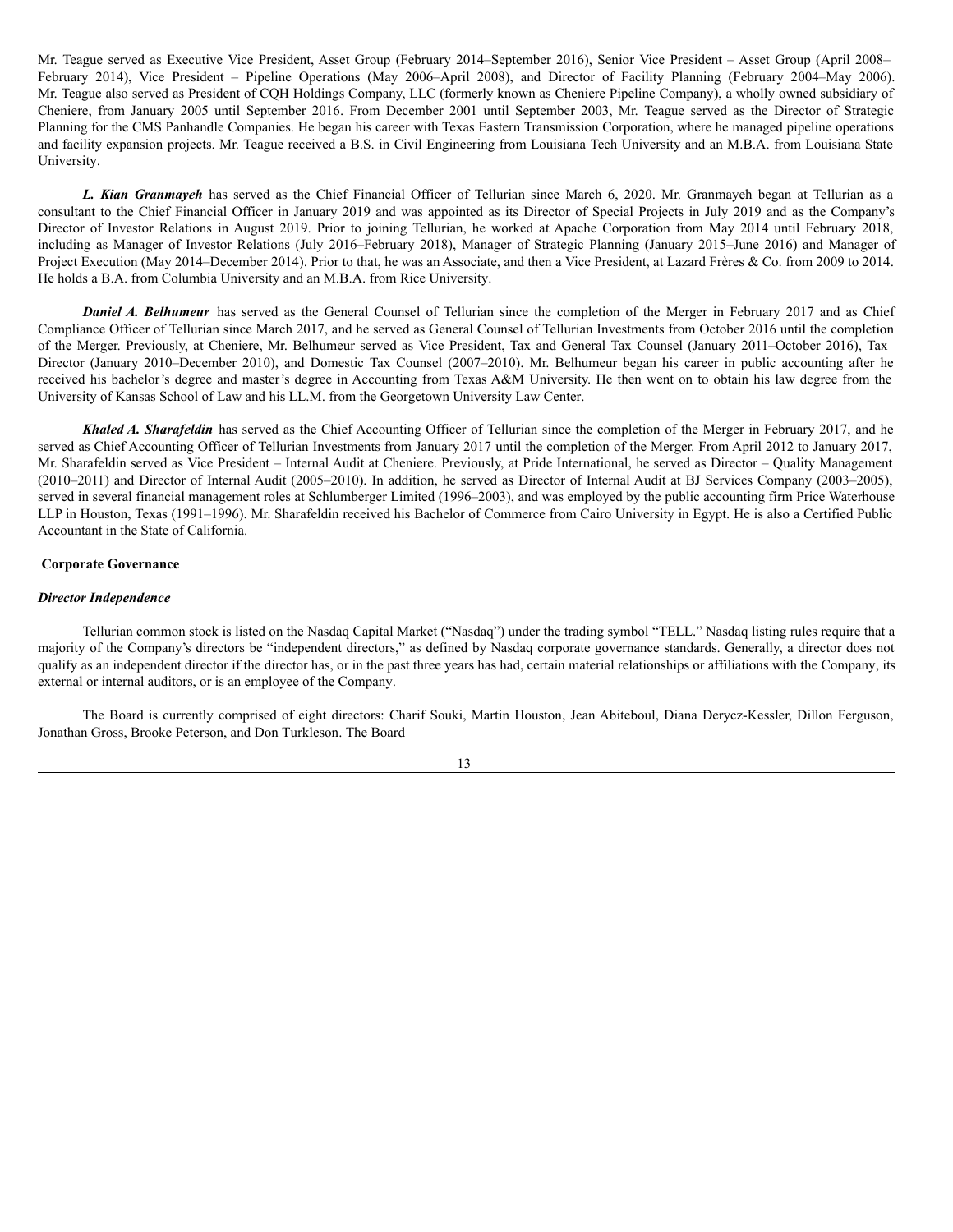has determined that each of Ms. Derycz-Kessler and Messrs. Abiteboul, Ferguson, Gross, and Turkleson, are "independent" for purposes of the Nasdaq listing standards. In assessing the independence of Mr. Abiteboul, the Board considered the existence of his prior consulting arrangements with the Company. In assessing the independence of Mr. Ferguson, the Board considered his role as a partner at Pillsbury Winthrop Shaw Pittman LLP, a law firm that represents the Company and Mr. Souki on various matters from time to time.

## *Board Leadership Structure; Executive Sessions*

Currently, Mr. Simões is the Company's President and Chief Executive Officer, and Mr. Souki is its Executive Chairman. The Board believes that having different individuals serving in the separate roles of Executive Chairman of the Board and Chief Executive Officer is in the best interest of stockholders in the Company's current circumstances because it reflects the Chief Executive Officer's responsibility over management of the Company's operations and the Executive Chairman's oversight of Board functions, strategic and commercial development, and financing activities.

### *Board Role in Risk Oversight*

The Board has an active role, as a whole and at the committee level, in overseeing management of the Company's risks. The Board or an appropriate committee regularly receives reports from members of senior management and its outside advisors on areas of material risk to the Company, including operational, financial, legal, regulatory, environmental, and strategic and reputational risks. The full Board or an appropriate committee receives these reports from the appropriate executive or advisor, as the case may be, so that it may understand and oversee the strategies used to identify, manage, and mitigate risks. The Compensation Committee oversees the management of risks relating to the Company's incentive compensation plans, policies, practices and arrangements by considering information and reports with respect to whether such plans, policies, practices and arrangements encourage unnecessary or excessive risk taking, and presenting concerns to the full Board. The Audit Committee oversees management of financial, legal, and regulatory risks, including with respect to related party transactions. The Environmental, Social Governance (ESG) and Nominating Committee manages risks associated with the independence of the Board as well as risks associated with sustainability.

#### *Board Evaluations*

Each year, the members of the Board and each Board committee conduct a confidential oral assessment of their performance with members of our legal department. As part of the evaluation process, the Board reviews its overall composition, leadership structure, diversity, individual skill sets, format for meetings, and relationship with management to ensure that it serves the best interests of stockholders and positions the Company for future success. The results of the oral assessments are then summarized and communicated back to the Board. After the evaluations, the Board and management work to improve upon any issues or focus points disclosed during the evaluation process. We believe that conducting these evaluations through a discussion with our Board members leads to more meaningful results that are more likely to result in changes when compared to conducting evaluations through a written process or completion of a questionnaire. As part of the evaluation process, each committee reviews its charter annually.

#### *Code of Conduct and Business Ethics*

The Company has adopted a Code of Business Conduct and Ethics (the "Code of Conduct") that summarizes Tellurian's compliance and ethical standards and the expectations it has for its officers,

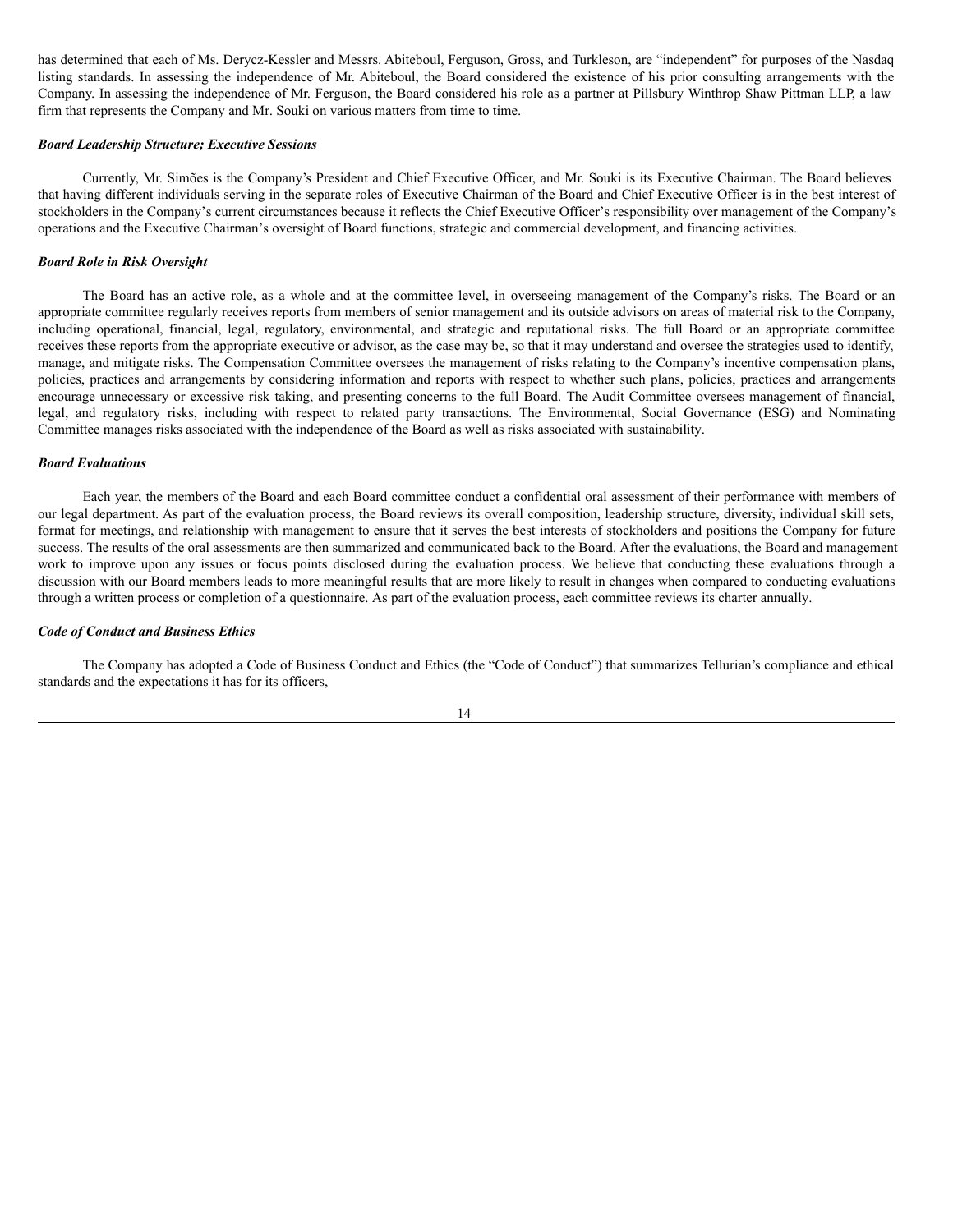directors, and employees. Under the Code of Conduct, all directors, officers, and employees must follow ethical business practices in all business relationships, both within and outside of the Company.

The Code of Conduct is available on the Company's website, http://www.tellurianinc.com, under the heading "Investors—Company and governance—Governance documents." Tellurian intends to provide disclosure regarding waivers of or amendments to the Code of Conduct by posting such waivers or amendments to the website in the manner provided by applicable law.

### <span id="page-20-0"></span>**Standing Board Committees**

#### *Audit Committee*

The Audit Committee is comprised of Ms. Derycz-Kessler, Mr. Gross, and Mr. Turkleson (Chair). The functions of the Audit Committee are set forth in its written charter, as amended on December 4, 2019 (the "Audit Committee Charter"). The Audit Committee Charter is posted on the Company's website, http://www.tellurianinc.com, under the heading "Investors—Company and governance—Board committees." The Board has determined that each member of the committee is independent under applicable Nasdaq and Securities and Exchange Commission ("SEC") rules and that each of Ms. Derycz-Kessler and Mr. Turkleson qualifies as an "audit committee financial expert" as defined in SEC rules.

Under the Audit Committee Charter, the Audit Committee is responsible for assisting the Board in fulfilling its oversight responsibilities with respect to (i) the Company's accounting and financial reporting processes and the integrity of the Company's financial statements; (ii) the effectiveness of the Company's internal accounting and financial controls, disclosure controls and procedures, and internal control over financial reporting, as well as the performance of the Company's internal audit function; (iii) the audits of the Company's financial statements and the appointment, engagement, compensation, termination (if necessary), qualifications, independence, and performance of the Company's independent registered public accounting firm; and (iv) the Company's compliance with legal and regulatory requirements and ethics programs. The Audit Committee has the sole authority to select, engage (including approval of the fees and terms of engagement), oversee, and terminate, as appropriate, the Company's independent registered public accounting firm.

### *Compensation Committee*

The Compensation Committee is comprised of Mr. Abiteboul, Ms. Derycz-Kessler (Chair), and Mr. Turkleson. The functions of the Compensation Committee are set forth in its written charter, as amended on December 5, 2018 (the "Compensation Committee Charter"). The Compensation Committee Charter is posted on the Company's website, http://www.tellurianinc.com, under the heading "Investors—Company and governance—Board committees."

The Board has determined that each member of the Compensation Committee qualifies as (i) an independent director under applicable Nasdaq rules, (ii) a "non-employee director" for purposes of Rule 16b-3 under the Exchange Act and (iii) to the extent required for awards intended to constitute "qualified performance-based compensation" within the meaning of Section 162(m) of the Internal Revenue Code of 1986, as amended (the "IRS Code"), an "outside director" for purposes of Section 162(m) of the IRS Code.

Under the Compensation Committee Charter, the primary duties and responsibilities of the Compensation Committee are to assist the Board in fulfilling its responsibilities with respect to the Company's compensation plans, policies, programs, and practices, including (i) determining, and/or recommending to the Board for its determination, the compensation of the Company's chief executive

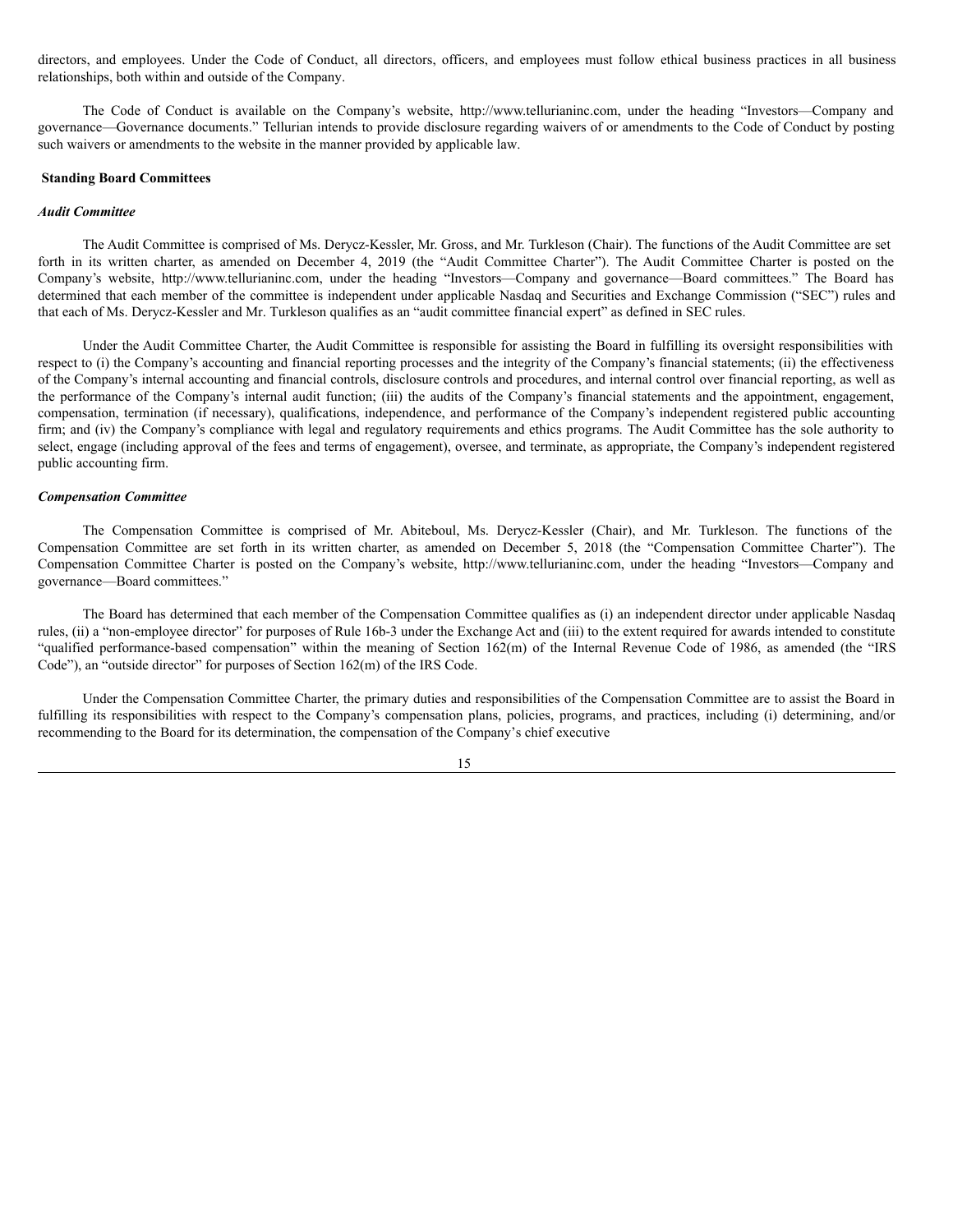officer and all other executive officers of the Company; and (ii) reviewing and approving, and/or recommending to the Board for its approval, equity and other incentive compensation plans, policies, and programs for the Company's directors, officers, employees, or consultants, and overseeing and administering such plans, policies, and programs in accordance with their terms. From time to time, the Compensation Committee consults with the Executive Chairman regarding executive and director compensation matters and with the Chief Executive Officer and/or Chief Human Resources Officer of the Company regarding executive compensation matters. In addition, the Vice Chairman of the Board regularly serves as a non-voting advisory participant in meetings of the Compensation Committee.

### *Environmental, Social, Governance (ESG) and Nominating Committee*

The Environmental, Social, Governance (ESG) and Nominating Committee (the "ESG and Nominating Committee") is comprised of Ms. Derycz-Kessler and Mr. Ferguson (Chair). The functions of the ESG and Nominating Committee are set forth in its written charter, as amended on March 10, 2021 (the "ESG and Nominating Committee Charter"). The ESG and Nominating Committee Charter is posted on the Company's website, http://www.tellurianinc.com, under the heading "Investors—Company and governance—Board committees." The Board has determined that each member of the committee is independent under applicable Nasdaq rules.

Under the ESG and Nominating Committee Charter, the ESG and Nominating Committee is responsible for assisting the Board in fulfilling its oversight responsibilities with respect to (i) identifying individuals qualified to serve as directors; (ii) recommending to the Board candidates for nomination for election to the Board at the annual meeting of stockholders or to fill Board vacancies; (iii) developing and recommending to the Board a set of corporate governance guidelines and reviewing on a regular basis the overall corporate governance of the Company; and (iv) monitoring and reviewing, and as necessary recommending Board action with respect to, sustainability matters, including environmental, social and governance issues.

### *ESG Practices*

Oversight for the Company's ESG efforts resides with the Board and its committees. In particular, the ESG and Nominating Committee is responsible for monitoring and reviewing, and as necessary recommending Board action with respect to, sustainability matters, including ESG issues. The committee's responsibilities were expanded in 2021 to expressly address environmental and social issues. We also coordinate environmental and social activities through a non-Board committee with representatives from throughout the organization, including personnel from the executive leadership, including our Chief Executive Officer, regulatory, communications, health and safety, strategy, human resources and investor relations functions. In addition, the ESG and Nominating Committee regularly receives ESG-related reports from investor relations personnel. We consider ESGrelated risks and opportunities on an ongoing basis, disclose meaningful and appropriate ESG-related information with regard to our current and planned operations, and encourage dialogue on ESG topics with our stakeholders. With respect to environmental issues in particular, we evaluate and monitor environmental topics, including those related to greenhouse gas emissions, air quality, water management, biodiversity, and incident management.

Our current operations focus on natural gas production and development. The environmental protection practices we follow when conducting these operations include:

- using intermittent or low bleed pneumatic controllers that can maintain a process condition;
- decommissioning all well pad flares;

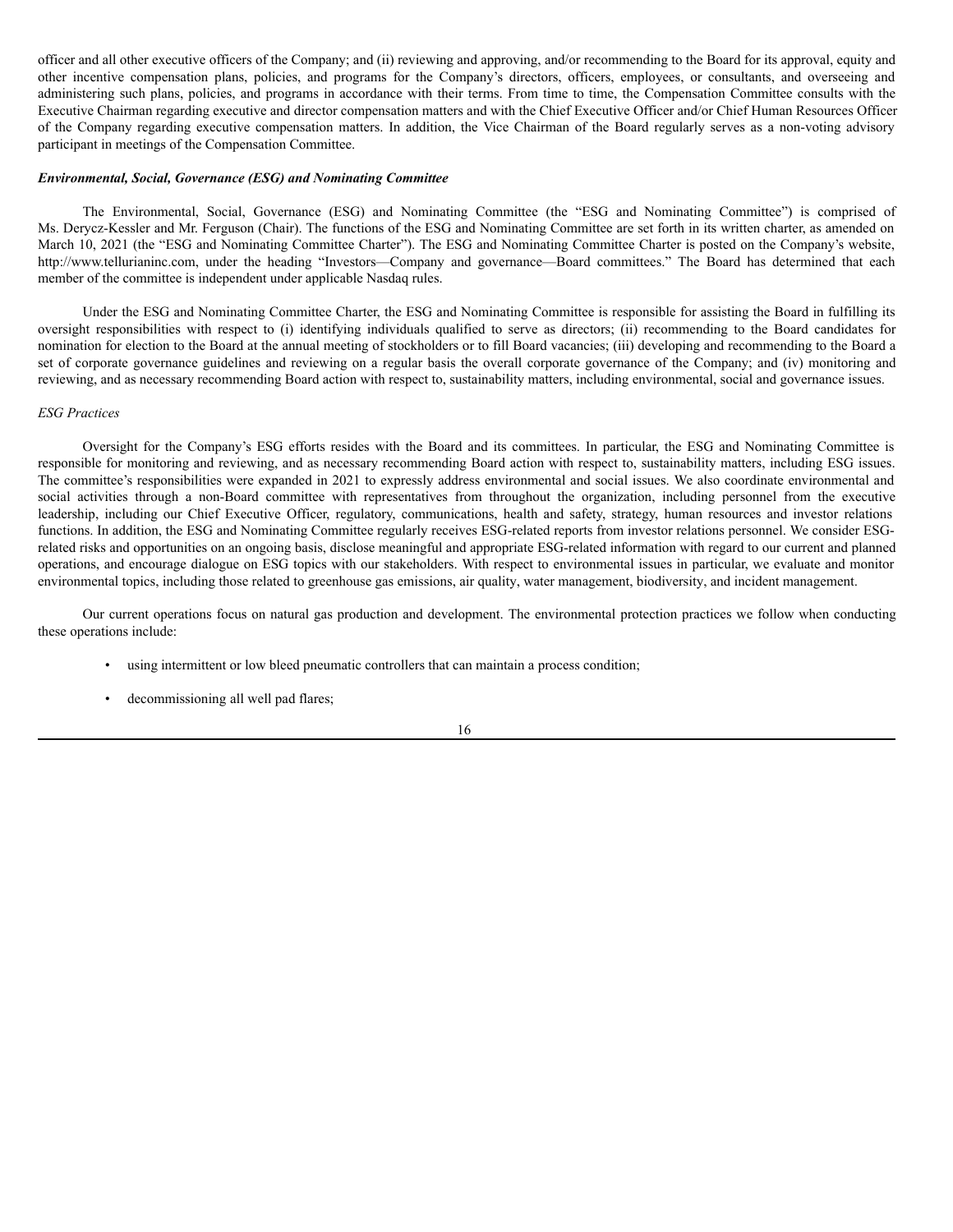- shutting in wells to prevent venting if our safety systems detect an unexpected drop in pressure;
- routing gas to sale as soon as practical to avoid flaring on completions;
- performing annual leak detection and repair (LDAR) surveys utilizing optical gas imaging (OGI) to allow identification and repair of leaks, which reduces the time between leak identification, mitigation, and repair;
- using multiple containment layers surrounding the pipe, including layers of concrete, to assure the production flow and any fracturing fluids pumped do not come in contact with the surrounding earth or water table;
- capturing all hydraulic fracturing fluid and sending it to a state-approved facility; and
- not using diesel or benzene, toluene, xylene and ethylbenzene (BTEX) chemicals in our hydraulic fracturing fluids.

With respect to social matters, we position ourselves as an employer of choice by offering industry competitive compensation, including a comprehensive benefits package to provide for the health and welfare and retirement needs of our employees. In addition, we have a variety of policies intended to help foster an ethical, respectful and inclusive workplace environment:

- Our Code of Conduct provides a comprehensive resource governing ethical concerns, employee privacy and workplace matters, legal compliance, and other matters.
- Our equal employment opportunity policy commits us to fairly treating all employees and candidates, without regard to characteristics having no bearing on job performance.
- Our harassment policy addresses many forms of unwanted attention, including sexual harassment.

Relatedly, our Public and Government Affairs team implements our community investment strategy, which includes supporting the communities where we live and work through strategic donations and neighborhood involvement.

## <span id="page-22-0"></span>**Compensation Committee Interlocks and Insider Participation**

No member of the Compensation Committee was, during the fiscal year ended December 31, 2020, an officer or employee of the Company, and no such member has ever served as an officer of the Company. Except as described below, during the fiscal year ended December 31, 2020, none of our executive officers served as a director or member of the compensation committee (or other committee serving an equivalent function) of any other entity whose executive officers served on our Compensation Committee or the Board. As previously disclosed, Brooke Peterson, a director and until December 2020 a member of the Compensation Committee, is the Chief Executive Officer of Ajax Holdings LLC, a company that is owned 50% indirectly by Charif Souki and 50% by the Souki Family 2016 Trust.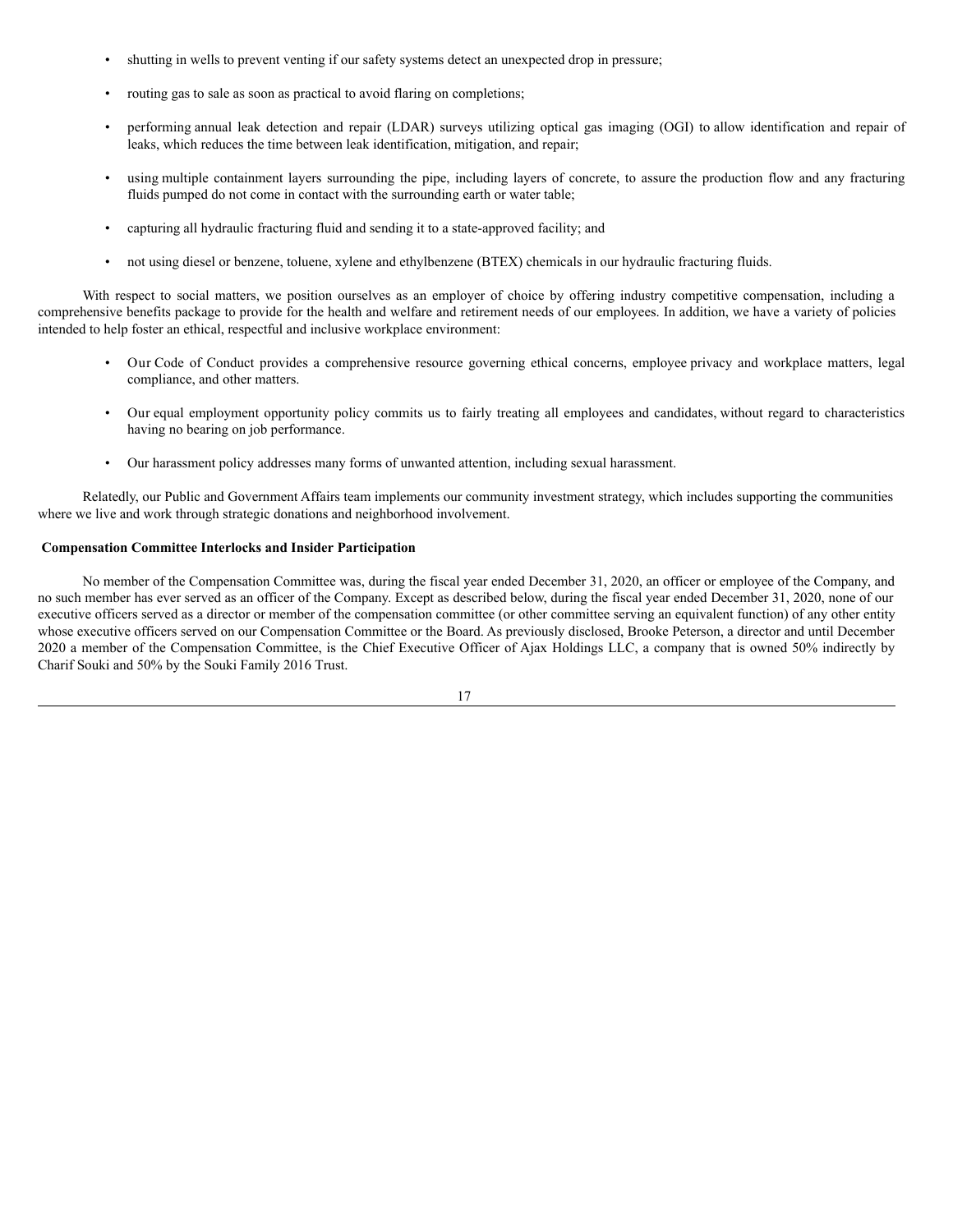#### <span id="page-23-0"></span>**Communications with Directors**

Any stockholder wishing to communicate with the Board or any individual director may do so by contacting the Corporate Secretary at the address, telephone number, facsimile number, or e-mail address listed below:

Tellurian Inc. 1201 Louisiana Street, Suite 3100 Houston, Texas 77002 Attention: Corporate Secretary Telephone: (832) 962-4000 Facsimile: (832) 962-4055 Website: http://www.tellurianinc.com E-mail: CorpSec@tellurianinc.com

All communications will be forwarded to the Board or the relevant Board member. The Corporate Secretary has been authorized by the Board to screen frivolous or unlawful communications or commercial advertisements.

Stockholders also may communicate with management by contacting the Corporate Secretary using the above contact information.

## <span id="page-23-1"></span>**Director Attendance at Annual Meetings**

The Company does not have a policy regarding attendance of directors at annual meetings of stockholders. All of the Company's current directors attended in person or by phone the Company's last annual meeting of stockholders held on June 10, 2020.

#### <span id="page-23-2"></span>**Board Nomination Process**

The ESG and Nominating Committee identifies director nominees based on recommendations from management, directors, stockholders, and other sources. In identifying and evaluating director nominees, the ESG and Nominating Committee takes into account, among other things, individual director performance (including for incumbent directors, their Board and committee meeting attendance and performance and length of Board service), qualifications, expertise, integrity, independence under Nasdaq or other applicable listing standards, depth and diversity of experience (including service as a director or executive with other entities engaged in the Company's business), willingness to serve actively and collaboratively, leadership and other skills, and the ability to exercise sound judgment. The Board does not currently employ an executive search firm, or pay a fee to any other third party, to identify qualified candidates for director positions.

The Board and ESG and Nominating Committee will consider any director candidates recommended to the Board by stockholders on the same basis as candidates submitted by others. Stockholders who wish to recommend a prospective director nominee for consideration by the Board should notify the Corporate Secretary in writing at the Company's offices at 1201 Louisiana Street, Suite 3100, Houston, Texas 77002. The Corporate Secretary will forward all such stockholder recommendations on to the Board for its consideration. Any such recommendation should provide whatever supporting material the stockholder considers appropriate but should include at a minimum such background and biographical material as will enable the ESG and Nominating Committee to make an initial determination as to whether the nominee satisfies the Board membership criteria set forth above. No stockholder nominations were received by the Board in 2020.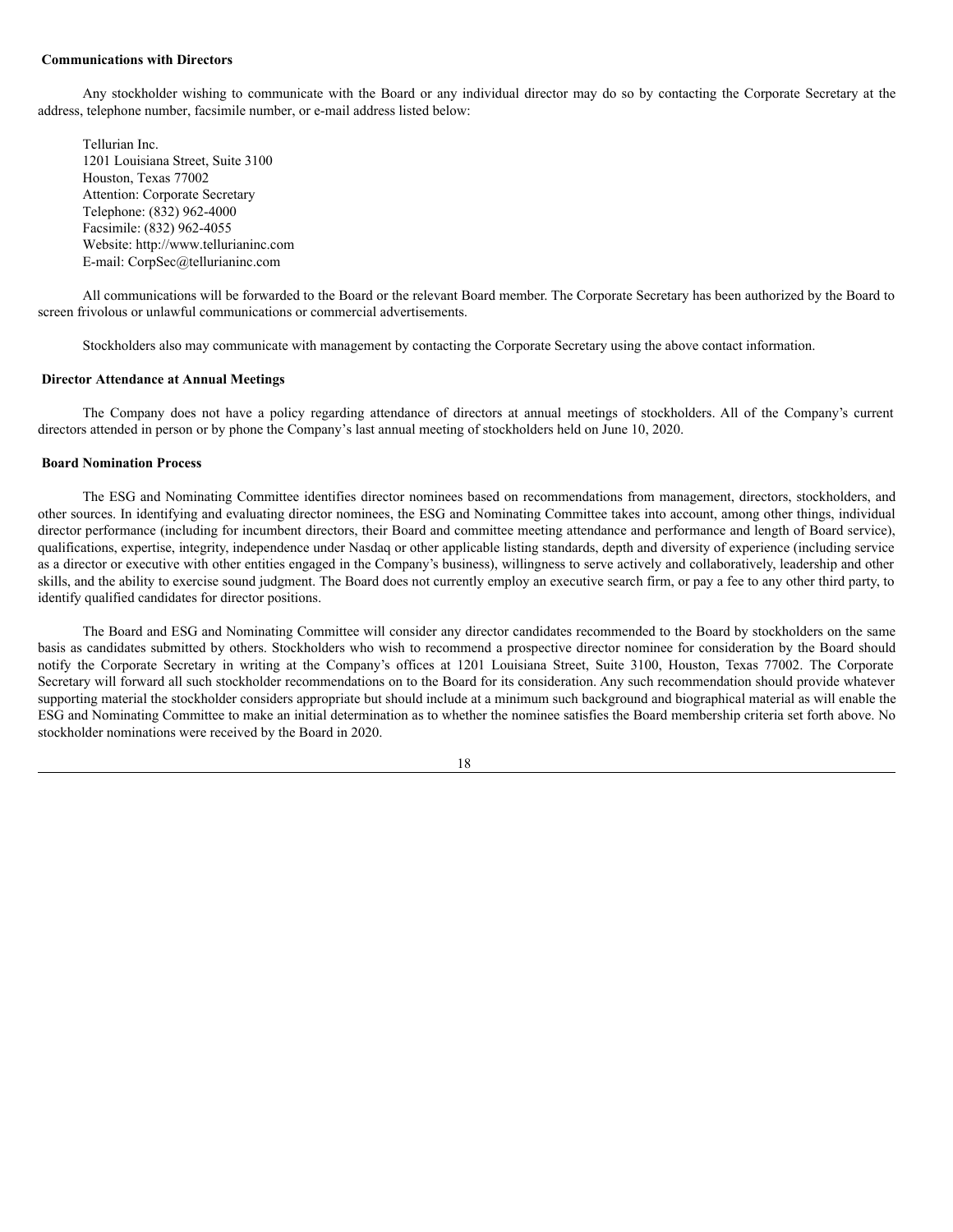### <span id="page-24-0"></span>**Audit Committee Report**

In connection with the preparation and filing of the audited financial statements of Tellurian, for the fiscal year ended December 31, 2020 (the "audited financial statements"), the Audit Committee performed the following functions:

- The Audit Committee reviewed and discussed the audited financial statements with senior management and Deloitte & Touche LLP ("Deloitte"), the Company's independent registered public accounting firm. The review included a discussion of the quality, not just the acceptability, of the Company's accounting principles, the reasonableness of significant judgments, and the clarity of disclosures in the forward-looking statements.
- The Audit Committee also discussed with Deloitte the matters required to be discussed by the applicable requirements of the Public Company Accounting Oversight Board ("PCAOB") and the SEC.
- The Audit Committee received the written disclosures and the letter from Deloitte required by applicable requirements of the PCAOB regarding Deloitte's communications with the Audit Committee concerning independence, and discussed with Deloitte its independence from the Company and considered the compatibility of the auditors' non-audit services to the Company, if any, with the auditors' independence.

Based upon the functions performed, the Audit Committee recommended to the Board that the audited financial statements be included in the Company's Annual Report on Form 10-K filed with the SEC on February 24, 2021.

Respectfully submitted by the Audit Committee of the Board of Directors,

Don A. Turkleson (Chair) Diana Derycz-Kessler Jonathan S. Gross

## <span id="page-24-1"></span>**Board and Committee Meetings Held During 2020**

As noted in the table below, during 2020, 20 meetings of the Board, 11 meetings of the Audit Committee, 11 meetings of the Compensation Committee, and eight meetings of the ESG and Nominating Committee (then-known as the Governance and Nominating Committee) were held. During 2020, all of the directors then in office attended at least 75% of the total number of meetings of the Board and committees of the Board on which the directors served. The table below also indicates the members of the Board and each committee of the Board.

|                          |                    | <b>Committees</b> |                     |                                            |
|--------------------------|--------------------|-------------------|---------------------|--------------------------------------------|
| <b>Name</b>              | <b>Board</b>       | Audit             | <b>Compensation</b> | <b>Governance and</b><br><b>Nominating</b> |
| Charif Souki             | Executive Chairman |                   |                     |                                            |
| Martin J. Houston        | Vice Chairman      |                   |                     |                                            |
| Jean P. Abiteboul (1)    | Member             |                   | Member              |                                            |
| Diana Derycz-Kessler (2) | Member             | Member            | Chair               | Member                                     |
| Dillon J. Ferguson       | Member             |                   |                     | Chair                                      |
| Eric P. Festa $(3)$      | Former Member      |                   |                     |                                            |
|                          |                    |                   |                     |                                            |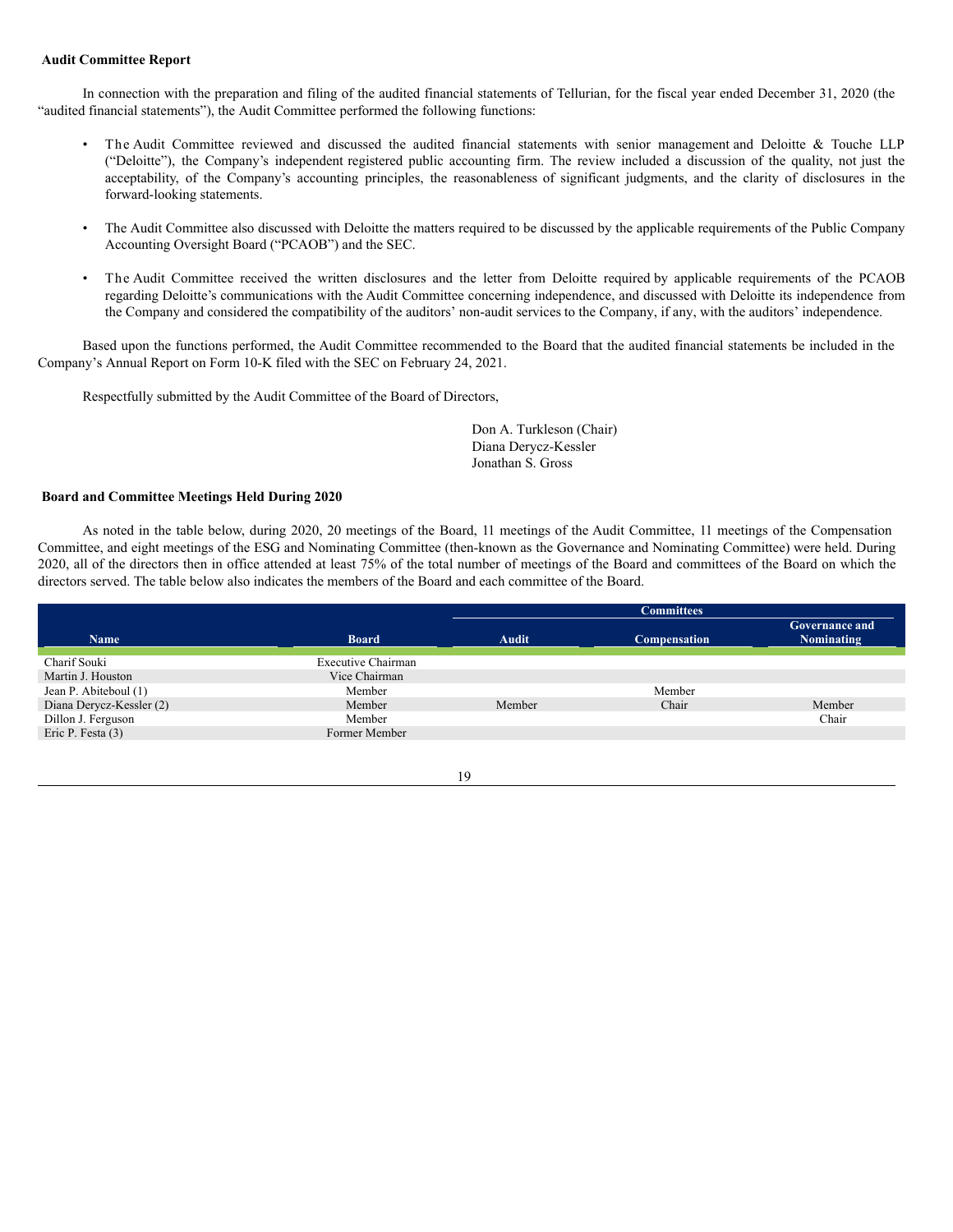|                            |               | <b>Committees</b> |                     |                                            |
|----------------------------|---------------|-------------------|---------------------|--------------------------------------------|
| <b>Name</b>                | <b>Board</b>  | Audit             | <b>Compensation</b> | <b>Governance and</b><br><b>Nominating</b> |
| Meg A. Gentle $(4)$        | Former Member |                   |                     |                                            |
| Jonathan S. Gross (5)      | Member        | Member            |                     |                                            |
| Brooke A. Peterson (6)     | Member        | Former Member     | Former Chair        | Former Member                              |
| Don A. Turkleson           | Member        | Chair             | Member              |                                            |
| Number of meetings in 2020 | 20            |                   |                     |                                            |

(1) On November 29, 2020, Mr. Abiteboul was appointed as a director of the Company and as a member of the Compensation Committee.

(2) On November 29, 2020, Ms. Derycz-Kessler was appointed as the Chair of the Compensation Committee.

(3) On July 31, 2020, Mr. Festa resigned as a director of the Company.

(4) On November 29, 2020, Ms. Gentle resigned from her position as a director of the Company in connection with her separation from the Company.

(5) On November 29, 2020, Mr. Gross was appointed as a director of the Company and as a member of the Audit Committee.

(6) Since November 29, 2020, Mr. Peterson has not served as the Chair of the Compensation Committee or as a member of either the Audit Committee or the Compensation Committee.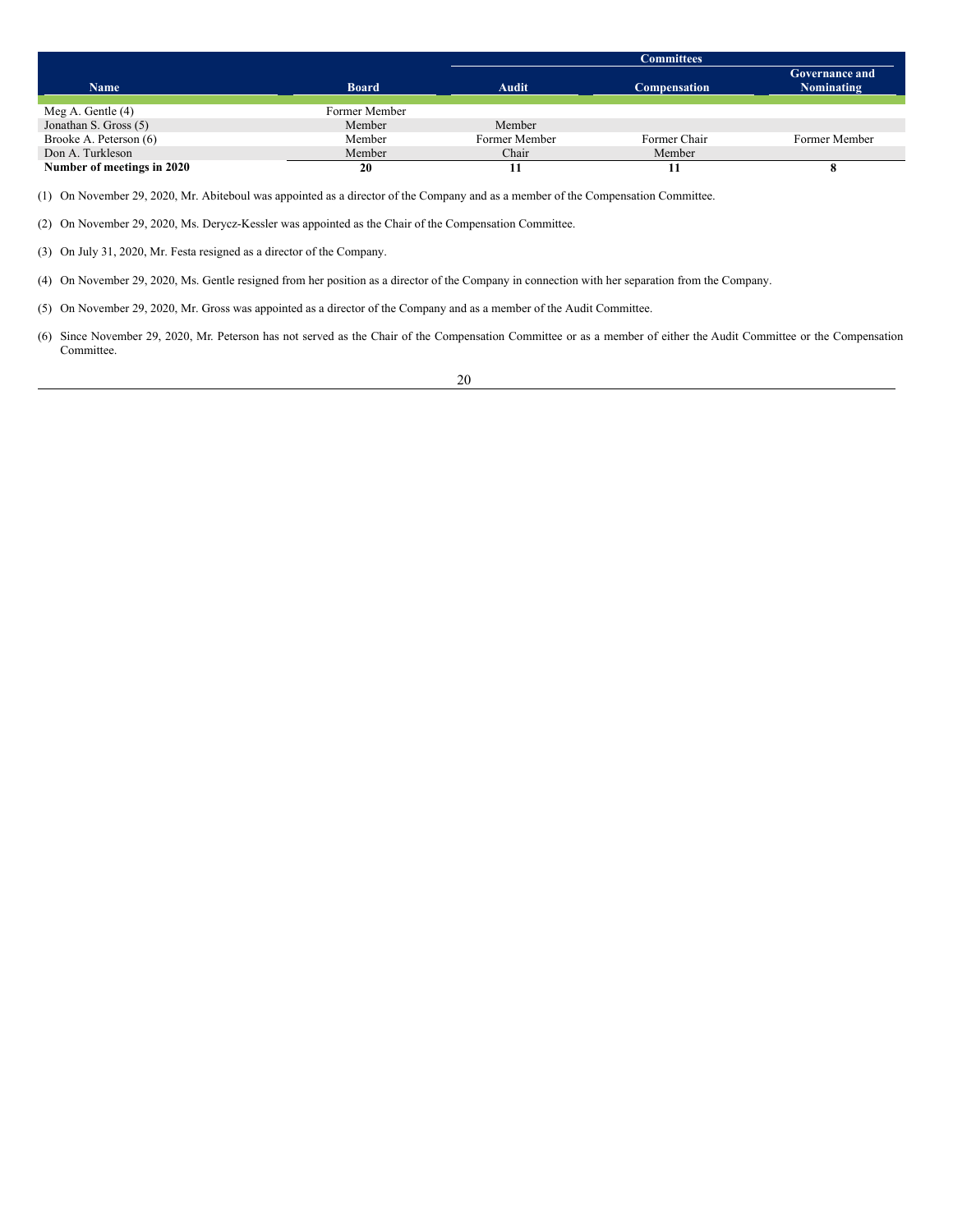## <span id="page-26-0"></span>**PROPOSAL 2—RATIFICATION OF APPOINTMENT OF DELOITTE & TOUCHE LLP AS THE INDEPENDENT REGISTERED PUBLIC ACCOUNTING FIRM OF THE COMPANY**

The Audit Committee has appointed and engaged Deloitte to serve as the independent registered public accounting firm to audit Tellurian's financial statements for the fiscal year ending December 31, 2021, and to perform other appropriate audit-related services. Deloitte began serving as Tellurian's independent registered public accounting firm on February 13, 2017. Tellurian stockholders are hereby asked to ratify the Audit Committee's appointment of Deloitte as Tellurian's independent registered public accounting firm for the fiscal year ending December 31, 2021.

The Audit Committee is solely responsible for selecting Tellurian's independent auditors. Although stockholder ratification of the appointment of Deloitte is not required by law or Tellurian's governing documents, the Board has determined that it is desirable to seek stockholder ratification as a matter of good corporate governance in view of the critical role played by independent registered public accounting firms in maintaining the integrity of financial controls and reporting. If the Tellurian stockholders do not ratify the appointment of Deloitte, the Audit Committee will consider whether to engage another independent registered public accounting firm. Even if the appointment of Deloitte is ratified, the Audit Committee may in its discretion select a different independent registered public accounting firm at any time during the year if it determines that such a change would be in the best interests of Tellurian and its stockholders.

Tellurian expects that a representative from Deloitte will be present at the Meeting. Any such representative will have the opportunity to make a statement if he or she so desires and is expected to be available to respond to appropriate questions.

### <span id="page-26-1"></span>**Principal Accountants' Fees and Services**

Deloitte served as the principal accountant for the audit of Tellurian's consolidated financial statements for the fiscal years ended December 31, 2019 and December 31, 2020 and review of Tellurian's condensed consolidated financial statements included in its Quarterly Reports on Form 10-Q for the fiscal years ended December 31, 2019 and December 31, 2020. Information about Deloitte's fees and services in those years is provided below.

## *Audit Fees*

The aggregate fees paid or to be paid to Deloitte for the audit of the consolidated financial statements of Tellurian and the review of the condensed consolidated financial statements included in Tellurian's Quarterly Reports on Form 10-Q for the fiscal years ended December 31, 2019 and December 31, 2020 were \$1,167,268, and \$1,037,207, respectively.

## *Audit-Related Fees*

The aggregate fees paid or to be paid to Deloitte in connection with audit-related services provided to Tellurian during the fiscal years ended December 31, 2019 and December 31, 2020 were \$205,000 and \$435,000, respectively.

Audit-related services related to, among other things, review of registration statements, the provision of comfort letters and attendance at stockholder and Audit Committee meetings.

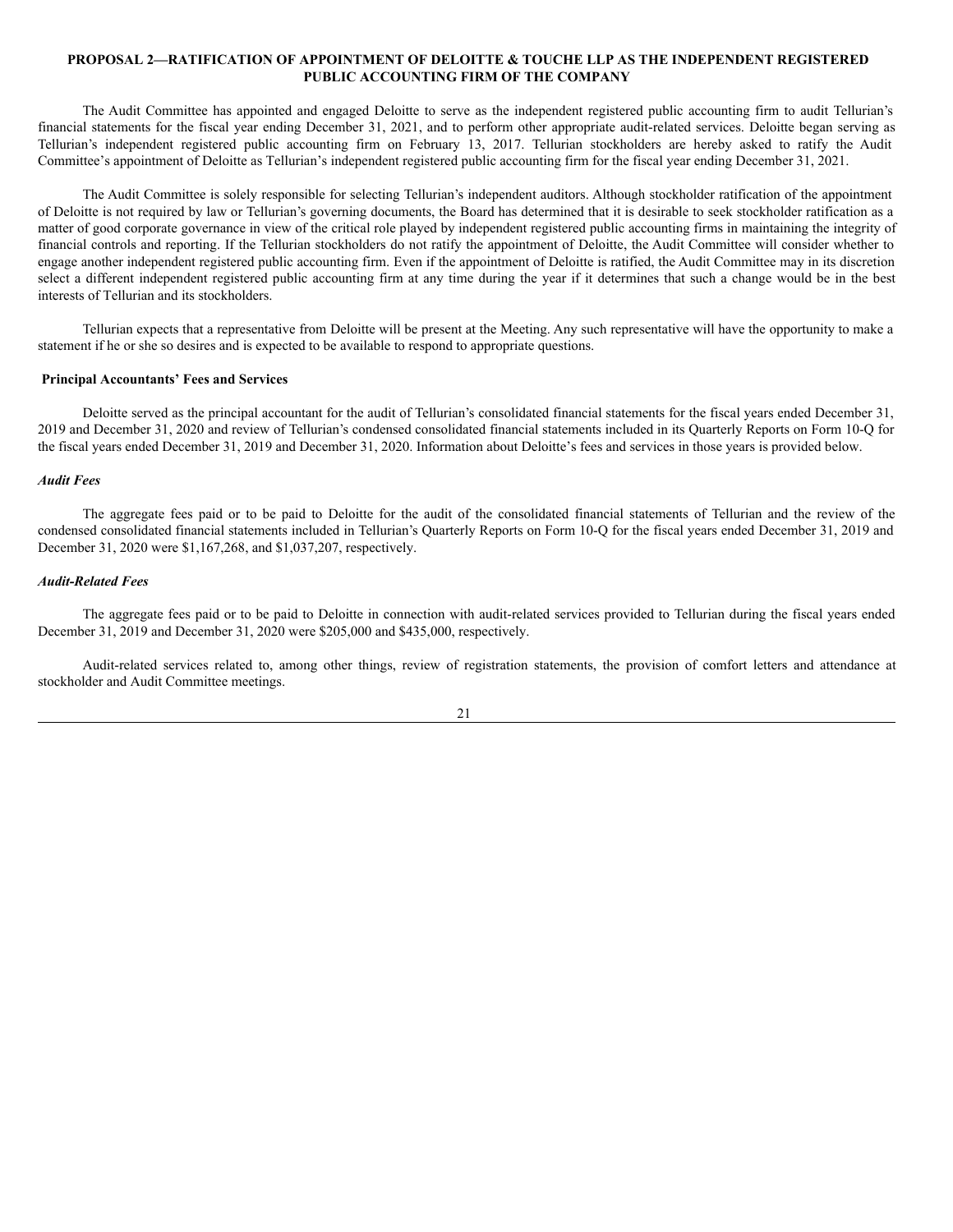## *Tax Fees*

The aggregate fees paid or to be paid to Deloitte in connection with tax services provided to Tellurian during each of the fiscal years ended December 31, 2019 and December 31, 2020 were \$12,600. Tax services performed during the fiscal years ended December 31, 2019 and December 31, 2020 related to tax compliance services.

## *All Other Fees*

The aggregate other fees paid or to be paid to Deloitte for any other services rendered to Tellurian during each of the fiscal years ended December 31, 2019 and December 31, 2020 was \$0.

### <span id="page-27-0"></span>**Pre-Approval Policies**

Under the terms of the Audit Committee Charter, the Audit Committee is required to pre-approve all the services provided by, and fees and compensation paid to, the independent registered public accounting firm for both audit and permitted non-audit services. When it is proposed that the independent registered public accounting firm provide additional services for which advance approval is required, the Audit Committee may form and/or delegate authority to a subcommittee consisting of one or more members or the Chairman of the Audit Committee, when appropriate, with the authority to grant pre-approvals of audit and permitted non-audit services, provided that decisions of such subcommittee to grant pre-approvals are to be presented to the Audit Committee at its next scheduled meeting. All of the audit fees, audit-related fees, tax fees, and all other fees paid or to be paid during the fiscal years ended December 31, 2019 and December 31, 2020 were approved by the Audit Committee.

### <span id="page-27-1"></span>**Vote Required for Approval**

Approval of Proposal 2 will require the affirmative vote of the holders of a majority of the votes cast on the matter, assuming that a quorum exists.

If you fail to vote or submit a proxy, fail to instruct your broker to vote (and your broker does not exercise its discretion to vote your shares on this matter) or vote to "abstain," it will have no effect on the outcome of the vote on Proposal 2, assuming that a quorum exists.

## <span id="page-27-2"></span>**Board Recommendation**

The Board unanimously recommends that Tellurian stockholders vote "FOR" the proposal to ratify the appointment of Deloitte as the independent registered public accounting firm of the Company for the fiscal year ending December 31, 2021.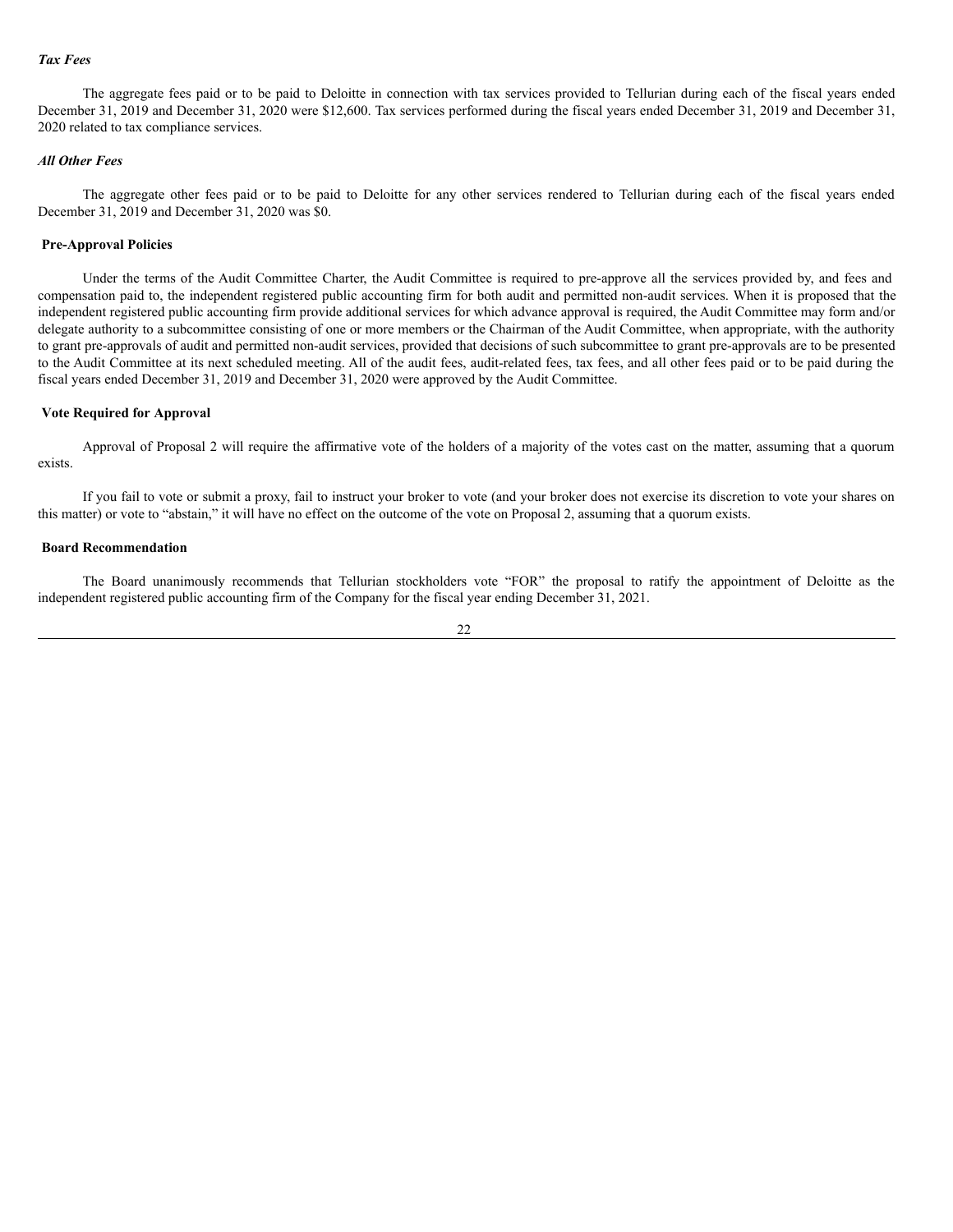#### <span id="page-28-0"></span>**COMPENSATION DISCUSSION AND ANALYSIS**

The following Compensation Discussion and Analysis summarizes our compensation program for our named executive officers for the 2020 fiscal year.

### <span id="page-28-1"></span>**Named Executive Officers**

Our named executive officers ("NEOs") based on position and compensation for the fiscal year ended December 31, 2020 are the following individuals:

| Name                  | <b>Position</b>                                                 |
|-----------------------|-----------------------------------------------------------------|
|                       |                                                                 |
| Charif Souki (1)      | Executive Chairman                                              |
| Octávio M.C. Simões   | President and Chief Executive Officer ("CEO") (2)               |
| Meg A. Gentle         | Former President and Chief Executive Officer ("former CEO") (2) |
| R. Keith Teague       | Chief Operating Officer                                         |
| L. Kian Granmayeh     | Chief Financial Officer (3)                                     |
| Daniel A. Belhumeur   | General Counsel                                                 |
| Khaled A. Sharafeldin | Chief Accounting Officer                                        |

(1) On June 22, 2020, Mr. Souki was appointed as the Executive Chairman of the Company.

(2) On November 29, 2020, Mr. Simões was appointed as the President and CEO of the Company, following the resignation of Ms. Gentle from those positions on that same date.

(3) On March 6, 2020, Mr. Granmayeh was appointed as the Chief Financial Officer of the Company.

The compensation scheme for our Executive Chairman, Mr. Souki, is customized for his unique role in the Company and is therefore significantly different than that for the other NEOs. Accordingly, the discussion of our executive compensation programs below does not include Mr. Souki's compensation, except where specifically noted. Mr. Souki's compensation is addressed separately at the end of the Compensation Discussion and Analysis.

### <span id="page-28-2"></span>**2020 Performance Highlights**

Under the leadership of our NEOs, we continued our efforts to create value for stockholders by building a low-cost, global natural gas business, profitably delivering natural gas to customers worldwide through a portfolio of natural gas production, LNG trading, and infrastructure assets.

Since our inception as Tellurian Investments in 2016, our efforts have been driven by the goal of constructing an LNG terminal facility (the "Driftwood terminal") and related pipelines (collectively, the "Pipeline Network")—and owning upstream gas assets (together with the Driftwood terminal and the Pipeline Network, the "Driftwood Project") to provide optionality to our business model. Our success depends to a significant extent upon our ability to obtain the funding necessary to construct the Driftwood Project on a commercially viable basis, to finance the costs of our operations, development activities and general working capital needs until our facilities are fully operational and to implement our LNG marketing strategies. In 2020, the Company did not succeed in securing a commercial counterparty for the Driftwood Project but raised equity capital in anticipation of future commercial development, reduced debt, and made significant progress in other areas, including refining our focus on our marketing efforts.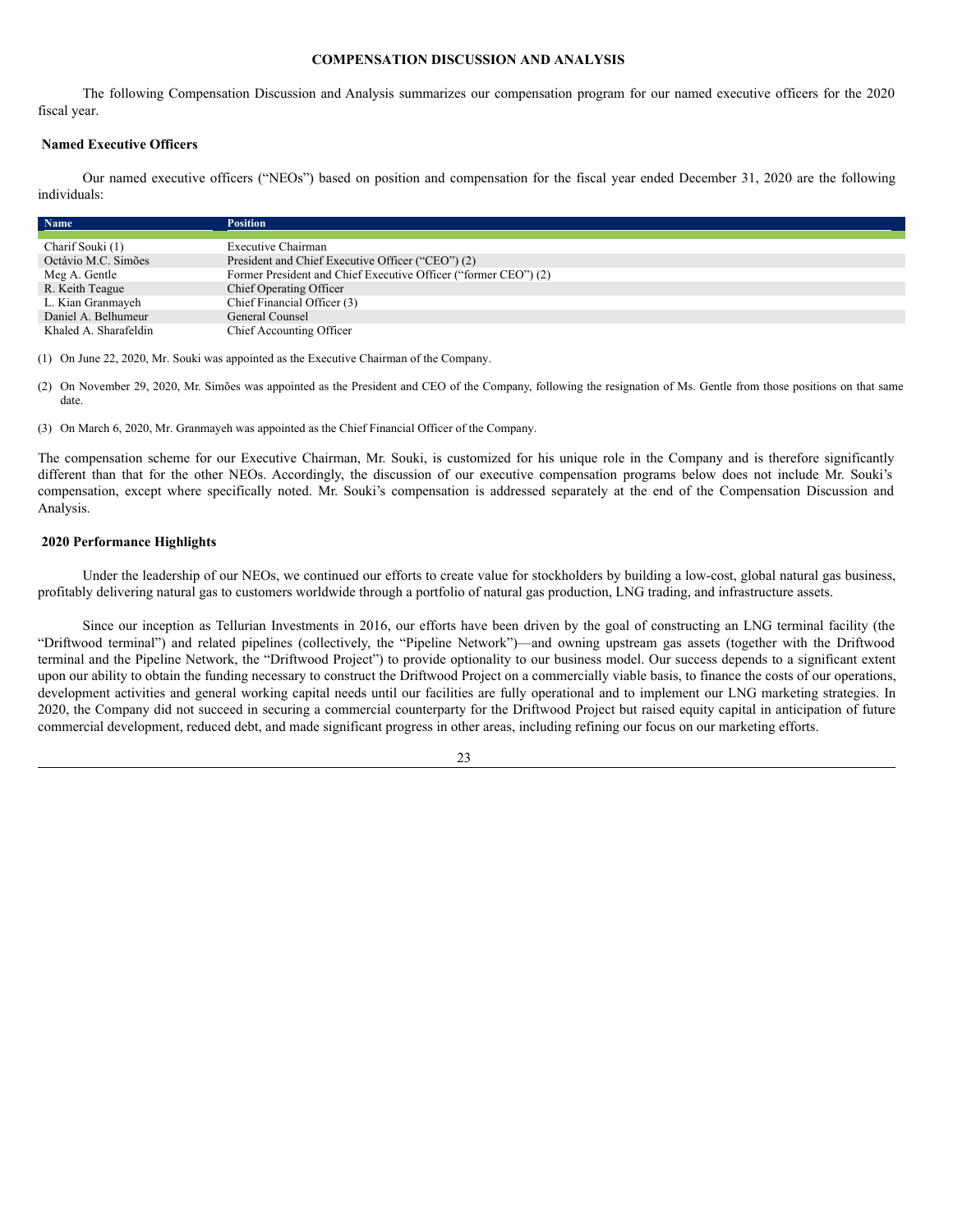### <span id="page-29-0"></span>**Executive Summary of our Compensation Program**

The following executive summary does not include Mr. Souki's compensation, which is addressed separately in the Compensation Discussion and Analysis on page 41.

## *Program Focus*

• Our executive compensation program links our executives' pay to (i) the achievement of the Company's current and long-term strategic projects, particularly the successful financing and construction of the Driftwood terminal and related pipelines and (ii) increases in our stock price.

### *Pay Elements*

- Our executive compensation program is currently comprised of three primary pay elements: (i) annual base salary; (ii) a discretionary annual bonus; and (iii) long-term and retention incentives, which over time have consisted of (a) performance-based restricted stock and cash incentives that vest only if we are able to secure a final investment decision by our Board to proceed with the construction of the Driftwood terminal ("FID"), (b) time-vested stock options, (c) retention awards, including time-vested restricted stock units, and performance-based cash incentives that are earned in tranches upon meeting certain Company stock price hurdles and that vest based on continued performance thereafter ("Performance-Based Retention Awards"), and (d) long-term cash incentive awards earned in stages based on the delivery of a notice to proceed with respect to designated construction phases of the Driftwood terminal and generally payable subject to continued employment thereafter (the "Driftwood Incentive Program"). We also provide standard employee benefits.
- The majority of our NEOs' compensation is variable and made up of annual bonus awards and outstanding long-term incentives.

### *Setting Compensation*

- Executive compensation decisions generally are made by our Board based on recommendations from our independent Compensation Committee.
- When making compensation recommendations, the Compensation Committee reviews data from its independent compensation consultant (currently Pearl Meyer & Partners, LLC ("Pearl Meyer")) and receives input from our CEO and other members of our senior management team as well as from the Executive Chairman. In addition, the Vice Chairman of the Board regularly serves as a non-voting advisory participant in meetings of the Compensation Committee.
- The Compensation Committee also reviews relevant market compensation data, which includes the compensation paid by a peer group of companies in our industry sectors that we compete against for executive talent. We strive to set base salaries at the 50th percentile of market, annual compensation opportunities (i.e., base salary and annual incentives) at the 75th percentile of market, and total compensation opportunities (i.e., base salary, annual incentives and long-term incentives issued or amortized in the relevant year) at up to the 90th percentile of market when warranted for exceptional Company performance and individual achievement.

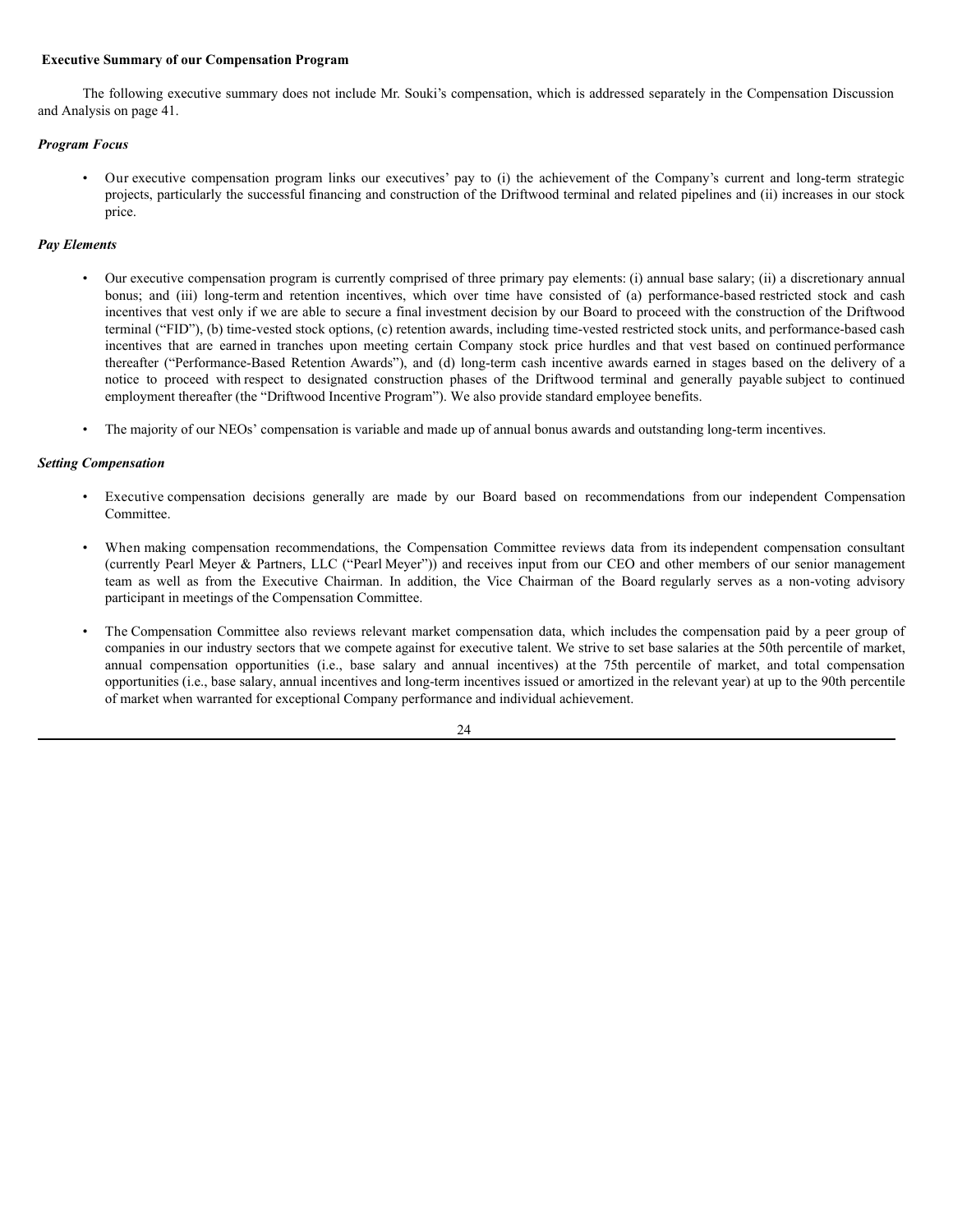• We view compensation cumulatively over the course of multiple years. Accordingly, we may take into account outstanding compensation opportunities provided in previous years in making decisions for the current year.

## <span id="page-30-0"></span>**Key 2020 Compensation Actions**

- We issued an FID-based cash incentive and shares of FID restricted stock to Mr. Simões in connection with his onboarding with the Company, and we issued FID restricted stock to both Mr. Simões and Mr. Granmayeh upon their promotions to the positions of Chief Executive Officer and Chief Financial Officer, respectively.
- W e adjusted the 2020 base salaries of Mr. Sharafeldin based on his job duties and performance in 2019, and of Mr. Simões and Mr. Granmayeh coincident with their promotions to the positions of Chief Executive Officer and Chief Financial Officer, respectively.
- We did not award discretionary annual bonuses to our NEOs for 2020 because we did not achieve our key commercial targets for the year.
- We issued retention incentives to certain of our NEOs. Depending on the NEO, the retention incentives included either time-vested restricted stock units that vest ratably over 12 months, Performance-Based Retention Awards that, if earned, vest thereafter based on continued employment with the Company, or both.
- We issued time-vested stock options to Mr. Souki, made a payment of cash compensation to him for service as Executive Chairman in fiscal year 2020, and increased his fiscal year 2021 cash compensation for his service as Executive Chairman in fiscal year 2021.
- We entered into a separation agreement with our former Chief Executive Officer, Ms. Gentle, in connection with her resignation from the Company. The separation agreement provides certain benefits to Ms. Gentle in exchange for her relinquishment of \$14 million of incentive opportunities under the Driftwood Incentive Program and her agreeing to certain customary restrictive covenants.

## <span id="page-30-1"></span>*Compensation Best Practices*

• We seek to incorporate and adhere to compensation best practices in our executive compensation program. Please see the chart under the heading "Our Executive Compensation Philosophy and Practices—Our Executive Compensation Practices" for details.

## **Our Executive Compensation Philosophy and Practices**

The following discussion regarding our executive compensation philosophy and practices does not cover our Executive Chairman, as Executive Chairman compensation is addressed separately in the Compensation Discussion and Analysis on page 41.

## *Objectives and Philosophy*

The objectives of our executive compensation program are to attract the top executive talent in our competitive, growing industry and to motivate such individuals to execute on the Company's business strategy and to remain with the Company long-term.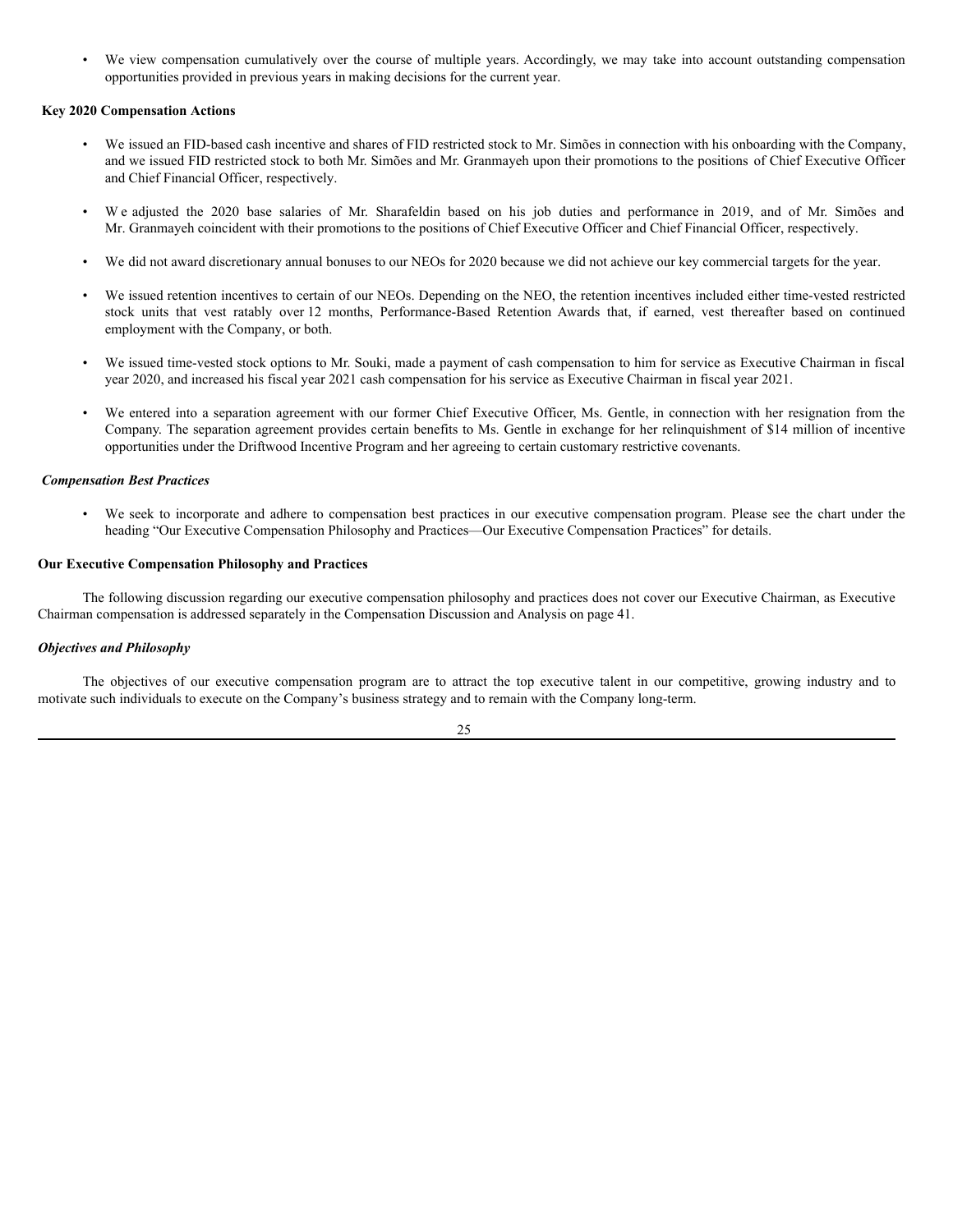With those objectives in mind, our executive compensation philosophy is as follows:

- Our executives' pay should be linked to the achievement of current and long-term Company strategic projects. Our business strategy is dependent on the successful financing and construction of the Driftwood terminal and Pipeline Network and the acquisition of complementary upstream assets. Accordingly, our NEOs' compensation is generally tied to the completion of those projects. For example, the outstanding restricted stock awards held by our NEOs and the cash-based FID award issued to Mr. Simões require reaching FID as a prerequisite to any vesting or payout of such awards. The awards under our Driftwood Incentive Program are earned in tranches based on the delivery of a notice to proceed with designated construction phases of the Driftwood terminal. Furthermore, the metrics in our discretionary annual bonus program are weighted toward short-term goals that significantly advance our ability to reach FID, construct the Driftwood terminal, progress the Pipeline Network and acquire upstream assets.
- *Compensation should be market competitive.* We compete with our peers and other companies in our industry sectors for executive-level talent. We therefore benchmark our executive compensation program against a group of publicly traded peers and other companies in our industry sectors using compensation surveys and relevant industry data. Base salaries of our NEOs are targeted at the median, or the 50th percentile, of the relevant benchmarked data ("market"). Annual compensation opportunities (base salary and annual bonus) are targeted at the 75th percentile of market. Total compensation opportunities (base salary, annual bonus and long-term incentives) are targeted at the 90th percentile of market when warranted for exceptional Company performance and individual achievement. In addition, as described below, we have implemented a number of executive compensation best practices.
- Compensation should support the stability of our executive team for the long term. Our business strategy requires a long-term focus, with the completion of the various phases of the Driftwood terminal and Pipeline Network scheduled to stretch into the early to mid-2020s, and with the full deployment of our capabilities thereafter expected to take several years. We want executives who are similarly focused on the long term. With the complexity of our business and the extended timelines for completion of our critical projects, the voluntary departure of top executive talent and the related loss of institutional knowledge would be harmful to our business. We therefore instituted retention awards that incentivize our executive team to remain committed to the Company and its growth and that require our NEOs to remain employed after satisfaction of performance criteria in order for the awards to vest. Similarly, many of our FID restricted stock and cash incentive awards now require employment for up to two years following FID to achieve full vesting or payout. We also maintain the Driftwood Incentive Program to provide for incentives after FID and designed that program to provide for delayed payouts that are generally contingent upon each executive remaining employed with us for several years following commencement of the various phases of the Driftwood terminal.
- Compensation should align the interests of our executives with those of our stockholders. Although we expect that achievement of our business strategy will drive stock price performance, we believe that our executive team should think like and be motivated as owners so that their interests are aligned with those of our stockholders. We have therefore structured their long-term incentives so that a portion consists of restricted shares of Tellurian stock (which vest generally upon FID or other milestones) and another portion consists of stock options that have value to the executive only if our stock price increases. In addition, our performance-based retention awards are earned in tranches based on the increase in value of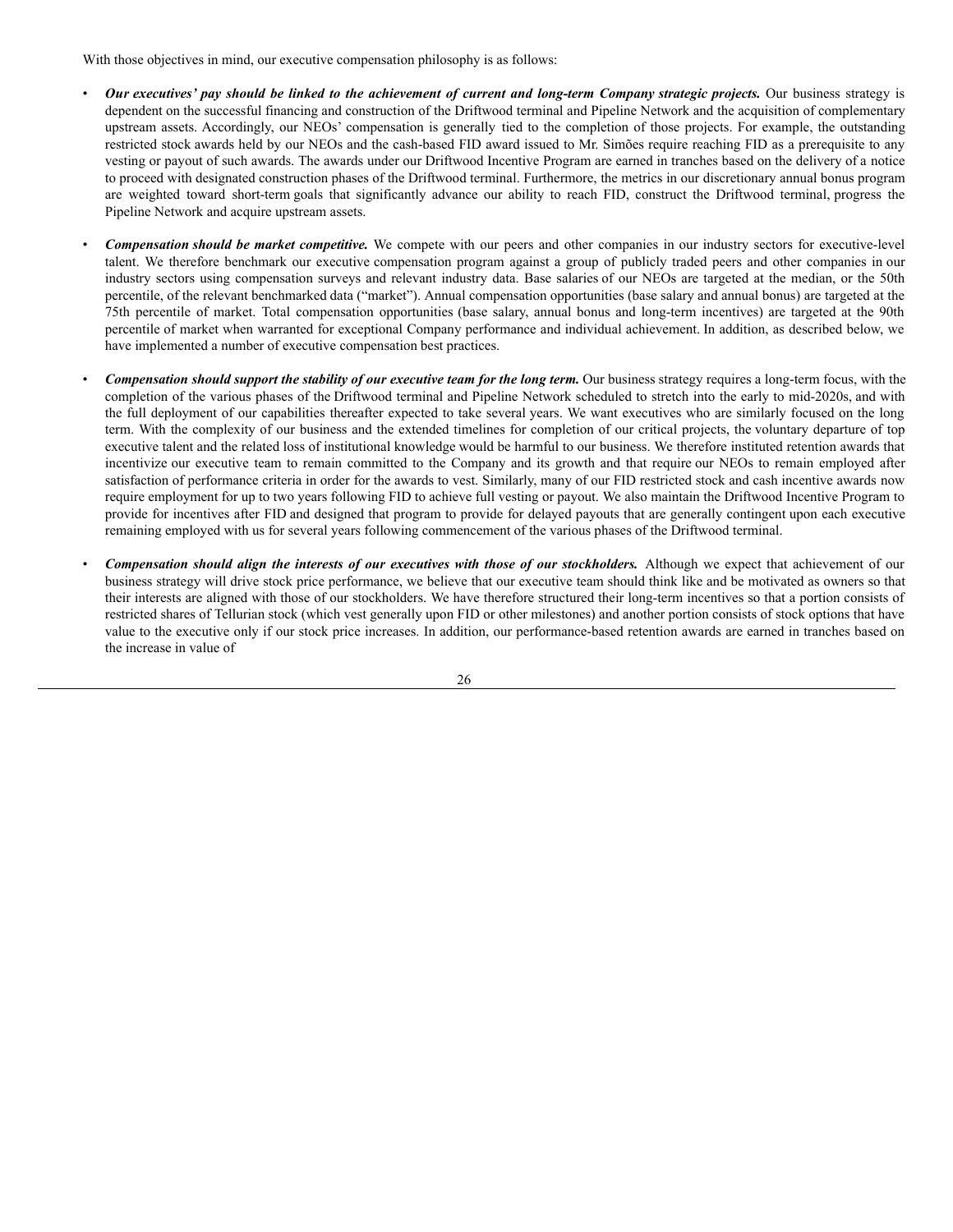#### *Compensation Mix*

Our compensation philosophy is reflected in the proportion of our NEOs' compensation that is variable as compared to the overall compensation package awarded to our NEOs. The charts below show the targeted fixed and variable components applicable to our NEOs for 2020 as a percentage of their target total direct compensation, as well as the fixed and variable components to the named executive officers of our peers and other companies in our industry sectors as a percentage of their total direct compensation for 2020, based on data provided by Pearl Meyer. These charts are not a substitute for the "Summary Compensation Table," which includes amounts in addition to target total direct compensation. For 2020, Mr. Simões's target compensation was 77% variable and linked to Company performance, as compared to approximately 89% for chief executive officers of our peers and other companies in our industry sectors, but still well below the market median of target total compensation for chief executive officers. For Messrs. Teague, Belhumeur, and Sharafeldin, approximately 83%, 84%, and 72%, respectively, of their target compensation was variable and linked to Company performance, in each case more than the approximately 82%, 78%, and 57% of target total compensation that was variable and linked to company performance for chief operating officers, general counsels, and chief accounting officers, respectively, among our peers and other companies in our industry sectors. In addition, for Mr. Granmayeh, approximately 60% of his target compensation was variable and linked to Company performance, as compared to approximately 80% of target total compensation being variable and linked to company performance for chief financial officers among our peers and other companies in our industry sectors.



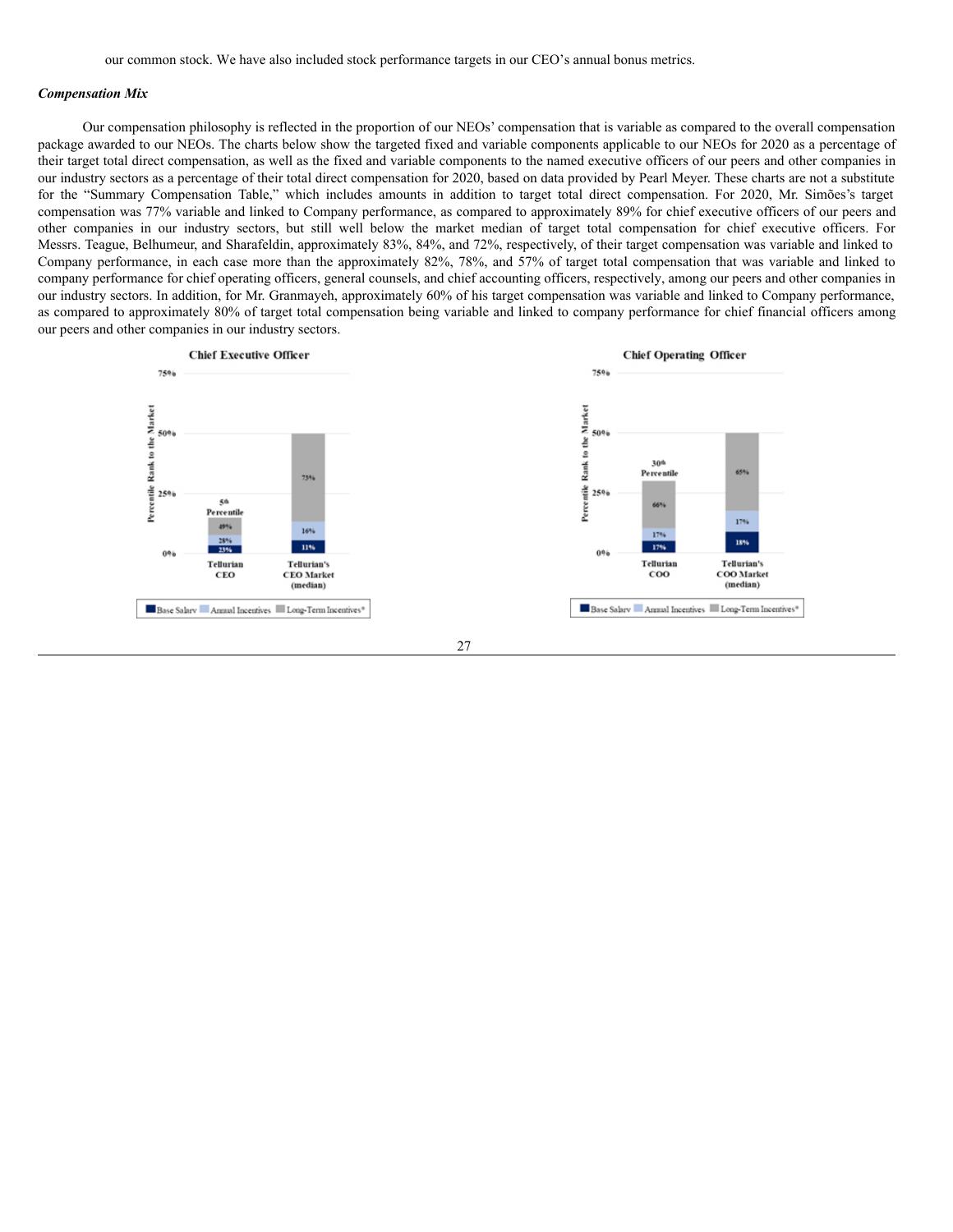

\* For purposes of determining total compensation opportunities, we amortize awards under (i) the Driftwood Incentive Program over ten years from the date of grant and (ii) the retention cash program over two years. The portion of such awards amortized in 2020 is, therefore, included in the charts above as our NEOs' 2020 long-term incentive.

### *Our Executive Compensation Practices*

Our executive compensation program reflects a number of best pay practices, including the following:

| <b>What Tellurian does</b>                                                                                                                  | What Tellurian does not do                                                                       |
|---------------------------------------------------------------------------------------------------------------------------------------------|--------------------------------------------------------------------------------------------------|
|                                                                                                                                             |                                                                                                  |
| Pay-for-performance compensation structure (a significant portion of NEO                                                                    | No gross-ups for penalty taxes or interest that may be imposed under the IRS                     |
| pay is variable and tied to individual performance and the achievement of                                                                   | Code.                                                                                            |
| major corporate milestones or stock price performance).                                                                                     |                                                                                                  |
| Annual review of market compensation in setting executive compensation.                                                                     | No guaranteed bonuses.                                                                           |
| Prohibit hedging transactions involving company stock.                                                                                      | No automatic base salary increases.                                                              |
| At-will employment.                                                                                                                         | No fixed-term employment agreements.                                                             |
| Retain services of an independent compensation consultant.                                                                                  | No defined benefit retirement plan or supplemental executive retirement plan.                    |
| No significant perquisites.                                                                                                                 | No contractual severance arrangements with NEOs and no executive<br>severance plans or policies. |
| Maintain discretion to pay all or a portion of annual incentives and certain<br>other long-term and retention awards in the form of shares. | No repricing, cancellation or exchange of option awards.                                         |

#### <span id="page-33-0"></span>**Administration of Executive Compensation Programs and Methodology**

#### *The Role of the Compensation Committee*

Our Compensation Committee sets our compensation philosophy and objectives and designs our executive compensation programs to support our strategic business objectives. The Compensation

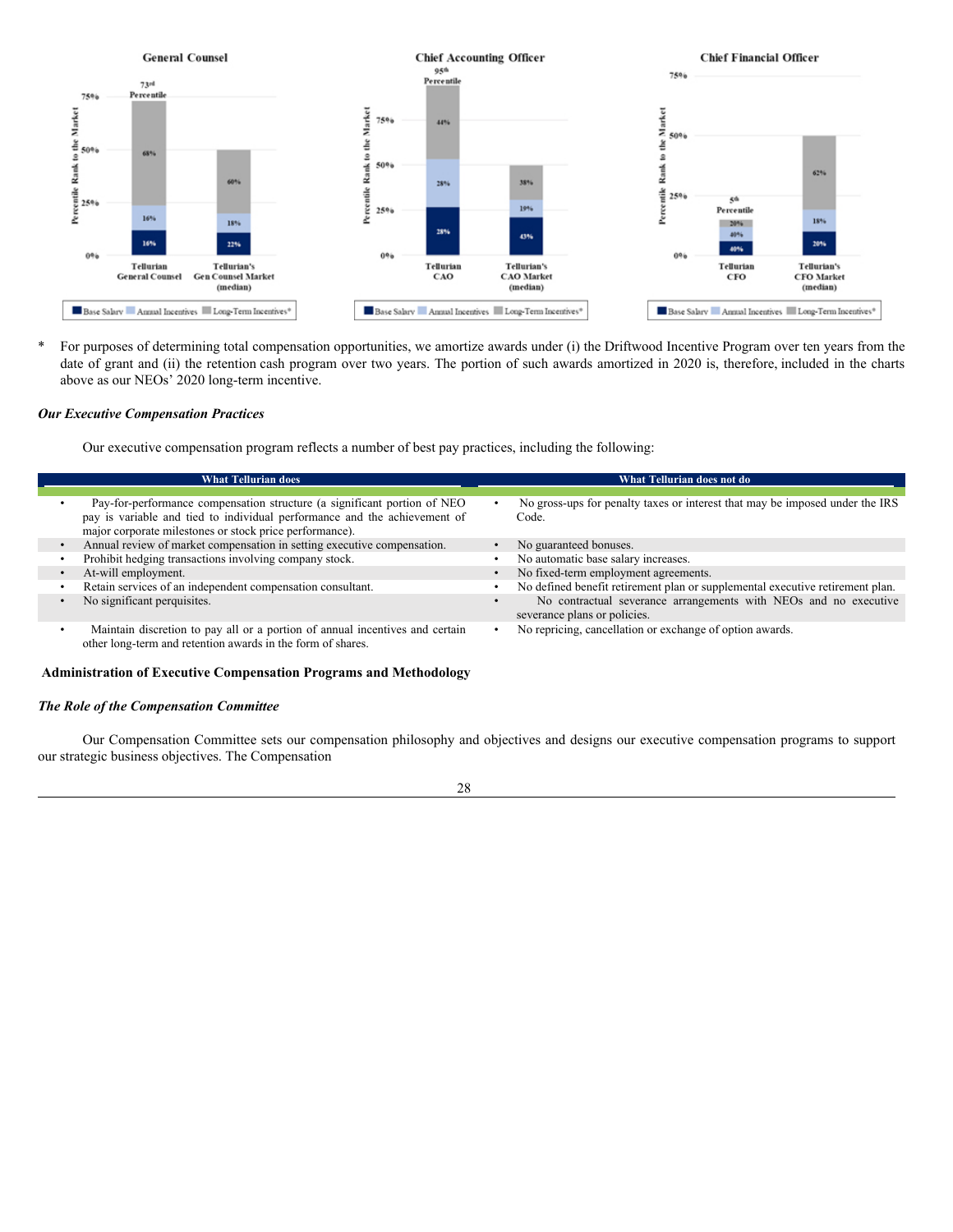Committee is comprised entirely of independent directors who are appointed by the Board and meets at least annually with the CEO and any other corporate officers that the Compensation Committee deems appropriate. From time to time, the Compensation Committee also consults with the Executive Chairman and Vice Chairman of the Board regarding executive and director compensation matters. In addition, the Vice Chairman of the Board regularly serves as a non-voting advisory participant in meetings of the Compensation Committee. The Compensation Committee meets in executive session on an as-needed basis.

The Compensation Committee is responsible for the following:

- Reviewing and making recommendations to the Board regarding the compensation of the CEO and all other executive officers of Tellurian.
- Reviewing and making recommendations to the Board, on an annual basis, regarding the corporate goals and objectives relevant to the compensation of the CEO and other executive officers, including annual and long-term performance goals and objectives.
- Considering information and reports with respect to whether our compensation programs encourage unnecessary or excessive risk, and reporting concerns to the Board.
- Designing the equity and other incentive compensation plans, policies and programs for the benefit of Tellurian's directors, executive officers, officers, employees and consultants and recommending that the Board adopt the same.
- Overseeing and administering equity and other incentive compensation plans, policies and programs in accordance with their terms.
- Reviewing the form and amount of non-employee director compensation at least annually and making recommendations with respect thereto to the Board for its approval.
- Assessing the performance criteria and compensation levels of key executives.
- Reviewing, on a quarterly basis, progress towards the achievement of corporate performance goals and other considerations relevant to the determination of our NEOs' annual discretionary bonuses and making a final recommendation for the Board's approval.

## *The Role of Management*

The Compensation Committee, along with each of the independent directors, is authorized by the Board to obtain information from and work directly with any employee in fulfilling its responsibilities. The Compensation Committee receives from both the CEO and the Executive Chairman compensation recommendations and evaluations of the executive group (including with respect to the annual bonus award pool size and individual bonus awards, if any). The CEO meets with the Compensation Committee at least annually, and the Executive Chairman meets with the Compensation Committee regularly, as part of the Compensation Committee's discussion and review of the performance criteria and compensation levels of the other key executives. However, the CEO is not, and may not be, present during any voting or deliberations on the CEO's compensation.

Management also plays a role in Tellurian's annual bonus program. Management will review the achievement of corporate goals to date and make a recommendation to the Compensation Committee regarding the annual bonus pool to award employees outside of the executive group and individual bonus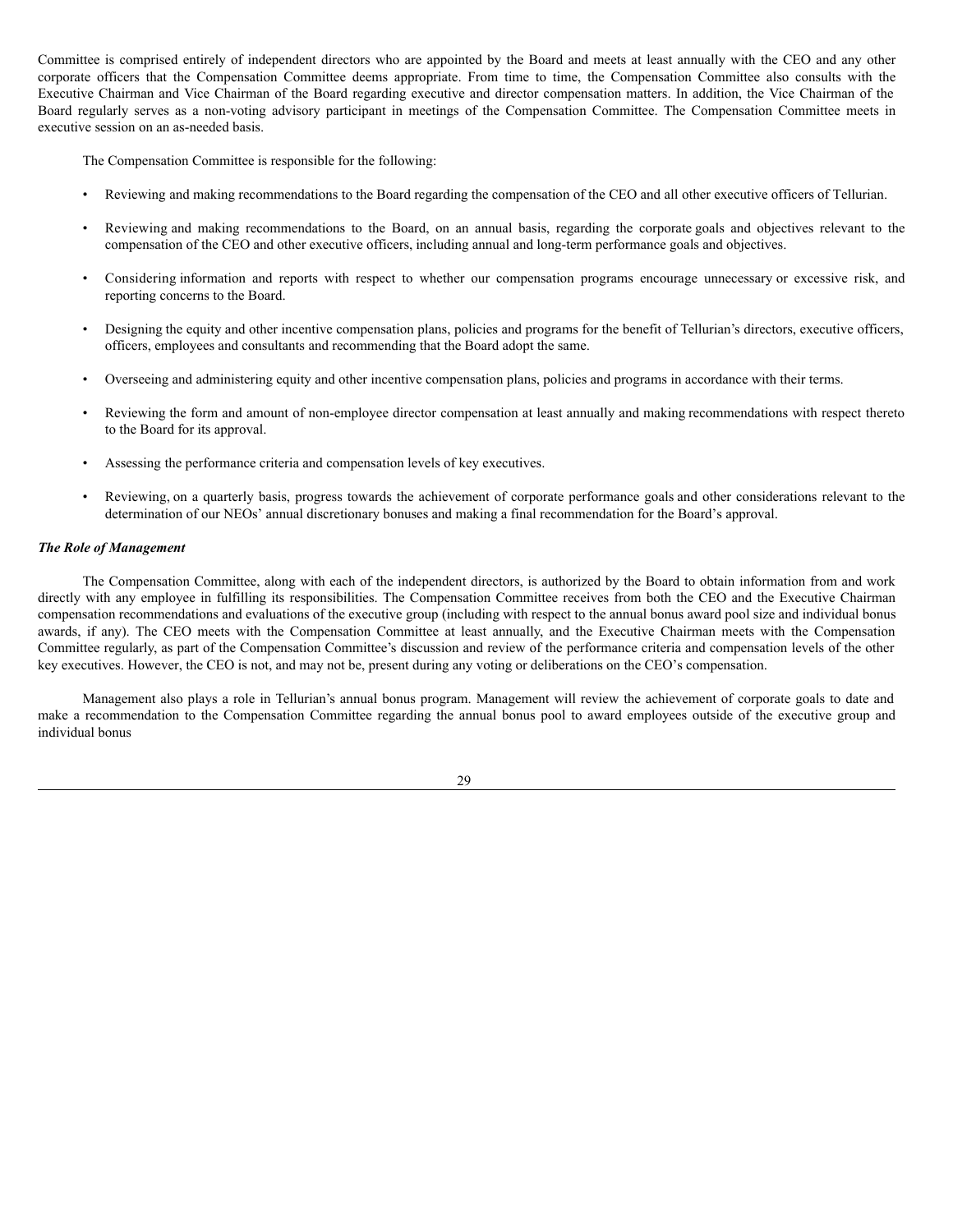awards to employees outside of senior management. The Compensation Committee takes management's recommendation into account but ultimately has the sole discretion to determine or recommend to the Board for its determination the amount and form (i.e., cash, equity or a mix thereof) of annual bonus awards to the CEO and other executive officers and other employees and consultants outside of senior management.

Our Senior Vice President and Chief Human Resources Officer prepares materials for the CEO and the Compensation Committee for the exercise of their distinct, but interrelated, compensation responsibilities.

## *The Role of the Independent Compensation Consultant*

The Compensation Committee has retained Pearl Meyer as its independent compensation consultant. In 2020, Pearl Meyer provided the Compensation Committee with advice and information regarding current executive compensation practices, including market trends and reviews, and benchmarking of our executive compensation against the market. The Compensation Committee utilizes the benchmarking data provided by Pearl Meyer in making its compensation recommendations to the Board. Representatives of Pearl Meyer are invited to select Compensation Committee meetings to present their benchmarking data and to assist the Compensation Committee with its executive compensation decisions. Pearl Meyer also conducts an annual assessment of issues that may or could be associated with or indicative of excessive compensation-related risk-taking and summarizes its findings for the Compensation Committee's review. In its compensation-related risk assessments in each of 2017, 2018, 2019, and 2020, Pearl Meyer identified no programs or practices that indicated the presence of a material compensation-related risk.

### *Review of Executive Of icer Compensation*

#### *Generally*

Our review of executive officer compensation encompasses the structure of our executive compensation programs, the targeted amount of compensation for each executive, and the determination of the actual amounts earned or payable under our executive compensation programs. The Compensation Committee considers multiple sources of internal and external data to reach final determinations and to recommend actions to the Board, including the recommendations of the CEO. In making its determinations and recommendations, the Compensation Committee may consider factors such as executive compensation programs in effect at our peer group companies, our business goals, objectives, and challenges, comparative compensation benchmarking data provided by Pearl Meyer, the nature of a particular officer's duties and responsibilities as compared to the corresponding position used in the benchmarking data, the experience and value the executive brings to the role and the executive's opportunities outside of the Company, the executive's performance results, the success demonstrated by both the Company and the executive in meeting strategic and other business objectives, the relationship of compensation earned compared to Company performance, previous compensation awarded to the executive that remains outstanding, and the impact on the internal equity of our pay structure within the Company.

The Compensation Committee's review of executive compensation is done throughout the year on an as-needed basis. The Compensation Committee ordinarily reviews individualized, position-specific compensation benchmarking studies provided by Pearl Meyer in the fourth quarter of each year, which helps the Compensation Committee make recommendations to the Board for the upcoming fiscal year. In the first quarter of each year, the Compensation Committee makes recommendations to the Board regarding base salaries for the upcoming fiscal year and discretionary annual incentive bonus awards for the most recently completed fiscal year. At the same time, the Compensation Committee ordinarily recommends to the Board, and ultimately the Board sets, goals applicable to the discretionary annual incentive bonuses for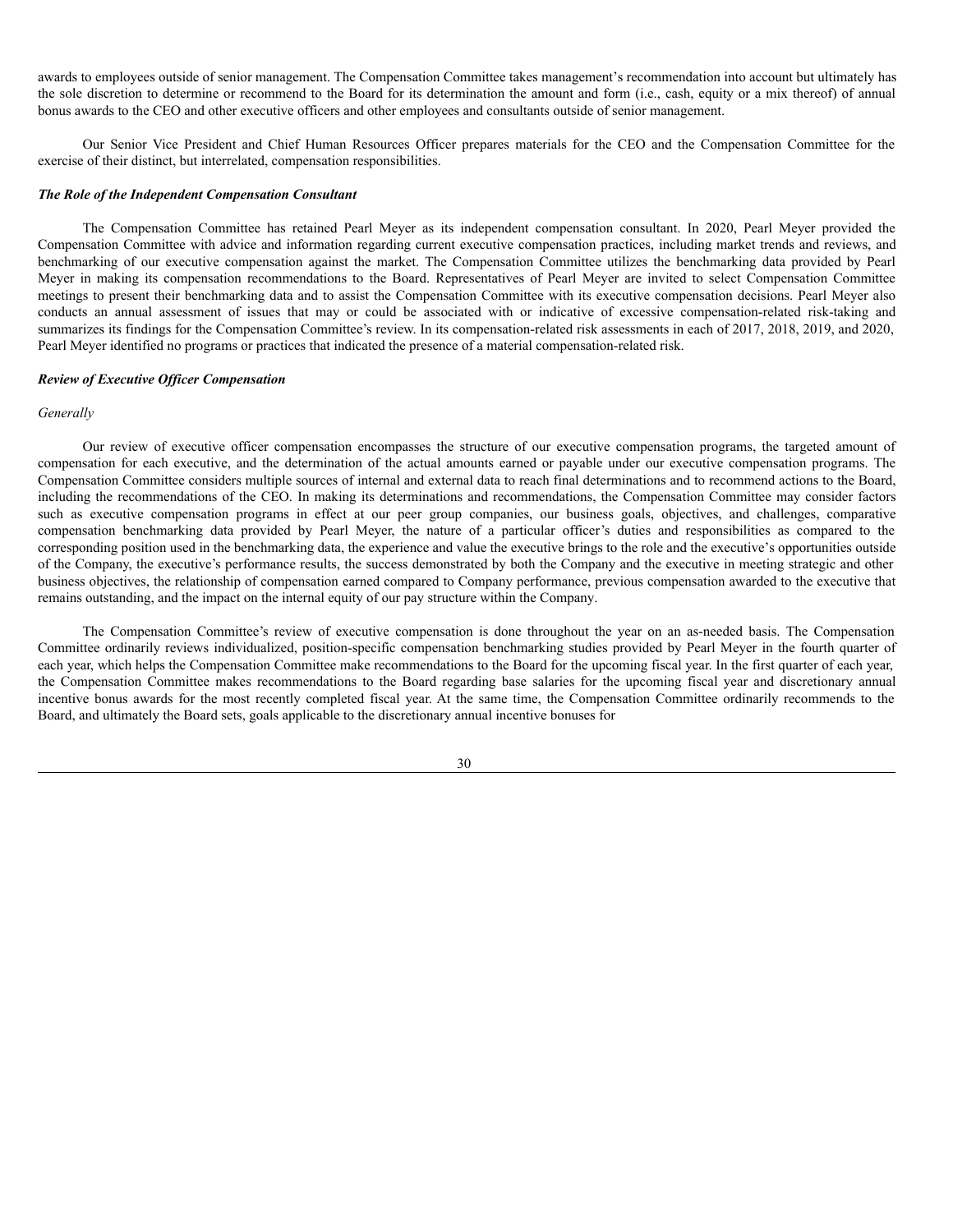the upcoming year. The Compensation Committee, together with the CEO, reviews the year-to-date progress on the corporate goal achievement each quarter. Following completion of the year, the Compensation Committee will review the discretionary annual incentive bonus payouts for the NEOs recommended by the CEO and will present them to the Board for approval in the first quarter of the next year. The Compensation Committee makes long-term and retention incentive awards from time to time as and when determined necessary or appropriate. Because we tend to grant large, up-front awards of long-term incentive compensation, and because we view long-term compensation opportunities on a cumulative basis, we may not make longterm or retention grants each year and tend only to make such grants when appropriate, such as coincident with the hire or promotion of an executive or as and when needed to encourage executive retention or implement a new long-term or retention incentive scheme.

#### *Compensation Peer Group*

As noted above, we use peer group companies, along with other companies in our industry sectors, to benchmark our compensation. Our peer group consists of publicly traded companies in (i) the oil and gas storage and transportation sector, (ii) the oil and gas exploration and production sector and (iii) the utilities sector. We have selected companies in each of these sectors as part of our peer group because our business model makes it such that we perform functions performed by or related to companies in each of those sectors. In constructing the peer group, we also considered peers of peers, peers identified from analyst reports or by research done by Pearl Meyer, and other peers identified by management as competitors for business or talent, and we took into account financial size, industry focus, workforce, business operations, and geographic footprint in determining whether to include companies in the peer group.

With the assistance of Pearl Meyer, our Compensation Committee reviews the composition of the peer group annually so that the included companies remain relevant for comparative purposes. The Compensation Committee, with the assistance of Pearl Meyer, reviewed the peer group in the third quarter of 2020 and made certain incremental changes to the composition of the peer group by replacing acquired companies and by adding one additional oil and gas exploration and production peer and one oil and gas transportation peer. Expanding the peer group slightly provides depth to our analysis and protection against possible changes to our peer group from consolidations, bankruptcies, or similar events. The revised peer group will be used for purposes of determining compensation for 2021.

Tellurian's peer groups for purposes of determining compensation for 2020 and 2021 are listed below:

| <b>Sector</b>                   | Peer                                                                                                                              | 2020 | 2021 |
|---------------------------------|-----------------------------------------------------------------------------------------------------------------------------------|------|------|
| W<br>Oil and Gas<br>Storage and | Cheniere Energy, Inc.<br>Enterprise Products Partners L.P.<br>Gibson Energy Inc.<br>Kinder Morgan, Inc.<br>NextDecade Corporation |      |      |
| Transportation                  | NuStar Energy L.P.                                                                                                                |      |      |
| <b>Companies</b>                | ONEOK, Inc.                                                                                                                       |      |      |
|                                 | Targa Resources Corp.                                                                                                             |      |      |
|                                 | The Williams Companies, Inc.                                                                                                      |      |      |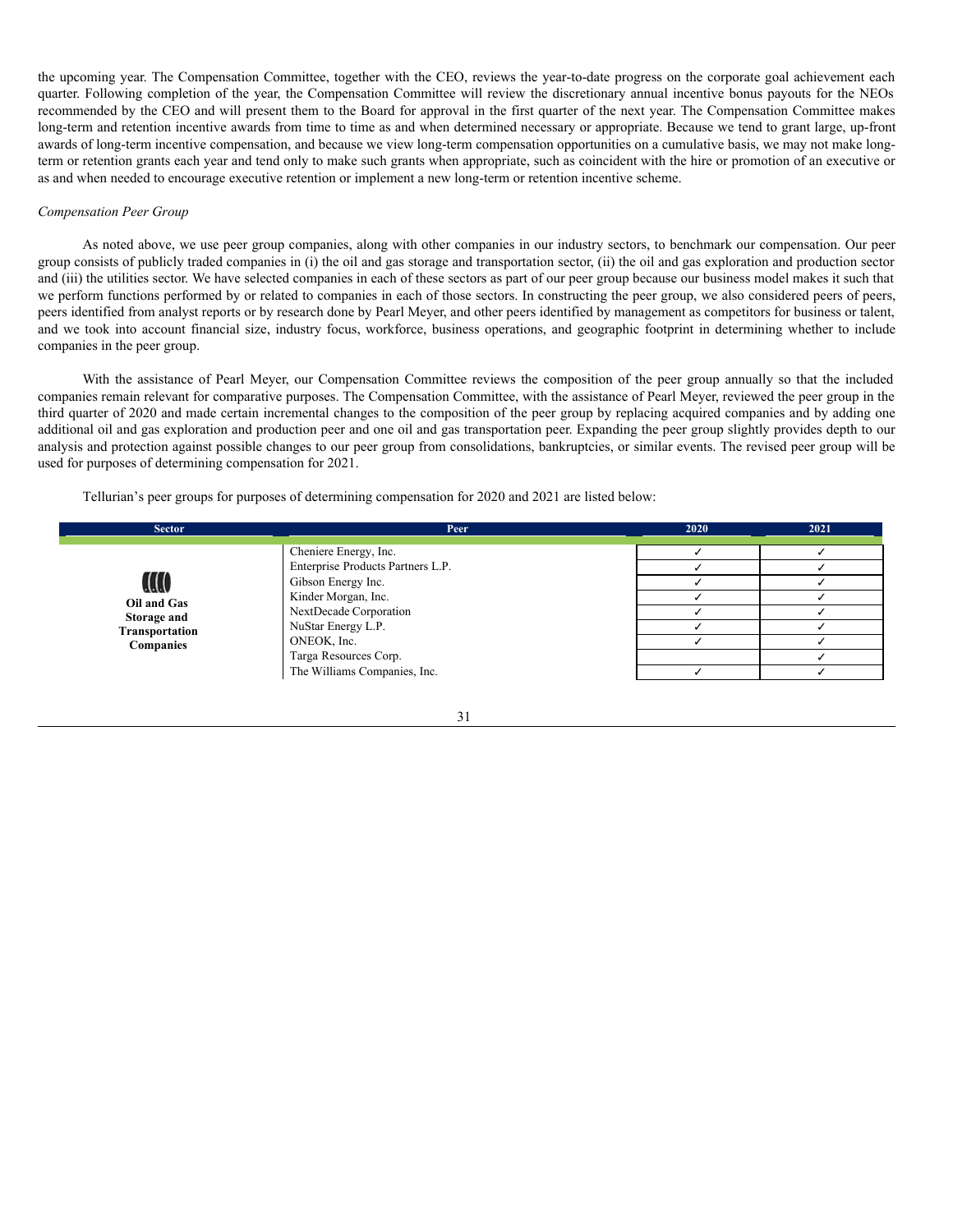| <b>Sector</b><br>Peer       |                                | 2020 | 2021 |
|-----------------------------|--------------------------------|------|------|
|                             |                                |      |      |
|                             | Anadarko Petroleum Corporation | ✓    |      |
|                             | Apache Corporation             |      |      |
| A.                          | Continental Resources, Inc.    |      |      |
|                             | <b>EQT</b> Corporation         | ✓    |      |
| Oil and Gas                 | Noble Energy, Inc. (1)         |      |      |
| <b>Exploration and</b>      | Range Resources Corporation    |      |      |
| <b>Production Companies</b> | Southwestern Energy Company    |      |      |
|                             | WPX Energy, Inc.               |      |      |
|                             |                                |      |      |
| 図                           | The AES Corporation            |      |      |
|                             | Dominion Energy, Inc.          |      |      |
|                             | PPL Corporation                |      |      |
| <b>Utilities</b>            | Sempra Energy                  |      |      |
|                             |                                |      |      |
|                             | Total                          | 18   | 20   |

(1) Noble Energy, Inc. was acquired by Chevron Corporation in October 2020.

## *Risk Oversight*

Consistent with the compensation-related risk assessment made by Pearl Meyer, we have determined that any risks arising from our compensation programs and policies are not reasonably likely to have a material adverse effect on the Company. Our compensation programs and policies mitigate risk by combining performance-based, long-term compensation elements with payouts that are highly correlated to the achievement of our strategic business objectives or stock price performance. The combination of performance measures for the annual bonus awards and long-term incentive compensation program encourages executives to maintain both a short and a long-term view with respect to Company performance. We maintain an insider trading policy that prohibits directors, officers and employees of the Company from hedging or engaging in derivative transactions involving shares of Tellurian stock.

## *Stockholder Advisory Say-on-Pay*

At our annual meeting of stockholders held on September 20, 2017, our stockholders approved, on a non-binding advisory basis, the compensation of our NEOs, with over 99% of the votes cast "for" approval. Our stockholders also voted to approve, on a non-binding advisory basis, the frequency of future advisory votes on the compensation of our NEOs, with over 96% of votes cast "for" such votes to be held every three years. After considering the advisory vote of the stockholders, the Board determined to provide for the advisory "say on pay" stockholder vote on a triennial basis. At our annual meeting of stockholders held on June 10, 2020, our stockholders approved, on a non-binding advisory basis, the compensation of our NEOs, with approximately 97% of the votes cast "for" approval. As an advisory vote, the results are not binding upon us. However, the Compensation Committee values the opinions expressed by stockholders and may consider the outcome of advisory say-on-pay votes when making future compensation decisions for our NEOs. The next non-binding advisory votes regarding the compensation of our NEOs and the frequency of future "say on pay" stockholder votes will be held at the 2023 annual meeting of stockholders, in accordance with SEC rules.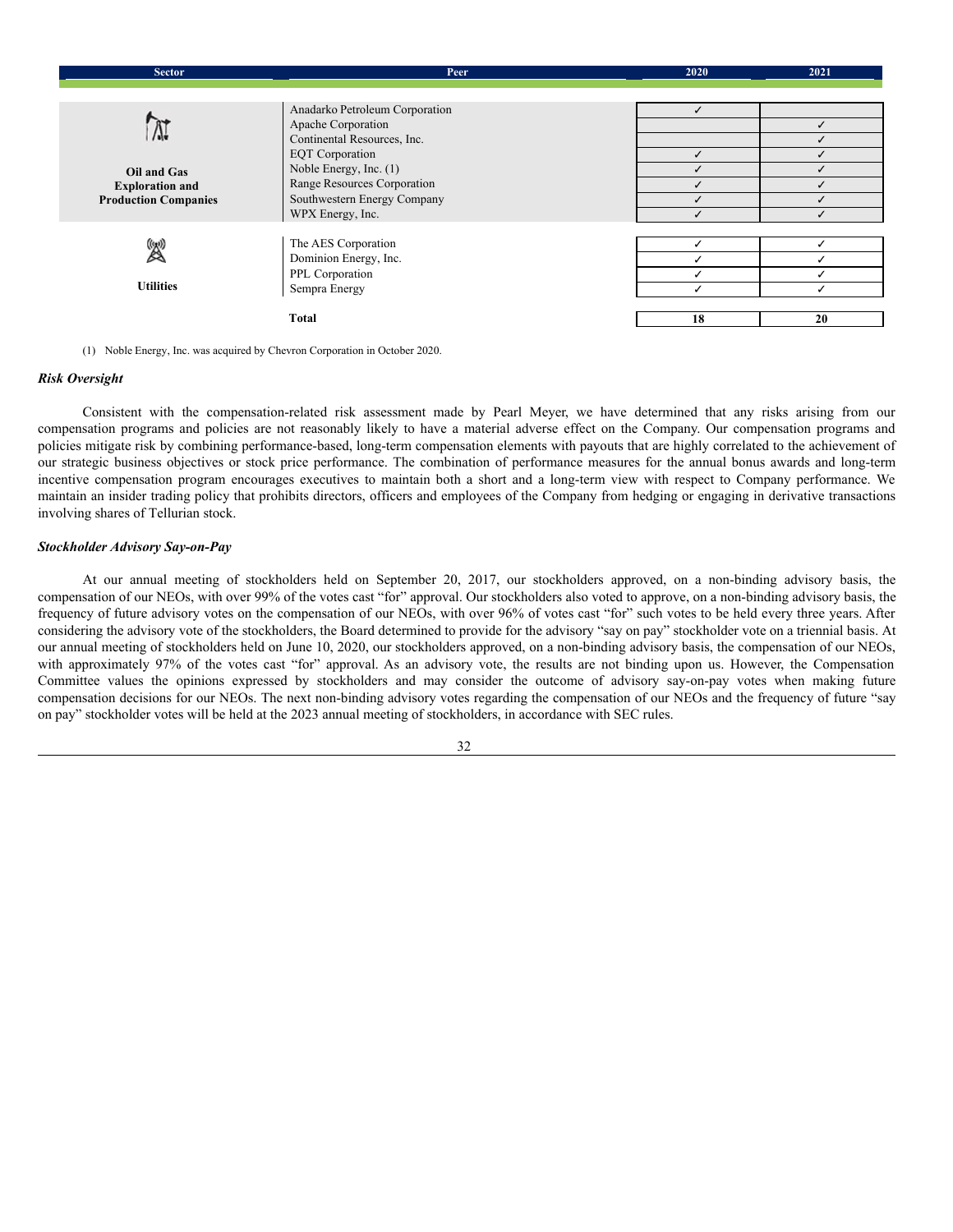## <span id="page-38-0"></span>**Components of Pay and 2020 Compensation Decisions**

The following discussion regarding the components of pay and 2020 compensation decisions does not cover our Executive Chairman, as Executive Chairman compensation is addressed separately in the Compensation Discussion and Analysis on page 41.

## *Components of Tellurian's Compensation Program*

Our executive compensation program generally consists of the following pay elements:

| Compensation<br><b>Element</b>              | <b>Compensation Type</b> | <b>Form of Compensation</b>                                                                                                                                                                                                                                                                                                | <b>Purpose</b>                                                                                                                                                                                                                                                              |
|---------------------------------------------|--------------------------|----------------------------------------------------------------------------------------------------------------------------------------------------------------------------------------------------------------------------------------------------------------------------------------------------------------------------|-----------------------------------------------------------------------------------------------------------------------------------------------------------------------------------------------------------------------------------------------------------------------------|
| Base salary                                 | Fixed                    | Cash                                                                                                                                                                                                                                                                                                                       | Provide competitive cash compensation based on position and<br>experience                                                                                                                                                                                                   |
| Annual discretionary<br>bonus awards        | Variable                 | Annual discretionary bonus paid in<br>$\bullet$<br>cash, common stock, restricted stock<br>units, or a combination thereof                                                                                                                                                                                                 | Motivate and reward the achievement of annual corporate goals<br>and strategic milestones over the short term<br>Payment in stock or other equity awards preserves cash and<br>aligns the long-term interests of employees and stockholders by<br>promoting stock ownership |
| Long-term and retention<br>incentive awards | Variable                 | Performance-based restricted shares<br>$\bullet$<br>and/or restricted stock units<br>Stock options<br>$\bullet$<br>Time-vested retention restricted stock<br>$\bullet$<br>units<br>Performance-vested retention awards<br>$\bullet$<br>Performance-based cash awards under<br>$\bullet$<br>the Driftwood Incentive Program | Motivate and reward accomplishment of company milestones and<br>creation of long-term stockholder value<br>Align the long-term interests of employees and stockholders<br>Encourage the retention of our NEOs and the stability of our<br>executive team                    |
| <b>Employee benefits</b>                    | Fixed                    | Health and welfare plans<br>$\bullet$<br>Retirement plan<br>$\bullet$                                                                                                                                                                                                                                                      | Provide industry-standard employee benefits necessary to attract<br>and retain talent<br>Allow executives and other employees to defer compensation on<br>a tax-advantaged basis through our $401(k)$ plan with the potential<br>for Company match                          |

## *Base Salary*

Consistent with our executive compensation philosophy, base salaries for the NEOs are targeted at the 50th percentile of market. The Compensation Committee reviews our NEOs' base salaries annually.

In 2020, we generally kept existing NEOs' salaries flat. We did, however, provide an approximately 11% raise to Mr. Sharafeldin in light of his job responsibilities and his 2019 performance. Base salaries for Messrs. Simões and Granmayeh were set upon their appointment to their new roles as Chief Executive Officer and Chief Financial Officer, respectively, in accordance with the benchmarking data for their respective positions.

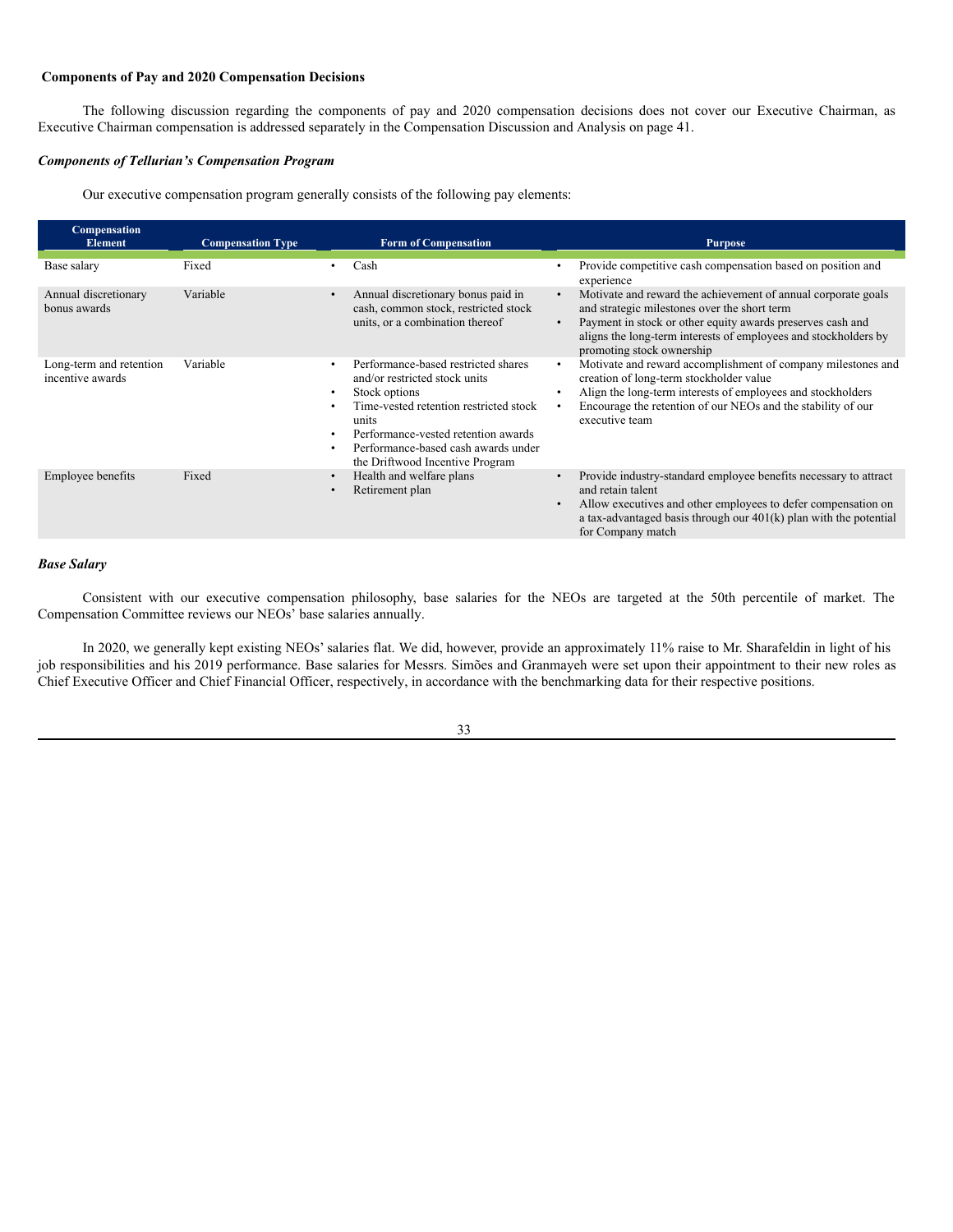#### In 2020, our NEOs' base salaries were as follows:

| Name                      | <b>Prior Base Salary</b> | 2020 Base Salary | Percentage<br><b>Increase</b> |
|---------------------------|--------------------------|------------------|-------------------------------|
| Octávio M.C. Simões (1)   | \$660,000                | \$725,000        | 9.8%                          |
| Meg A. Gentle             | \$721,000                | \$721,000        | $0.0\%$                       |
| R. Keith Teague           | \$515,000                | \$515,000        | $0.0\%$                       |
| L. Kian Granmayeh (2)     | \$215,000                | \$380,000        | 76.7%                         |
| Daniel A. Belhumeur       | \$412,000                | \$412,000        | $0.0\%$                       |
| Khaled A. Sharafeldin (3) | \$360,500                | \$400,000        | 11.0%                         |

(1) The prior base salary of Mr. Simões was effective as of his commencement of employment on September 28, 2020. The 2020 base salary of Mr. Simões was effective as of November 30, 2020, following his appointment as the President and CEO of the Company.

- (2) The prior base salary of Mr. Granmayeh was effective as of January 1, 2020. The 2020 base salary of Mr. Granmayeh was effective as of March 9, 2020, following his appointment as the Chief Financial Officer of the Company.
- (3) The 2020 base salary of Mr. Sharafeldin was effective as of January 1, 2020.

#### *Discretionary Annual Bonus*

Our executive officers are eligible to earn a discretionary annual incentive bonus for each fiscal year. Annual bonus awards, if any, are determined in relation to pre-established target and stretch amounts established for each NEO and are based on a holistic review of corporate and individual performance for the year. Although the Compensation Committee and the Board establish corporate goals for each year, there is no bonus formula or weighting of those goals, and actual bonus determinations may take into account a number of other factors, including Company and individual achievements during the year that are not covered by the pre-established goals. The Compensation Committee reviews corporate performance throughout the year (generally on a quarterly basis) and receives input from our CEO and management team before making a final assessment and bonus recommendation to the Board in the first quarter of the year following the year to which such annual bonus relates. Annual bonuses may be paid in cash and/or stock or other equity awards as the Board may determine in its discretion. In the first quarter of 2020, we made a discretionary bonus award to Mr. Granmayeh (who was not an NEO at that time) for performance with respect to fiscal year 2019, which award was delivered in the form of an award of restricted stock units that vest in 12 substantially equal monthly installments through May 1, 2021.

#### *2020 Annual Bonus Targets*

For the 2020 annual bonus awards, target and stretch bonus amounts were set by the Compensation Committee as a percentage of each NEO's base salary, and such amounts remained consistent year over year for continuing executives. Target bonus opportunities for Messrs. Simões and Granmayeh were set upon appointment to their positions as Chief Executive Officer and Chief Financial Officer, respectively, based on market data and, in the case of Mr. Granmayeh, to align his annual bonus opportunity with that of the rest of the senior leadership team.

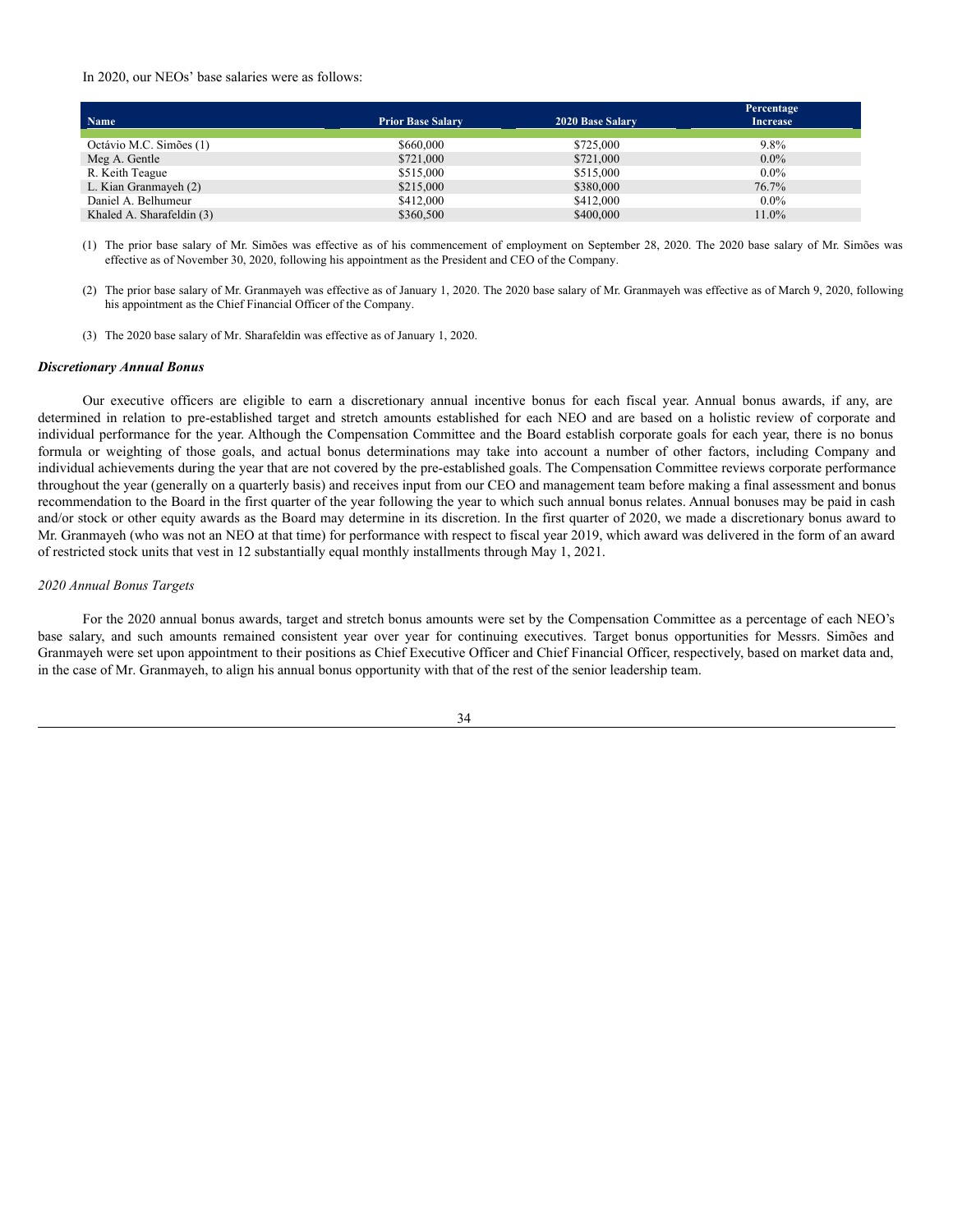The target annual bonus opportunities for the NEOs for 2020 were as follows:

| <b>NEO</b>            | <b>Target Bonus</b><br>(As a Percentage of<br><b>Base Salary</b> ) | <b>Stretch Bonus</b><br>(As a Percentage of<br><b>Base Salary</b> ) |
|-----------------------|--------------------------------------------------------------------|---------------------------------------------------------------------|
| Octávio M.C. Simões   | 125%                                                               | 187.5%                                                              |
| Meg A. Gentle         | 150%                                                               | 225%                                                                |
| R. Keith Teague       | 100%                                                               | 150%                                                                |
| L. Kian Granmayeh     | 100%                                                               | 150%                                                                |
| Daniel A. Belhumeur   | 100%                                                               | 150%                                                                |
| Khaled A. Sharafeldin | 100%                                                               | 150%                                                                |

#### *2020 Company Performance Goals*

The Company performance goals established by the Compensation Committee and the Board for fiscal year 2020 reflect our overall business strategy of developing a global natural gas business through the development of the Driftwood Project, as well as the achievement of other important milestones. The development of the Driftwood Project and implementation of our long-term strategy requires the successful coordination and completion of multiple objectives in a variety of areas, including finance, marketing, natural gas resource acquisitions, pipeline development, and facility planning and permitting. Accordingly, our fiscal year 2020 Company performance goals were generally project-focused as opposed to financial-metric focused, and incentivized the short-term financial, asset, trading, and gas production projects that were necessary to implement our business strategy. As discussed below, the Compensation Committee considers reaching FID to be a significant milestone for Tellurian. It was considered a key performance goal for fiscal year 2020 and weighted accordingly.

For 2020, the Compensation Committee and the Board created corporate goals to be used generally for the NEOs, as well as a set of CEOspecific performance goals established solely to measure the performance of Ms. Gentle.

The following chart reflects the Company performance goals used generally for all NEOs for 2020.

| <b>Annual Corporate Performance Goals</b>                                           |                                                                                                                                                                                                                                                                                                     |  |  |
|-------------------------------------------------------------------------------------|-----------------------------------------------------------------------------------------------------------------------------------------------------------------------------------------------------------------------------------------------------------------------------------------------------|--|--|
| <b>Description</b>                                                                  | Why we use it                                                                                                                                                                                                                                                                                       |  |  |
|                                                                                     |                                                                                                                                                                                                                                                                                                     |  |  |
| Reach FID on Phase 1 of the Driftwood terminal.                                     | FID is a significant milestone that represents our securing of sufficient financing and completion of the other actions<br>necessary to proceed with the construction of the Driftwood terminal.                                                                                                    |  |  |
| Control spending to $+/- 10\%$ of budget.                                           | Fiscal discipline is essential to our ability to implement our business strategy as we have limited cash resources that need<br>to be deployed to further the Driftwood Project.                                                                                                                    |  |  |
| Meet gas production goals regarding efficiency, cost, volume,<br>and acquisitions.  | Producing natural gas is important to our ability to implement our business strategy. It is fundamental to our business that<br>we be able to do so on a safe, efficient, and profitable basis and that we be able to acquire substantial natural gas producing<br>properties at attractive prices. |  |  |
| Build LNG trading business to a targeted amount of gross profit<br>for fiscal 2020. | Our long-term business plan includes participation in a variety of natural gas-related lines of business, including LNG<br>trading.                                                                                                                                                                 |  |  |
| Continue transition plan for the Driftwood Project on schedule.                     | As we structure Driftwood Holdings as a partnership, management is focusing on organizational structure and joint<br>venture capabilities.                                                                                                                                                          |  |  |

The following chart reflects the Company performance goals established solely in respect of former CEO Ms. Gentle: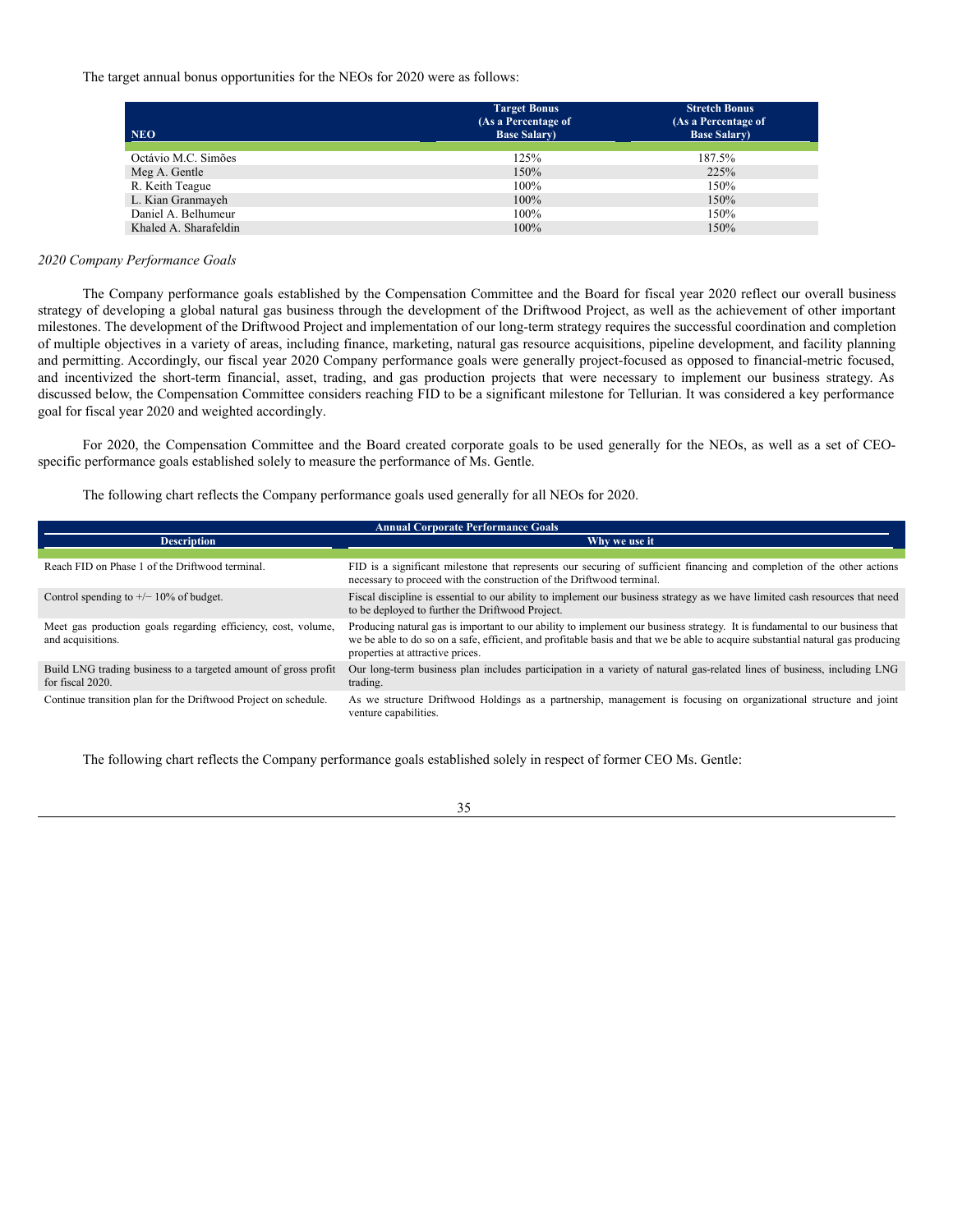| <b>CEO Performance Goals</b>                                               |                                                                                                                                                                                                  |  |  |
|----------------------------------------------------------------------------|--------------------------------------------------------------------------------------------------------------------------------------------------------------------------------------------------|--|--|
| <b>Description</b>                                                         | Why we use it                                                                                                                                                                                    |  |  |
|                                                                            |                                                                                                                                                                                                  |  |  |
| Reach FID on Phase 1 of the Driftwood terminal.                            | FID is a significant milestone that represents our securing of sufficient financing and completion of the other actions<br>necessary to proceed with the construction of the Driftwood terminal. |  |  |
| Achieve targeted level of share price appreciation on a one-year<br>basis. | We believe that our CEO should be compensated in part based on the returns delivered to our stockholders.                                                                                        |  |  |
| Achieve targeted level of share price appreciation on a three-             | We believe that our CEO should be compensated in part based on the returns delivered to our stockholders.                                                                                        |  |  |

## *Assessment of 2020 Performance*

year basis.

Upon completion of fiscal year 2020, the Compensation Committee recommended, and the Board approved, that no discretionary annual bonus awards in respect of 2020 be paid to our NEOs. Although the Company had a number of material accomplishments in 2020 and achieved or partially achieved some of the corporate performance goals established by the Compensation Committee and the Board, the Company did not achieve its key commercial targets in 2020.

## *Long-Term and Retention Incentive Awards*

### *Long-Term Incentive Compensation*

Our long-term incentive compensation program consists primarily of the vehicles set forth in the chart below. We may, from time to time, grant additional awards of the same or a different type to executives in any given year based on exceptional performance or other factors that the Compensation Committee deems relevant. We consider long-term incentives on a cumulative basis, and accordingly view grants made in prior years as a vital part of our ongoing long-term incentive structure and an important consideration regarding the amount, if any, and type of additional grants to be made in any future year.

|                                                                   | <b>FID Awards</b>                                                                                                                                                                                                                                                                                         | <b>Stock Options</b>                                                                                                                         | <b>Driftwood Incentive Program Awards</b>                                                                                                                                                                                                                                                                                                                                                                                                                           |
|-------------------------------------------------------------------|-----------------------------------------------------------------------------------------------------------------------------------------------------------------------------------------------------------------------------------------------------------------------------------------------------------|----------------------------------------------------------------------------------------------------------------------------------------------|---------------------------------------------------------------------------------------------------------------------------------------------------------------------------------------------------------------------------------------------------------------------------------------------------------------------------------------------------------------------------------------------------------------------------------------------------------------------|
| <b>Description</b>                                                | Generally, a significant grant of shares of<br>restricted stock, the vesting of which is contingent<br>upon FID.<br>Mr. Simões also received an FID cash award as<br>part of his onboarding package. The FID cash<br>award is a dollar denominated award, the vesting<br>of which is contingent upon FID. | An award of time-vesting non-<br>qualified stock options designed to<br>allow the recipients to participate in<br>the upside of the Company. | A cash award under the Driftwood Incentive Program designed to<br>reward employees, including certain of our NEOs, for<br>commencement of work on each of the four phases of the<br>Driftwood terminal (each, a "Phase"). Each award provides a fixed<br>dollar amount for each Phase. After satisfaction of the relevant<br>milestone, the amount is paid over time, contingent upon continued<br>employment, creating a meaningful long-term retention incentive. |
| Why it is<br>consistent<br>with our<br>compensation<br>philosophy | Creates alignment with stockholders and links pay<br>to achievement of a significant corporate project.                                                                                                                                                                                                   | Creates alignment with our<br>stockholders and encourages long-term<br>retention of executives.                                              | Links pay to achievement of a significant corporate project and<br>encourages long-term retention of executives.                                                                                                                                                                                                                                                                                                                                                    |
| When issued                                                       | Many of our NEOs received an initial grant of FID<br>restricted stock prior to the Merger in connection<br>with their offer letter with Tellurian Investments.                                                                                                                                            | October 2017                                                                                                                                 | April 2018                                                                                                                                                                                                                                                                                                                                                                                                                                                          |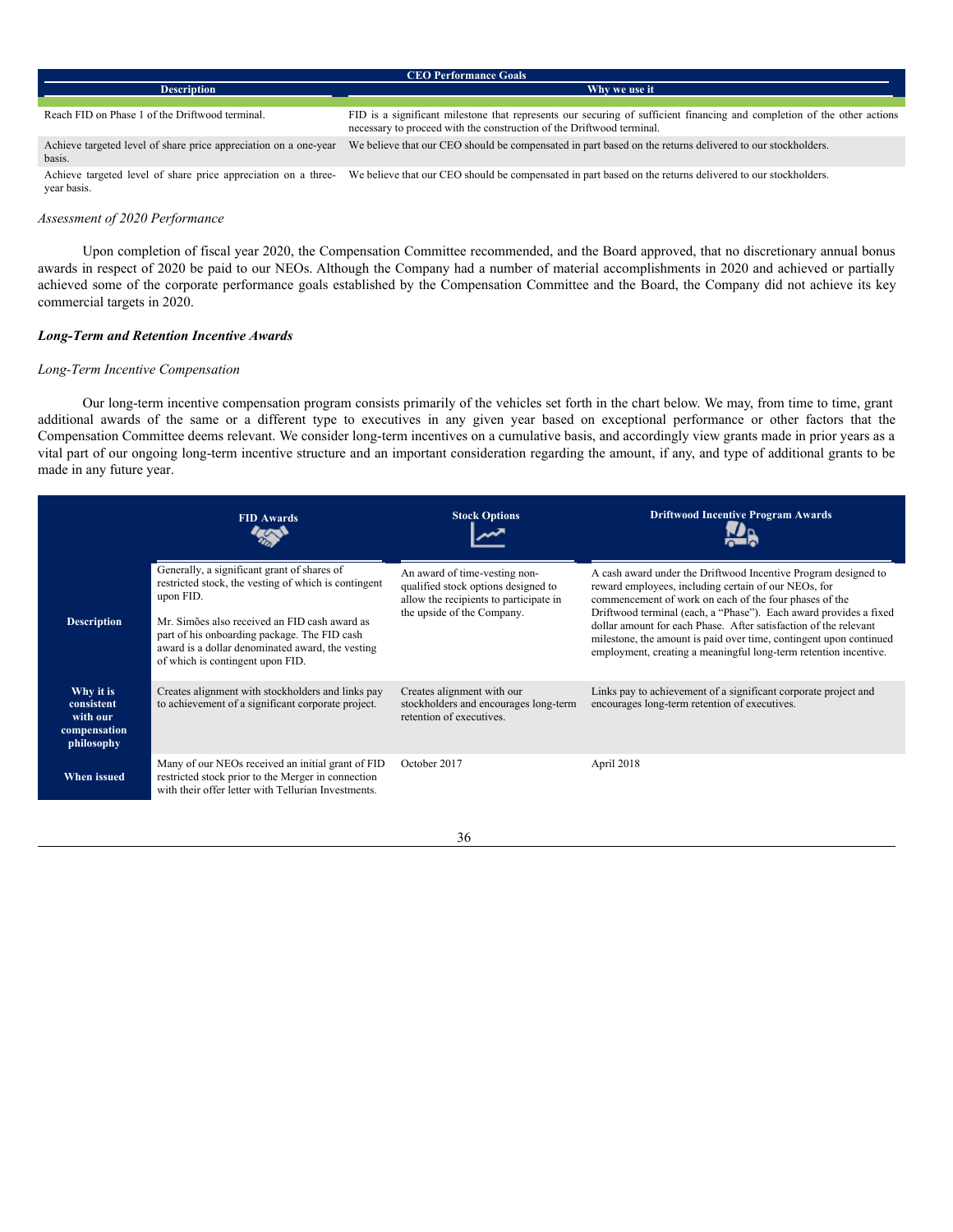|                                                            | <b>FID Awards</b>                                                                                                                                                                                                                                                                                                                                                                                                                                                                      | <b>Stock Options</b>                                                                                                                                                                                                | <b>Driftwood Incentive Program Awards</b>                                                                                                                                                                                                                                                                                                                                                                                          |
|------------------------------------------------------------|----------------------------------------------------------------------------------------------------------------------------------------------------------------------------------------------------------------------------------------------------------------------------------------------------------------------------------------------------------------------------------------------------------------------------------------------------------------------------------------|---------------------------------------------------------------------------------------------------------------------------------------------------------------------------------------------------------------------|------------------------------------------------------------------------------------------------------------------------------------------------------------------------------------------------------------------------------------------------------------------------------------------------------------------------------------------------------------------------------------------------------------------------------------|
|                                                            | Mr. Simões received his initial grant of FID<br>restricted stock and his FID cash award coincident<br>with his onboarding, and Mr. Granmayeh received<br>his initial grant of FID restricted stock in<br>connection with his promotion to Chief Financial<br>Officer. Additional awards may be issued upon<br>the achievement of strategic milestones or other<br>events (e.g., Mr. Teague's additional 2018 award<br>and Mr. Simões's additional award upon his<br>promotion to CEO). |                                                                                                                                                                                                                     |                                                                                                                                                                                                                                                                                                                                                                                                                                    |
| <b>Vesting terms</b>                                       | Older awards vest in full upon FID. Mr. Teague's<br>additional 2018 award, as well as all awards for<br>Mr. Simões and Mr. Granmayeh, vest in equal one-<br>third increments upon FID and the two<br>anniversaries thereof.                                                                                                                                                                                                                                                            | Vests in three equal annual<br>installments on the first three<br>anniversaries of the date of grant,<br>subject to continued employment<br>through each vesting date.                                              | Vests in increments, with 25% of the award allocable to any Phase<br>vesting on each of the first four anniversaries of the date on which a<br>notice to proceed or similar action or authorization is issued and<br>delivered by Driftwood LNG LLC under an EPC contract with<br>Bechtel Oil, Gas and Chemicals, Inc. ("Bechtel") to commence<br>work on the applicable Phase of the Driftwood terminal (each, an<br>"NTP Date"). |
| <b>Settlement</b>                                          | Upon vesting, shares of FID restricted stock are<br>no longer subject to forfeiture or transfer<br>restrictions.<br>Mr. Simões's FID cash award is generally settled<br>with a cash payment, although the Company may<br>choose to settle some or all of the award with stock                                                                                                                                                                                                          | Exercisable into shares of common<br>stock.                                                                                                                                                                         | Upon vesting, payable in cash within 30 days of the applicable<br>vesting date.                                                                                                                                                                                                                                                                                                                                                    |
|                                                            | issued under its stockholder-approved equity<br>incentive plan.                                                                                                                                                                                                                                                                                                                                                                                                                        |                                                                                                                                                                                                                     |                                                                                                                                                                                                                                                                                                                                                                                                                                    |
| <b>Termination</b><br>of services;<br>change of<br>control | Treatment of the awards in connection with a<br>termination of services and upon a "change of<br>control" is described under the heading "Potential<br>Payments upon Termination or Change of Control"<br>below.                                                                                                                                                                                                                                                                       | Treatment of the awards in connection<br>with a termination of services and upon<br>a "change of control" is described<br>under the heading "Potential Payments<br>upon Termination or Change of<br>Control" below. | Treatment of the awards in connection with a termination of<br>services and upon a "change of control" is described under the<br>heading "Potential Payments upon Termination or Change of<br>Control" below.                                                                                                                                                                                                                      |
| Other terms                                                | Dividends, if any, on FID restricted stock would be<br>accrued and paid solely when and if the related<br>restricted stock vests.                                                                                                                                                                                                                                                                                                                                                      | All unexercised options expire upon<br>the tenth anniversary of the grant date.                                                                                                                                     | Each award expires on the 10-year anniversary of the grant date<br>(the "Expiration Date"). If the NTP Date for any Phase does not<br>occur by the Expiration Date, entitlement to the award allocated to<br>such Phase will be forfeited without any right to compensation.                                                                                                                                                       |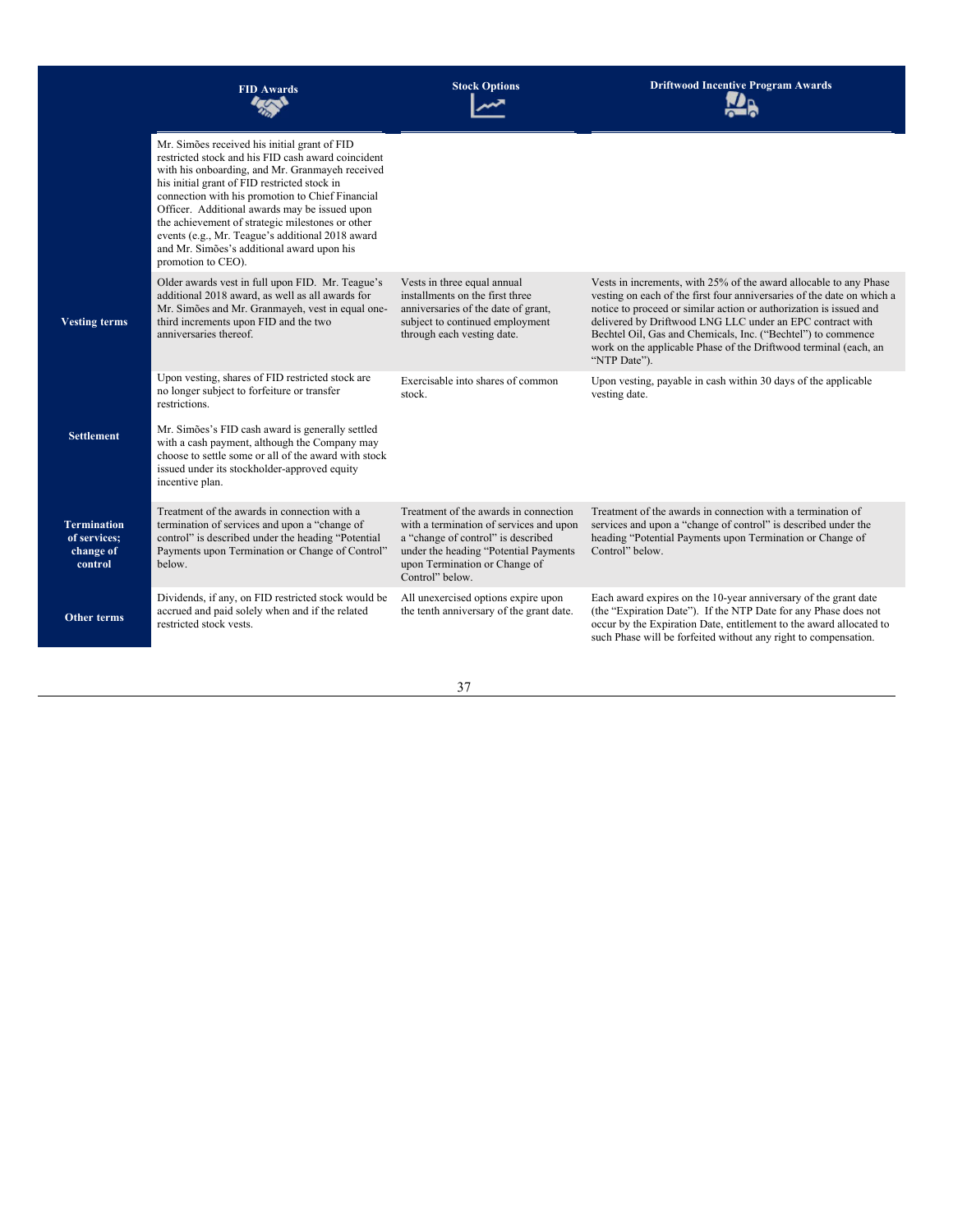### *2020 Long-Term Incentive Compensation Actions*

We made the following FID restricted stock and FID cash awards to Mr. Simões and Mr. Granmayeh in 2020:

| <b>NEO</b>              | <b>FID Restricted</b><br><b>Shares</b><br><b>Granted</b> | <b>FID Cash</b><br><b>Maximum</b><br><b>Dollar Value</b> |
|-------------------------|----------------------------------------------------------|----------------------------------------------------------|
| Octávio M.C. Simões (1) | 2,000,000                                                | \$5,000,000                                              |
| L. Kian Granmayeh       | 400,000                                                  |                                                          |

(1) Mr. Simões received two separate grants of 1,000,000 shares of FID restricted stock, the first upon his onboarding with the Company in September 2020 (at which time he also received his FID cash award) and the second upon his promotion to CEO in November 2020.

### *Outstanding Long-Term Incentive Awards*

A full listing of the FID restricted stock and stock options held by our NEOs is set forth in the section below entitled "Outstanding Equity Awards at December 31, 2020." In addition, certain of our executives have the ability to earn the following cash incentive awards under the Driftwood Incentive Program in respect of each Phase of the Driftwood terminal:

| <b>NEO</b>            | Phase 1      | <b>Phase 2</b> | Phase 3     | Phase 4     | <b>Total</b><br><b>Driftwood</b><br><b>Incentive</b><br>Program<br>Award |
|-----------------------|--------------|----------------|-------------|-------------|--------------------------------------------------------------------------|
| Meg A. Gentle $(1)$   | \$14,000,000 | \$7,000,000    | \$0         | \$0         | \$21,000,000                                                             |
| R. Keith Teague       | \$8,000,000  | \$4,000,000    | \$4,000,000 | \$4,000,000 | \$20,000,000                                                             |
| Daniel A. Belhumeur   | \$6,000,000  | \$3,000,000    | \$3,000,000 | \$3,000,000 | \$15,000,000                                                             |
| Khaled A. Sharafeldin | \$1,800,000  | \$900,000      | \$900,000   | \$900,000   | \$4,500,000                                                              |

(1) Ms. Gentle relinquished the Phase 3 and Phase 4 portions of her Driftwood Incentive Program awards in connection with her resignation as CEO pursuant to the separation agreement and release described below.

Currently, Messrs. Simões and Granmayeh, who were not employees of Tellurian when the cash incentive awards in the table above were granted, do not participate in the Driftwood Incentive Program.

## *Retention Incentives*

Given the delay in the Company reaching FID, the advancement of other LNG projects, the general uncertainty of global energy markets, and the non-planned employee turnover in the spring and summer of 2020 coupled with a reduction in force, the Compensation Committee instituted a retention incentive program in 2020 consisting of the vehicles set forth in the chart below:



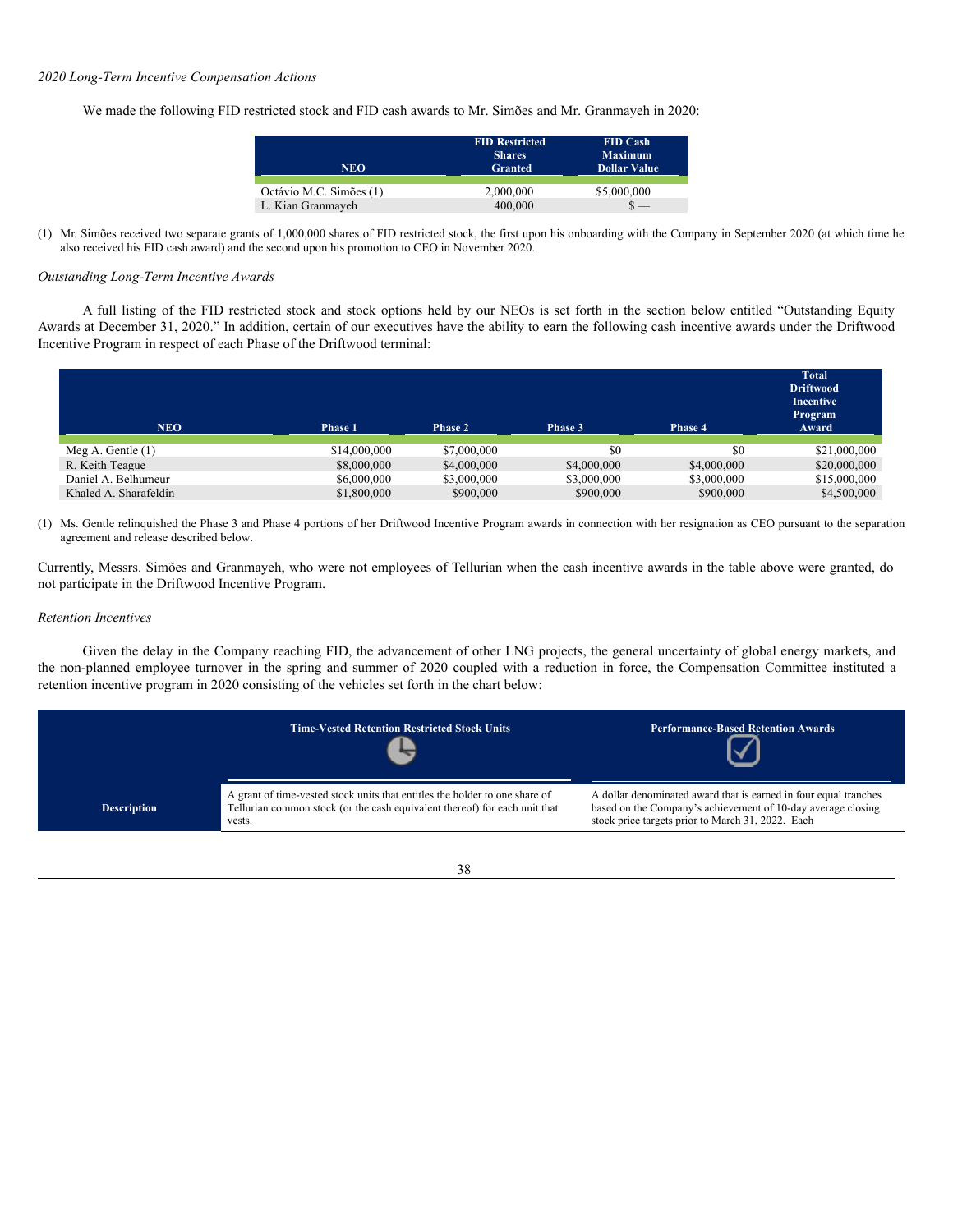|                                                             | <b>Time-Vested Retention Restricted Stock Units</b>                                                                                                                                                        | <b>Performance-Based Retention Awards</b>                                                                                                                                                                                                                                                                                                                                                     |
|-------------------------------------------------------------|------------------------------------------------------------------------------------------------------------------------------------------------------------------------------------------------------------|-----------------------------------------------------------------------------------------------------------------------------------------------------------------------------------------------------------------------------------------------------------------------------------------------------------------------------------------------------------------------------------------------|
|                                                             |                                                                                                                                                                                                            | tranche has its own separate 10-day average closing stock price<br>target. Once the stock price target for a tranche is achieved, the<br>bonus amount attributable to that tranche (i.e., one-fourth of the<br>total award) vests, subject to continued employment through each<br>vesting date.                                                                                              |
| Why it is consistent<br>with our compensation<br>philosophy | Creates alignment with stockholders and promotes the stability of our<br>executive team.                                                                                                                   | Creates alignment with our stockholders and promotes the stability<br>of our executive team.                                                                                                                                                                                                                                                                                                  |
| <b>When issued</b>                                          | August 2020                                                                                                                                                                                                | August 2020                                                                                                                                                                                                                                                                                                                                                                                   |
| <b>Vesting terms</b>                                        | Generally, vests in 12 monthly installments on the first day of each month<br>ending on August 1, 2021, subject to continued employment on each vesting<br>date.                                           | Once the stock price target for a tranche is achieved, the bonus<br>amount attributable to that tranche (i.e., one-fourth of the total<br>award) vests in 12 substantially equal monthly installments<br>beginning on the later of (i) the first month following achievement<br>of the stock price target or (ii) June 7, 2021, subject to continued<br>employment through each vesting date. |
| <b>Settlement</b>                                           | The Company may choose to issue shares or cash to the recipient within 30<br>days of each vesting date.                                                                                                    | Generally paid in cash within 30 days of the applicable vesting date,<br>although the Company may choose to settle some or all the award<br>with stock issued under its stockholder-approved equity incentive<br>plan.                                                                                                                                                                        |
| <b>Termination of</b><br>services; change of<br>control     | Treatment of the awards in connection with a termination of services and<br>upon a "change of control" is described under the heading "Potential<br>Payments upon Termination or Change of Control" below. | Treatment of the awards in connection with a termination of<br>services and upon a "change of control" is described under the<br>heading "Potential Payments upon Termination or Change of<br>Control" below.                                                                                                                                                                                 |
| Other terms                                                 | Dividends, if any, would be accrued and credited in the form of additional<br>restricted stock units and paid solely when and if the related restricted stock<br>units yest.                               |                                                                                                                                                                                                                                                                                                                                                                                               |

## *2020 Retention Incentive Awards*

We made the following time-vested retention RSU awards to certain of our NEOs in August 2020:

| <b>NEO</b>            | <b>RSUs Granted</b> |
|-----------------------|---------------------|
| R. Keith Teague       | 206,611             |
| Daniel A. Belhumeur   | 206,611             |
| Khaled A. Sharafeldin | 239,669             |

In addition, we issued performance-based cash retention awards to certain of our NEOs in 2020, as set forth in the following table, with each tranche of each award vesting and payable in cash upon achievement of a 10-day average closing stock price target as set forth in the table: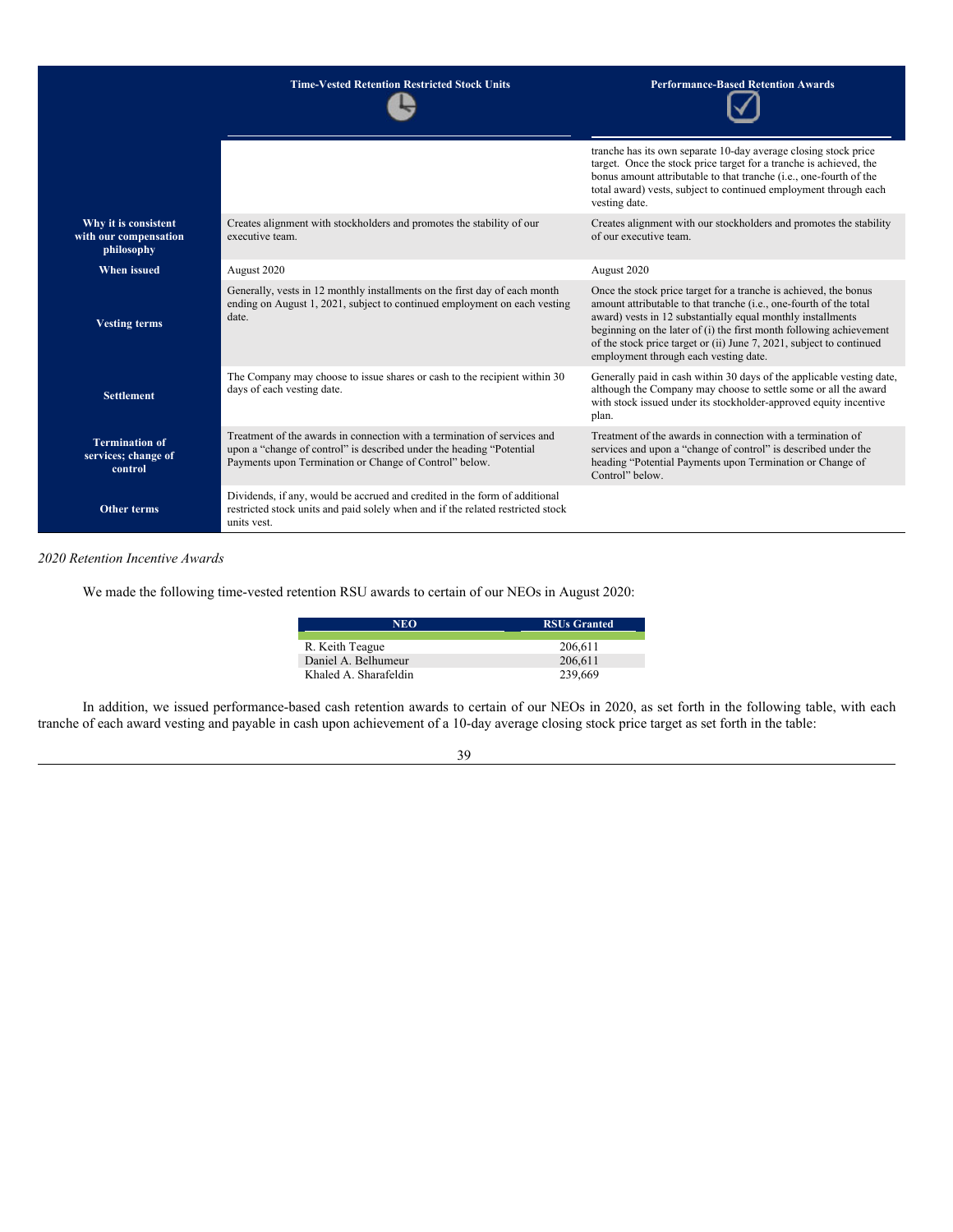|                       |                |                |                |                | Total<br>Performance-<br><b>Based</b><br><b>Retention</b> |
|-----------------------|----------------|----------------|----------------|----------------|-----------------------------------------------------------|
| <b>NEO</b>            | \$2.25 Tranche | \$3.25 Tranche | \$4.25 Tranche | \$5.25 Tranche | Award                                                     |
|                       |                |                |                |                |                                                           |
| L. Kian Granmayeh     | \$100,000      | \$100,000      | \$100,000      | \$100,000      | \$400,000                                                 |
| Daniel A. Belhumeur   | \$112,500      | \$112,500      | \$112,500      | \$112,500      | \$450,000                                                 |
| Khaled A. Sharafeldin | \$81,250       | \$81,250       | \$81,250       | \$81,250       | \$325,000                                                 |

### *Benefits*

## *Retirement and Other Benefits*

Our NEOs are eligible to participate in Tellurian's defined contribution 401(k) plan, the Tellurian Services LLC 401(k) Retirement Plan (the "401(k) Plan"), on the same basis as all other employees. Tellurian matches 100% of the first 6% of a participant's compensation that is contributed by an eligible participant to the  $401(k)$  Plan, subject to the applicable limits imposed by the IRS Code, although the Company match was temporarily suspended from April 26, 2020 through July 18, 2020. In addition to the 401(k) Plan, our NEOs are eligible to participate in all of our employee benefit plans, such as medical, dental, vision, group life, short and long-term disability, and supplemental life and accidental death and dismemberment insurance, in each case on the same basis as other employees (and subject to the terms of such plans and applicable law). NEOs are also eligible for vacation and other paid holidays that are generally available to Tellurian's employees. We do not offer a defined benefit pension plan or a nonqualified deferred compensation plan to any of our employees or NEOs.

### *Employment, Severance and Change of Control Arrangements*

During 2020, our NEOs were employed on an at-will basis, which means that Tellurian or the NEO can terminate the employment relationship at any time. During 2020, we did not maintain any severance or change of control plan or policy for the benefit of our NEOs, and our NEOs are not entitled to any cash severance benefits upon termination of employment for any reason. The Company may choose to negotiate severance at the time of separation, as it did with Ms. Gentle upon her departure.

Our NEOs are eligible for accelerated and/or continued vesting of their long-term and retention incentive awards upon the occurrence of a change of control of Tellurian and/or certain termination events, as explained in greater detail under the heading "Potential Payments upon Termination or Change of Control."

## <span id="page-45-0"></span>**Tax Considerations**

In designing our compensation programs, we take into account the tax, accounting and disclosure rules associated with various forms of compensation, although the design of our programs is focused primarily on attracting and retaining the top talent in our industry and incentivizing those individuals to execute on the Company's business strategy and to increase stockholder value.

For tax years beginning on or after January 1, 2018, the Tax Cuts and Jobs Act of 2017 generally eliminated the exception to the nondeductibility of compensation in excess of \$1 million per year paid to certain executive officers of the Company ("covered employees") under Section 162(m) of the IRS Code for certain qualified performance-based compensation, and expanded the scope of "covered employees" whose compensation may be subject to this deduction limit to include the Company's chief financial officer and former covered employees of the Company for tax years beginning after December 31, 2016. We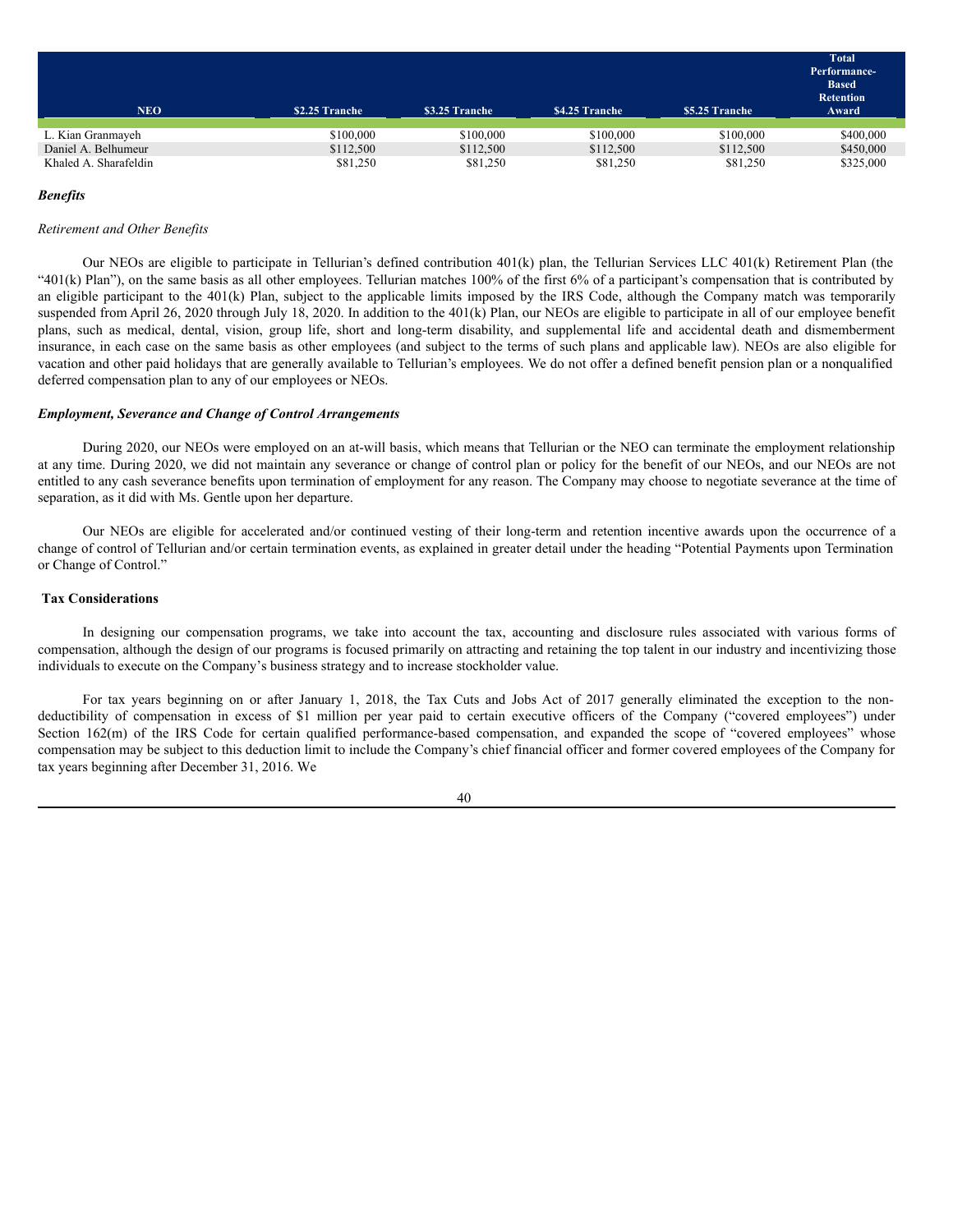intend to design programs that recognize a range of performance criteria important to our success, even though compensation paid under such programs may not be deductible.

Under Section 280G and Section 4999 of the IRS Code, compensation that is granted, accelerated or enhanced upon the occurrence of a change in control may give rise, in whole or in part, to "excess parachute payments" and, to such extent, the compensation will be non-deductible by the Company and will be subject to a 20% excise tax payable by the executive. Our compensation arrangements do not provide for gross-ups for this excise tax.

Section 409A of the IRS Code requires that nonqualified deferred compensation be deferred and paid under plans or arrangements that satisfy the requirements of the statute with respect to the timing of deferral elections, the timing of payments and certain other matters. Failure to satisfy these requirements can expose our employees and other consultants to accelerated income tax liabilities and penalty taxes and interest on their vested compensation under such plans. We design our compensation programs with the intent that they comply with or be exempt from Section 409A of the IRS Code, although there is no guarantee that any particular element of compensation will, in fact, be so compliant or exempt. Our compensation arrangements do not provide for gross-ups for any penalty taxes or interest that may be imposed under Section 409A of the IRS Code.

## <span id="page-46-0"></span>**Executive Chairman Compensation**

As Executive Chairman, Mr. Souki does not participate in any of the executive compensation programs we maintain for our other NEOs. Instead, Mr. Souki receives compensation for his service as Executive Chairman, which is set by the Board upon recommendation of the Compensation Committee. Prior to assuming the role of Executive Chairman, Mr. Souki received the same customary restricted stock grant for fiscal year 2020 as was awarded generally to members of our Board for their Board service (as described in the section below entitled "Non-Employee Director Compensation"). In addition, on December 15, 2020, Mr. Souki was awarded a \$900,000 cash payment for his service as Executive Chairman in 2020, his cash compensation for fiscal year 2021 was set at \$100,000 per month, and he was awarded a stock option grant covering 10,000,000 shares of Tellurian common stock. The stock option has a term of five years (which is less than the 10-year term of stock options held by other NEOs) and is divided into three equal one-third tranches having tiered exercise prices of \$3.50, \$4.50, and \$5.50 per share, respectively, for each tranche, as compared to the \$1.27 closing price of our common stock on the date of grant. Each tranche will become exercisable, if at all, on the first date on which (i) Tellurian common stock has closed at a price equal to or in excess of the applicable exercise price for such tranche for 10 consecutive trading days and (ii) Mr. Souki has satisfied the continuous service requirement for that particular tranche (the service requirement is one year, two year, and three years, respectively, of employment or other service for the \$3.50, \$4.50, and \$5.50 tranches, respectively). In making its recommendations to the Board with respect to Mr. Souki's compensation in his role as Executive Chairman, the Compensation Committee considered Mr. Souki's extensive knowledge of and experience in the LNG industry, his reputation and relationships within the LNG industry and with potential business partners, his strong leadership and relationships with senior management, and the critical role and responsibilities delegated to Mr. Souki regarding the financing activities of the Company and the commercial development and financing of the Driftwood Project. The Compensation Committee also considered market data provided by Pearl Meyer with respect to executive chairman compensation and Mr. Souki's unique ability to drive the Company's commercial performance. After considering all of the factors above, the Compensation Committee determined that his compensation was appropriate, particularly as the majority of his compensation is comprised of a stock option grant with tiered above-fair market value exercise prices that will only reward him if the Company's stock price increases nearly three-fold from the date of grant.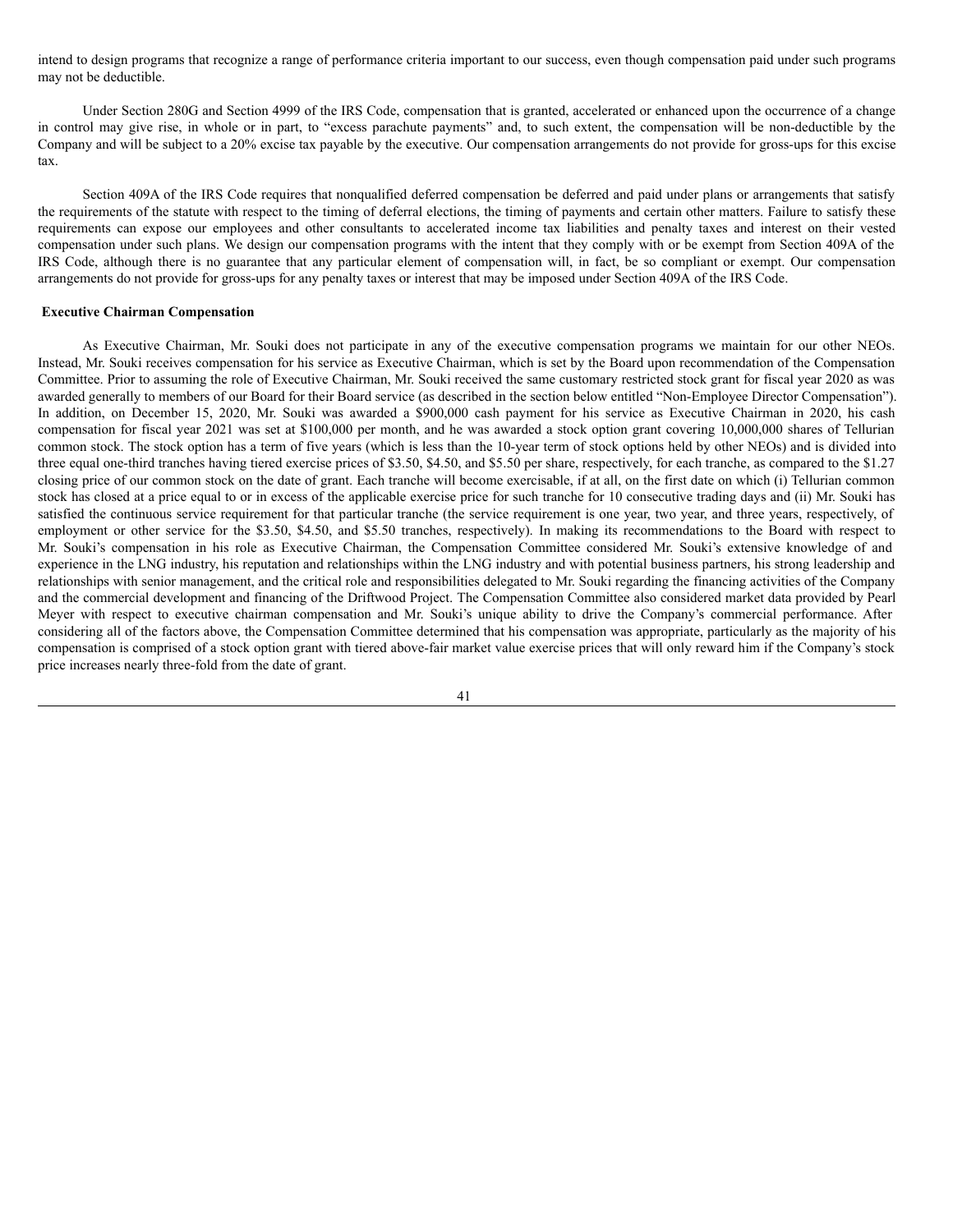## <span id="page-47-0"></span>**Compensation Committee Report**

The Compensation Committee has reviewed and discussed the Compensation Discussion and Analysis with management and, based on such review and discussions, has recommended to the Board that the Compensation Discussion and Analysis be included in this proxy statement.

Respectfully submitted by the Compensation Committee of the Board of Directors,

Diana Derycz-Kessler (Chair) Jean P. Abiteboul Don A. Turkleson

#### <span id="page-47-1"></span>**Summary Compensation Table**

The following table shows the compensation paid or accrued to the NEOs for the fiscal years ended December 31, 2020, December 31, 2019 and December 31, 2018.

| Name and<br><b>Principal Position</b>         | Year |     | Salary $(3)$ |              | <b>Bonus</b>             |              | <b>Stock Awards</b><br>(4)      |      | Option<br>Awards (5)            |               | <b>All Other</b><br>Compen-<br>sation $(6)$ |               | <b>Total</b> |
|-----------------------------------------------|------|-----|--------------|--------------|--------------------------|--------------|---------------------------------|------|---------------------------------|---------------|---------------------------------------------|---------------|--------------|
| Charif Souki, Executive Chairman              | 2020 | S   | 900,000      | S            | $\overline{\phantom{m}}$ | \$           | 196,226                         | -S   | 7,033,333                       | S             | $-$ (7)                                     | S             | 8,129,559    |
| Octávio M.C. Simões,<br>President and CEO (1) | 2020 | S   | 671,077      | -S           | $\overline{\phantom{a}}$ | \$           | 2,221,200 \$                    |      | $\overline{\phantom{m}}$        | S             | 8,469                                       | <sup>S</sup>  | 2,900,746    |
| Meg A. Gentle,                                | 2020 | S.  | 662,765      | -S           | $\qquad \qquad$          |              |                                 |      | $\overline{\phantom{m}}$        | S             | 1,569,992                                   | S             | 2,232,757    |
| former $CEO(1)$                               | 2019 |     | 701,615      | S            |                          |              | $\overline{\phantom{m}}$        |      | $\overline{\phantom{m}}$        |               | 26,134                                      | -S            | 727,749      |
|                                               | 2018 |     | 691,667      | -S           | 549,999                  |              |                                 |      |                                 |               | 23,084                                      | S             | 1,264,750    |
| R. Keith Teague,                              | 2020 |     | 515,000      | <b>S</b>     | $\qquad \qquad - \qquad$ |              | 192,417                         |      | $\overline{\phantom{m}}$        |               | 20,586                                      | -S            | 728,003      |
| <b>Chief Operating Officer</b>                | 2019 |     | 501,154      | S            | $\qquad \qquad -$        |              | __                              |      | $\overline{\phantom{m}}$        |               | 25,900                                      | S             | 527,054      |
|                                               | 2018 | S   | 491,667      | <sup>S</sup> | 500,000                  | <sup>S</sup> | 5,825,000                       | - S  | $\hspace{0.1mm}-\hspace{0.1mm}$ |               | 23,084                                      | S             | 6,839,751    |
| L. Kian Granmayeh,                            | 2020 | S   | 352,462      | S            |                          | \$           | 484,000                         | -S   | $\hspace{0.05cm}$               | S             | 15,754                                      | S             | 852,215      |
| Chief Financial Officer (2)                   |      |     |              |              |                          |              |                                 |      |                                 |               |                                             |               |              |
| Daniel A. Belhumeur,                          | 2020 | \$. | 412,000      | <sup>S</sup> | $\overline{\phantom{a}}$ |              | 192,417                         | - \$ |                                 | <sup>\$</sup> | 16,863                                      | <sup>\$</sup> | 621,280      |
| General Counsel                               | 2019 |     | 400,923      | S            |                          |              | $\hspace{0.1mm}-\hspace{0.1mm}$ |      |                                 |               | 22,067                                      | -S            | 422,990      |
|                                               | 2018 |     | 391,667      | -S           | 400,000                  | <sup>S</sup> | $\hspace{0.1mm}-\hspace{0.1mm}$ |      |                                 |               | 20,428                                      | -S            | 812,095      |
| Khaled A. Sharafeldin,                        | 2020 |     | 400,000      | S            |                          |              | 223,204                         |      |                                 |               | 16,369                                      | -S            | 639,573      |
| Chief Accounting Officer                      | 2019 |     | 350,808      | S            |                          |              | –                               |      |                                 |               | 21,974                                      |               | 372,782      |
|                                               | 2018 |     | 344,583      | S            | 400,000                  |              | —                               |      |                                 | J.            | 2,795                                       | £.            | 747,378      |

(1) On November 29, 2020, Mr. Simões was appointed as President and CEO effective as of November 30, 2020. Ms. Gentle resigned as CEO and terminated employment with the Company on November 29, 2020.

(2) Mr. Granmayeh was appointed as Chief Financial Officer on March 6, 2020.

- (3) Base salary for Mr. Simões includes consulting fees earned prior to becoming an employee on September 28, 2020. On January 26, 2021, the Board, upon the recommendation of the Compensation Committee, approved base salary increases for the following NEOs effective as of January 1, 2021: Mr. Teague from \$515,000 to \$580,000, Mr. Granmayeh from \$380,000 to \$460,000, Mr. Belhumeur from \$412,000 to \$460,000, and Mr. Sharafeldin from \$400,000 to \$412,000. On December 15, 2020, the Board, upon recommendation of the Compensation Committee, approved the payment of cash compensation to Mr. Souki for his services as Executive Chairman in the amount of \$900,000 for fiscal year 2020 and in the amount of \$100,000 per month for fiscal year 2021.
- (4) Comprised of restricted stock and restricted stock unit awards granted to the NEOs. The grant date values of all such awards issued in 2020 have been determined based on assumptions and methodologies discussed in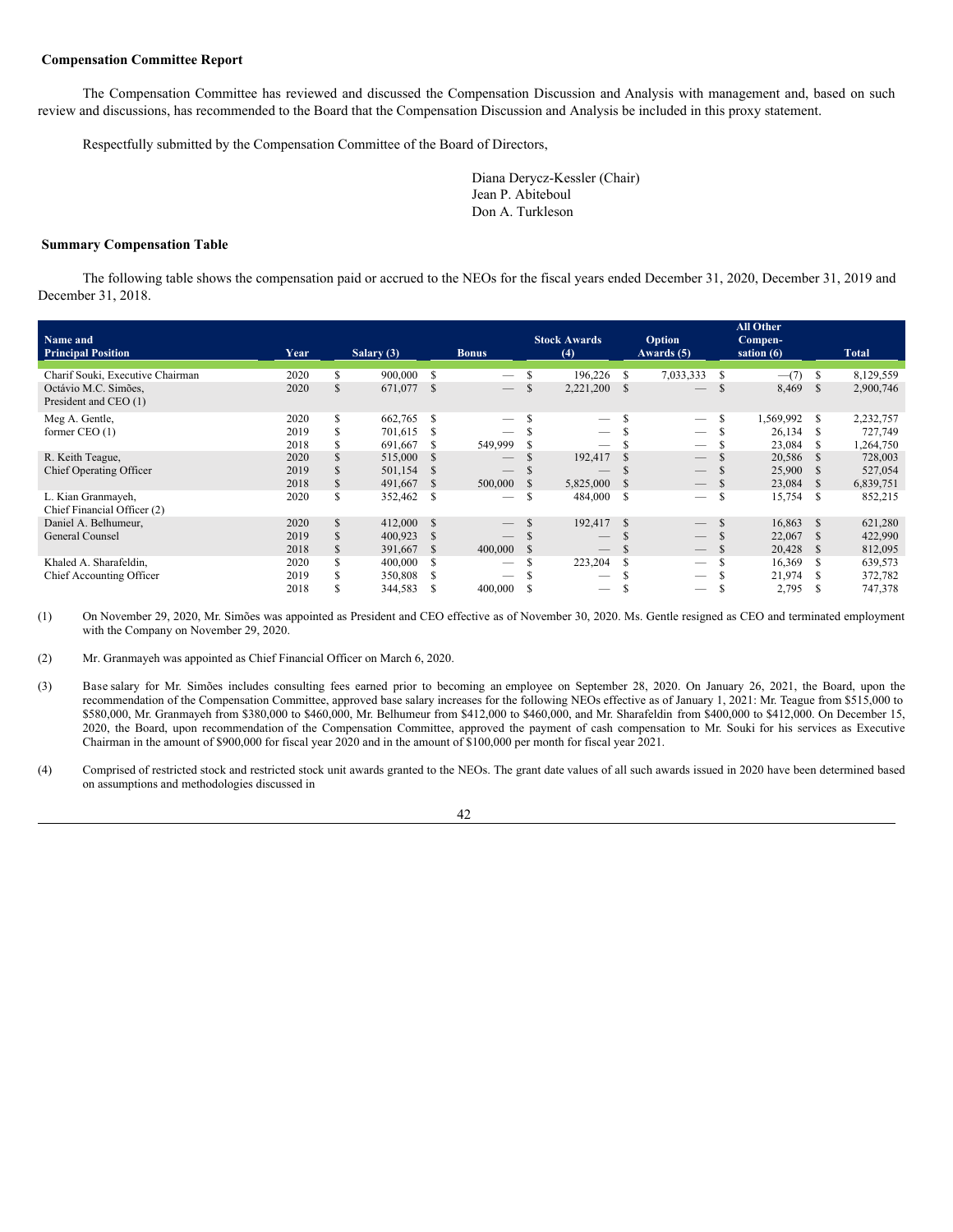Notes 1 and 13 to Consolidated Financial Statements included in the Company's Annual Report on Form 10-K for the fiscal year ended December 31, 2020.

- (5) Comprised of compensatory stock options awarded to our Executive Chairman in 2020. The grant date value of the award has been determined based on assumptions and methodologies discussed in Notes 1 and 13 to Consolidated Financial Statements included in the Company's Annual Report on Form 10-K for the fiscal year ended December 31, 2020.
- (6) The amounts entitled "All Other Compensation" for 2020 are detailed in the following table:

| <b>Name</b>           | <b>Compensation</b><br>from Severance<br>$\scriptstyle{(1)}$ | <b>Premiums for Life</b><br>and Disability<br><b>Insurance Plans</b><br>(2) | <b>Company</b><br><b>Contributions to</b><br>$401(k)$ Plans (3) |          | <b>Total</b> |
|-----------------------|--------------------------------------------------------------|-----------------------------------------------------------------------------|-----------------------------------------------------------------|----------|--------------|
| Charif Souki          | $\overline{\phantom{a}}$                                     |                                                                             | $-$                                                             |          |              |
| Octávio M.C. Simões   | $-$                                                          | 1.762                                                                       | 6.708                                                           |          | 8,469        |
| Meg A. Gentle         | 1,547,264                                                    | 7,753                                                                       | 14.975                                                          | \$       | 1,569,992    |
| R. Keith Teague       | $-$                                                          | 8.056                                                                       | 12.531                                                          | J.       | 20,586       |
| L. Kian Granmayeh     |                                                              | 2.750                                                                       | 13.004                                                          |          | 15.754       |
| Daniel A. Belhumeur   | $\qquad \qquad - \qquad$                                     | 3.067                                                                       | 13.795                                                          | <b>S</b> | 16,863       |
| Khaled A. Sharafeldin |                                                              | 4.460                                                                       | 11.909                                                          |          | 16.369       |

- (1) Ms. Gentle's compensation from severance consists of \$784,781 of salary continuation through December 31, 2021, a lump sum severance amount of \$721,000, and 18 months of Consolidated Omnibus Budget Reconciliation Act ("COBRA") continuation benefits valued at \$41,484. Ms. Gentle was also entitled to retain certain shares of restricted stock and certain options pursuant to the existing terms and conditions of those awards, and she remains a participant in the Driftwood Incentive Program pursuant to the existing terms of the Driftwood Incentive Program.
- (2) Comprised of premiums for life and disability insurance.
- (3) Comprised of the value of the Company match in connection with the Company's 401(k) defined contribution plan.
- (7) Mr. Souki, through a company affiliated with him, leased a private airplane in 2020, and we reimbursed him approximately \$939,000 for expenses associated with his use of the plane for Tellurian business in 2020. Mr. Souki was occasionally accompanied by his spouse or other family members on these trips; there was no aggregate incremental cost associated with these additional passengers.

## <span id="page-48-0"></span>**Grants of Plan-Based Awards**

The following table summarizes grants of awards to the NEOs during the fiscal year ended December 31, 2020, and possible future payouts pursuant to those awards.

| <b>Name</b>  | <b>Grant date</b>                                                                | <b>Estimated future</b><br>payouts under<br>non-equity<br>incentive plan<br>awards<br>Target (\$) | All other<br>stock<br>awards:<br>Number of<br>shares of<br>stock or<br>units $(\#)$ | All other<br>option<br>awards:<br>Number of<br>shares<br>underlying<br>options $(\#)$ | <b>Exercise</b><br>or base<br>price of<br>option<br>awards<br>(S/Sh) | <b>Grant date fair</b><br>value of stock<br>and option<br>awards $(\text{S})(8)$ |
|--------------|----------------------------------------------------------------------------------|---------------------------------------------------------------------------------------------------|-------------------------------------------------------------------------------------|---------------------------------------------------------------------------------------|----------------------------------------------------------------------|----------------------------------------------------------------------------------|
| Charif Souki | 11/30/2020<br>(1)<br>12/15/2020<br>(2)<br>12/15/2020<br>(2)<br>12/15/2020<br>(2) | 43                                                                                                | 125,786                                                                             | 3,333,333<br>3,333,333<br>3,333,334                                                   | \$3.50<br>\$4.50<br>\$5.50                                           | \$<br>196,226<br>\$2,366,667<br>\$2,333,333<br>\$2,333,334                       |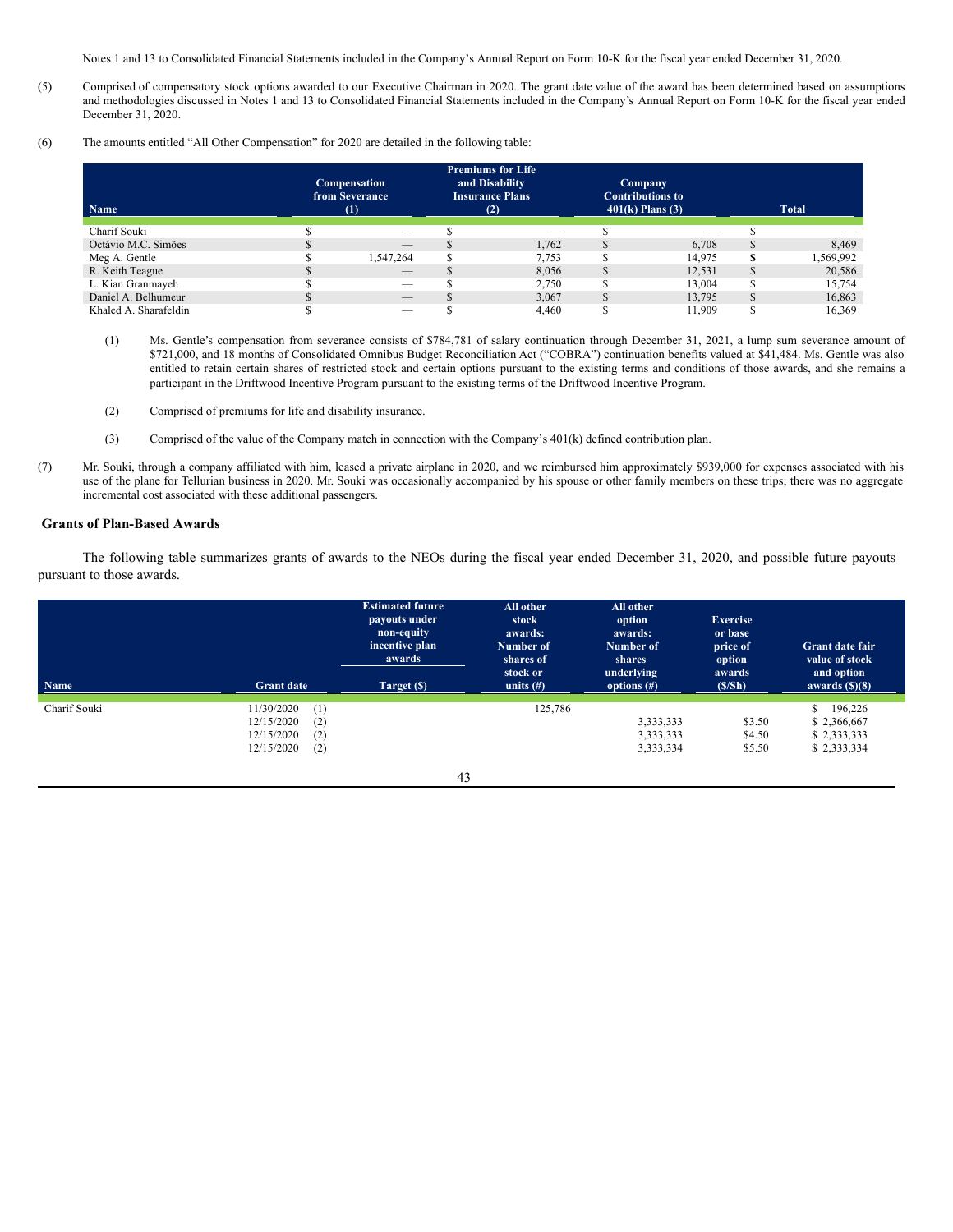|                       |                         |            | <b>Estimated future</b><br>payouts under<br>non-equity<br>incentive plan<br>awards | All other<br>stock<br>awards:<br>Number of<br>shares of<br>stock or | All other<br>option<br>awards:<br>Number of<br>shares<br>underlying | <b>Exercise</b><br>or base<br>price of<br>option<br>awards |              | <b>Grant date fair</b><br>value of stock<br>and option |
|-----------------------|-------------------------|------------|------------------------------------------------------------------------------------|---------------------------------------------------------------------|---------------------------------------------------------------------|------------------------------------------------------------|--------------|--------------------------------------------------------|
| Name                  | <b>Grant date</b>       |            | Target (\$)                                                                        | units $(\#)$                                                        | options $(\#)$                                                      | (S/Sh)                                                     |              | awards $(\text{S})(8)$                                 |
| Octávio M.C. Simões   | 9/28/2020               | (3)        |                                                                                    | 1,000,000                                                           |                                                                     |                                                            | \$           | 731,200                                                |
|                       | 9/28/2020<br>11/30/2020 | (4)<br>(3) | \$5,000,000                                                                        | 1,000,000                                                           |                                                                     |                                                            | $\mathbb{S}$ | 1,490,000                                              |
| Meg A. Gentle         |                         |            |                                                                                    |                                                                     |                                                                     |                                                            |              |                                                        |
| R. Keith Teague       | 8/4/2020                | (5)        |                                                                                    | 206,611                                                             |                                                                     |                                                            | S            | 192,417                                                |
| L. Kian Granmayeh     | 3/6/2020                | (6)        |                                                                                    | 78,512                                                              |                                                                     |                                                            | S            | 95,000                                                 |
|                       | 3/6/2020                | (3)        |                                                                                    | 400,000                                                             |                                                                     |                                                            | S            | 484,000                                                |
|                       | 8/4/2020                | (7)        | \$400,000                                                                          |                                                                     |                                                                     |                                                            |              |                                                        |
| Daniel A. Belhumeur   | 8/4/2020                | (5)        |                                                                                    | 206,611                                                             |                                                                     |                                                            | \$           | 192,417                                                |
|                       | 8/4/2020                | (7)        | \$450,000                                                                          |                                                                     |                                                                     |                                                            |              |                                                        |
| Khaled A. Sharafeldin | 8/4/2020                | (5)        |                                                                                    | 239,669                                                             |                                                                     |                                                            | \$           | 223,204                                                |
|                       | 8/4/2020                | (7)        | \$325,000                                                                          |                                                                     |                                                                     |                                                            |              |                                                        |

(1) Represents restricted stock granted to Mr. Souki in accordance with the Company's non-employee director compensation program.

- (2) Represents a stock option grant to Mr. Souki covering a total of 10,000,000 shares of common stock in connection with him assuming the role of Executive Chairman. The option has a five-year term and is divided into three approximately equal tranches, with each tranche having a different exercise price.
- (3) Represents grants of FID restricted stock to Mr. Simões in connection with his onboarding as an employee and to Mr. Simões and Mr. Granmayeh in connection with their promotion to Chief Executive Officer and Chief Financial Officer, respectively.
- (4) Represents the maximum amount that may be earned under the FID-based cash incentive awarded to Mr. Simões upon his onboarding as an employee with the Company.
- (5) Represents 2020 retention restricted stock unit awards to Mr. Teague, Mr. Belhumeur, and Mr. Sharafeldin.
- (6) Represents restricted stock units awarded to Mr. Granmayeh in March 2020 (with a grant date value equal to \$1.21 per restricted stock unit) as a discretionary bonus with respect to performance for the fiscal year ended December 31, 2019.
- (7) Represents the maximum amount that may be earned under the Company's performance-based cash retention awards assuming all stock price milestones are achieved, and continued employment requirements are satisfied.
- (8) Amounts reported represent the aggregate grant date fair value of the restricted stock, restricted stock unit, and option awards calculated in accordance with FASB ASC Topic 718. The grant date values have been determined based on assumptions and methodologies discussed in Notes 1 and 13 to Consolidated Financial Statements included in the Company's Annual Report on Form 10-K for the fiscal year ended December 31, 2020.

## <span id="page-49-0"></span>**Outstanding Equity Awards at December 31, 2020**

The following table summarizes information regarding unexercised options, stock that has not vested and equity incentive plan awards outstanding as of December 31, 2020 for each of the NEOs.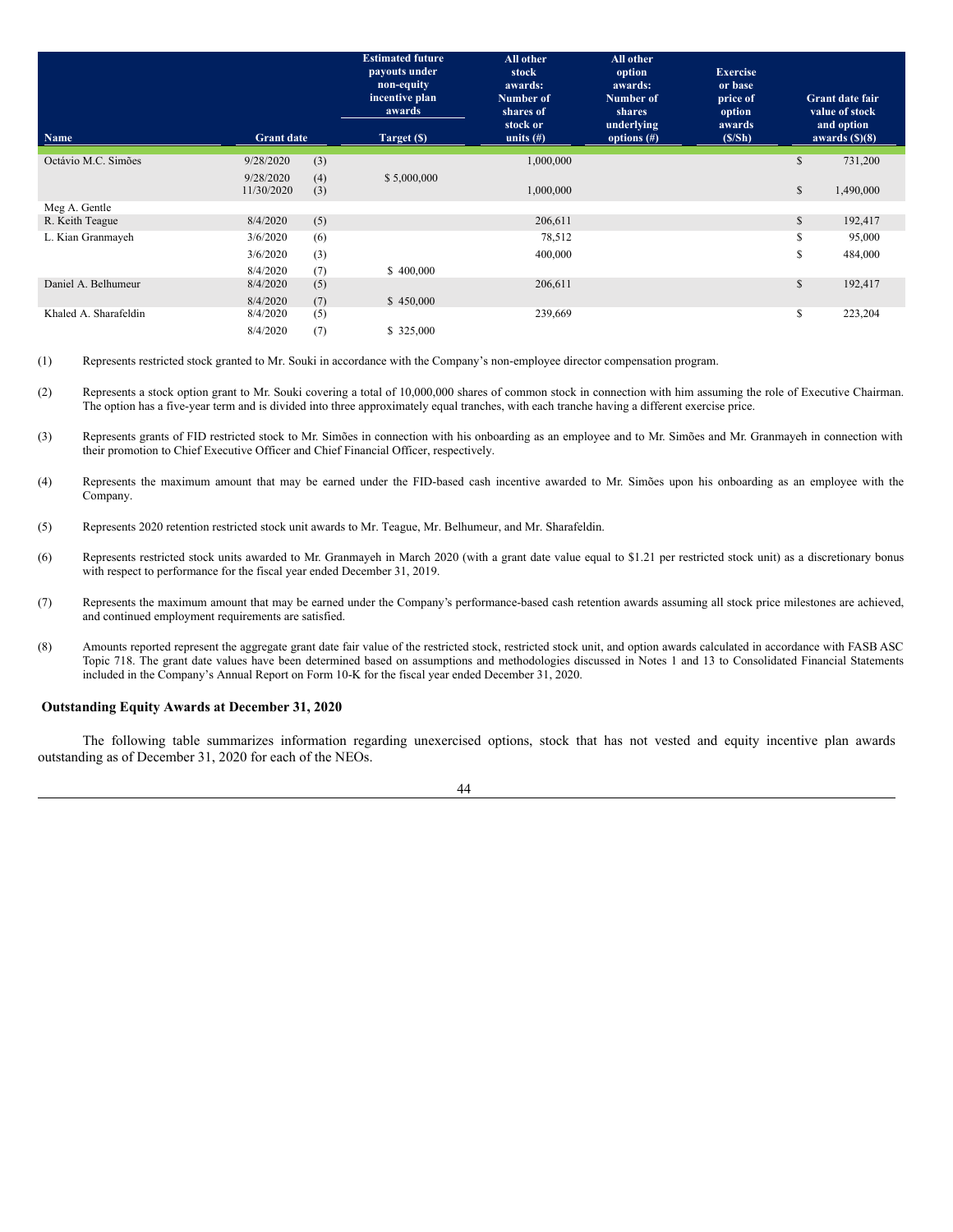|                          |                                                                                                         |                                                                                                | <b>Option Awards</b>                                                                                                                        |                                    |                           |                                                                                     |                                                                                                | <b>Stock Awards</b>                                                                                                                                   |                                                                                                                                                                     |
|--------------------------|---------------------------------------------------------------------------------------------------------|------------------------------------------------------------------------------------------------|---------------------------------------------------------------------------------------------------------------------------------------------|------------------------------------|---------------------------|-------------------------------------------------------------------------------------|------------------------------------------------------------------------------------------------|-------------------------------------------------------------------------------------------------------------------------------------------------------|---------------------------------------------------------------------------------------------------------------------------------------------------------------------|
| Name                     | Number of<br>securities<br>underlying<br>un-<br>exercised<br>options<br>$($ # $)$<br><b>Exercisable</b> | Number of<br>securities<br>underlying<br>un-<br>exercised<br>options<br>(f#)<br>Un-exercisable | <b>Equity</b><br>incentive<br>plan<br>awards:<br>Number of<br>securities<br>underlying<br>$un-$<br>exercised<br>unearned<br>options<br>(f#) | Option<br>exercise<br>price<br>(S) | Option<br>expiration date | Number of<br>shares or<br>units of<br>stock that<br>have not<br>vested<br>$($ # $)$ | Market<br>value of<br>shares or<br>units of<br>stock that<br>have not<br>vested<br>$(S)$ $(8)$ | <b>Equity</b><br>incentive<br>plan<br>awards:<br>Number of<br>unearned<br>shares,<br>units or<br>other<br>rights that<br>have not<br>vested<br>(#)(9) | <b>Equity</b><br>incentive plan<br>awards:<br>Market or<br>payout value<br>of unearned<br>shares, units<br>or other rights<br>that have not<br>vested<br>$(S)$ (10) |
| Charif                   | $\overline{\phantom{m}}$                                                                                | 3,333,333 (2)                                                                                  | -                                                                                                                                           | \$3.50                             | 12/14/2025                | 62,893(4)                                                                           | \$80,503                                                                                       |                                                                                                                                                       | $s -$                                                                                                                                                               |
| Souki                    | $\qquad \qquad$                                                                                         | 3,333,333 (2)                                                                                  | --                                                                                                                                          | \$4.50                             | 12/14/2025                |                                                                                     |                                                                                                |                                                                                                                                                       | $\frac{\epsilon}{\epsilon}$                                                                                                                                         |
|                          |                                                                                                         | 3,333,334 (2)                                                                                  | --                                                                                                                                          | \$5.50                             | 12/14/2025                |                                                                                     |                                                                                                |                                                                                                                                                       | $s -$                                                                                                                                                               |
| Octávio M.C.<br>Simões   |                                                                                                         |                                                                                                |                                                                                                                                             |                                    |                           | 40,000(5)                                                                           | \$51,200                                                                                       | 2,000,000                                                                                                                                             | \$2,560,000                                                                                                                                                         |
| Meg A. Gentle            | 161,000(1)                                                                                              |                                                                                                | $\hspace{0.05cm}$                                                                                                                           | \$10.32                            | 2/28/2021(3)              | $\overline{\phantom{0}}$                                                            | $\hspace{0.1mm}-\hspace{0.1mm}$                                                                | 3,250,000                                                                                                                                             | \$4,160,000                                                                                                                                                         |
| R. Keith Teague          | 90,000(1)                                                                                               | $\hspace{0.1mm}-\hspace{0.1mm}$                                                                | $\hspace{0.1mm}-\hspace{0.1mm}$                                                                                                             | \$10.32                            | 10/16/2027                | 137,743(6)                                                                          | \$176,311                                                                                      | 3,750,000                                                                                                                                             | \$4,800,000                                                                                                                                                         |
| L. Kian<br>Granmayeh     |                                                                                                         |                                                                                                |                                                                                                                                             |                                    |                           | 32,715(7)                                                                           | \$41,875                                                                                       | 425,058                                                                                                                                               | \$544,074                                                                                                                                                           |
| Daniel A.<br>Belhumeur   | 80,000(1)                                                                                               |                                                                                                | $\overline{\phantom{0}}$                                                                                                                    | \$10.32                            | 10/16/2027                | 137,743(6)                                                                          | \$176,311                                                                                      | 1,170,000                                                                                                                                             | \$1,497,600                                                                                                                                                         |
| Khaled A.<br>Sharafeldin | 58,000(1)                                                                                               |                                                                                                |                                                                                                                                             | \$10.32                            | 10/16/2027                | 159,781(6)                                                                          | \$204,520                                                                                      | 526,500                                                                                                                                               | \$673,920                                                                                                                                                           |

(1) The final installment of these options vested on October 16, 2020.

(2) Options granted to Mr. Souki as Executive Chairman on December 15, 2020 have a five-year term and vest in three substantially equal tranches, generally subject to his continued employment or other service with the Company. The first tranche vests on the later of (i) December 15, 2021 and (ii) the Company achieving a 10-day average closing stock price of \$3.50. The second tranche vests on the later of (i) December 15, 2022 and (ii) the Company achieving a 10-day average closing stock price of \$4.50. The third tranche vests on the later of (i) December 15, 2023 and (ii) the Company achieving a 10-day average closing stock price of \$5.50.

(3) Ms. Gentle's options expired unexercised on February 28, 2021 following her separation from the Company on November 29, 2020.

(4) Mr. Souki's non-employee director restricted stock grant vests in two equal installments on March 10, 2021 and June 10, 2021.

(5) Represents the remaining portion of a grant of restricted stock awarded to Mr. Simões in 2019 when he was a contractor. The award vests in full on March 31, 2021.

(6) Represents retention restricted stock units awarded to Mr. Teague, Mr. Belhumeur, and Mr. Sharafeldin in 2020. These awards vest ratably each month ending on August 1, 2021.

(7) Represents restricted stock units awarded to Mr. Granmayeh in March 2020 as a discretionary bonus with respect to performance for the fiscal year ended December 31, 2019. This award vests ratably each month ending on May 1, 2021.

(8) Market or payout value based on the \$1.28 closing price of Tellurian common stock on the Nasdaq on December 31, 2020.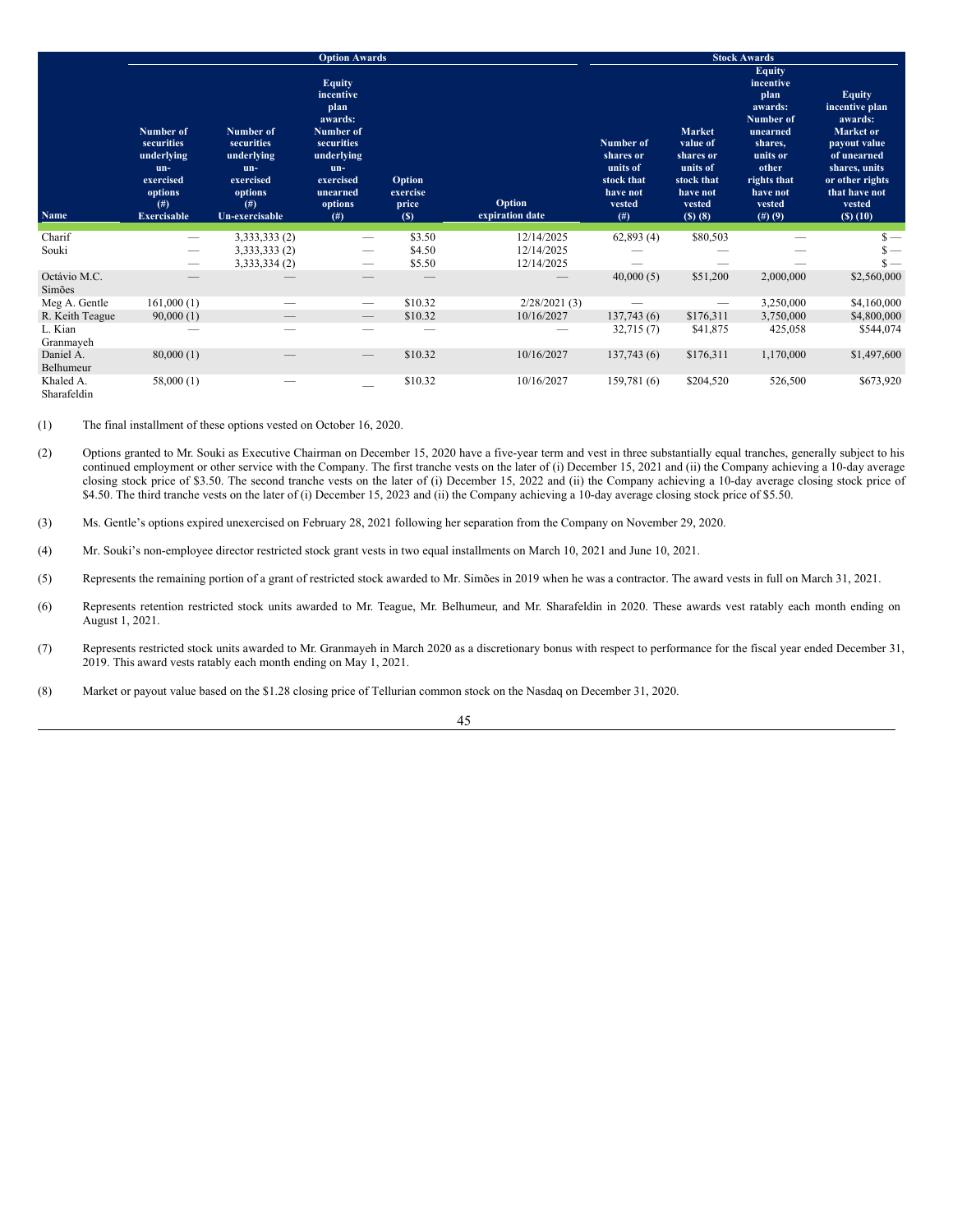- (9) This column represents awards of restricted shares of Tellurian common stock. All such restricted share FID awards will vest in full upon FID, except for the restricted shares granted to Mr. Simões and Mr. Granmayeh, and 500,000 of the restricted shares granted to Mr. Teague. The 2,000,000 restricted shares granted to Mr. Simões will vest as follows: (i) 666,666 of such restricted shares will vest upon each of FID and the first anniversary of FID and (ii) 666,668 of such restricted shares will vest on the second anniversary of FID. The 425,058 restricted shares granted to Mr. Granmayeh will vest as follows: (i) 141,685 of such restricted shares will vest upon FID, (ii) 141,686 of such restricted shares will vest on the first anniversary of FID, and (iii) 141,687 of such restricted shares will vest on the second anniversary of FID. The 500,000 restricted shares granted to Mr. Teague that will not vest in full upon FID will vest as follows: (i) 166,666 of such restricted shares will vest upon FID and (ii) 166,667 of such restricted shares will vest on each of the first and second anniversaries of FID.
- (10) Market or payout value based on the \$1.28 closing price of Tellurian common stock on the Nasdaq on December 31, 2020.

### <span id="page-51-0"></span>**Option Exercises and Stock Vested**

The following table sets forth the aggregate dollar value realized by the NEOs upon the exercise of stock options and the vesting of stock awards during the fiscal year ended December 31, 2020.

|                       | <b>Stock awards</b>                                     |     |    |                                     |  |  |  |  |
|-----------------------|---------------------------------------------------------|-----|----|-------------------------------------|--|--|--|--|
| Name                  | <b>Number of shares</b><br>acquired<br>on vesting $(f)$ |     |    | Value realized on<br>vesting $(\$)$ |  |  |  |  |
|                       |                                                         |     |    |                                     |  |  |  |  |
| Charif Souki          | 75.456                                                  | (1) | S  | 83,781                              |  |  |  |  |
| Octávio M.C. Simões   | 40,000                                                  | (2) | \$ | 36,156                              |  |  |  |  |
| Meg A. Gentle         |                                                         |     | S  |                                     |  |  |  |  |
| R. Keith Teague       | 68,868                                                  | (3) | S  | 73,436                              |  |  |  |  |
| L. Kian Granmayeh     | 45,797                                                  | (3) | \$ | 48,101                              |  |  |  |  |
| Daniel A. Belhumeur   | 68,868                                                  | (3) | \$ | 73,436                              |  |  |  |  |
| Khaled A. Sharafeldin | 79.888                                                  | (3) | \$ | 85,187                              |  |  |  |  |

- (1) Reflects vesting of non-employee director restricted stock awards on March 5, 2020, June 5, 2020, September 10, 2020, and December 10, 2020.
- (2) Reflects the vesting on March 31, 2020 of shares of restricted stock granted to Mr. Simões in 2019 when he was a contractor. The value realized is based on the \$0.9039 closing price of Tellurian common stock on the Nasdaq on March 31, 2020.
- (3) Reflects (i) the monthly vesting throughout 2020 of restricted stock units awarded to Mr. Teague, Mr. Belhumeur, and Mr. Sharafeldin as retention awards and (ii) the monthly vesting throughout 2020 of restricted stock units granted to Mr. Granmayeh in March 2020 as a discretionary bonus with respect to performance for the fiscal year ended December 31, 2019. The value realized is based on the closing price of Tellurian common stock on the Nasdaq on the relevant monthly vesting dates (or the closest preceding trading day if the vesting date occurred on a non-trading day).

#### <span id="page-51-1"></span>**Potential Payments upon Termination or Change of Control**

#### *Meg Gentle*

As described above, Meg Gentle resigned as CEO effective November 29, 2020. In connection with her resignation, she and the Company entered into a separation agreement and release pursuant to which the Company agreed to continue payment of her salary through December 31, 2021 (totaling \$801,419), to provide a lump sum severance payment of \$721,000 payable in 2021, and to provide 18 months of COBRA continuation benefits (valued at \$41,484). Ms. Gentle's vested stock options remained outstanding through the customary post-termination expiration period (which ended on February 28, 2021,

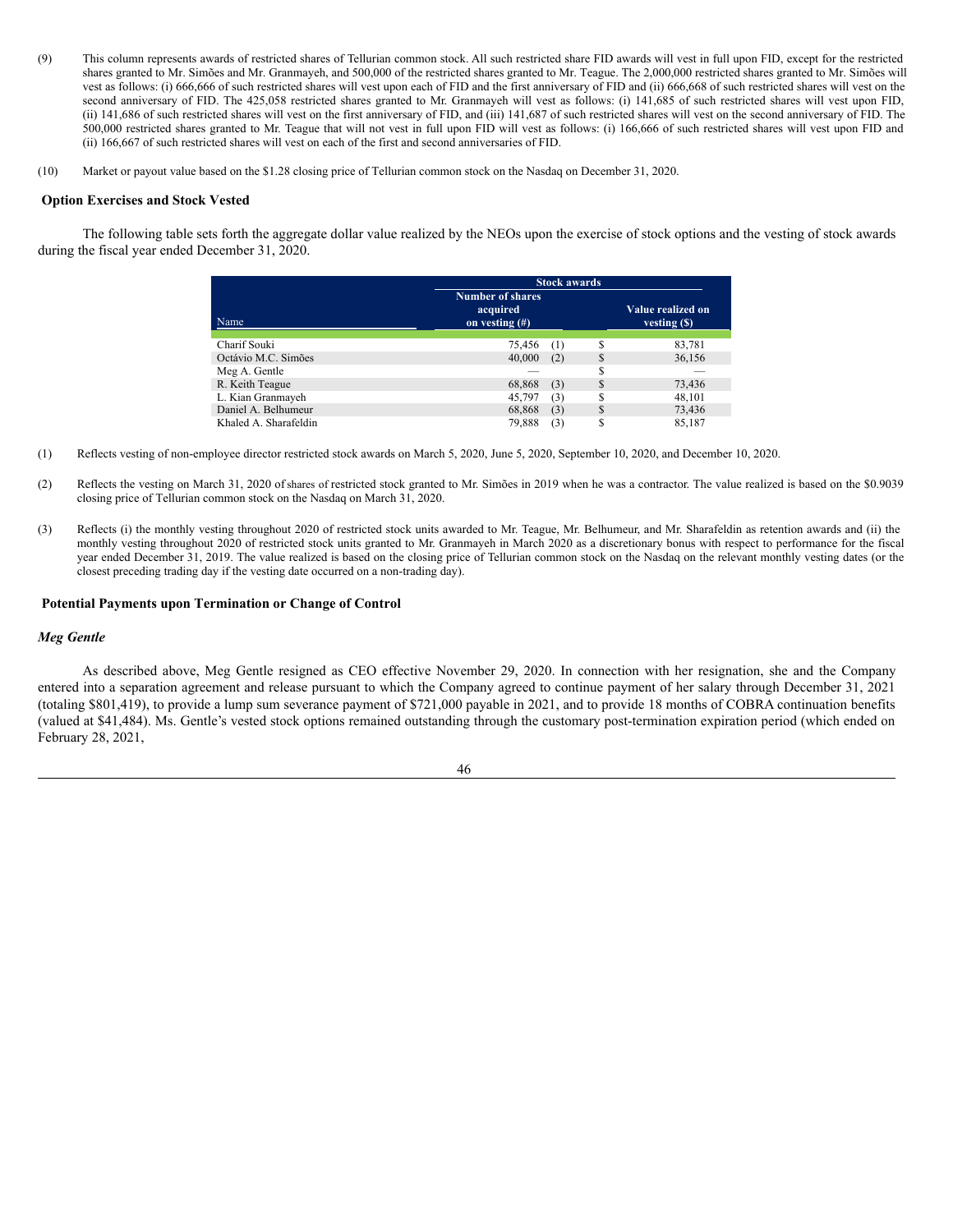at which point her options expired unexercised), and her shares of restricted stock will continue to vest subject to the occurrence of FID pursuant to the existing terms and conditions of those awards. She also remains a participant in the Driftwood Incentive Program and may receive cash incentives subject to the commencement of work on Phases 1 and 2 of the Driftwood terminal, pursuant to the existing terms of the Driftwood Incentive Program. However, as part of her separation agreement, her potential incentive under the Driftwood Incentive Program was reduced by \$14,000,000 to reflect the forfeiture of the incentive related to Phases 3 and 4 of the Driftwood terminal. The separation agreement contains (i) certain customary restrictive covenants pursuant to which Ms. Gentle is barred from competing with the Company or soliciting the Company's employees for a period of one year following termination (the period may end sooner upon a change in control or the Company failing to meet its obligations under the separation agreement) and (ii) a release of claims in favor of the Company.

## *Charif Souki*

Mr. Souki holds restricted stock received as part of participation in the Company's non-employee director compensation program prior to his appointment as Executive Chairman. Unvested shares of his restricted stock become fully vested upon termination of service due to death or disability, or without cause, or upon the occurrence of a "change of control." Mr. Souki held 62,893 unvested shares of restricted stock as of December 31, 2020, which had a value of \$80,503 based on the \$1.28 closing price of Tellurian common stock on the Nasdaq on such date. Mr. Souki also holds stock options that were granted to him on December 15, 2020 for his service as Executive Chairman. Unvested options are forfeited upon termination of Mr. Souki's service, and the option is subject to the terms and conditions of our equity plan in the event of a change in control. As of December 31, 2020, all of Mr. Souki's stock options had an exercise price greater than the \$1.28 closing price of Tellurian common stock on such date, and Mr. Souki would therefore not be entitled to any payments with respect to his outstanding options upon the occurrence of a "change of control" or upon termination of service for any reason as of December 31, 2020. Aside from the foregoing, Mr. Souki is not entitled to any payments or benefits upon cessation of service or the occurrence of a "change in control."

## *Summary of Termination and Change of Control Benefits for NEOs*

We do not have any contractual agreements or understandings with any of our named executive officers that provide for cash severance benefits. However, as described above, certain of our long-term incentive or equity incentive awards contain specialized vesting provisions applicable in the event of a termination of employment or a "change of control." The following chart sets forth the effect of (i) various types of terminations and (ii) a "change of control" under our long-term cash and equity incentive awards issued to our NEOs.

| <b>Disability</b>                                                                                                                                                                                                                                                                                                          | Death                                                                                                                                                                                                                                                                           | <b>Termination without Cause</b>                                                                                                                                                                                                                                                                                                            | <b>Change of Control</b>                                                                                                                                                                                                                                                                                                                                        |  |
|----------------------------------------------------------------------------------------------------------------------------------------------------------------------------------------------------------------------------------------------------------------------------------------------------------------------------|---------------------------------------------------------------------------------------------------------------------------------------------------------------------------------------------------------------------------------------------------------------------------------|---------------------------------------------------------------------------------------------------------------------------------------------------------------------------------------------------------------------------------------------------------------------------------------------------------------------------------------------|-----------------------------------------------------------------------------------------------------------------------------------------------------------------------------------------------------------------------------------------------------------------------------------------------------------------------------------------------------------------|--|
| <b>Driftwood Incentive Program</b>                                                                                                                                                                                                                                                                                         |                                                                                                                                                                                                                                                                                 |                                                                                                                                                                                                                                                                                                                                             |                                                                                                                                                                                                                                                                                                                                                                 |  |
| Full vesting of any portion of any Driftwood<br>Incentive Program award allocated to any<br>Phase for which the applicable NTP Date<br>has occurred as of the date of such<br>termination or within one year thereafter.<br>Any portion of a Driftwood Incentive<br>Program award that does not vest in<br>accordance with | Upon death before the occurrence of the<br>NTP Date of a particular Phase, any portion<br>of the Driftwood Incentive Program award<br>allocated to such Phase will remain<br>outstanding and eligible to become fully<br>vested, subject to the occurrence of the<br>applicable | Upon a "termination without cause" (which<br>would include for each of our NEOs with a<br>Driftwood Incentive Program award other<br>than Mr. Sharafeldin certain terminations by<br>the NEO) before the NTP Date for a<br>particular Phase, any unvested portion of a<br>Driftwood Incentive Program award<br>allocated to such Phase will | Upon the occurrence of a "change of"<br>control," any unvested portion of any<br>Driftwood Incentive Program award granted<br>to our NEOs (other than Mr. Sharafeldin)<br>will fully vest as of the date of the "change"<br>of control" if either (i) the applicable NEO<br>has not experienced a termination of service<br>prior to the "change of control" or |  |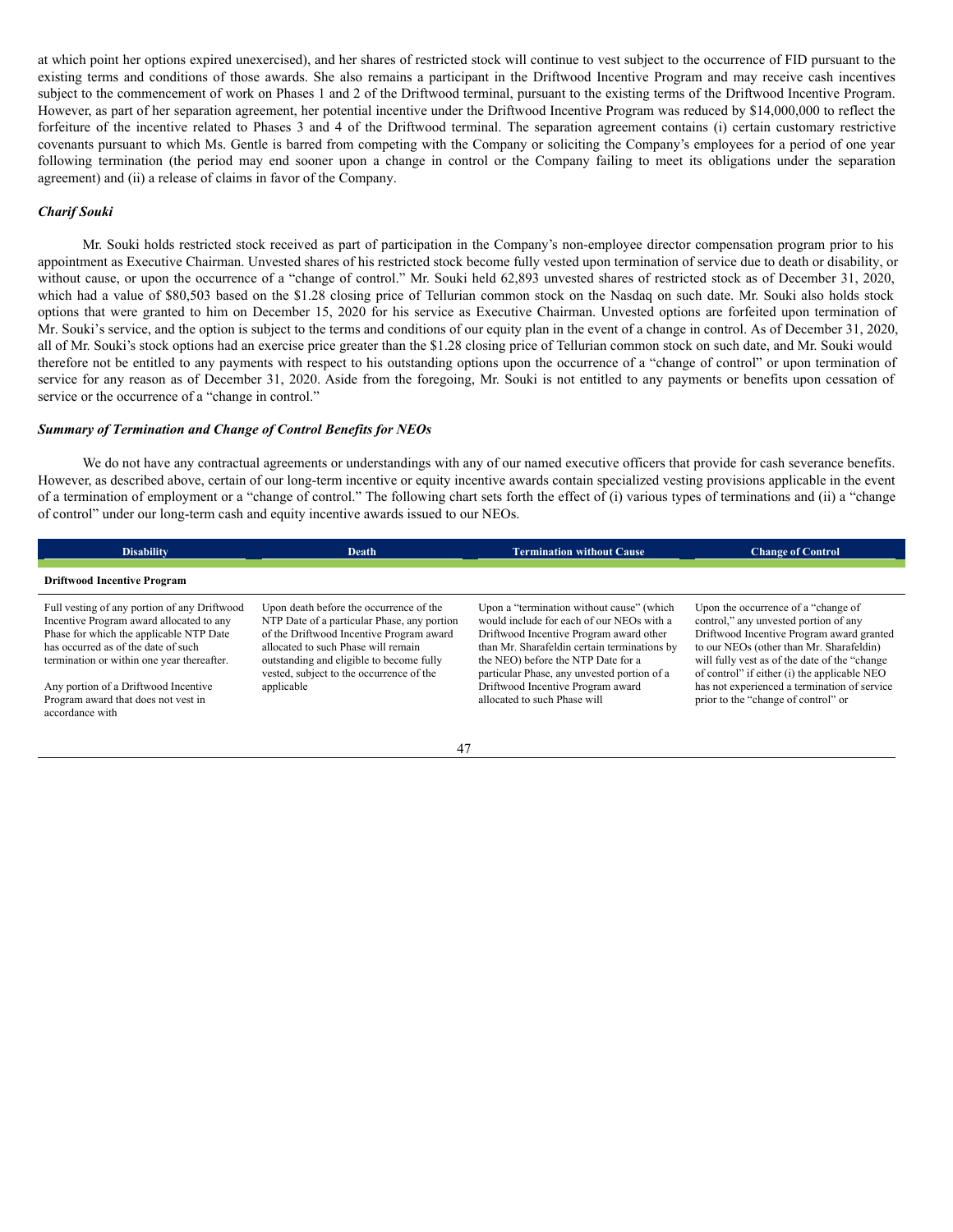| <b>Disability</b>                                                                                                                                                                | <b>Death</b>                                                                                                                                                                                                                                                | <b>Termination without Cause</b>                                                                                                                                                                                                                                                                                                                                                                                                                                                                                                                                                                                                                                                         | <b>Change of Control</b>                                                                                                                                                                                                                                                                                                                                                                                                                                                                                                                                |
|----------------------------------------------------------------------------------------------------------------------------------------------------------------------------------|-------------------------------------------------------------------------------------------------------------------------------------------------------------------------------------------------------------------------------------------------------------|------------------------------------------------------------------------------------------------------------------------------------------------------------------------------------------------------------------------------------------------------------------------------------------------------------------------------------------------------------------------------------------------------------------------------------------------------------------------------------------------------------------------------------------------------------------------------------------------------------------------------------------------------------------------------------------|---------------------------------------------------------------------------------------------------------------------------------------------------------------------------------------------------------------------------------------------------------------------------------------------------------------------------------------------------------------------------------------------------------------------------------------------------------------------------------------------------------------------------------------------------------|
| these terms will be forfeited on the first<br>anniversary of the date of termination of<br>service.                                                                              | NTP Date before the Expiration Date.<br>Upon death on or after the occurrence of the<br>NTP Date for a particular Phase, any<br>unvested portion of an award allocated to<br>such Phase will vest in full as of the date of<br>such termination of service. | remain outstanding and eligible to vest in<br>accordance with the regular vesting<br>schedule (subject to the occurrence of the<br>NTP Date on or before the Expiration<br>Date).<br>Upon a "termination without cause" on or<br>after the NTP Date for a particular Phase,<br>any unvested portion of an award allocated<br>to such Phase will remain outstanding and<br>eligible to vest in accordance with the<br>regular vesting schedule.<br>Continued vesting is subject to<br>(i) compliance of the NEO with any<br>restrictive covenants to which he or she is<br>subject, and (ii) the NEO's execution of a<br>release of claims.                                               | (ii) subject to a release of claims and<br>compliance with restrictive covenants, there<br>has been a "termination without cause"<br>within six months prior to the date of the<br>"change of control."<br>Mr. Sharafeldin's Driftwood Incentive<br>Program award will only vest in connection<br>with a "change of control" if Mr. Sharafeldin<br>incurs a "termination without cause" during<br>the 12-month period following a "change of<br>control," subject to his continued<br>compliance with restrictive covenants and a<br>release of claims. |
| <b>Teague FID Award</b><br>Full vesting upon the date of such<br>termination (subject to continued compliance<br>with confidentiality obligations and<br>restrictive covenants). | Full vesting upon the date of such<br>termination.                                                                                                                                                                                                          | Upon termination without "cause" before<br>the FID date, any unvested portion of the<br>award remains outstanding for five years<br>following the date of termination, subject to<br>his continued compliance with all<br>confidentiality obligations and restrictive<br>covenants and execution of a general release<br>of claims.<br>Upon termination without "cause" on or<br>after the FID date, any unvested portion of<br>the award remains outstanding and vests in<br>accordance with the regular vesting<br>schedule, subject to his continued<br>compliance with all confidentiality<br>obligations and restrictive covenants and<br>execution of a general release of claims. | Full vesting upon the date of a "change of"<br>control."                                                                                                                                                                                                                                                                                                                                                                                                                                                                                                |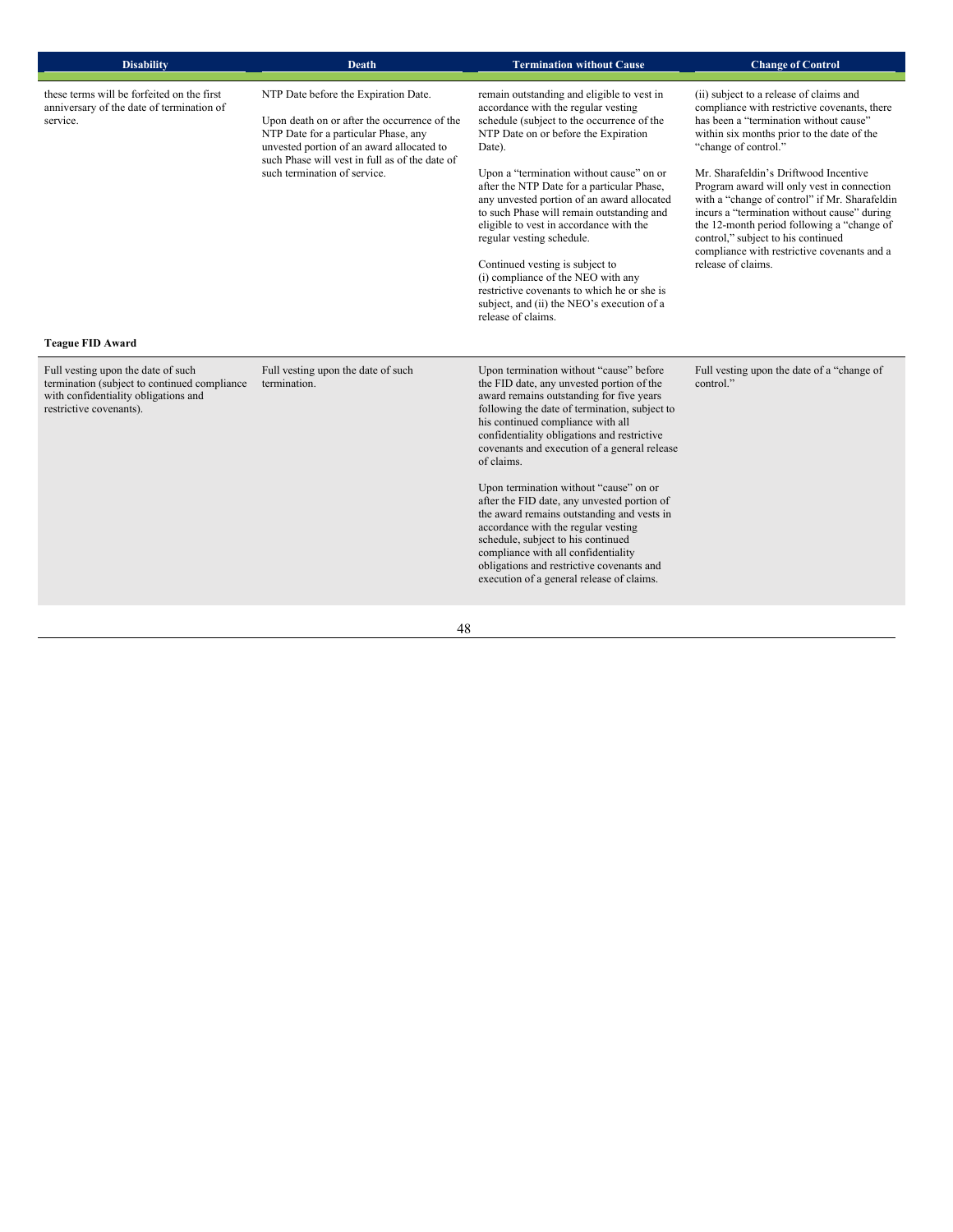| <b>Disability</b>                                                                                                                                                                                                                                                                                                  | <b>Death</b>                                                                                                                                                                                                                          | <b>Termination without Cause</b>                                                                                                                                                                                                                                                                                   | <b>Change of Control</b>                                                                                                                                                                                                                                                                                                                                                                                                                                                                                                  |
|--------------------------------------------------------------------------------------------------------------------------------------------------------------------------------------------------------------------------------------------------------------------------------------------------------------------|---------------------------------------------------------------------------------------------------------------------------------------------------------------------------------------------------------------------------------------|--------------------------------------------------------------------------------------------------------------------------------------------------------------------------------------------------------------------------------------------------------------------------------------------------------------------|---------------------------------------------------------------------------------------------------------------------------------------------------------------------------------------------------------------------------------------------------------------------------------------------------------------------------------------------------------------------------------------------------------------------------------------------------------------------------------------------------------------------------|
|                                                                                                                                                                                                                                                                                                                    | Monthly Vesting Restricted Stock Unit Awards (Special Retention Awards and Annual Bonus RSUs)                                                                                                                                         |                                                                                                                                                                                                                                                                                                                    |                                                                                                                                                                                                                                                                                                                                                                                                                                                                                                                           |
| Any unvested restricted stock units remain<br>outstanding and continue to vest each month,<br>subject to compliance with confidentiality<br>agreements and restrictive covenants.                                                                                                                                  | Any unvested restricted stock units remain<br>outstanding and continue to vest each month.                                                                                                                                            | Any unvested restricted stock units remain<br>outstanding and continue to vest each month,<br>subject to compliance with confidentiality<br>agreements and restrictive covenants, and<br>execution of a general release of claims.                                                                                 | Any unvested restricted stock units remain<br>outstanding and continue to vest each month.                                                                                                                                                                                                                                                                                                                                                                                                                                |
|                                                                                                                                                                                                                                                                                                                    | FID Restricted Stock Awards (Amended and Restated Tellurian Investments 2016 Omnibus Incentive Plan)                                                                                                                                  |                                                                                                                                                                                                                                                                                                                    |                                                                                                                                                                                                                                                                                                                                                                                                                                                                                                                           |
| Any unvested shares of restricted stock<br>remain outstanding and continue to be subject<br>to vesting upon the occurrence of FID, and<br>subject to Compensation Committee<br>discretion to accelerate vesting following<br>termination.                                                                          | Any unvested shares of restricted stock<br>remain outstanding and continue to be<br>subject to vesting upon the occurrence of<br>FID, subject to Compensation Committee<br>discretion to accelerate vesting following<br>termination. | Any unvested shares of restricted stock<br>remain outstanding and continue to be<br>subject to vesting upon the occurrence of<br>FID, subject to Compensation Committee<br>discretion to accelerate vesting following<br>termination.                                                                              | Upon the occurrence of a "change of"<br>control," the Board or the Compensation<br>Committee has the discretion to accelerate<br>the vesting of all or any portion of the<br>restricted stock award, cancel and cash out<br>the restricted stock award, or issue substitute<br>awards or otherwise assume and replace<br>outstanding restricted stock awards.                                                                                                                                                             |
| <b>Performance-Based Retention Awards</b>                                                                                                                                                                                                                                                                          |                                                                                                                                                                                                                                       |                                                                                                                                                                                                                                                                                                                    |                                                                                                                                                                                                                                                                                                                                                                                                                                                                                                                           |
| Unvested awards are forfeited unless the<br>Board otherwise allows for continued vesting<br>in its sole discretion, in which case such<br>continued vesting shall be subject to<br>continued compliance with confidentiality<br>obligations and restrictive covenants and the<br>execution of a release of claims. | Unvested awards are forfeited unless the<br>Board otherwise allows for continued vesting<br>in its sole discretion.                                                                                                                   | Unvested awards are forfeited unless the<br>Board otherwise allows for continued vesting<br>in its sole discretion, in which case such<br>continued vesting shall be subject to<br>continued compliance with confidentiality<br>obligations and restrictive covenants and the<br>execution of a release of claims. | Unvested awards for which the performance<br>target has not yet been achieved shall have<br>performance measured based on the "change<br>of control" price of the Company's stock,<br>and shall be entitled to vest if the "change of<br>control" stock price meets the applicable<br>hurdle(s). Any portion of the unvested<br>award for which the hurdle is not met shall<br>be forfeited.<br>Unvested awards for which the performance<br>hurdle has been achieved shall vest in full<br>upon the "change of control." |
| Simões FID Restricted Stock and FID Cash Incentive Awards                                                                                                                                                                                                                                                          |                                                                                                                                                                                                                                       |                                                                                                                                                                                                                                                                                                                    |                                                                                                                                                                                                                                                                                                                                                                                                                                                                                                                           |
|                                                                                                                                                                                                                                                                                                                    |                                                                                                                                                                                                                                       |                                                                                                                                                                                                                                                                                                                    |                                                                                                                                                                                                                                                                                                                                                                                                                                                                                                                           |
| Any unvested portion of the award shall<br>continue to vest upon FID and on the<br>scheduled anniversaries thereof without<br>regard to continued employment, subject to<br>compliance with confidentiality agreements<br>and restrictive covenants and the                                                        | Any unvested portion of the award shall<br>continue to vest upon FID and on the<br>scheduled anniversaries thereof without<br>regard to continued employment.                                                                         | Any unvested portion of the award shall<br>continue to vest upon FID and on the<br>scheduled anniversaries thereof without<br>regard to continued employment, subject to<br>compliance with confidentiality agreements<br>and                                                                                      | Upon the occurrence of a "change of<br>control," any unvested portion of the award<br>shall continue to vest upon FID and on the<br>scheduled anniversaries thereof, but the<br>Board has the discretion to                                                                                                                                                                                                                                                                                                               |

49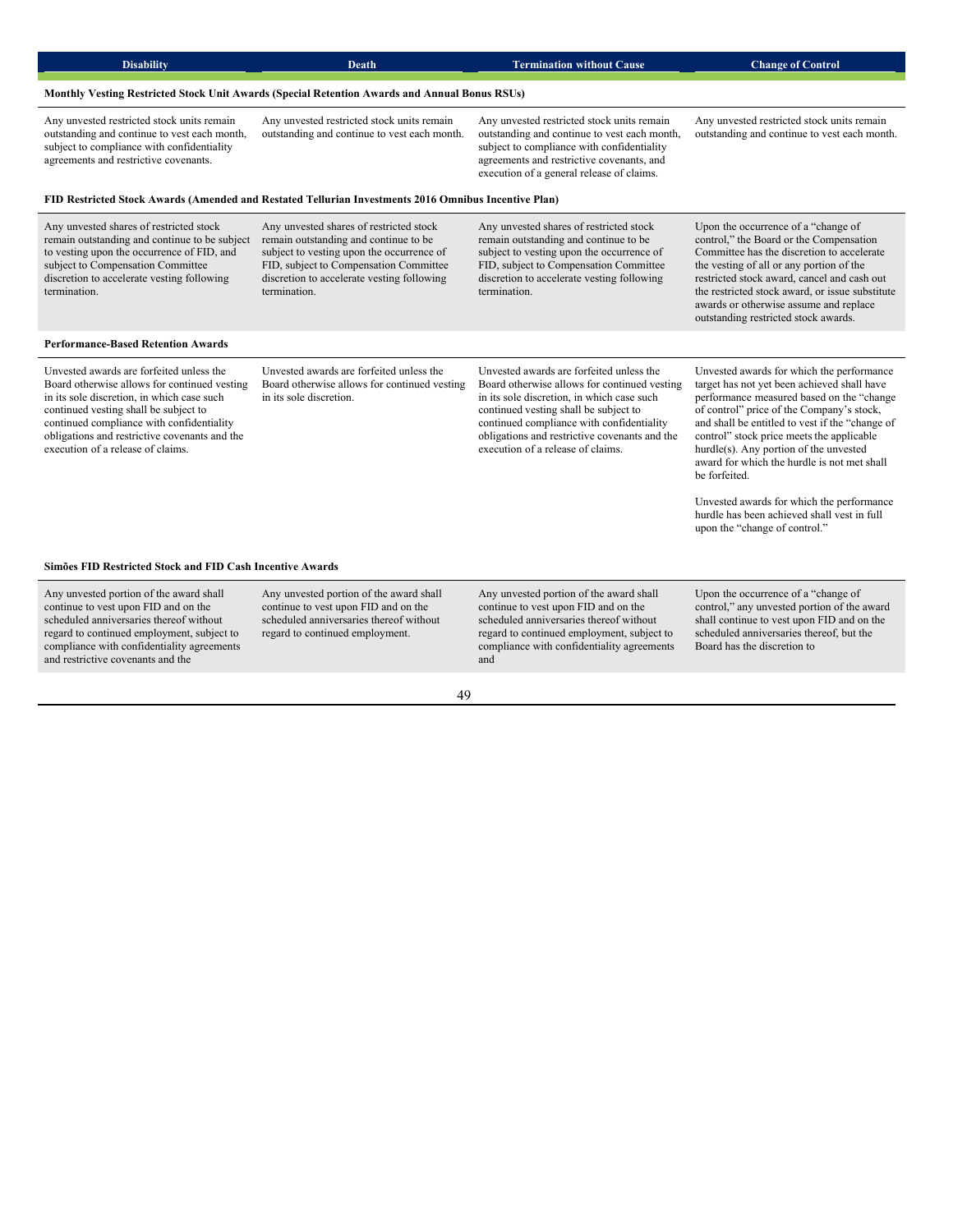| <b>Disability</b>                                                                                                                                                                                                                                                                                                  | <b>Death</b>                                                                                                                                                                        | <b>Termination without Cause</b>                                                                                                                                                                                                                                                                                                                    | <b>Change of Control</b>                                                                                                                                                                                                                                                     |
|--------------------------------------------------------------------------------------------------------------------------------------------------------------------------------------------------------------------------------------------------------------------------------------------------------------------|-------------------------------------------------------------------------------------------------------------------------------------------------------------------------------------|-----------------------------------------------------------------------------------------------------------------------------------------------------------------------------------------------------------------------------------------------------------------------------------------------------------------------------------------------------|------------------------------------------------------------------------------------------------------------------------------------------------------------------------------------------------------------------------------------------------------------------------------|
| execution of a general release of claims.                                                                                                                                                                                                                                                                          |                                                                                                                                                                                     | restrictive covenants and the execution of a<br>general release of claims.                                                                                                                                                                                                                                                                          | accelerate the vesting of all or any portion of<br>the award.                                                                                                                                                                                                                |
| Simões Consultant Restricted Stock Award                                                                                                                                                                                                                                                                           |                                                                                                                                                                                     |                                                                                                                                                                                                                                                                                                                                                     |                                                                                                                                                                                                                                                                              |
| Full vesting upon the date of such<br>termination.                                                                                                                                                                                                                                                                 | Full vesting upon the date of such<br>termination.                                                                                                                                  | Time-vested portion of the award vests in<br>full. Portion of award contingent upon FID<br>remains outstanding and vests only if FID<br>occurs within five years. The foregoing is<br>subject to compliance with confidentiality<br>agreements and restrictive covenants and the<br>execution of a general release of claims.                       | Upon termination without cause within<br>one (1) year following a "change of control,"<br>any unvested shares shall vest in full, subject<br>to compliance with confidentiality<br>agreements and restrictive covenants and the<br>execution of a general release of claims. |
| <b>Granmayeh FID Restricted Stock Units</b>                                                                                                                                                                                                                                                                        |                                                                                                                                                                                     |                                                                                                                                                                                                                                                                                                                                                     |                                                                                                                                                                                                                                                                              |
| If disability occurs prior to FID, the RSUs<br>are forfeited. If disability occurs after FID,<br>the award continues to vest without regard to<br>continued employment, subject to<br>compliance with confidentiality agreements<br>and restrictive covenants and the execution<br>of a general release of claims. | If death occurs prior to FID, the RSUs<br>remain outstanding and will become 100%<br>vested upon FID. If death occurs after FID,<br>unvested RSUs will immediately vest in<br>full. | If termination without cause occurs prior to<br>FID, the RSUs are forfeited. If termination<br>without cause occurs after FID, the award<br>continues to vest without regard to continued<br>employment, subject to compliance with<br>confidentiality agreements and restrictive<br>covenants and the execution of a general<br>release of claims. | Upon termination without cause within<br>one (1) year following a "change of control,"<br>any unvested RSUs shall vest in full, subject<br>to compliance with confidentiality<br>agreements and restrictive covenants and the<br>execution of a general release of claims.   |

## *Estimated Termination and Change of Control Benefits*

The following table quantifies the dollar value of benefits that would have been received by the NEOs in the event of a "change of control" and/or had they experienced a termination of employment under various circumstances as of December 31, 2020 under the terms of their incentive and equity awards in effect on such date.

| Name                                       | Cash<br><b>Severance</b> | Outstanding<br><b>Unvested</b><br>Options $(1)$ | Outstanding<br><b>Driftwood</b><br><b>Construction</b><br>Incentive<br>Program (2) | Outstanding<br><b>Restricted</b><br>Stock /<br>RSUs(3) | Long-Term<br>$Cash-$<br><b>Denominated</b><br><b>Incentive</b><br>Awards (4) | <b>Total</b> |
|--------------------------------------------|--------------------------|-------------------------------------------------|------------------------------------------------------------------------------------|--------------------------------------------------------|------------------------------------------------------------------------------|--------------|
| Octávio M.C. Simões                        |                          |                                                 |                                                                                    |                                                        |                                                                              |              |
| Retirement                                 |                          | --                                              |                                                                                    |                                                        |                                                                              |              |
| Death, Disability                          | __                       | $-$                                             | $-$                                                                                | \$2,611,200                                            | \$5,000,000                                                                  | \$7,611,200  |
| Termination without Cause                  | __                       | –                                               |                                                                                    | \$2,611,200                                            | \$5,000,000                                                                  | \$7,611,200  |
| Termination for Good Reason                | --                       | __                                              | __                                                                                 |                                                        |                                                                              |              |
| Change of Control without Termination      | __                       | $-$                                             |                                                                                    | \$2,611,200                                            | \$5,000,000                                                                  | \$7,611,200  |
| Termination in connection with a Change of | __                       | __                                              | $-$                                                                                | \$2,611,200                                            | \$5,000,000                                                                  | \$7,611,200  |
| Control                                    |                          |                                                 |                                                                                    |                                                        |                                                                              |              |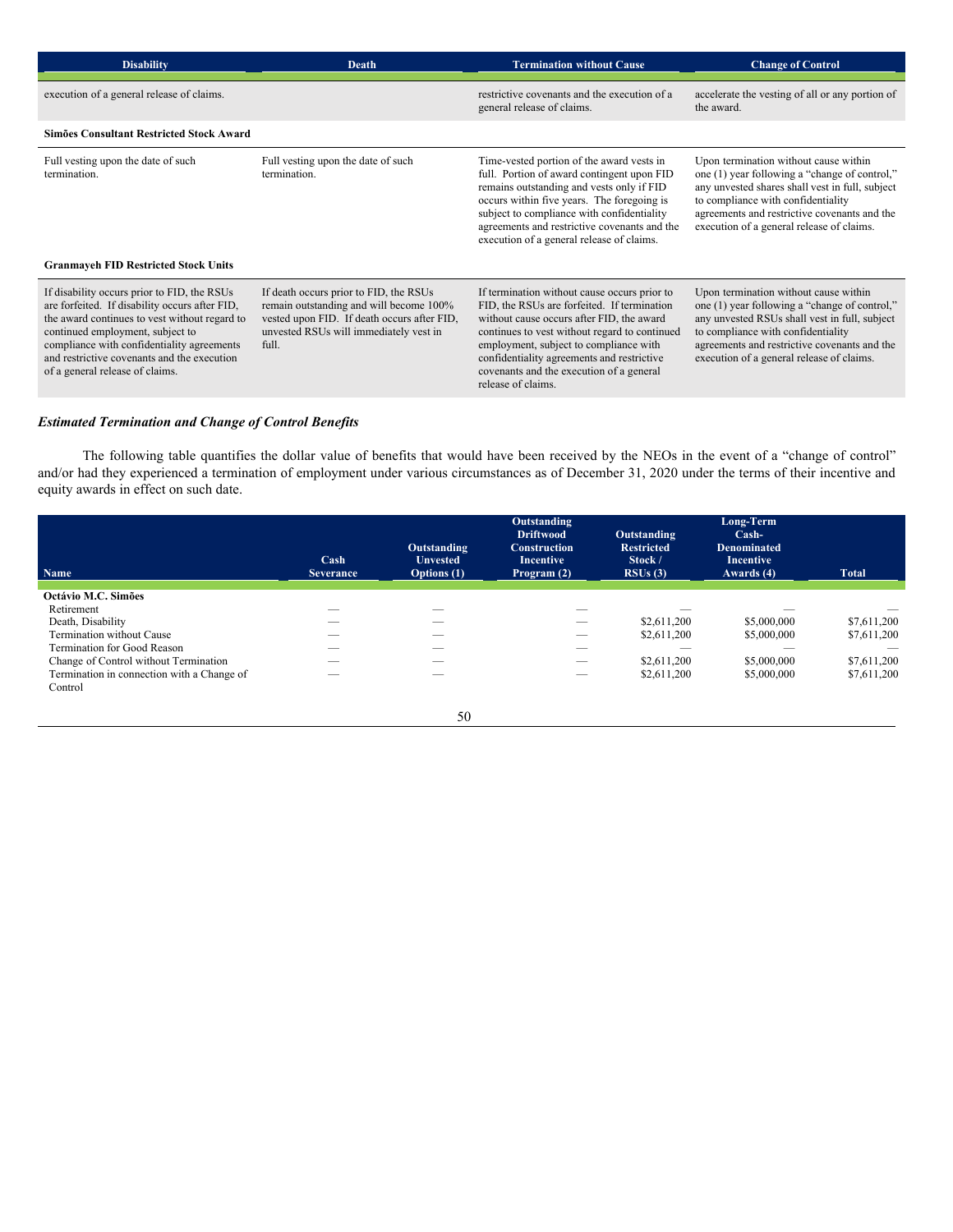|                                                       |                          |                                               | Outstanding<br><b>Driftwood</b>                        | <b>Outstanding</b>                      | Long-Term<br>Cash-                                   |              |
|-------------------------------------------------------|--------------------------|-----------------------------------------------|--------------------------------------------------------|-----------------------------------------|------------------------------------------------------|--------------|
| <b>Name</b>                                           | Cash<br><b>Severance</b> | Outstanding<br><b>Unvested</b><br>Options (1) | <b>Construction</b><br><b>Incentive</b><br>Program (2) | <b>Restricted</b><br>Stock /<br>RSUs(3) | <b>Denominated</b><br><b>Incentive</b><br>Awards (4) | <b>Total</b> |
| R. Keith Teague                                       |                          |                                               |                                                        |                                         |                                                      |              |
| Retirement                                            |                          |                                               |                                                        |                                         |                                                      |              |
| Death, Disability                                     |                          |                                               |                                                        | \$4,976,311                             |                                                      | \$4,976,311  |
| Termination without Cause                             |                          |                                               |                                                        | \$4,976,311                             |                                                      | \$4,976,311  |
| <b>Termination for Good Reason</b>                    |                          |                                               |                                                        |                                         |                                                      |              |
| Change of Control without Termination                 |                          |                                               | \$20,000,000                                           | \$4,976,311                             |                                                      | \$24,976,311 |
| Termination in connection with a Change of<br>Control |                          |                                               | \$20,000,000                                           | \$4,976,311                             |                                                      | \$24,976,311 |
| L. Kian Granmayeh                                     |                          |                                               |                                                        |                                         |                                                      |              |
| Retirement                                            |                          |                                               |                                                        |                                         |                                                      |              |
| Death, Disability                                     |                          |                                               |                                                        | \$585,949                               |                                                      | \$585,949    |
| Termination without Cause                             |                          |                                               |                                                        | \$585,949                               |                                                      | \$585,949    |
| <b>Termination for Good Reason</b>                    |                          |                                               |                                                        |                                         |                                                      |              |
| Change of Control without Termination                 |                          |                                               |                                                        | \$585,949                               |                                                      | \$585,949    |
| Termination in connection with a Change of            |                          |                                               |                                                        | \$585,949                               |                                                      | \$585,949    |
| Control                                               |                          |                                               |                                                        |                                         |                                                      |              |
| Daniel A. Belhumeur                                   |                          |                                               |                                                        |                                         |                                                      |              |
| Retirement                                            |                          |                                               |                                                        |                                         |                                                      |              |
| Death, Disability                                     |                          |                                               |                                                        | \$1,673,911                             |                                                      | \$1,673,911  |
| <b>Termination without Cause</b>                      |                          |                                               |                                                        | \$1,673,911                             |                                                      | \$1,673,911  |
| <b>Termination for Good Reason</b>                    |                          |                                               |                                                        |                                         |                                                      |              |
| Change of Control without Termination                 |                          |                                               | \$15,000,000                                           | \$1,673,911                             |                                                      | \$16,673,911 |
| Termination in connection with a Change of            |                          |                                               | \$15,000,000                                           | \$1,673,911                             |                                                      | \$16,673,911 |
| Control<br>Khaled A. Sharafeldin                      |                          |                                               |                                                        |                                         |                                                      |              |
| Retirement                                            |                          |                                               |                                                        |                                         |                                                      |              |
|                                                       |                          |                                               |                                                        | \$878,440                               |                                                      | \$878,440    |
| Death, Disability<br><b>Termination without Cause</b> |                          |                                               |                                                        | \$878,440                               |                                                      | \$878,440    |
| Termination for Good Reason                           |                          |                                               |                                                        |                                         |                                                      |              |
| Change of Control without Termination                 |                          |                                               |                                                        | \$878,440                               |                                                      | \$878,440    |
| Termination in connection with a Change of            |                          |                                               | \$4,500,000                                            | \$878,440                               |                                                      | \$5,378,440  |
| Control                                               |                          |                                               |                                                        |                                         |                                                      |              |

(1) All outstanding and unvested options held by our NEOs had an exercise price greater than the closing price of Tellurian common stock as of December 31, 2020 and the NEOs would, therefore, not be entitled to any payments with respect to their outstanding options upon the occurrence of a "change of control" or upon termination of employment for any reason as of December 31, 2020.

(2) In the event of a "change of control," the Driftwood Incentive Program awards granted to Messrs. Teague and Belhumeur would fully vest and become payable, and the Driftwood Incentive Program awards granted to Mr. Sharafeldin would fully vest and become payable upon certain terminations of employment on or within 12 months following the "change of control." Upon a "termination without cause" on or after the NTP Date for a particular Phase, any unvested portion of a Driftwood Incentive Program award allocated to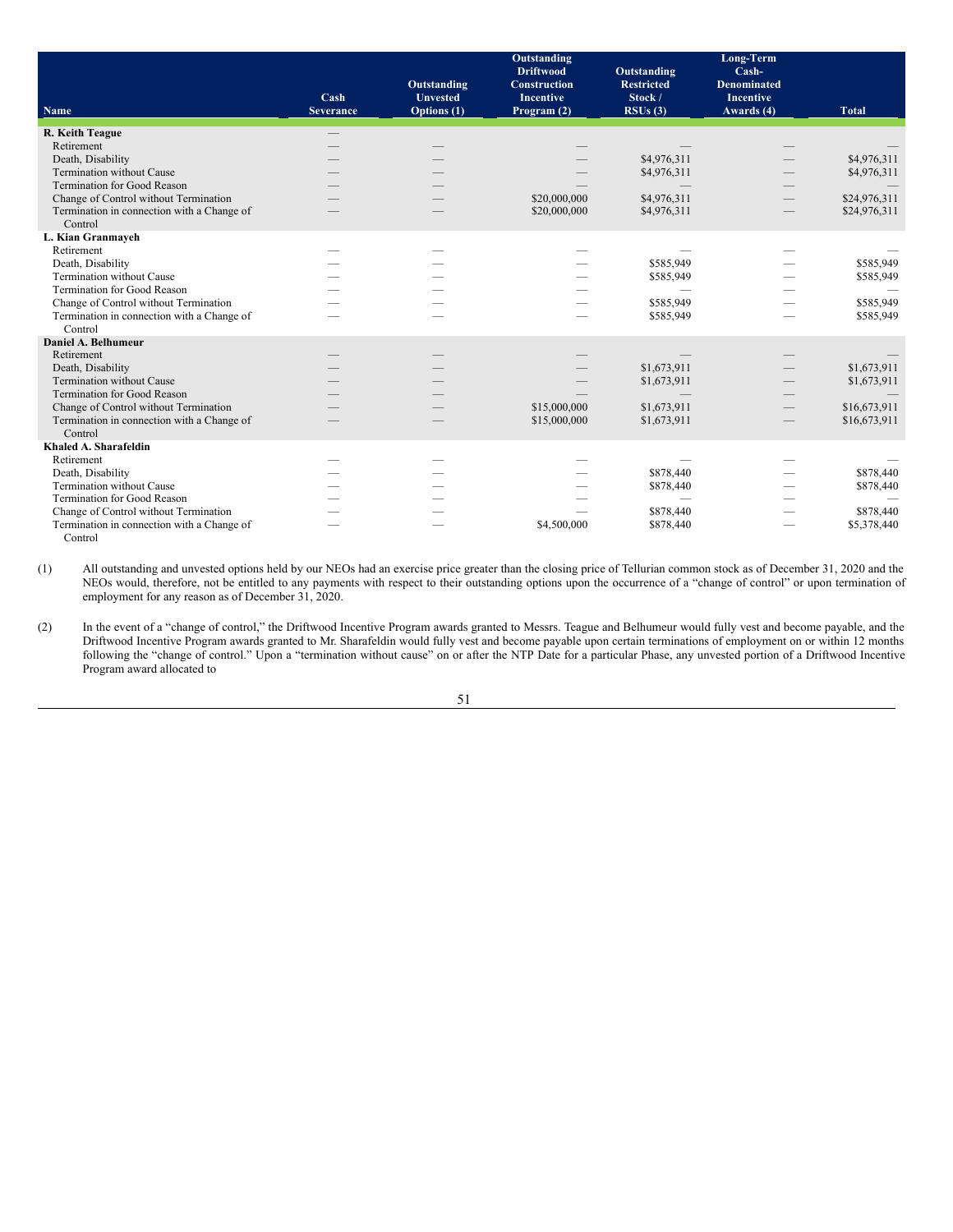such Phase will remain outstanding and eligible to vest in accordance with the regular vesting schedule. No NTP Dates have occurred as of December 31, 2020 and, therefore, none of the NEOs have been entitled to any payments under their Driftwood Incentive Program awards solely upon a termination for any reason on December 31, 2020. However, in the event that an NTP Date were to occur following certain terminations of employment, the NEOs would be eligible to earn payments with respect to the applicable Phase under their Driftwood Incentive Program awards. If all of the NTP Dates had occurred as of December 31, 2020, our NEOs would have received the full amount of their Driftwood Incentive Program awards (the value of which is reflected in the above table for a "Termination in connection with a Change of Control") upon a termination of their employment due to death or "disability." Our NEOs would also have received full payment of their Driftwood Incentive Program awards (with the same value) if all of the NTP Dates had occurred as of December 31, 2020 upon a "termination without cause" (which, for all of our NEOs except Mr. Sharafeldin, would include a termination by the NEO for good reason under certain circumstances), but the amounts would become vested and payable over time on the regularly scheduled vesting dates. For more information regarding the treatment of the Driftwood Incentive Program awards upon the occurrence of a "change of control" or upon a termination of employment, see the chart above under the heading "Potential Payments upon Termination or Change of Control— Summary of Termination and Change of Control Benefits."

- (3) Amounts are based on the value of all unvested shares of restricted stock and all unvested restricted stock units on December 31, 2020 and are calculated using the \$1.28 closing price of Tellurian common stock on the Nasdaq on December 31, 2020. Contractual provisions vary among the different restricted stock and restricted stock unit grants and in some cases provide that awards will remain outstanding and vest only if FID occurs; immediate accelerated vesting is generally permissive and not mandatory under most scenarios. The amounts set forth in the table, therefore, represent the maximum value of potential accelerated vesting as of December 31, 2020 and should not be viewed as indicative of the actual vesting that would occur in most scenarios. See "Summary of Termination and Change of Control Benefits" for additional details.
- (4) Amounts in this column reflect performance-based retention awards, and the FID cash incentive award for Mr. Simões.

### <span id="page-57-0"></span>**Non-Employee Director Compensation**

Our non-employee director compensation program is intended to attract and retain highly qualified individuals to serve on our Board and provide leadership on strategic initiatives that are critical to growing our business and increasing stockholder value. For the fiscal year ended December 31, 2020, each of our non-employee directors received restricted stock awards under the Amended and Restated Tellurian Inc. 2016 Omnibus Incentive Compensation Plan (the "Tellurian 2016 Plan") with an intended value of \$200,000 for directors expected to serve for a full one-year period, or a prorated portion of \$200,000 for directors expected to serve for less than a full one-year period. The restricted stock vests in substantially equal quarterly installments over a one-year period following the grant date, subject to the director's continued service. Unvested shares of restricted stock become fully vested upon termination of service due to death or disability, or without cause or upon the occurrence of a change of control.

The Board believes that compensating directors with restricted stock awards is appropriate because it directly links our directors' interests to those of our stockholders and also enables our directors to obtain meaningful ownership of our stock through their service on the Board. The Compensation Committee, which is responsible for recommending non-employee director compensation to the Board, reviews the competitiveness of our non-employee director compensation program on an annual basis. In connection with its reviews, the Compensation Committee considered peer company director compensation data compiled by Pearl Meyer. Following its reviews, the Compensation Committee determined that it was appropriate to continue to compensate non-employee directors using only restricted stock awards.

Ms. Gentle did not receive any additional compensation for her service as a member of our Board.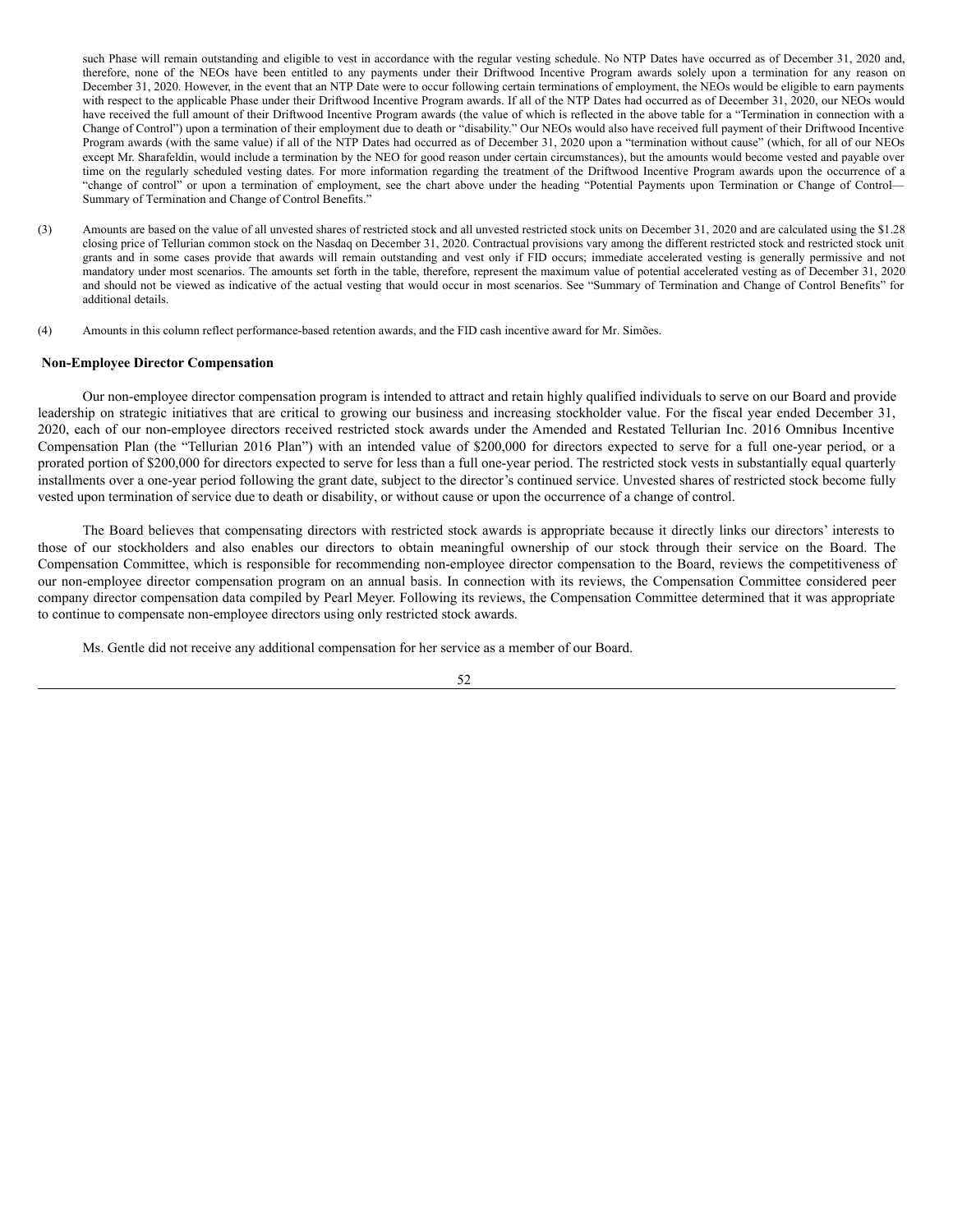### <span id="page-58-0"></span>**2020 Director Compensation Table**

The table below summarizes the compensation paid to each of the directors listed therein. The compensation disclosure for Mr. Souki and Ms. Gentle has been included in the Summary Compensation Table and related tables above.

|                      | <b>Fees Earned</b>         |              |                                 |                                 |                |
|----------------------|----------------------------|--------------|---------------------------------|---------------------------------|----------------|
|                      | or Paid in                 | <b>Stock</b> |                                 | All Other                       |                |
| Name                 | $\operatorname{Cash}$      | Awards $(1)$ | <b>Stock Options</b>            | <b>Compensation</b>             | <b>Total</b>   |
|                      |                            |              |                                 |                                 |                |
| Martin J. Houston    | $\mathbf{s}$ —             | \$196,226    | $\mathbf{s}$ —                  | $\mathbf{s}$ —                  | \$196,226      |
| Jean P. Abiteboul    | $\mathbf{s}$ —             | \$99,437     | $s-$                            | $s-$                            | \$99,437       |
| Diana Derycz-Kessler | $\mathbf{s}$ —             | \$196,226    | $\mathbf{s}$ —                  | $\mathbf{s}$ —                  | \$196,226      |
| Dillon J. Ferguson   | $\mathbf{s}$ —             | \$196,226    | $\mathbf{s}$ —                  | $s-$                            | \$196,226      |
| Eric P. Festa $(2)$  | $\mathbf{s}$ —             | $\mathbf{S}$ | $\mathbf{s}$ —                  | $\mathbf{s}$ —                  | $\mathbf{s}$ — |
| Jonathan S. Gross    | $\frac{\text{S}}{\text{}}$ | \$99,437     | $\frac{\mathsf{s}}{\mathsf{S}}$ | $s-$                            | \$99,437       |
| Brooke A. Peterson   | $\mathbf{s}$ —             | \$196,226    | $s-$                            | $\mathbf{s}$ —                  | \$196,226      |
| Don A. Turkleson     | $\mathbf{s}$ —             | \$196,226    | $\mathbf{s}$ —                  | $\frac{\mathsf{s}}{\mathsf{S}}$ | \$196,226      |

(1) The amounts in this column represent the grant date fair value of (i) 125,786 shares of restricted stock granted to Ms. Derycz-Kessler and Messrs. Houston, Ferguson, Peterson, and Turkleson on June 10, 2020 and (ii) 66,736 shares of restricted stock granted to Messrs. Abiteboul and Gross on November 30, 2020 as compensation for their service on the Board. The grant date fair value is calculated in accordance with FASB ASC Topic 718 by multiplying the number of shares of restricted stock issued on June 10, 2020 and November 30, 2020 by the \$1.56 and \$1.49 closing prices of Tellurian common stock on those dates, respectively, and is, therefore, slightly different than the intended value of each grant as described in the narrative above. The assumptions used in determining the grant date fair values of these awards are set forth in Notes 1 and 13 to Consolidated Financial Statements included in our Annual Report on Form 10-K for the fiscal year ended December 31, 2020 filed with the SEC.

The number of shares of unvested restricted stock held as of December 31, 2020 by each non-employee director (other than Mr. Souki) for fiscal year 2020 is detailed in the following table:

| Name                 | <b>Unexercised Stock</b><br><b>Options</b> | <b>Unvested Shares of</b><br><b>Restricted Stock</b> |
|----------------------|--------------------------------------------|------------------------------------------------------|
| Martin J. Houston    |                                            | 62,893                                               |
| Jean P. Abiteboul    | __                                         | 62,893                                               |
| Diana Derycz-Kessler | ___                                        | 62,893                                               |
| Dillon J. Ferguson   | __                                         | 62,893                                               |
| Eric P. Festa        |                                            |                                                      |
| Jonathan S. Gross    | __                                         | 62,893                                               |
| Brooke A. Peterson   | ___                                        | 62,893                                               |
| Don A. Turkleson     | __                                         | 62.893                                               |

(2) Mr. Festa received no compensation from us for his service during 2020. On July 31, 2020, Mr. Festa resigned as a director of the Company. Mr. Festa was the Total designee on the Board pursuant to the voting agreement (the "2017 Total Voting Agreement"), dated as of January 3, 2017, as amended on July 10, 2019, by and among Tellurian, Tellurian Investments, Total Delaware, Inc. ("Total"), a Delaware corporation and subsidiary of TOTAL SE (formerly known as TOTAL S.A.), Charif Souki, the Souki Family 2016 Trust and Martin Houston (as amended, the "Total Voting Agreement"). Pursuant to the Total Voting Agreement, Mr. Souki, the Souki Family 2016 Trust and Mr. Houston agreed, among other things, to vote all shares of Tellurian stock that they own in favor of the director nominee designated by Total for so long as Total owns not less than 10% of the outstanding shares of Tellurian common stock. As of March 17, 2021, Total beneficially owned approximately 9.4% of the outstanding shares of Tellurian common stock. Accordingly, the Total Voting Agreement has terminated pursuant to its terms.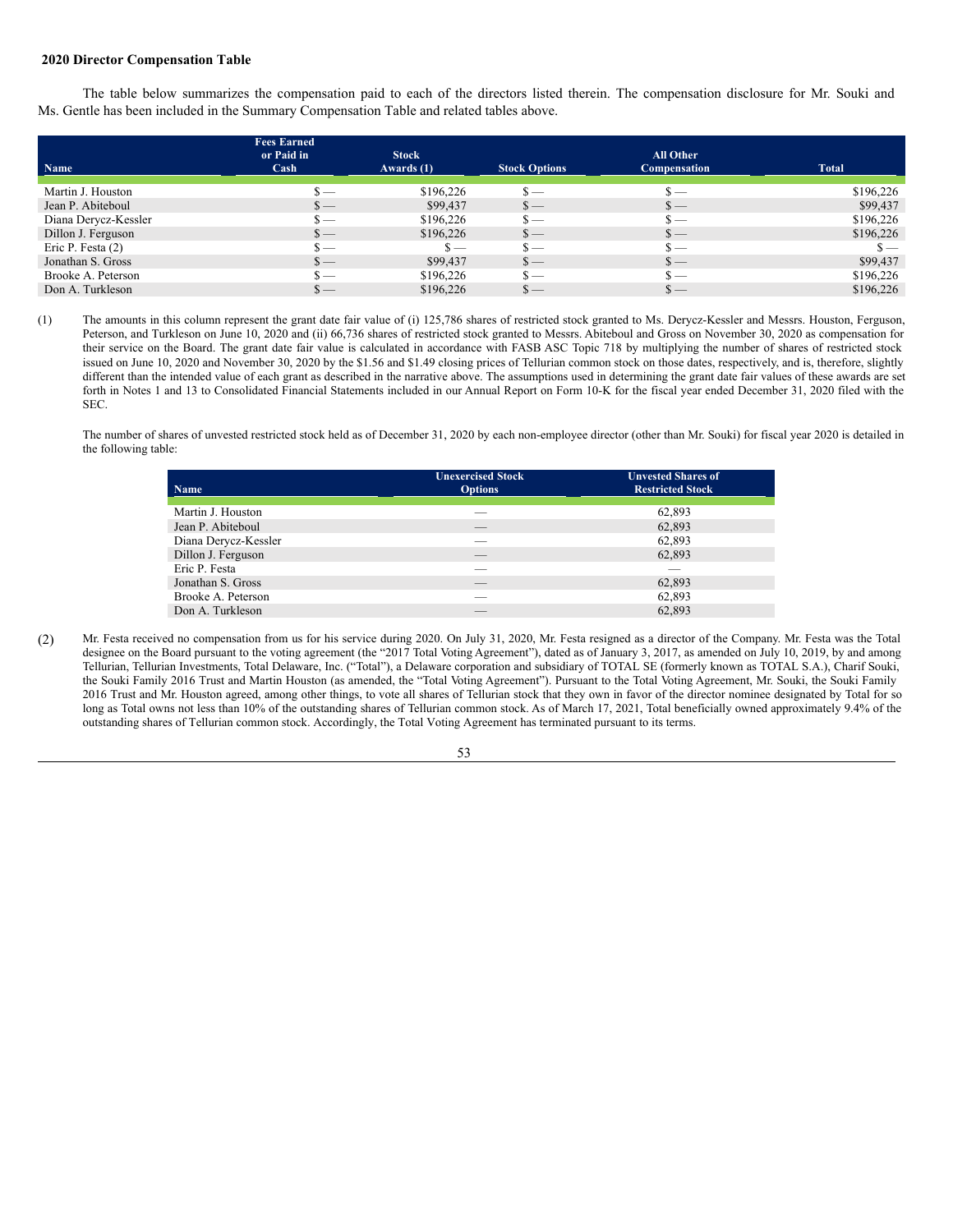# <span id="page-59-0"></span>**Equity Compensation Plan Information**

The following table provides information about our equity compensation plans as of December 31, 2020.

| <b>Plan category</b>                                                         | <b>Number of securities</b><br>to be issued upon<br>exercise of<br>outstanding options,<br>warrants and rights<br>(a) | Weighted-average<br>exercise price of<br>outstanding options,<br>warrants and rights<br>(b) | <b>Number of securities</b><br>remaining available<br>for future issuance<br>under equity<br>compensation plans<br>(excluding securities<br>reflected in<br>column (a))<br>(c) |
|------------------------------------------------------------------------------|-----------------------------------------------------------------------------------------------------------------------|---------------------------------------------------------------------------------------------|--------------------------------------------------------------------------------------------------------------------------------------------------------------------------------|
| Equity compensation plans approved by security holders:                      |                                                                                                                       |                                                                                             |                                                                                                                                                                                |
| Amended and Restated Tellurian Inc. 2016 Omnibus Incentive Compensation Plan | 11,355,350                                                                                                            | \$5.19                                                                                      | 1,652,837<br>(1)                                                                                                                                                               |
| Magellan Petroleum Corporation 2012 Omnibus Incentive Compensation Plan      | 49.998                                                                                                                | \$14.40                                                                                     |                                                                                                                                                                                |
| Magellan Petroleum Corporation 1998 Stock Incentive Plan                     |                                                                                                                       | $\frac{\S}{\S}$                                                                             |                                                                                                                                                                                |
| Equity compensation plans not approved by security holders                   | __                                                                                                                    | $\mathbf{s}$ —                                                                              | --                                                                                                                                                                             |
| Total                                                                        | 11.405.348                                                                                                            | \$5.24                                                                                      | 1.652.837                                                                                                                                                                      |

(1) In determining the number of securities remaining available for future issuance under the Tellurian 2016 Plan, shares subject to awards of options or stock appreciation rights are counted as 0.4 shares for every share granted, and shares subject to other types of awards are counted as one share for every share granted. The 1,652,837 figure noted in the table above assumes that all future issuances under the Tellurian 2016 Plan are in the form of awards other than options or stock appreciation rights. If all future issuances under the Tellurian 2016 Plan were in the form of awards of options or stock appreciation rights, then there would be 4,132,094 securities remaining available for future issuance under the Tellurian 2016 Plan.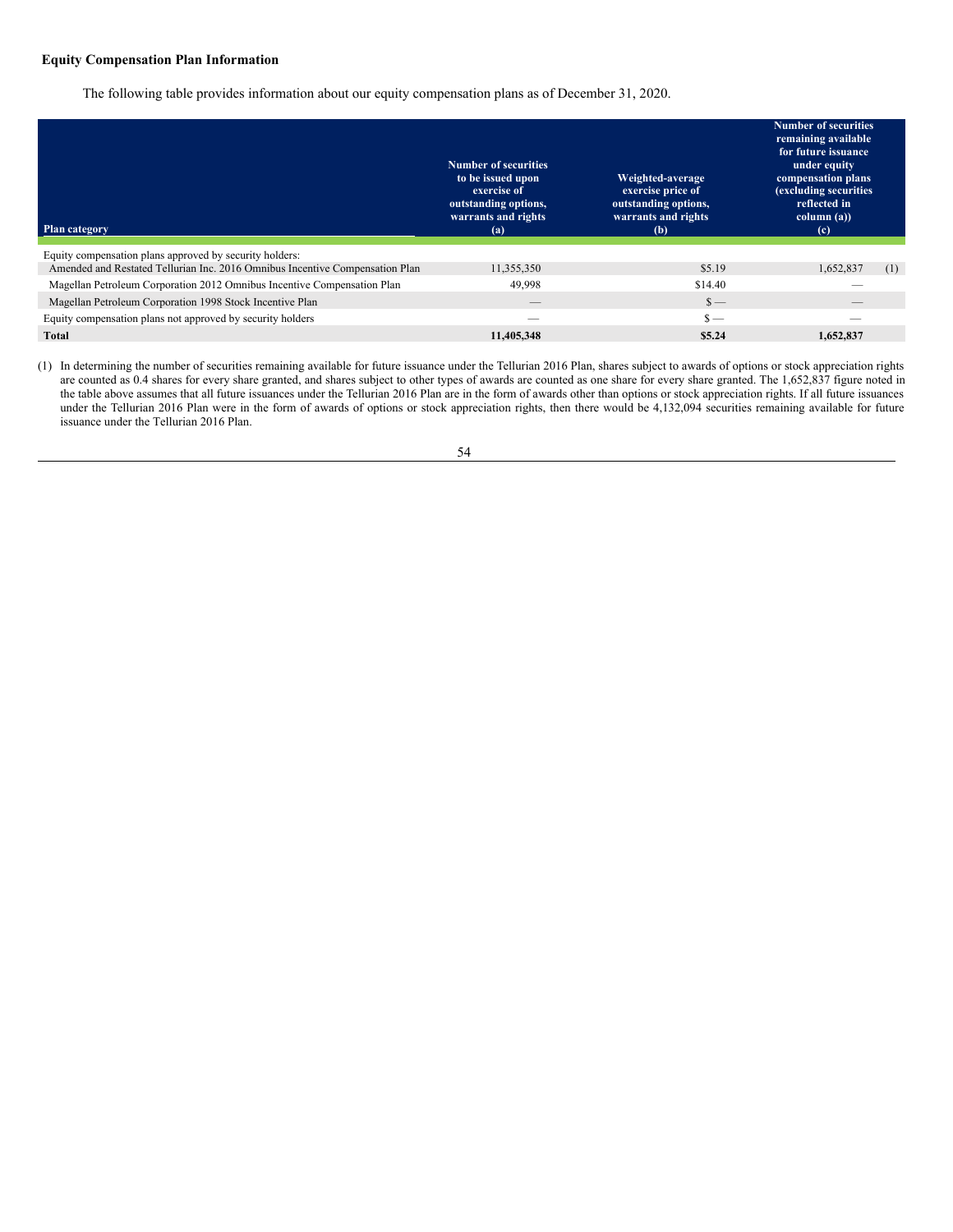## <span id="page-60-0"></span>**CERTAIN RELATIONSHIPS AND RELATED PARTY TRANSACTIONS**

The Company recognizes that transactions in which the Company participates and any of the Company's directors, executive officers or substantial security holders have a direct or indirect material interest can present potential or actual conflicts of interest. The Audit Committee Charter requires the Audit Committee to review and approve any related party transaction for which disclosure would be required pursuant to Item 404 of Regulation S-K.

Set forth below is a description of all transactions between the Company and such related persons since January 1, 2019 that are required to be disclosed under Item 404 of Regulation S-K.

## <span id="page-60-1"></span>**Cheniere Litigation**

In July 2017, Tellurian Investments, Driftwood LNG LLC ("Driftwood LNG"), Martin Houston, and three other individuals were named as third-party defendants in a lawsuit filed in state court in Harris County, Texas, between Cheniere Energy, Inc. and one of its affiliates, on the one hand (in this section, collectively, "Cheniere"), and Parallax Enterprises and certain of its affiliates (not including Parallax Services LLC, now known as Tellurian Services LLC ("Tellurian Services")) on the other hand (collectively, "Parallax"). In October 2017, Driftwood Pipeline LLC and Tellurian Services were also named by Cheniere as third-party defendants in the lawsuit. In April 2019, Charif Souki was also named by Cheniere as a third-party defendant in the lawsuit. Cheniere alleged that it entered into a note and a pledge agreement with Parallax. Cheniere claimed, among other things, that the third-party defendants tortiously interfered with the note and pledge agreement and aided in the fraudulent transfer of Parallax assets.

In December 2019, Cheniere dropped its claims against all the individuals named as third-party defendants in the lawsuit when it was first filed in July 2017 other than Mr. Houston. On January 30, 2020, Cheniere withdrew all claims it had asserted against the Company's subsidiaries and directors, and all such claims were dismissed with prejudice.

In January 2020, a special committee of independent directors of the Company (the "Litigation Settlement Committee") approved, and in March 2020 the Board approved (with Mr. Houston abstaining from the vote), the payment of reasonable attorneys' fees and expenses guaranteed by Mr. Houston in connection with the lawsuit, as determined in the sole discretion of the Company and subject to certain conditions.

In July 2020, the Litigation Settlement Committee authorized the Company to enter into a Confidential Settlement, Indemnity, and Release Agreement between the Company, on the one hand, and Mr. Houston and Parallax, on the other hand (the "Release Agreement"). Among other things, the Release Agreement provided for (i) the payment of additional attorneys' fees and expenses to Mr. Houston, (ii) the indemnification of Mr. Houston for losses associated with outstanding legal fees owed to certain law firms related to the Cheniere litigation, and (iii) the payment of any future legal fees in connection with a judicial proceeding or arbitration associated with the Cheniere litigation. As of April 23, 2021, (i) the Company had paid approximately \$7.1 million to third parties to settle outstanding amounts incurred by Mr. Houston for reasonable attorneys' fees and expenses, or to Mr. Houston for other expenses he incurred in connection with the litigation, and (ii) a balance of approximately \$0.3 million remained owed to Mr. Houston for expenses he incurred in connection with the litigation.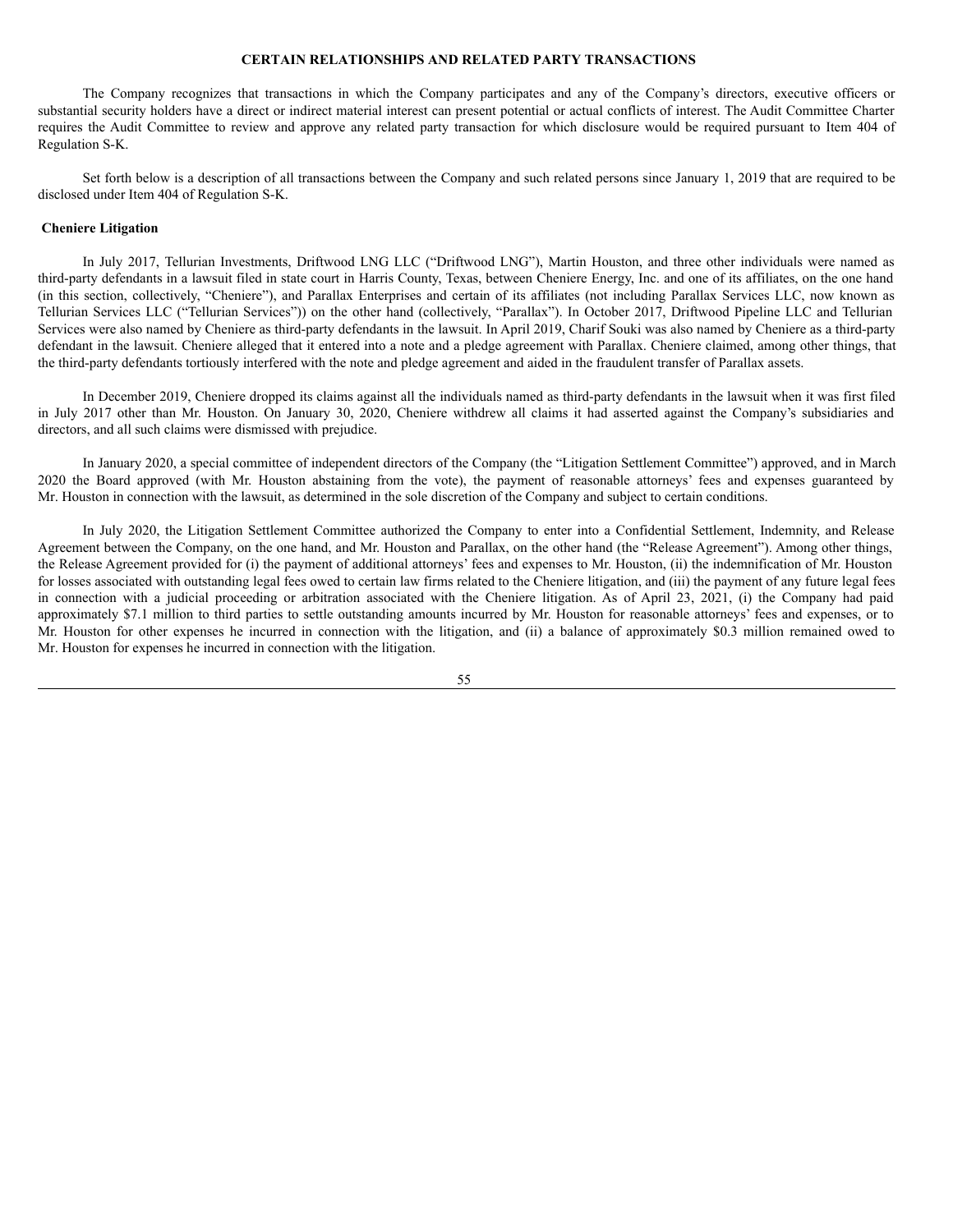### <span id="page-61-0"></span>**Tarek Souki Employment Agreement**

Each U.K.-based employee, including Tarek Souki, the Executive Vice President of LNG Marketing and Trading of Tellurian, has an employment agreement with the Company or one of its subsidiaries. Tarek Souki is the son of Charif Souki. Tarek Souki's employment agreement (the "T. Souki Employment Agreement"), dated as of August 5, 2016, as amended on February 8, 2017, with Tellurian LNG UK Ltd, then a wholly owned subsidiary of Tellurian Investments ("Tellurian UK"), provides for an annual base salary and an annual target bonus of 100% of Tarek Souki's base salary, with a stretch target bonus of 150% of his base salary. The annual bonus is purely discretionary on the part of Tellurian UK and is based on the achievement of various performance milestones of Tellurian UK and Tarek Souki, among other things. The T. Souki Employment Agreement is terminable by either party upon six months' written notice and by Tellurian UK for "Cause" (as defined in the T. Souki Employment Agreement). The T. Souki Employment Agreement does not have a fixed term and is continuously subject to termination under the terms of the agreement.

On February 26, 2019, the Board, upon the recommendation of the Compensation Committee, approved, (i) effective as of February 17, 2019, a fiscal 2019 base salary increase of £8,518 (from £284,000 to £292,518) for Tarek Souki and (ii) a grant under the Tellurian 2016 Plan of 39,960 vested shares of Tellurian common stock to Tarek Souki in connection with an annual performance bonus for the fiscal year ended December 31, 2018.

On March 6, 2020, the Board, upon the recommendation of the Compensation Committee, approved a grant to Tarek Souki under the Tellurian 2016 Plan of 206,611 restricted stock units in connection with an annual performance bonus for the fiscal year ended December 31, 2019, whereby (i) each restricted stock unit represents a contingent right to receive on or within 30 days after vesting one share of Tellurian common stock, cash of equal value, or a combination of both, and (ii) the restricted stock units vest in substantially equal monthly installments beginning on June 1, 2020.

On July 28, 2020, the Board, upon the recommendation of the Compensation Committee, approved a grant to Tarek Souki of a performancebased cash retention award, as set forth in the following table, with each tranche of each award vesting and payable in cash upon achievement of a 10-day average closing stock price target as set forth in the table:

| \$2.25 Tranche | \$3.25 Tranche | \$4.25 Tranche | \$5.25 Tranche | <b>Total</b><br>Performance-<br><b>Based</b><br><b>Retention</b><br>Award |
|----------------|----------------|----------------|----------------|---------------------------------------------------------------------------|
| \$100,000      | \$100,000      | \$100,000      | \$100,000      | \$400,000                                                                 |

### <span id="page-61-1"></span>**Total Transactions**

On April 3, 2019, the Company entered into a Common Stock Purchase Agreement (the "Tellurian CSPA") with Total pursuant to which Total agreed to purchase, and the Company agreed to issue and sell in a private placement to Total, 19,872,814 shares of Tellurian common stock in exchange for a cash purchase price of \$10.064 per share (the "Per Share Purchase Price"), which would result in aggregate gross proceeds to the Company of approximately \$200 million (the "Private Placement"). The closing of the Private Placement is subject to the satisfaction of certain closing conditions, including (i) Tellurian's affirmative final investment decision with respect to the Driftwood LNG Project – Phase I (as such term is defined in the Tellurian CSPA) (the "Phase I Driftwood LNG Project"); (ii) Tellurian acquiring a 7.2% interest in Driftwood Holdings, the entity that will hold the Phase I Driftwood LNG Project, for \$1.0 billion (the "Company Subsidiary Investment"); and (iii) certain other customary closing conditions.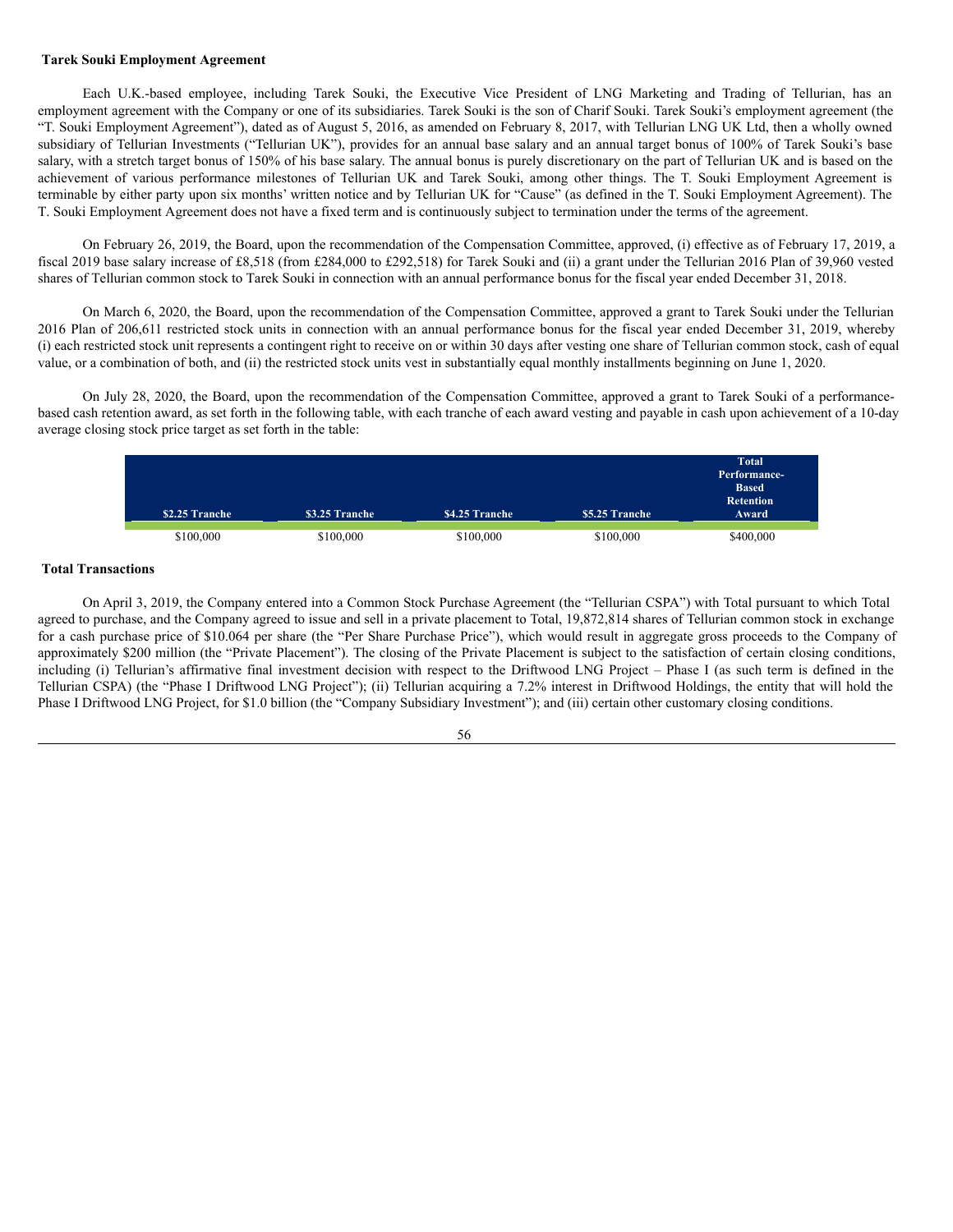Under the terms of the Tellurian CSPA, Tellurian granted certain anti-dilution rights to Total that will entitle Total to purchase additional shares of Tellurian common stock under certain circumstances if all or a portion of the Company Subsidiary Investment is financed with securities convertible into Tellurian common stock ("Phase I Convertible Securities"). This anti-dilution right will entitle Total to buy additional shares of Tellurian common stock following any conversion of Phase I Convertible Securities to the extent necessary for Total to maintain an ownership percentage of 20% with respect to the outstanding shares of Tellurian common stock, as calculated in the manner provided in the Tellurian CSPA. The purchase price for such shares will be equal to the lower of (i) the Per Share Purchase Price and (ii) the price per share of Tellurian common stock at which the applicable Phase I Convertible Securities were converted. The maximum number of shares of Tellurian common stock issuable under this anti-dilution right will be 25,000,000 shares. In addition, pursuant to the Tellurian CSPA, Tellurian agreed to provide certain registration rights to Total with respect to shares of Tellurian common stock that Total currently owns and shares it will receive in the transactions contemplated by the Tellurian CSPA.

On July 10, 2019, Driftwood Holdings entered into an Equity Capital Contribution Agreement (the "Contribution Agreement") with Total, whereby Total agreed to make a \$500 million capital commitment to Driftwood Holdings in exchange for Class A limited partnership interests in Driftwood Holdings. The closing of the transactions contemplated by the Contribution Agreement is subject to the satisfaction of certain closing conditions, including FID with respect to "Phase 1" of the Driftwood Project.

Also on July 10, 2019, in connection with the execution of the Contribution Agreement, the Company entered into Amendment No. 1 (the "2019 Total Voting Agreement Amendment") to the 2017 Total Voting Agreement. Pursuant to the 2019 Total Voting Agreement Amendment, (i) each of Brooke Peterson (who, pursuant to an irrevocable special power of attorney executed by the beneficiaries of the Souki Family 2016 Trust, had the exclusive right to vote the shares of Tellurian common stock held by the Souki Family 2016 Trust) and Messrs. Souki and Houston provided a letter to Total confirming his intent, subject to certain conditions and exceptions including their fiduciary duties as directors of the Company, to vote, as a member of the Board in favor of a policy to declare and pay a dividend to the holders of Tellurian common stock of a minimum of 50% of the Company's available cash and (ii) in the event any of those directors leave the Tellurian board of directors, each of Messrs. Souki and Houston and the Souki Family 2016 Trust would agree to vote their shares of stock of the Company, and the Company would make commercially reasonable efforts, to elect a successor director who is willing to provide a similar letter to Total. The Total Voting Agreement provided that it shall terminate on the date upon which Total owns beneficially less than 10% of the outstanding shares of Tellurian common stock. As of March 17, 2021, Total beneficially owned approximately 9.4% of the outstanding shares of Tellurian common stock. Accordingly, the Total Voting Agreement has terminated pursuant to its terms.

Subject to the terms and conditions of the Contribution Agreement, upon the occurrence of FID with respect to Phase 1 of the Driftwood Project, Total Gas & Power North America, Inc., an affiliate of Total ("Total Gas & Power"), and Driftwood LNG, will enter into a sale and purchase agreement pursuant to which Total Gas & Power will have the right to purchase from Driftwood LNG approximately 1.0 million tonnes per annum ("mtpa") of LNG from the Driftwood terminal.

Also on July 10, 2019, Tellurian Trading UK Ltd, a subsidiary of the Company ("Tellurian Trading"), and Total Gas & Power entered into a sale and purchase agreement pursuant to which Total Gas & Power has the right to purchase from Tellurian Trading approximately 1.5 mtpa of LNG on a free on board basis at prices based on the Japan Korea Marker index price, subject to the terms and conditions of the agreement.

As of April 23, 2021, Total beneficially owned approximately 7.5% of the outstanding shares of Tellurian common stock.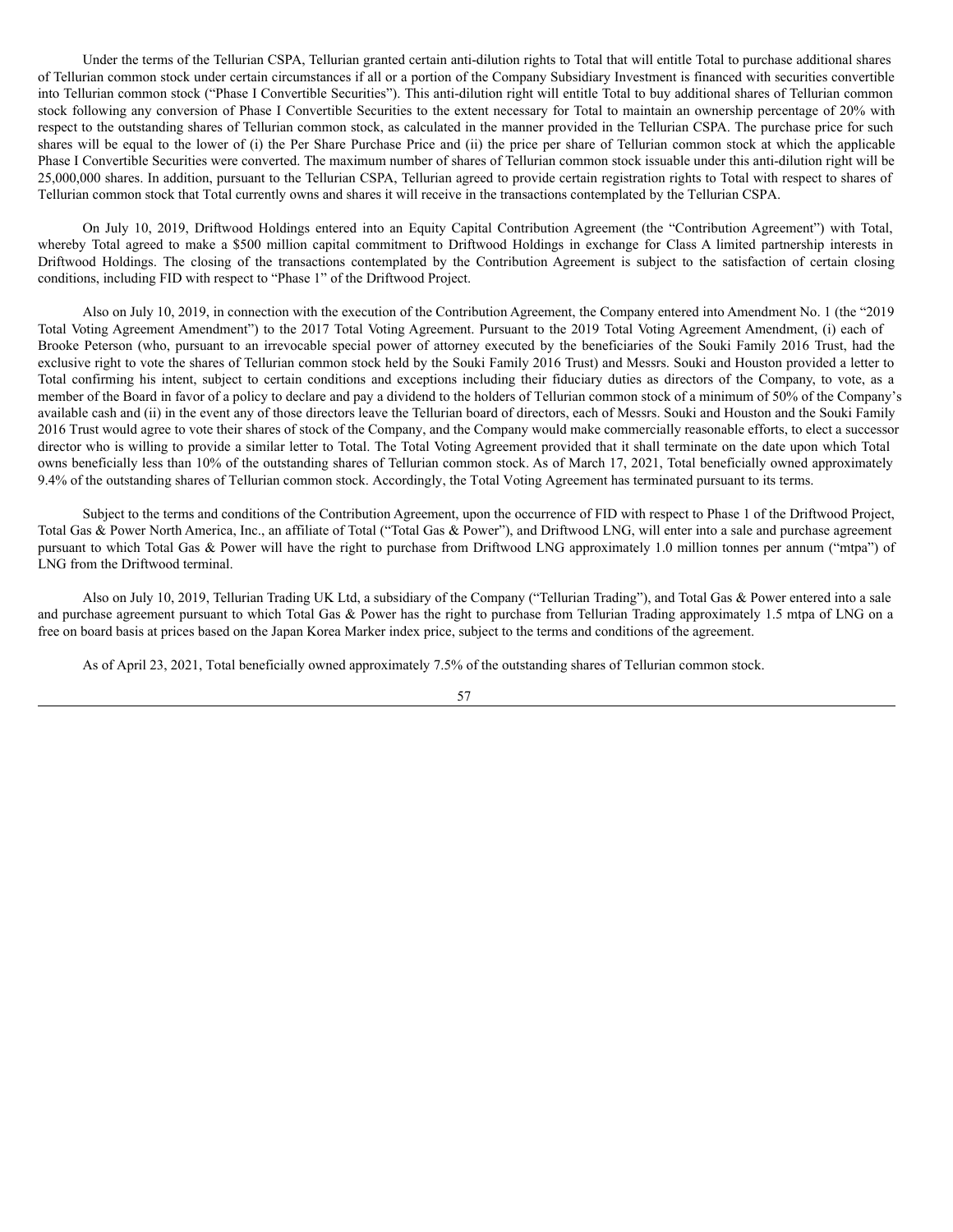### <span id="page-63-0"></span>**Legal Fees to Pillsbury Winthrop Shaw Pittman LLP**

During the fiscal year ended December 31, 2019, the Company and its subsidiaries incurred approximately \$0.4 million in fees to Pillsbury Winthrop Shaw Pittman LLP for legal advice in connection with various corporate matters. Dillon J. Ferguson, a director of the Company, is a partner of Pillsbury Winthrop Shaw Pittman LLP.

## <span id="page-63-1"></span>**Sponsorship Agreements with Energy Dialogues LLC**

During the fiscal year ended December 31, 2019 and in the interim period since the end of the fiscal year ended December 31, 2020, the Company and its subsidiaries incurred approximately \$44,800 and \$35,350, respectively, in sponsorship, corporate membership, and related fees to Energy Dialogues LLC ("Energy Dialogues") for certain conferences and forums for energy and gas industry participants. Although the aggregate fees to Energy Dialogues have not exceeded \$120,000 in any one fiscal year or in any series of related transactions, the fees incurred by the Company and its subsidiaries have totaled \$129,650 since January 1, 2017. Monika Simões, the wife of the Company's Chief Executive Officer Octávio Simões, is the sole member and the managing director of Energy Dialogues.

#### <span id="page-63-2"></span>**Amendments of Credit Agreement**

As of April 28, 2020, Nineteen77 Capital Solutions A LP ("NCS") was the beneficial owner of approximately 5.4% of Tellurian common stock. On April 28, 2020, a wholly owned subsidiary of the Company entered into an amendment to a credit agreement with the lender, which is NCS. Pursuant to the amendment, among other things, the Company issued on April 29, 2020, 9,348,706 shares of Tellurian common stock, and a warrant to purchase an additional 4,674,353 shares of Tellurian common stock, to NCS. The terms of the amendment are further described in our Current Reports on Form 8- K filed with the SEC on April 28, 2020 and April 29, 2020.

#### <span id="page-63-3"></span>**Engagement Letter Agreement with Moelis & Company LLC**

On May 28, 2020, the Company entered into an engagement letter agreement with Moelis & Company LLC, a Delaware limited liability company ("Moelis"), pursuant to which Moelis is acting as the Company's placement agent in connection with one or a series of potential private debt, equity or equity-linked financing transactions between the Company or its subsidiaries and certain potential investors that have yet to transpire. Pursuant to and subject to the terms and conditions of the engagement letter agreement, the Company agreed (i) to pay Moelis a cash transaction fee equal to a sliding-scale percentage of the aggregate gross amount of commitments funded, subject to a minimum fee of \$5.0 million; (ii) to reimburse Moelis for its out-of-pocket expenses; and (iii) to indemnify Moelis and its affiliates and certain other related parties. Martin Houston, a director of the Company, is a senior advisory partner and chairman of the global energy group of Moelis. As of April 23, 2021, the Company had not paid any amounts to Moelis relating to the above-mentioned engagement letter agreement.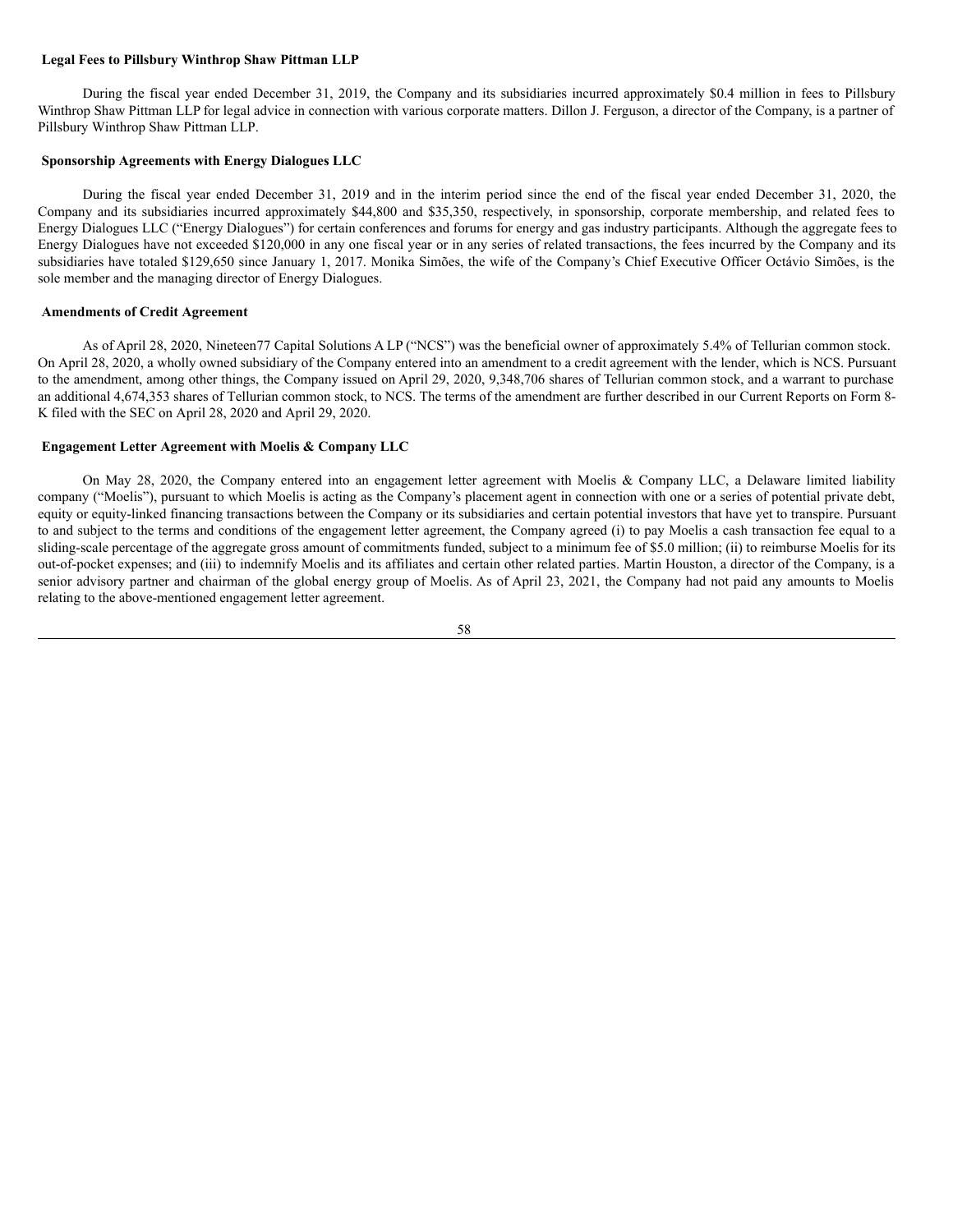## <span id="page-64-0"></span>**SECURITY OWNERSHIP OF CERTAIN BENEFICIAL OWNERS AND MANAGEMENT**

### <span id="page-64-1"></span>**Directors and Executive Officers**

The following table sets forth the number of shares of Tellurian common stock owned beneficially by each director and named executive officer of the Company as of April 23, 2021 (unless another date is specified by footnote below), and by all current directors and executive officers of Tellurian as a group:

|                                                                             | <b>Amount and Nature of Beneficial</b><br>Ownership* |     |                           |
|-----------------------------------------------------------------------------|------------------------------------------------------|-----|---------------------------|
| Name of Individual or Group (a)                                             | <b>Shares</b>                                        |     | Percent<br>of<br>Class(b) |
|                                                                             |                                                      |     |                           |
| Charif Souki, Executive Chairman                                            | 28,659,639                                           | (c) | $7.0\%$                   |
| Martin J. Houston, Vice Chairman                                            | 20,119,804                                           | (d) | $4.9\%$                   |
| Meg A. Gentle, former CEO                                                   | 11,833,671                                           | (e) | $2.9\%$                   |
| R. Keith Teague, Chief Operating Officer                                    | 6,603,969                                            | (f) | $1.6\%$                   |
| Diana Derycz-Kessler, Director                                              | 2,455,441                                            | (g) | **                        |
| Octávio M.C. Simões, President and CEO                                      | 2,206,678                                            | (h) | **                        |
| Daniel A. Belhumeur, General Counsel                                        | 1,389,966                                            | (i) | **                        |
| Jean P. Abiteboul, Director                                                 | 1,066,736                                            |     | **                        |
| Khaled A. Sharafeldin, Chief Accounting Officer                             | 781,831                                              | (i) | **                        |
| Brooke A. Peterson, Director                                                | 744,390                                              |     | **                        |
| Dillon J. Ferguson, Director                                                | 365,504                                              |     | **                        |
| Don A. Turkleson, Director                                                  | 323,135                                              |     | **                        |
| Jonathan S. Gross, Director                                                 | 106,736                                              | (k) | **                        |
| L. Kian Granmayeh, Chief Financial Officer                                  | 43,790                                               |     | **                        |
| Current directors and executive officers as a group (a total of 13 persons) | 64,867,619                                           |     | 15.8%                     |

Unless otherwise indicated, each person listed has the sole power to vote and dispose of the shares listed. Pursuant to Rule 13d-3 under the Exchange Act, beneficial ownership includes shares as to which the individual or entity has or shares voting power or investment power, and any shares that the individual or entity has the right to acquire within 60 days of April 23, 2021, including through the exercise of any option, warrant, or right. For each individual or entity that holds options, warrants or rights to acquire shares, the shares of Tellurian common stock underlying those securities are treated as owned by that holder and as outstanding shares when that holder's percentage ownership of Tellurian common stock is calculated. That Tellurian common stock is not treated as outstanding when the percentage ownership of any other holder is calculated.

The percent of class owned is less than 1%.

(a) Except as otherwise indicated below, the address and telephone number of each of these persons is c/o Tellurian Inc., 1201 Louisiana Street, Suite 3100, Houston, Texas 77002 and (832) 962-4000, respectively.

(b) Based on a total of 409,630,935 shares of Tellurian common stock outstanding as of April 23, 2021.

(c) As part of a collateral package to secure a loan for certain real estate investments, Mr. Souki has pledged 25,000,000 shares of Tellurian common stock.

(d) Includes (i) 650,000 shares of Tellurian common stock held by T.B.D. MH Family Trust LLC, of which Mr. Houston is the sole member and has sole voting and dispositive power and (ii) 1,300,000 shares of Tellurian common stock owned by Mr. Houston's wife for which Mr. Houston has shared voting and dispositive power.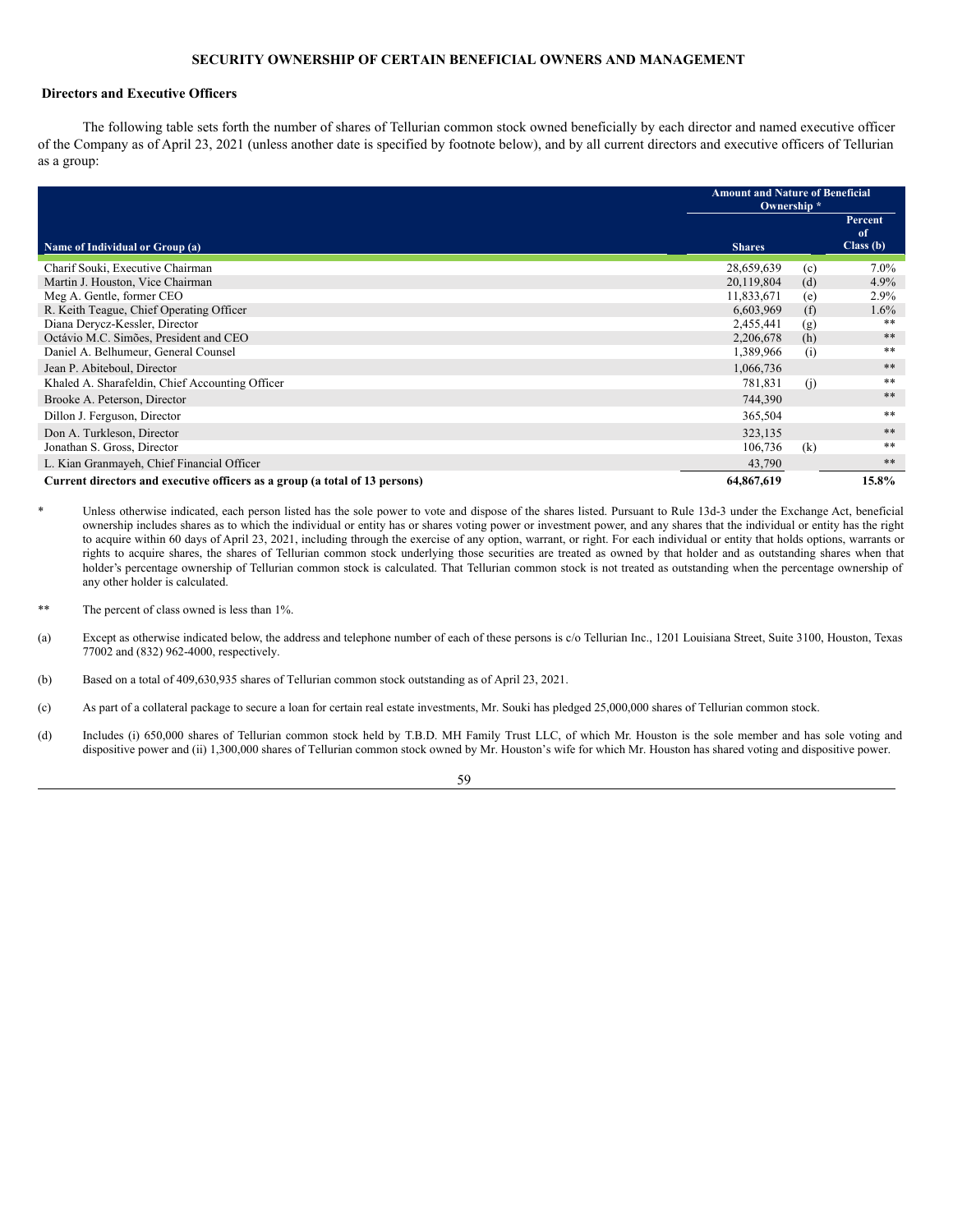- (e) This information (i) is based on Form 4s filed with the SEC by Ms. Gentle on February 28, 2019 and October 17, 2017and (ii) includes 3,250,000 shares of restricted common stock that vest upon FID.
- (f) Includes (i) 1,301,300 shares held in a grantor retained annuity trust ("GRAT"), of which Mr. Teague is the trustee and sole annuitant, and his spouse and children are the beneficiaries; (ii) 1,301,300 shares held in a GRAT, of which Mr. Teague is the trustee, his spouse is the sole annuitant, and his spouse and children are the beneficiaries; (iii) 3,416,666 shares of restricted common stock that vest upon FID; (iv) 166,667 shares of restricted common stock that vest on each of the one-year and two-year anniversaries of FID; and (v) 90,000 shares subject to options exercisable within 60 days of April 23, 2021.
- (g) Includes 2,150,000 shares of Tellurian common stock held by Bristol Investment Fund, Ltd., a Cayman Islands company ("BIF") that is affiliated with Ms. Derycz-Kessler and her spouse. The spouse of Ms. Derycz-Kessler has sole voting and dispositive power over the shares of Tellurian common stock held by BIF.
- (h) Includes (i) 666,666 shares of restricted common stock that vest upon each of FID and the one-year anniversary of FID and (ii) 666,668shares of restricted common stock that vest on the two-year anniversary of FID.
- (i) Includes (i) 1,170,000 shares of restricted common stock that vest upon FID and (ii 80,000 shares subject to options exercisable within 60 days of April 23, 2021.
- (j) Includes (i) 526,500 shares of restricted common stock that vest upon FIDand (ii) 58,000 shares subject to options exercisable within 60 days of April 23, 2021.
- (k) Includes 40,000 shares of Tellurian common stock held by the Gross Family Trust. Mr. Gross is the trustee of the Gross Family Trust and thus has sole dispositive power over the 40,000 shares of Tellurian common stock held by the Gross Family Trust.

### <span id="page-65-0"></span>**Holders of More Than 5% of Tellurian Common Stock**

The following table sets forth information (as of the date indicated) as to all persons or groups known to Tellurian to be beneficial owners of more than 5% of issued and outstanding shares of Tellurian common stock as of April 23, 2021.

|                                                                               |                                     |     | Percent        |
|-------------------------------------------------------------------------------|-------------------------------------|-----|----------------|
| Name and Address of Beneficial Holder                                         | <b>Shares Beneficially</b><br>Owned |     | of<br>Class(a) |
|                                                                               |                                     |     |                |
| TOTAL SE, 2, place Jean Miller, La Défense 6, 92400 Courbevoie, France        | 30.686.585                          | (b) | $7.5\%$        |
| Total Delaware, Inc., 1201 Louisiana Street, Suite 1800, Houston, Texas 77002 |                                     |     |                |
| Charif Souki                                                                  | 28,659,639                          | (c) | $7.0\%$        |
| 1201 Louisiana, Suite 3100                                                    |                                     |     |                |
| Houston, Texas 77002                                                          |                                     |     |                |

(a) Based on a total of 409,630,935 shares of Tellurian common stock outstanding as of April 23, 2021.

- (b) This information is based on a Schedule 13D/A filed with the SEC on March 23, 2021 by TOTAL SE, which has shared voting and dispositive power with Total Delaware, Inc. over the shares listed, and representation letters dated March 23, 2021, March 24, 2021 and April 1, 2021 provided by a broker of Total Delaware, Inc.
- (c) As part of a collateral package to secure a loan for certain real estate investments, Mr. Souki has pledged 25,000,000 shares of Tellurian common stock.

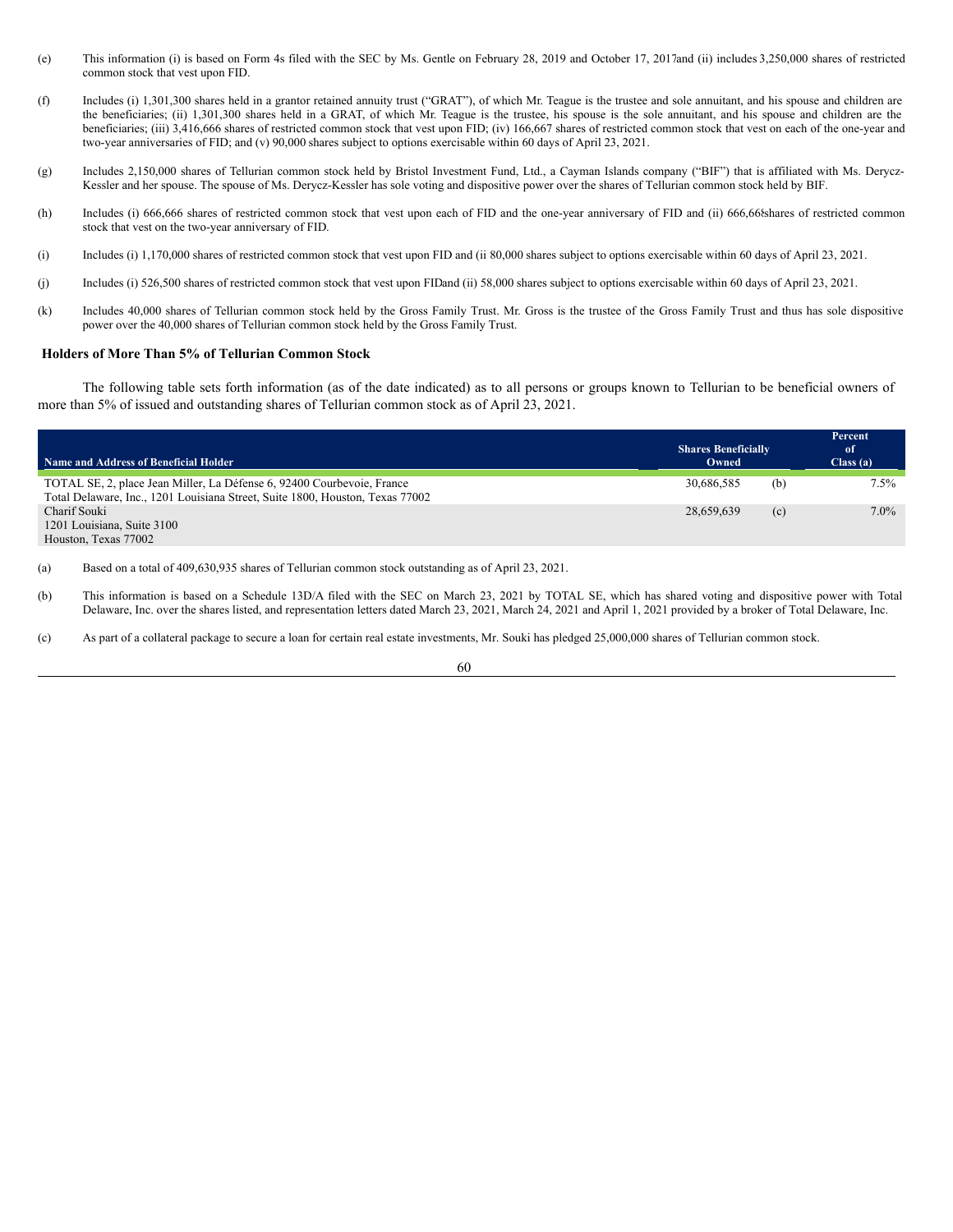#### <span id="page-66-0"></span>**Holders of More Than 5% of Tellurian Preferred Stock**

The following table sets forth information (as of the date indicated) as to all persons or groups known to Tellurian to be beneficial owners of more than 5% of issued and outstanding shares of Preferred Stock as of April 23, 2021.

| Name and Address of Beneficial Holder                    | <b>Shares Beneficially</b><br>Owned |     | Percent<br><sup>of</sup><br>Class(a) |
|----------------------------------------------------------|-------------------------------------|-----|--------------------------------------|
| BDC Oil and Gas Holdings, LLC<br>12011 Sunset Hills Road | 6.123.782                           | (b) | 100.0%                               |

Reston, Virginia 20190

(a) Based on a total of 6,123,782 shares of Preferred Stock outstanding as of April 23, 2021.

### <span id="page-66-1"></span>**DELINQUENT SECTION 16(a) REPORTS**

Section 16(a) of the Exchange Act requires the Company's executive officers, directors, and persons who beneficially own more than 10% of the Company's common stock to file initial reports of beneficial ownership and reports of changes in beneficial ownership with the SEC. Such persons are required by SEC rules to furnish the Company with copies of all Section 16(a) forms filed by such persons. Based solely on copies of forms received by it, or written representations from certain reporting persons that no such filings were required for those persons, or other information of which the Company is aware, the Company believes that, during 2020, its executive officers, directors, and greater than 10% beneficial owners timely filed all reports they were required to file under Section 16(a) of the Exchange Act, except for two late Form 4 reports filed by Ms. Derycz-Kessler, one of which was filed on January 5, 2021 and reported the disposition of 524 shares of Tellurian common stock by her son on July 24, 2020, and the other of which was filed on February 23, 2021 and reported the disposition of 30 shares of Tellurian common stock by her spouse and step-daughter on June 12, 2020.

## <span id="page-66-2"></span>**FUTURE STOCKHOLDER PROPOSALS**

If a stockholder wishes to have a proposal included in the notice of annual meeting of stockholders and related proxy statement for the Company's 2022 annual meeting of stockholders, the stockholder must follow the procedures set forth in Rule 14a-8 under the Exchange Act and submit the proposal to the Company no later than December 30, 2021. The fact that a stockholder proposal is received in a timely manner does not ensure its inclusion in the proxy materials since such proposal must satisfy all requirements in the proxy rules relating to such inclusion.

If a stockholder wishes to present a proposal or nominate a candidate for director at the Company's 2022 annual meeting of stockholders and the proposal or nomination is not intended to be included in the Company's proxy statement and form of proxy relating to that meeting, the stockholder must give advance notice to the Company within the time periods set forth in the Company's bylaws and must comply with the other requirements set forth in the bylaws. Subject to certain exceptions, to be timely under the bylaws, a proposal must be received no fewer than 90, and no more than 120, days prior to the first anniversary of the prior year's annual meeting of stockholders, or, in the case of the 2022 annual meeting of stockholders, between February 9, 2022 and March 11, 2022.



<sup>(</sup>b) On March 21, 2018, Tellurian entered into a preferred stock purchase agreement with BDC Oil and Gas Holdings, LLC ("Bechtel Holdings"), a Delaware limited liability company and an affiliate of Bechtel, pursuant to which Bechtel Holdings purchased, and Tellurian sold and issued to Bechtel Holdings, 6,123,782 shares of Preferred Stock. In exchange for the Preferred Stock, Bechtel agreed to discharge \$50 million in liabilities associated with detailed engineering services for the Driftwood Project.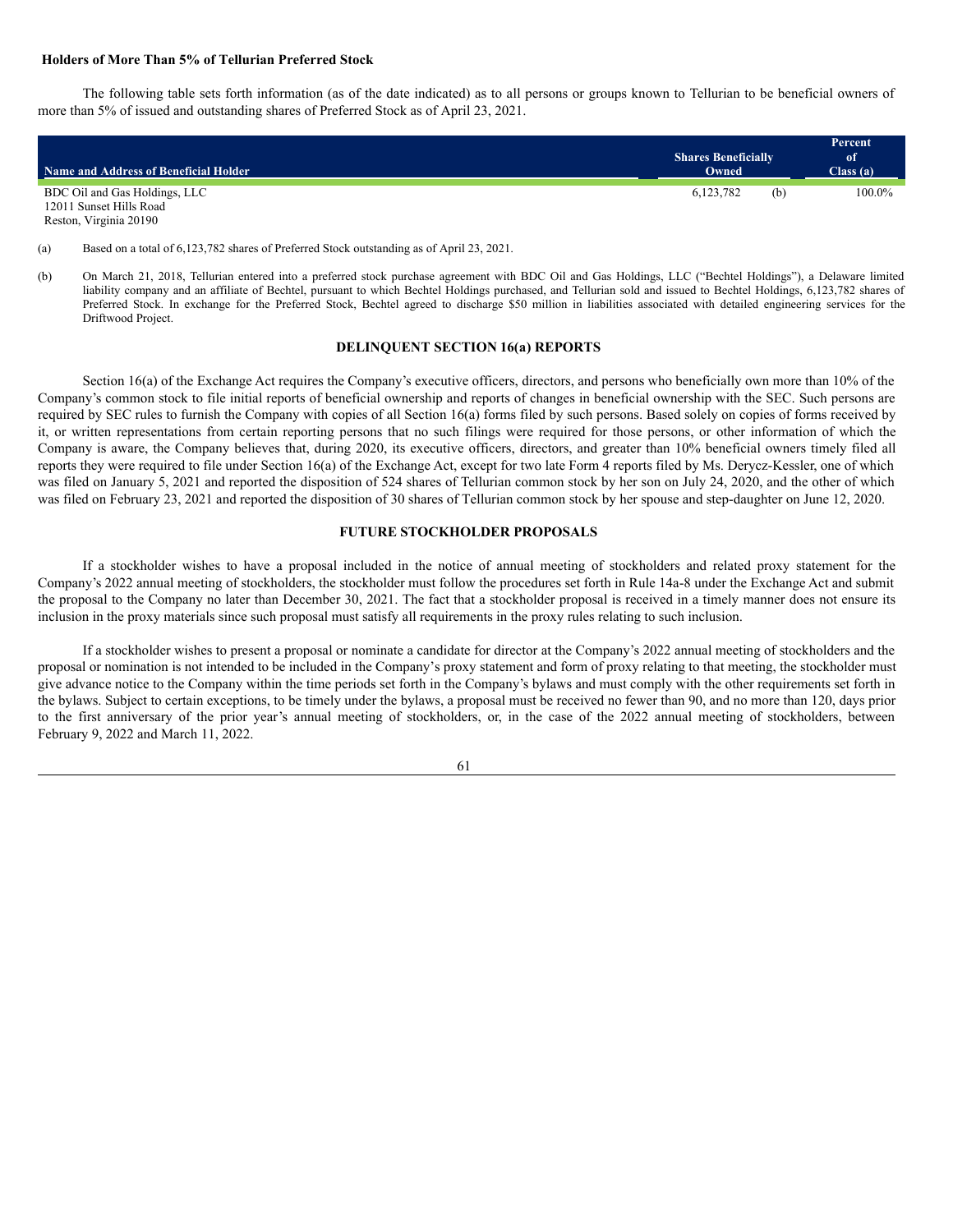All stockholder proposals should be submitted to the Company's Corporate Secretary at 1201 Louisiana Street, Suite 3100, Houston, Texas 77002.

### <span id="page-67-0"></span>**OTHER BUSINESS**

Tellurian knows of no other matters to be presented at the Meeting. If any other matter properly comes before the Meeting, the appointed proxies will vote the proxies in accordance with their best judgment.

### <span id="page-67-1"></span>**HOUSEHOLDING OF PROXY MATERIALS**

The SEC's rules permit companies and intermediaries such as brokers to satisfy delivery requirements for proxy statements and annual reports with respect to two or more stockholders sharing the same address by delivering a single proxy statement and annual report addressed to those stockholders. This process, which is commonly referred to as "householding," potentially provides extra convenience for stockholders and cost savings for companies. Some brokers household proxy materials and annual reports, delivering a single proxy statement and annual report to multiple stockholders sharing an address, although each stockholder will receive a separate proxy card. Once a stockholder has received notice from his or her broker that it will be householding materials, householding will continue until the stockholder is notified otherwise or revokes consent. If at any time a stockholder no longer wishes to participate in householding and would prefer to receive a separate proxy statement and annual report, the stockholder should notify his or her broker. If a stockholder would like to receive a separate copy of this proxy statement or accompanying notice of annual meeting of stockholders or Annual Report on Form 10-K for the fiscal year ended December 31, 2020, he or she should contact the Company by writing to the Corporate Secretary, Tellurian Inc., 1201 Louisiana Street, Suite 3100, Houston, Texas 77002.

### <span id="page-67-2"></span>**WHERE YOU CAN FIND MORE INFORMATION**

Tellurian files annual, quarterly and current reports, proxy statements and other information with the SEC. Tellurian's SEC filings are available to the public from commercial document-retrieval services and free of charge from the SEC's website at http://www.sec.gov and at Tellurian's website at http://www.tellurianinc.com. Tellurian also makes available free of charge any of its SEC filings by mail. For a mailed copy of a report, please contact Tellurian Inc., Investor Relations, 1201 Louisiana Street, Suite 3100, Houston, Texas 77002.

By Order of the Board of Directors,

upulth 5. Wown

Meredith S. Mouer, Senior Vice President, Deputy General Counsel and Corporate Secretary April 29, 2021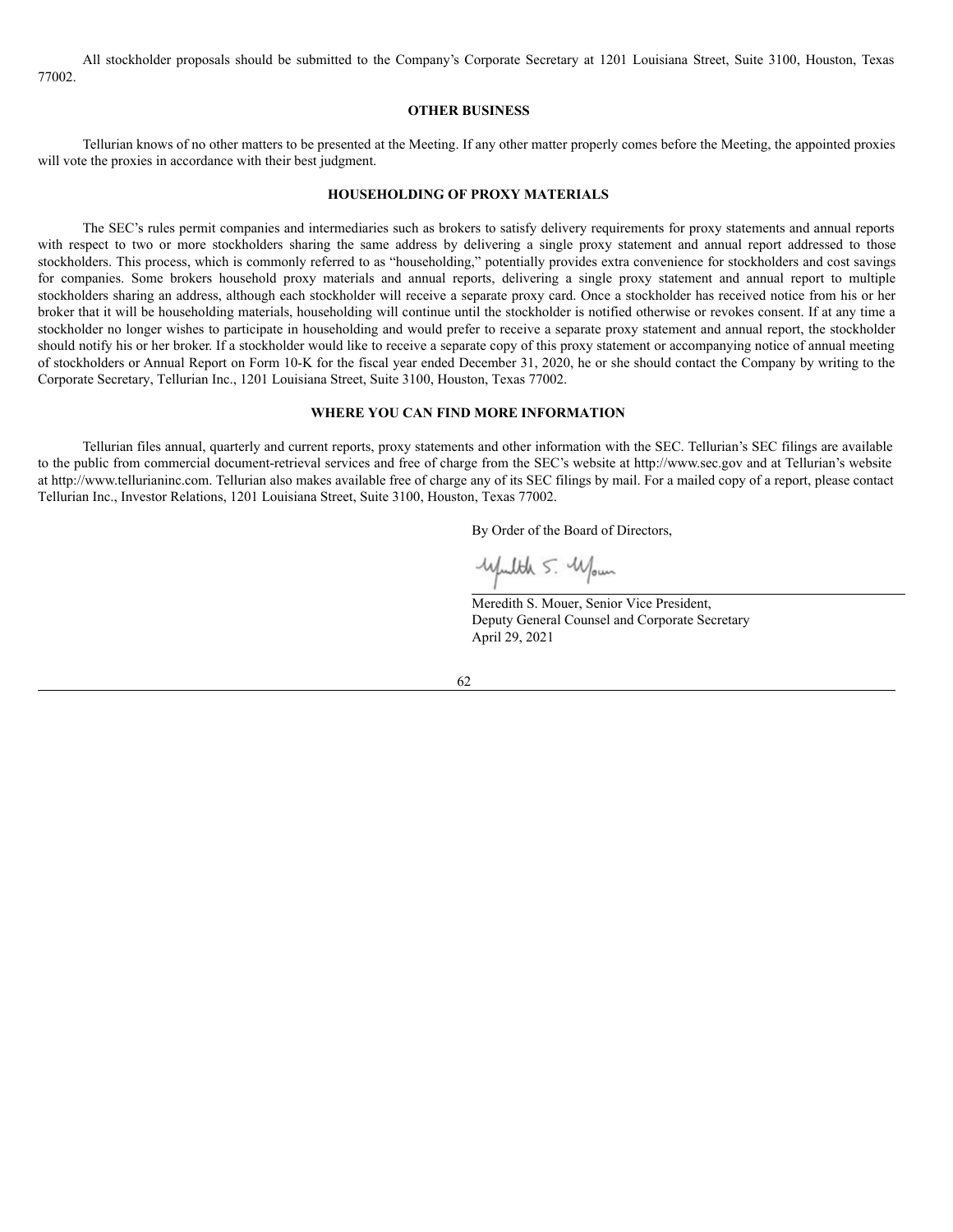*TELLURIAN INC. C/O BROADRIDGE CORPORATE ISSUER SOLUTIONS PO BOX 1342 BRENTWOOD, NY 11717*

#### **VOTE BY INTERNET - www.proxyvote.com**

Use the Internet to transmit your voting instructions and for electronic delivery of information. Vote by 11:59 P.M. ET on June 8, 2021. Have your proxy card in hand when you access the web site and follow the instructions to obtain your records and to create an electronic voting instruction form.

#### **ELECTRONIC DELIVERY OF FUTURE PROXY MATERIALS**

If you would like to reduce the costs incurred by our company in mailing proxy materials, you can consent to receiving all future proxy statements, proxy cards and annual reports electronically via e-mail or the Internet. To sign up for electronic delivery, please follow the instructions above to vote using the Internet and, when prompted, indicate that you agree to receive or access proxy materials electronically in future years.

#### **VOTE BY PHONE - 1-800-690-6903**

Use any touch-tone telephone to transmit your voting instructions. Vote by 11:59 P.M. ET on June 8, 2021. Have your proxy card in hand when you call and then follow the instructions.

#### **VOTE BY MAIL**

Mark, sign and date your proxy card and return it in the postage-paid envelope we have provided or return it to Vote Processing, c/o Broadridge, 51 Mercedes Way, Edgewood, NY 11717.

|    | TO VOTE, MARK BLOCKS BELOW IN BLUE OR BLACK INK AS FOLLOWS:<br>D50054-P55373                                                                                                                                                                                                                                                                                                                                                    |        |         | KEEP THIS PORTION FOR YOUR RECORDS  |
|----|---------------------------------------------------------------------------------------------------------------------------------------------------------------------------------------------------------------------------------------------------------------------------------------------------------------------------------------------------------------------------------------------------------------------------------|--------|---------|-------------------------------------|
|    | THIS PROXY CARD IS VALID ONLY WHEN SIGNED AND DATED.                                                                                                                                                                                                                                                                                                                                                                            |        |         | DETACH AND RETURN THIS PORTION ONLY |
|    | <b>TELLURIAN INC.</b>                                                                                                                                                                                                                                                                                                                                                                                                           |        |         |                                     |
|    | The Board of Directors recommends you vote FOR the following:                                                                                                                                                                                                                                                                                                                                                                   |        |         |                                     |
| 1. | To elect the two nominees as members of the Board of Directors of the Company, each to hold office for a three-year term<br>expiring at the 2024 annual meeting of stockholders.                                                                                                                                                                                                                                                |        |         |                                     |
|    | <b>Nominees</b>                                                                                                                                                                                                                                                                                                                                                                                                                 | For    | Against | Abstain                             |
|    | Martin J. Houston<br>1a.                                                                                                                                                                                                                                                                                                                                                                                                        | П      | П       | □                                   |
|    | Jonathan S. Gross<br>1 <sub>b</sub>                                                                                                                                                                                                                                                                                                                                                                                             | П      | п       | П                                   |
| 2. | To ratify the appointment of Deloitte & Touche LLP as the independent registered public accounting firm of the Company for the fiscal<br>year ending December 31, 2021.                                                                                                                                                                                                                                                         | П      | П       | □                                   |
|    | In their discretion, the proxies are authorized to vote on such other business as may properly come before the annual meeting of stockholders<br>and any adjournment or postponement thereof.                                                                                                                                                                                                                                   |        |         |                                     |
|    |                                                                                                                                                                                                                                                                                                                                                                                                                                 | Yes    | No      |                                     |
|    | Please indicate if you plan to attend this meeting                                                                                                                                                                                                                                                                                                                                                                              | $\Box$ | $\Box$  |                                     |
|    | Please sign exactly as your name(s) appear(s) hereon. When signing as attorney, executor, administrator, or other fiduciary, please give full<br>title as such. Joint owners should each sign personally. All holders must sign. If a corporation or partnership, please sign in full corporate or<br>partnership name by authorized officer.<br>Signature [PLEASE SIGN WITHIN BOX]<br>Signature (Joint Owners)<br>Date<br>Date |        |         |                                     |